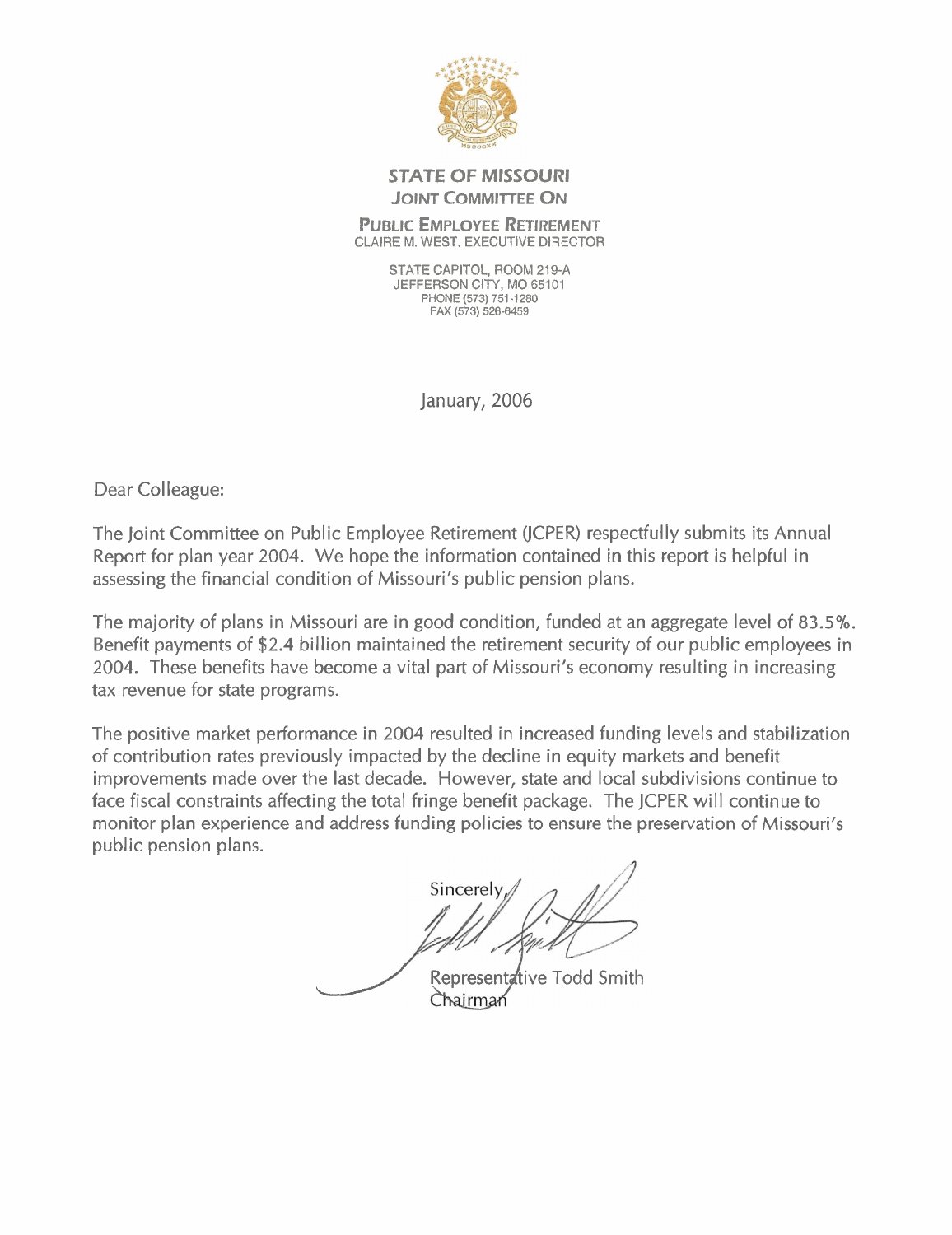**93RD GENERAL ASSEMBLY 2ND REGULAR SESSION**

**HOUSE MEMBERS**

**▪TODD SMITH, CHAIRMAN ▪MICHAEL DAUS ▪WARD FRANZ ▪ESTHER HAYWOOD ▪SCOTT RUPP ▪PATRICIA YAEGER**

**SENATE MEMBERS**

**▪CHUCK GROSS, VICE CHAIRMAN ▪MAIDA COLEMAN ▪JASON CROWELL ▪TIMOTHY P. GREEN ▪HARRY KENNEDY ▪DELBERT SCOTT**

**STAFF**

**CLAIRE M. WEST, EXECUTIVE DIRECTOR RONDA STEGMANN, PENSION ANALYST LISA ETTER, ADMINISTRATIVE ASSISTANT**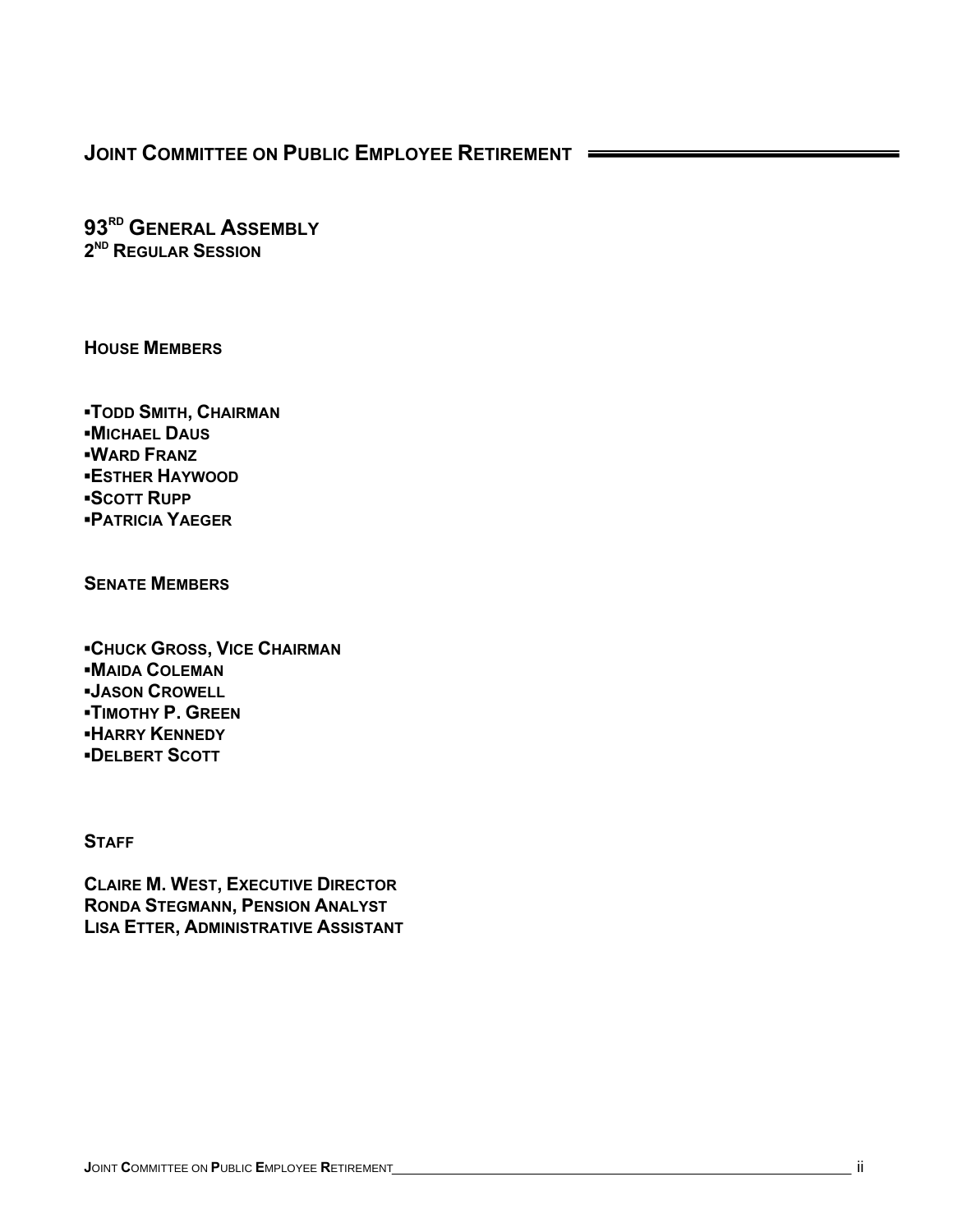## **FOREWARD**

**T**his 2006 Annual Report by the Joint Committee on Public Employee Retirement contains statistical and analytical data pertaining to the 118 public employee retirement plans within the State of Missouri.

**I**n measuring the funding status and progress for each individual plan, the assets are stated using market value, or a "smoothed" market value and the liabilities are stated using the Actuarial Accrued Liability in compliance with the reporting requirements of Statement 25 of the Governmental Accounting Standards Board. The data obtained from the surveys, actuarial valuations and financial statements is based on Plan Year 2004 information and there have been significant changes in the statistical data since the last reporting date and the printing of this report.

**T**he Joint Committee members and staff would like to thank each individual plan for their adherence to the statutes regarding reporting and their cooperation with the committee staff.

**T**he Joint Committee members and staff would also like to express appreciation to the following staff offices for assistance in compiling this report:

**S**ENATE INFORMATION SYSTEMS

**S**ENATE COMMUNICATIONS

**S**ENATE PRINTING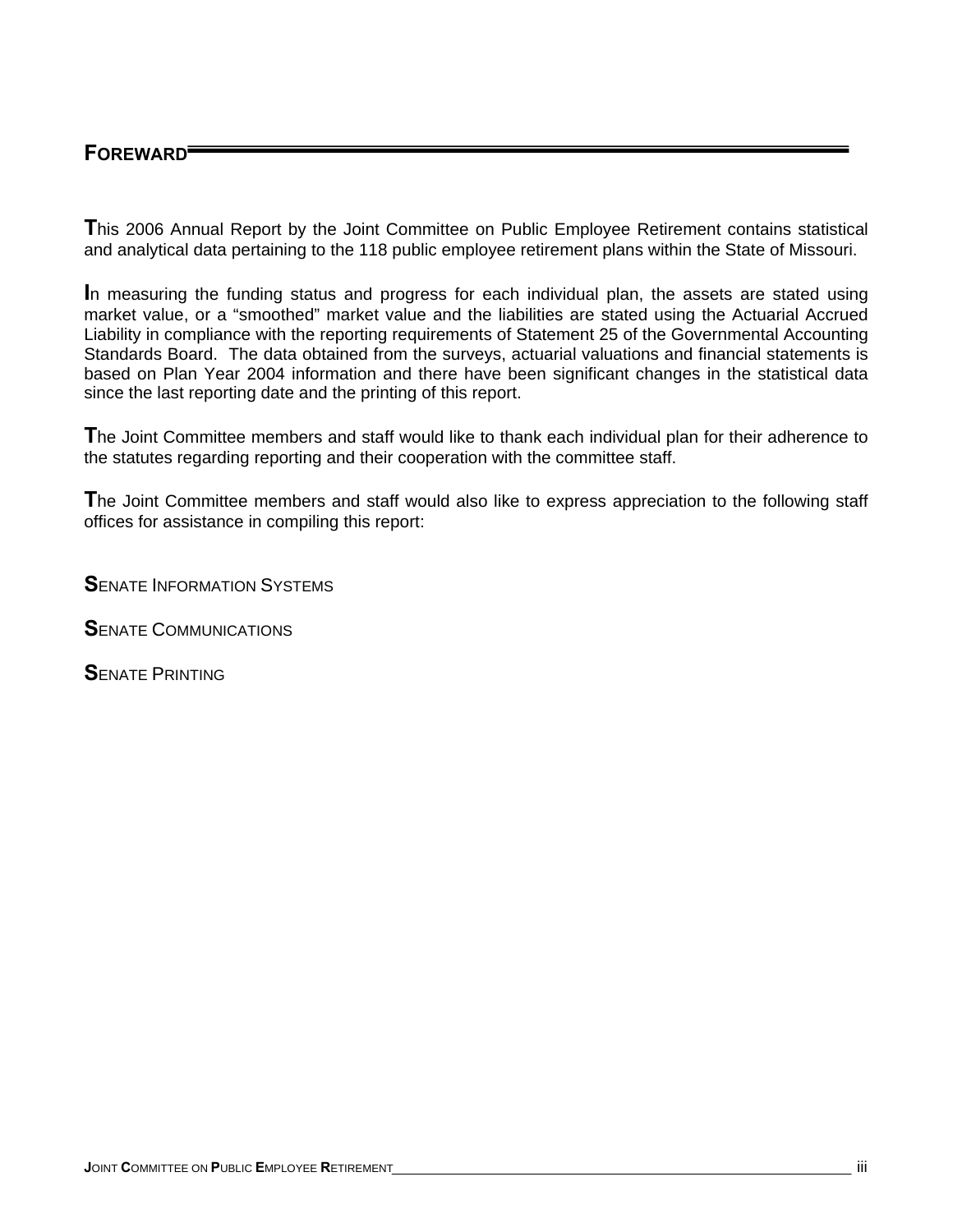# TABLE OF CONTENTS **CONTENTS**

| ı              | <b>LETTER OF TRANSMITTAL</b>                         |
|----------------|------------------------------------------------------|
| $\mathbf{II}$  | <b>COMMITTEE MEMBERSHIP</b>                          |
| III            | <b>FOREWARD</b>                                      |
| IV             | <b>TABLE OF CONTENTS</b>                             |
| 1              | <b>BACKGROUND</b>                                    |
| $\overline{2}$ | <b>ACTIVITIES</b>                                    |
| 3              | <b>MISSOURI'S PUBLIC EMPLOYEE RETIREMENT SYSTEMS</b> |
| $\overline{7}$ | <b>MEMBERSHIP</b>                                    |
| 10             | <b>FUNDING OF MISSOURI'S PERS</b>                    |
| 11             | 2004 TRENDS                                          |
| 16             | <b>STATUTORY INVESTMENT REQUIREMENTS</b>             |
| 16             | <b>FEDERAL ISSUES</b>                                |
| 19             | <b>STATE ISSUES</b>                                  |
| 21             | <b>CONCLUSION</b>                                    |
|                |                                                      |

 **22 APPENDICES**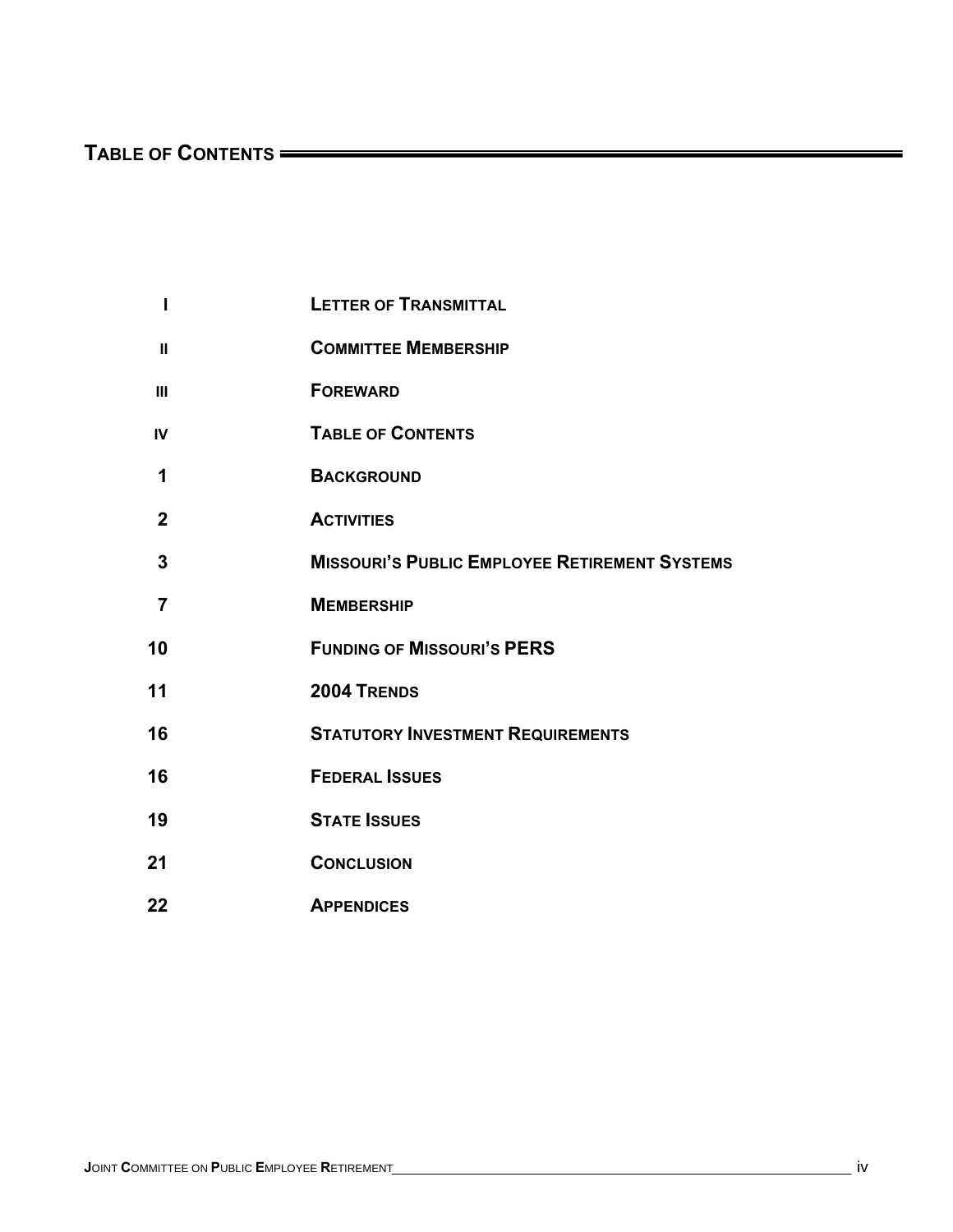### **BACKGROUND**

**I**n response to growing concern about the fiscal integrity of Missouri's public employee retirement systems (PERS) in 1983 the First Regular Session of the 82nd General Assembly passed legislation creating a permanent pension review and oversight body, the Joint Committee on Public Employee Retirement (JCPER) consisting of six Senators appointed by the President Pro Tem and six members of House of Representatives, appointed by the Speaker. Prior to the creation of the committee there was no centralized reporting agency concerning these plans for the purpose of gathering, analyzing and recording information. The JCPER is governed by provisions in Chapter 21 and 105 of the Revised Statutes of Missouri (RSMo). These statutes require:

### **Chapter 21, the committee shall:**

- *(1) Make a continuing study and analysis of all state and local government retirement systems;*
- *(2) Devise a standard reporting system to obtain data on each public employee retirement system that will provide information on each system's financial and actuarial status at least biennially;*
- *(3) Determine from its study and analysis the need for changes in statutory law;*
- *(4) Make any other recommendations to the General Assembly necessary to provide adequate retirement benefits to state and local government employees within the ability of taxpayers to support their future costs.*

### **Chapter 105, public retirement plans:**

- *(1) Are to be held in trust and shall not be co-mingled with any other funds,*
- *(2) Are considered fiduciaries and may invest according to prudent person provisions,*
- *(3) Must submit to the JCPER an actuarial cost statement for proposed changes to a plan,*
- *(4) Must submit to the JCPER a comprehensive annual financial report within 6 months of a plan's fiscal year end,*
- *(5) May participate in cooperative agreements providing portability of public employee benefits,*
- *(6) Shall have an actuarial valuation performed (at least biennially) in compliance with the recommended standards of the Governmental Accounting Standards Board (GASB).*
- *(7) Shall file proposed rules with the JCPER. Plans not required to file rules with the Secretary of State's office shall submit any proposed rule with the JCPER within 10 days of adoption.*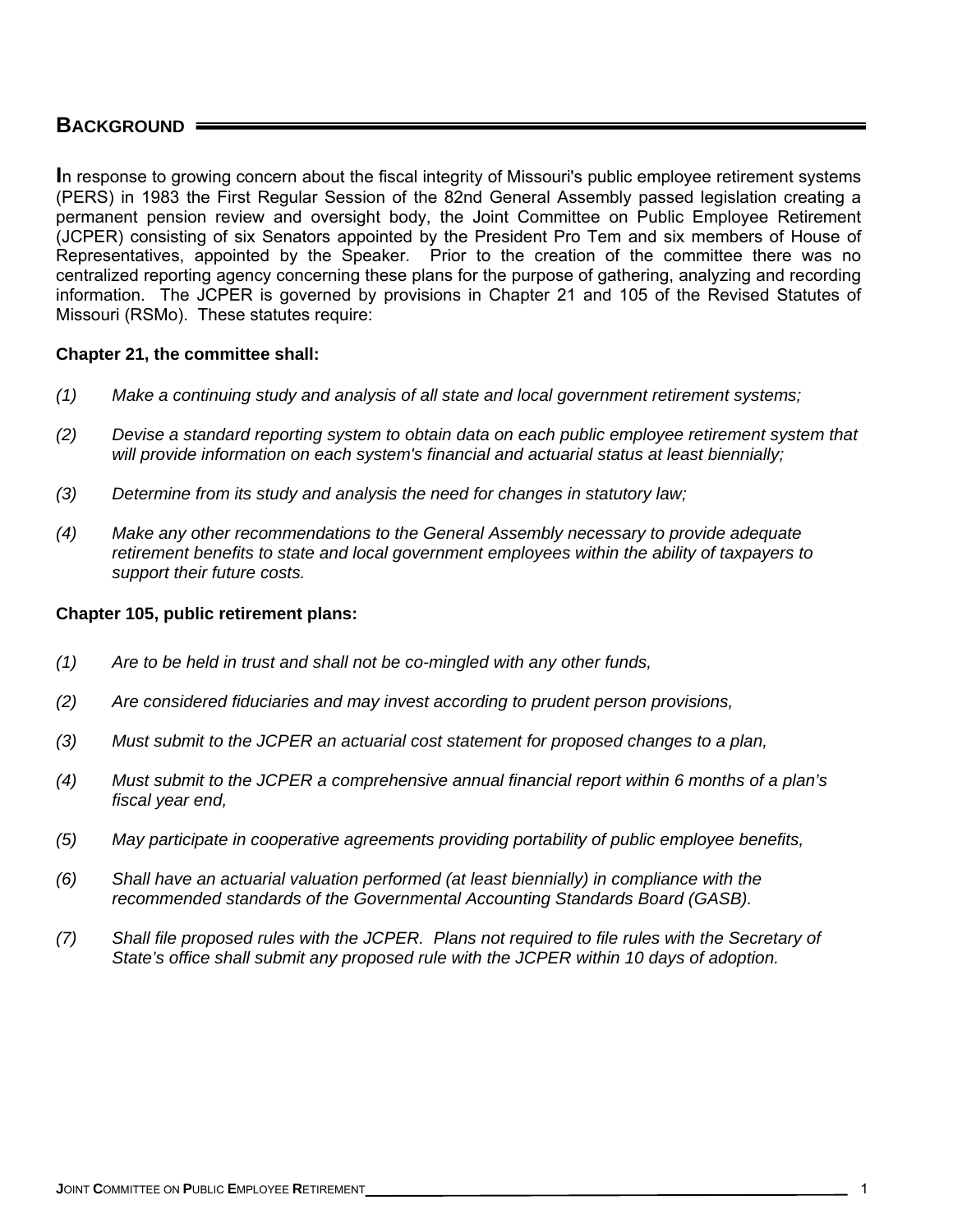### **ACTIVITIES**

**T**he following is a brief summary of the activities of the Joint Committee on Public Employee Retirement in 2005:

**Analysis and Maintenance of Database Information** The Joint Committee on Public Employee Retirement (JCPER) maintains vast amounts of financial data and other information required from Missouri's 118 public employee retirement systems. The information accumulated includes such important information as benefit levels, assets, liabilities, membership, investment allocation, advisors, custodial and broker fees. Surveys are completed and returned by the PERS on an annual basis. This information, along with the actuarial valuations and financial statements, is reviewed and analyzed by the JCPER staff. The appendix of this report contains the summarized information for the individual PERS. The policy of the JCPER in evaluating a plan is to compare the progress or lack of progress of the individual plan year from one year to the next.

The survey is designed to be in compliance with the reporting requirements of Statement 25 of the Governmental Accounting Standards Board (GASB Statement No. 25). Liability numbers are reported using the Actuarial Accrued Liability (AAL) and assets are reported at market value or a smoothed market value known as the actuarial value. If it appears that a plan's financial stability may be questionable, the JCPER contacts the plan to request additional information and conducts further review and analysis which is presented to the Committee.

**Assistance to the General Assembly** The committee staff monitored the progress of 73 retirement related bills as they moved through the legislative process in the 2005 session of the Missouri General Assembly. Nine of these bills passed and were signed into law. In total, eight pension systems were affected by the passage of these laws. Eleven bills required actuarial cost statements which were received and filed appropriately. The JCPER staff continues to provide assistance to members of the General Assembly and legislative staff.

**Assistance to Local PERS** Since the creation of the JCPER, the staff has provided assistance to PERS throughout the state. The committee feels that this is one of our most important roles. The staff also provides plan comparisons and analysis to the local political subdivisions. In 2005, 10 plans implemented benefit modifications which are discussed further in this report.

**Assistance to Resource Groups** An aging workforce along with budget and funding constraints are issues most states are currently facing. The JCPER staff continues to serve as a resource for benefit information. The staff has provided resource information to the Missouri State Government Review Commission, the State Retirement Consolidation Commission, the Ad Hoc Task Force on Total Compensation, the Public Safety Retirement Advisory Commission, the State Retirement Advisory Commission and the Missouri Commission on Total Compensation. The JCPER continues in its commitment to promoting awareness and education in the area of public employee benefit issues.

**Internet Access** Information regarding the JCPER is also available via our internet website, *www.jcper.org.* Maintained by the Senate Information Systems staff, the website provides access to information regarding the JCPER committee members, statutes governing the JCPER, current state retirement legislation being monitored by the JCPER staff, and the published Annual Report.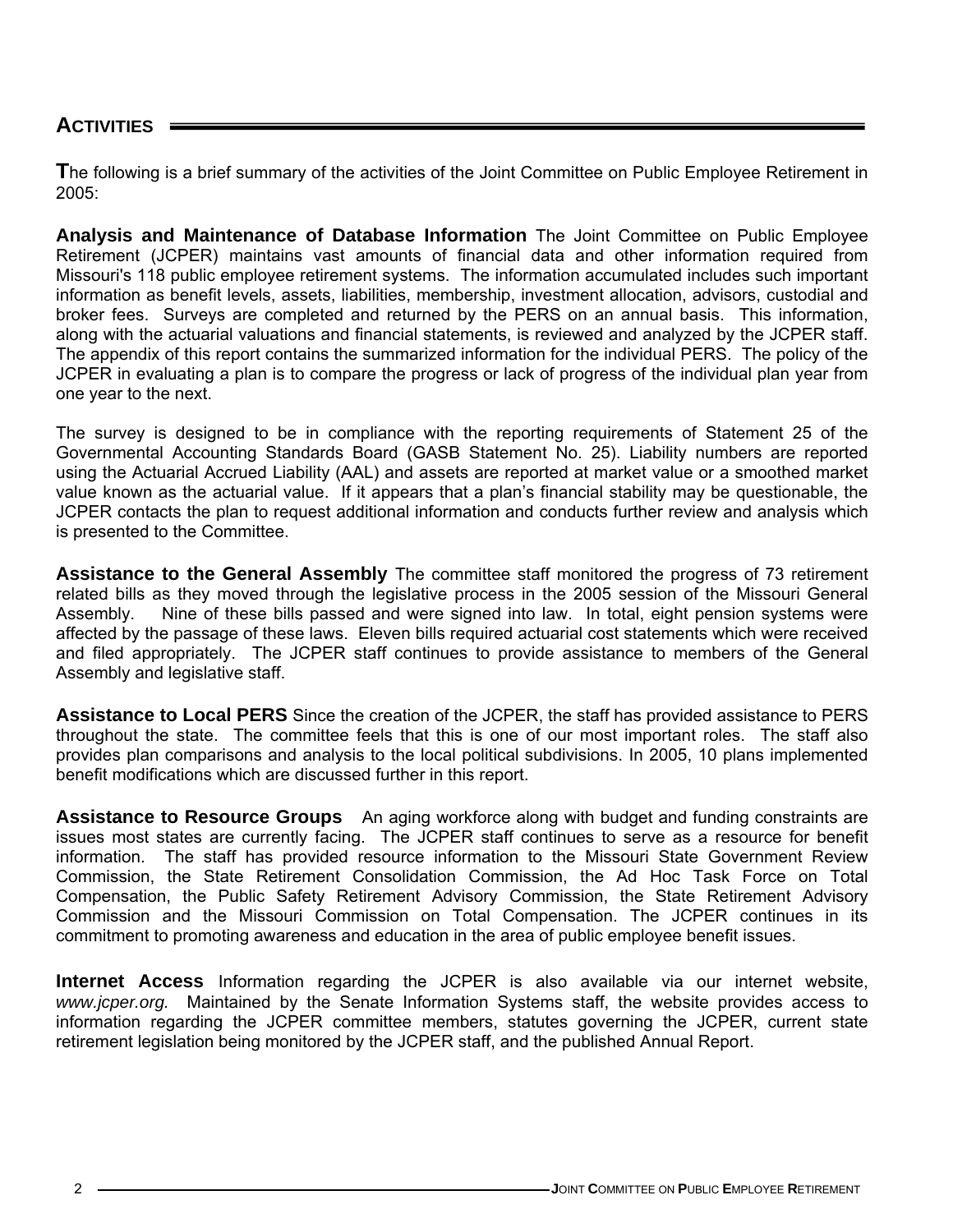## **MISSOURI'S PUBLIC EMPLOYEE RETIREMENT SYSTEMS**

**A**s of December 2005, there were 118 government entities in the state of Missouri providing retirement benefits. The following is a distribution of Missouri's PERS indicating the number of active, retired (nonactive) members and assets by category for plan year 2004:

|                                          |                 | <b>Members</b> |                   |                |
|------------------------------------------|-----------------|----------------|-------------------|----------------|
| <b>PERS</b>                              | <b>Total</b>    | <b>Active</b>  | <b>Non-Active</b> | <b>Assets</b>  |
|                                          |                 |                |                   | (In Thousands) |
| <b>Municipalities</b>                    | 51              | 18,142         | 15,640            | \$3,858,182    |
| <b>Fire Protection Districts</b>         | 30              | 1,360          | 271               | 202,180        |
| <b>Hospitals &amp; Health Centers</b>    | 8               | 2,946          | 830               | 113,639        |
| <b>Statewide</b>                         | 8               | 108,819        | 61,702            | 10,324,805     |
| <b>Transit Authorities</b>               | $6\phantom{1}6$ | 2,458          | 2,399             | 172,472        |
|                                          |                 |                |                   |                |
| <b>Public Schools &amp; Universities</b> | 5               | 147,017        | 98,500            | 27,869,649     |
| Counties                                 | 3               | 5,592          | 4,429             | 494,969        |
| <b>Public Libraries</b>                  | 1               | 370            | 257               | 27,639         |
| Drainage & Levee Districts               | 1               | 10             | 0                 | 240            |
|                                          |                 |                |                   |                |
| <b>Public Water Supply Districts</b>     | 3               | 46             | 3                 | 2,786          |
| <b>Sewer Districts</b>                   | 1               | 808            | 680               | 149,053        |
| <b>Other</b>                             |                 | 13             | 4                 | 2,469          |
| <b>Total</b>                             | 118             | 287,581        | 184,715           | \$43,218,088   |

A complete list of the individual PERS is contained in the appendix of this report.

**T**here are two common types of public sector retirement plans. The first of these is the "defined contribution" plan in which benefits are based on the amount accumulated in an individual's account at the time of termination. The benefit paid to a member from this type of plan would depend solely upon: 1) the contributions made by the employer and/or member, and 2) any income earned on these investments. Because of the design, no liability in a defined contribution plan typically exists above that of the assets accumulated with the employee bearing any risk; for that reason, this type of plan is popular in the private sector and has gained some ground in the public sector.

**T**he benefit plan prevalent in the public sector is the "defined benefit" plan. In a defined benefit plan, the benefit is normally calculated on a certain percentage (varying from 1.5% to 2.5%) of final average compensation (typically 3-5 years) for each year of creditable service. Eighty-eight (88%) percent of Missouri's state and local government employees are covered under a defined benefit plan. Some public safety plans provide a percentage of a given career position (one-half of the pay of the highest rank attained) or a flat dollar amount for each year of service (\$20 per month for each year of service). To compensate for non-Social Security status, these plans typically have a higher benefit formula as well.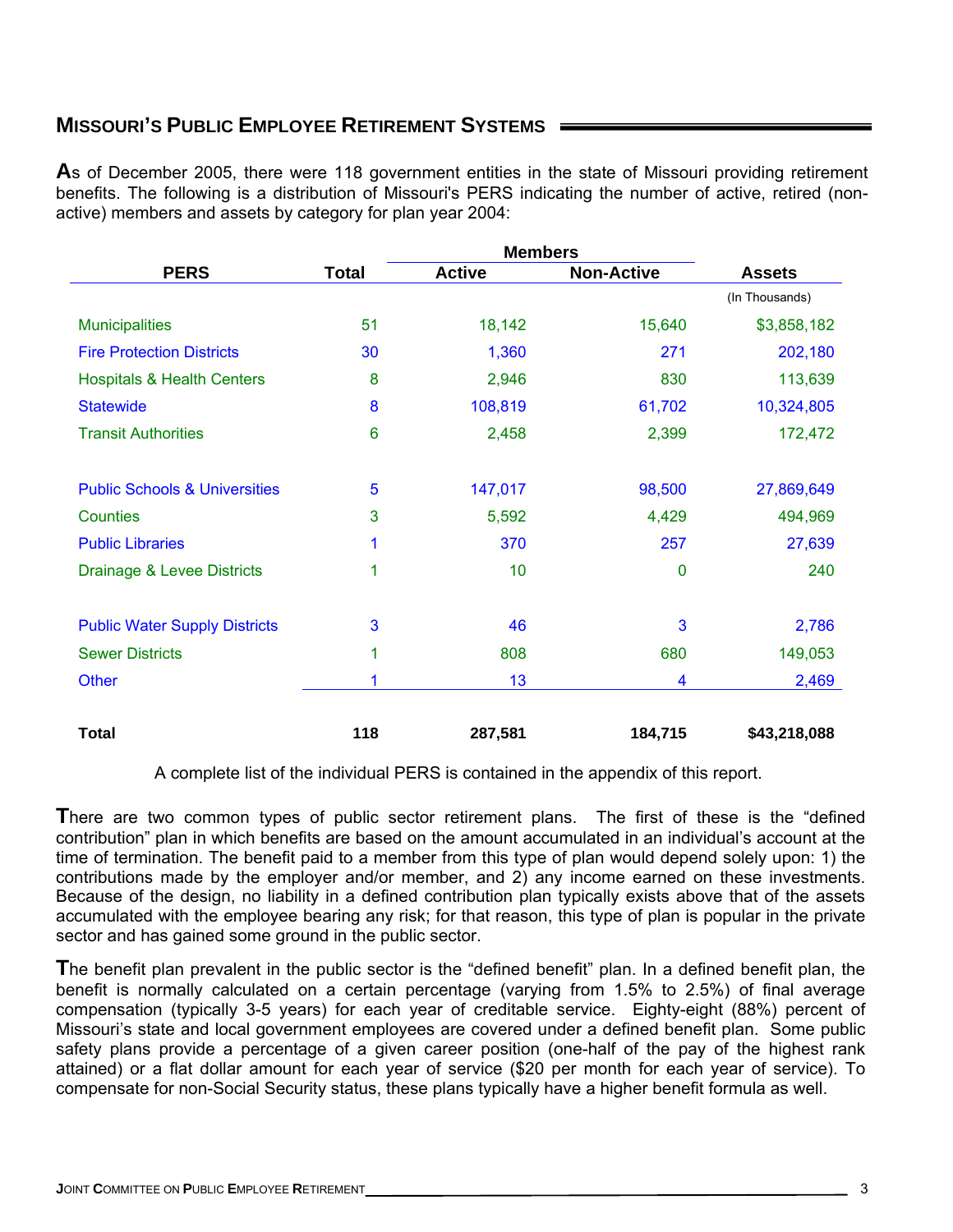**A**lthough the numbers are not significant, Missouri's defined contribution plans have increased from 27 in 1990 to 34 in 2004. As the chart below indicates, Missouri's public employers remain committed to providing a defined benefit with 78 plans. There are six plans offering a combined defined benefit/defined contribution plan. These plans include Cedar Hill FPD, Creve Coeur FPD, Creve Coeur Employees, Florissant Employees, Mid-County FPD and Monarch FPD.

PERS are also characterized by two additional plan variables. The first is whether the retirement plan is "contributory" or "non-contributory." Contributory plans are those in which the employee makes contributions to the retirement plan in addition to contributions by the employer; non-contributory plans are those in which the employee does not make such contributions.

**A**nother variable is participation in Social Security. While the vast majority of political subdivisions participate, certain employee groups, teachers and public safety personnel, opted out of Social Security participation in 1956. There are currently 19 non-Social Security covered plans comprising 79,531 active and 40,212 retired members. Due to non-Social Security coverage, these plans provide a higher benefit formula and most often have earlier age and service requirements.

**A** breakdown of the 3 plan variables for the 118 plans is displayed in the graph below.



## **Plan Type Variables**

**U**nder a defined benefit plan structure, unfunded liabilities are incurred when a PERS provides for benefit enhancements. These unfunded liabilities must be funded or "amortized" into the future. Benefit enhancements were implemented throughout the 1990's as plan assets increased in correlation with the equity markets. These enhancements have had a significant impact on plan liabilities.

With this increase in plan liabilities, JCPER staff has been monitoring the amortization periods. Increased amortization periods along with other factors have the effect of increasing the overall costs of benefits impacting future taxpayers and participants.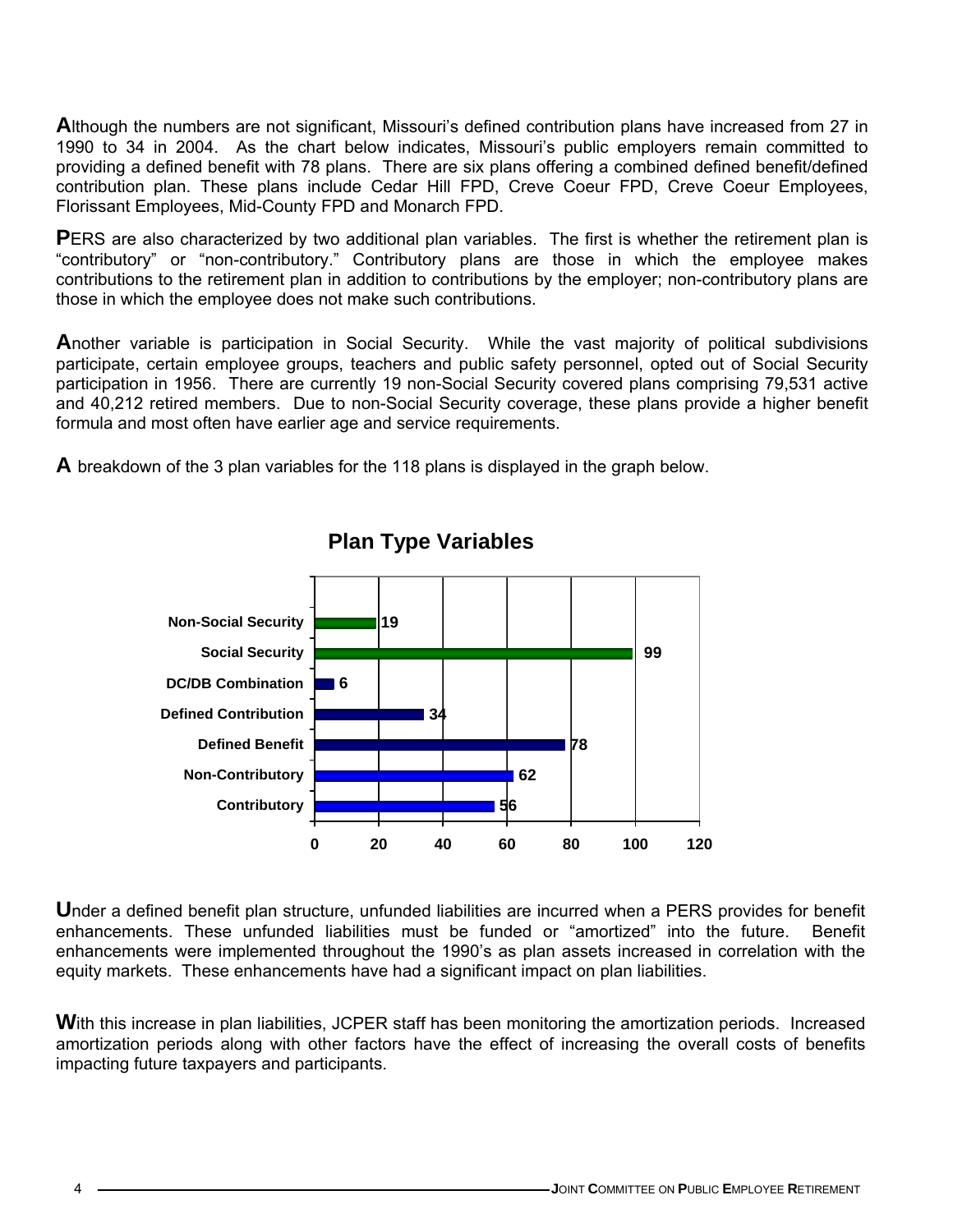

### **Past Service Liabilities Amortization**

**E**ffective June 15, 2006, the Governmental Accounting Standards Board (GASB) requires, through Statements 25 and 27, a reduction in the maximum period for amortization of unfunded liabilities from 40 to 30 years. As the deadline approaches, most of Missouri's public plans have positioned to a 30-year amortization period. As indicated in the above chart, 5 plans utilized a period in excess of 30 years in 2004 with the majority compliant by 2006.

**W**hile Missouri PERS may be seeing a trend toward longer amortization periods, there is reasonable assurance that GASB 25 and 27 Statement standards have provided a "ceiling" to the length of these periods. As recommended in last year's report, the JCPER will continue to advocate that Missouri's PERS not pursue amortization periods greater than the GASB recommended limit of 30 years.

### **POST-EMPLOYMENT COST OF LIVING ADJUSTMENTS**

**M**ost large public sector plans provide protection against inflation by providing cost-of-living adjustments (COLAs). A COLA is almost exclusive to defined benefit plans. Benefits are adjusted by either a fixed rate or a pre-defined amount usually tied to the consumer price index. Of the 39 fixed rate or pre-defined COLA plans, 21 have a cap ranging from 20% to 80% which is tied to the member's original benefit.

**A** COLA is the most costly benefit enhancement to add to a benefit program. As a result, some plans provide sporadic "ad hoc" increases dependent on the fiscal health of the system. Currently, there are 8 plans providing ad hoc COLAs.

**T**he chart on the following page highlights the impact of inflation on the future purchasing power of a benefit. As depicted, keeping pace with inflation is difficult even with a COLA. Without a COLA, a benefit decreases by 50% in approximately 20 years.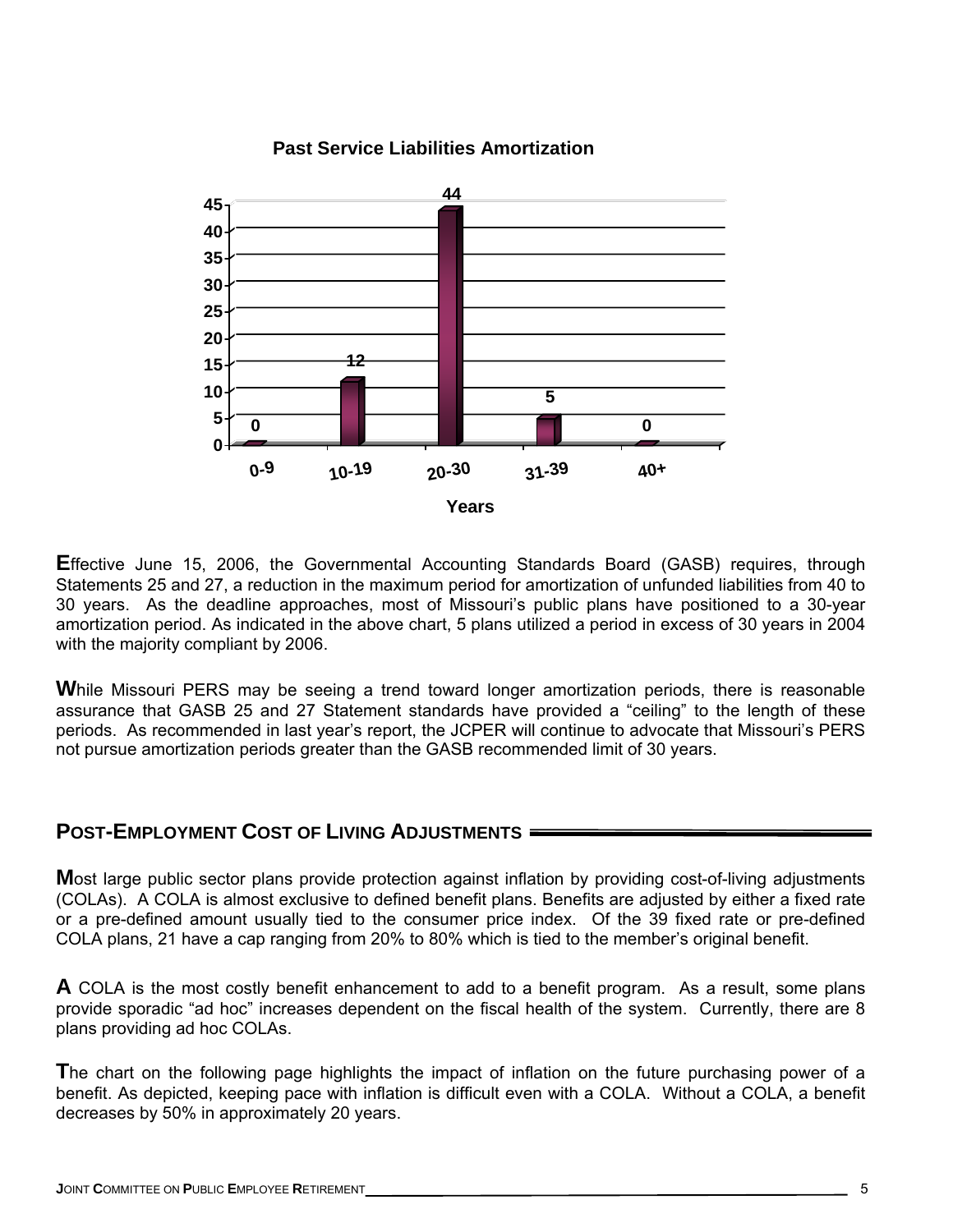

**A**nother key indicator of the protection provided by cost-of-living adjustments is provided by the U.S. Census Bureau 2004 report of *Income, Poverty and Health Insurance Coverage in the United States*. While the total poverty rate had increased, the only category that decreased was seniors aged 65 and older. It was noted this was due to the COLA increases provided by Social Security and Medicare. Despite the decrease, 3.5 million seniors remain in poverty.

## **DEFERRED RETIREMENT OPTION / PARTIAL LUMP SUM OPTION PLANS**

**I**n the 1980's, in an effort to retain long-term experienced employees, public sector employers adopted an optional form of benefits known as Deferred Retirement Option Plans (DROPs). Similar options, known as Partial Lump Sum Option Plans (PLOPs) were later adopted as well.

- **DROP** This plan provides two options, 1) Forward DROP and 2) BackDROP. In both instances, an employee elects a specified time period beyond normal retirement eligibility to receive a portion of the retirement benefit in a lump sum payment. With a Forward DROP, the employee selects to participate in the DROP prior to actual participation. In a BackDROP, the employee can elect participation after the period is completed. Normally, any service credit or salary increases experienced during the DROP period are not used in the retirement annuity calculation.
- **PLOP** This plan is similarly designed as the DROP in that an employee receives a lump sum distribution for a portion of their annuity depending on the number of years worked beyond normal retirement eligibility. A notable exception is that a PLOP allows service accrued during the PLOP period and any salary increases to be used in the calculation of the retirement annuity. The employee's annuity is usually actuarially reduced as a result of participation.

**T**hese options have provided retention of a skilled workforce and given employees the flexibility of enhancing their long-term retirement goals. Thirteen public plans in Missouri offering some version of a DROP or PLOP to their members. Benefit options providing cost neutrality may increase as membership age rises and retention of experienced employees becomes a priority.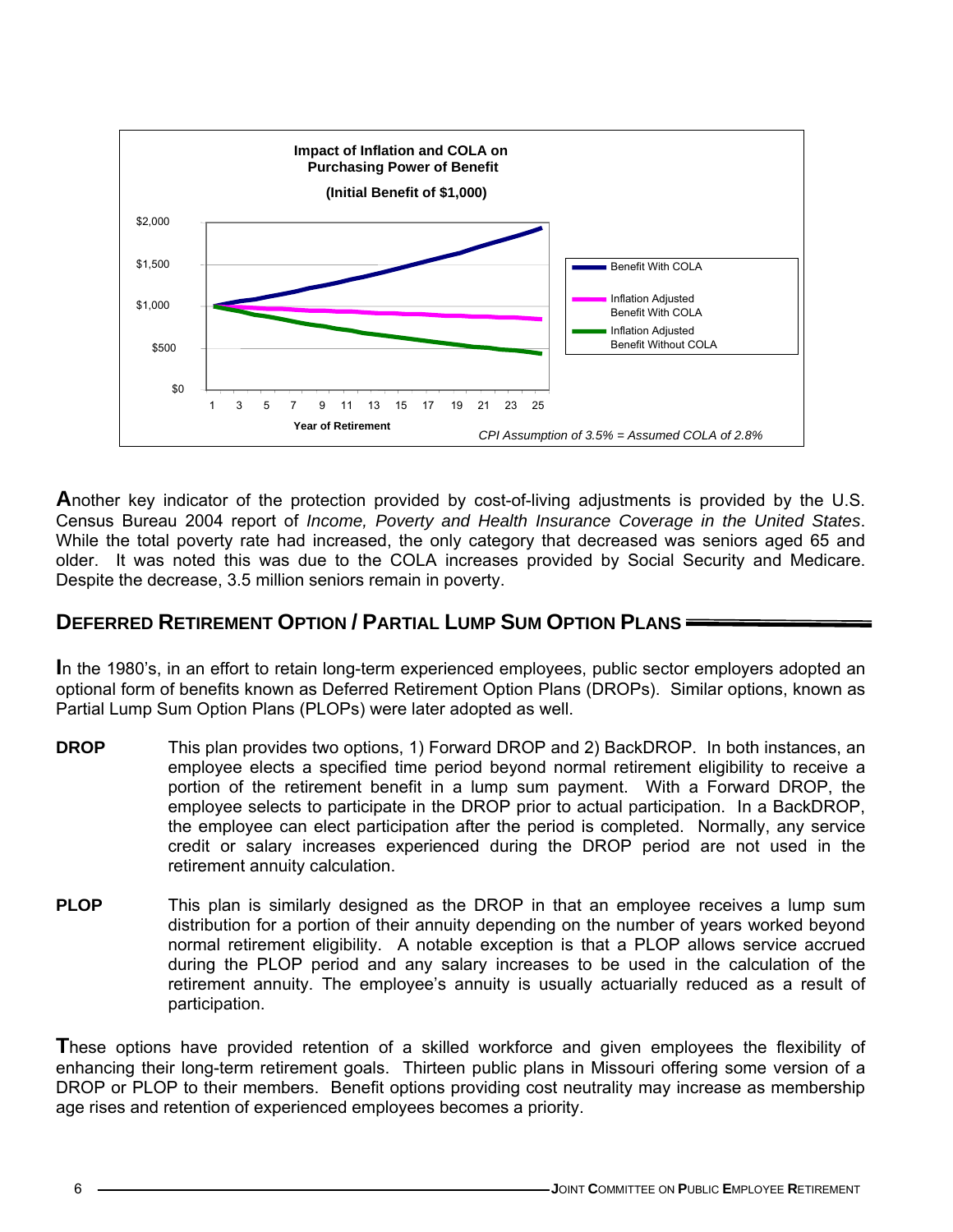## **LUMP SUM OPTIONS AND ITS EFFECT ON PLAN ASSETS**

**U**nlike DROPs and PLOPs, lump sum options allow participants to take 100% of their benefits in a single lump sum payment upon retirement. While fairly common in the private sector, lump sum distributions are limited to a few public safety plans in Missouri.

When properly funded, lump sum options are not inherently good or bad. That is, in an adequately funded plan, a decrease in plan liability is directly correlated to the cash payout. There are occasions, however, in which lump sum distributions may be detrimental to the economic health of a plan:

-The discount rate used to determine the cash out amount is less than the interest rate used to fund benefits. The loss can be avoided if the lump sum settlement rate is explicitly recognized in the valuation.

-In a mature plan which is only partially funded, lump sum distributions may deplete plan assets and further impact its underfunded status.

**D**own markets combined with lump sum cash outs and limited funding sources tend to further exacerbate the issues noted above. As a result, plans with lump sum options must be closely monitored to ensure assets do not deteriorate to the point that promised benefits are jeopardized.

### **MEMBERSHIP**

**N**ationwide there are approximately 2,659 state & local government pension plans with over \$2.66 trillion in assets as of 2004. This equates to approximately 6 million retirees and beneficiaries receiving \$130 billion in benefits annually. Like most systems, membership in Missouri's PERS continues to grow. For the first time in 22 years of collecting Missouri's public plan data, a decrease in active membership was reported. Active membership decreased by 2,347 in 2004 for a total of 287,581. Inactive membership experienced increase of 6% to 184,715. The 2004 total payroll reported to the JCPER reached \$10.1 billion from \$9.96 billion in 2003. Total benefits paid by Missouri's public plans increased 9% from the previous year to \$2.24 billion.

**U**.S. Census data indicates that the percent of the general population over the age of 65 in Missouri is 13.5%, ranking it 12<sup>th</sup> in the nation. Census data also shows that Missouri's median population age is 37.0 years (18<sup>th</sup> highest in the nation) while the median age of the U.S. population is 35.3 years. These statistics suggest that Missouri has a greater number of state residents over the age of 65, home to a workforce which is slightly older than the national average. Missouri may be more profoundly affected by the impacts of an aging population than most states as retirement benefits increase dramatically as the Baby Boomers retire.

**I**n addition to U.S. Census information, data from the U.S. Department of Labor, Bureau of Labor Statistics (BLS), suggests that the number of state and local government employees being added to Missouri's PERS is slowing. Specifically, data from the BLS indicates that the total number of state government workers in Missouri declined for the first time in more than 10 years in 2002. While the total number of state government workers subsequently rebounded in 2003 and 2004, the total number of local government workers decreased in 2003 and 2004.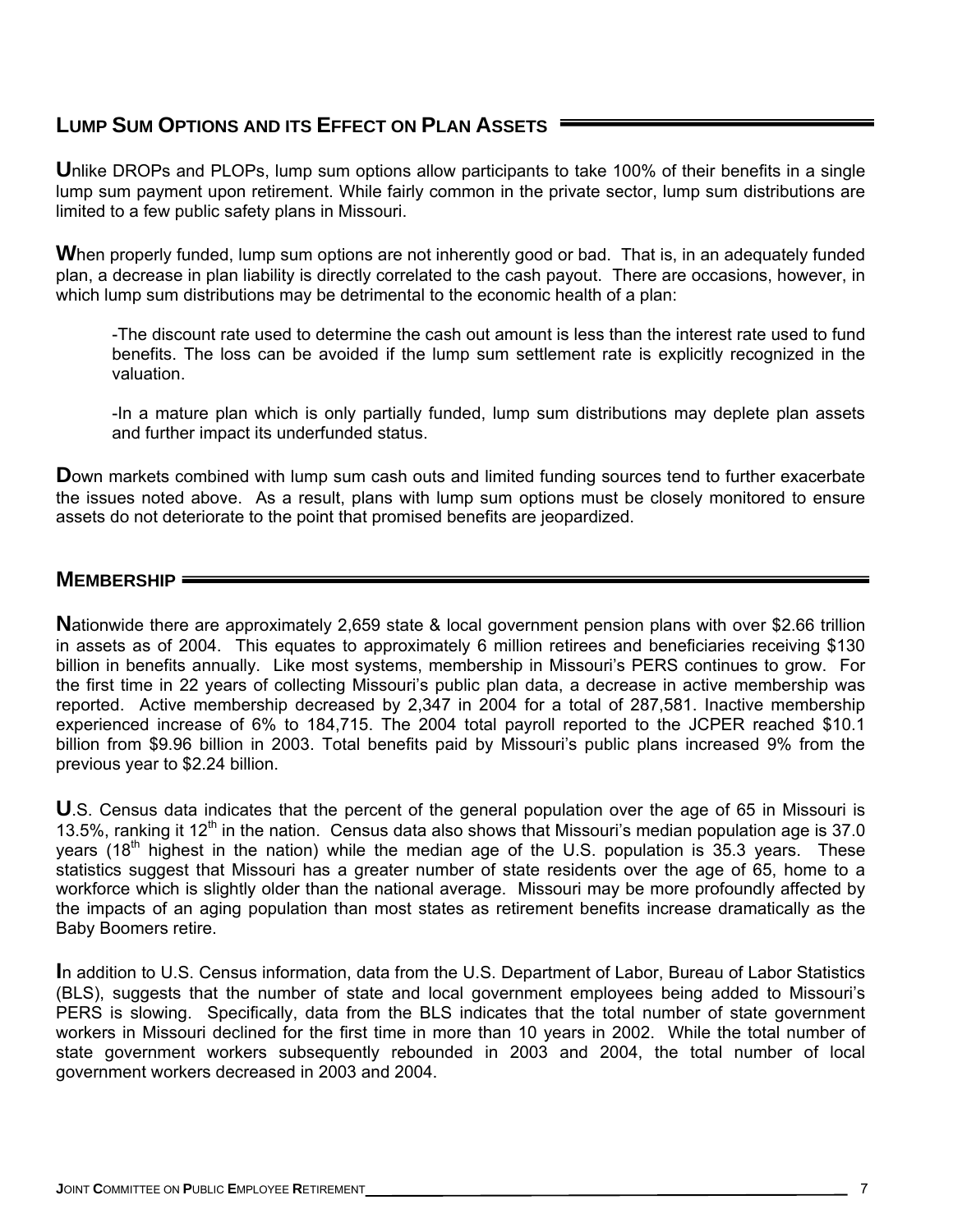**W**hat direction state and local government employee growth will take in the years ahead remains uncertain. As illustrated in the 10 year table of plan membership below, the retiree/inactive group (which include retirees, survivors, disabled members and members who have deferred their retirement benefits) increased in size in 2004. However, for the first time in JCPER reporting, the active employee growth was negative decreasing by 2,300, while the number of retirees increasing by more than 11,000.

**I**t is generally accepted that these trends in active and retiree membership will continue in the future. While retiree membership growth has increased, the number of employees qualified to retire choosing to remain employed continues to grow. There are several factors impacting the retirement decision:

- 1) Double digit inflationary costs have affected retiree health care premiums. Many workers who qualify for retirement benefits have elected to remain employed to retain the lower costs of active employee rates.
- 2) Although retirement savings vehicles such as 401(k) and 457 plans have recovered losses, personal savings rates dipped into negative status in 2005 for the first time since 1933. Many individuals continue in the workforce in an effort to replenish these alternative savings vehicles.
- 3) The various retirement benefit options such as Partial Lump Sum Option Plans (PLOPS) and Deferred Retirement Option Plans (DROPS) have retained eligible membership. As these initial periods phase out, employees joining the retiree ranks further widen the gap between actives and retirees.



## **MEMBERSHIP CHANGES 1995-2004**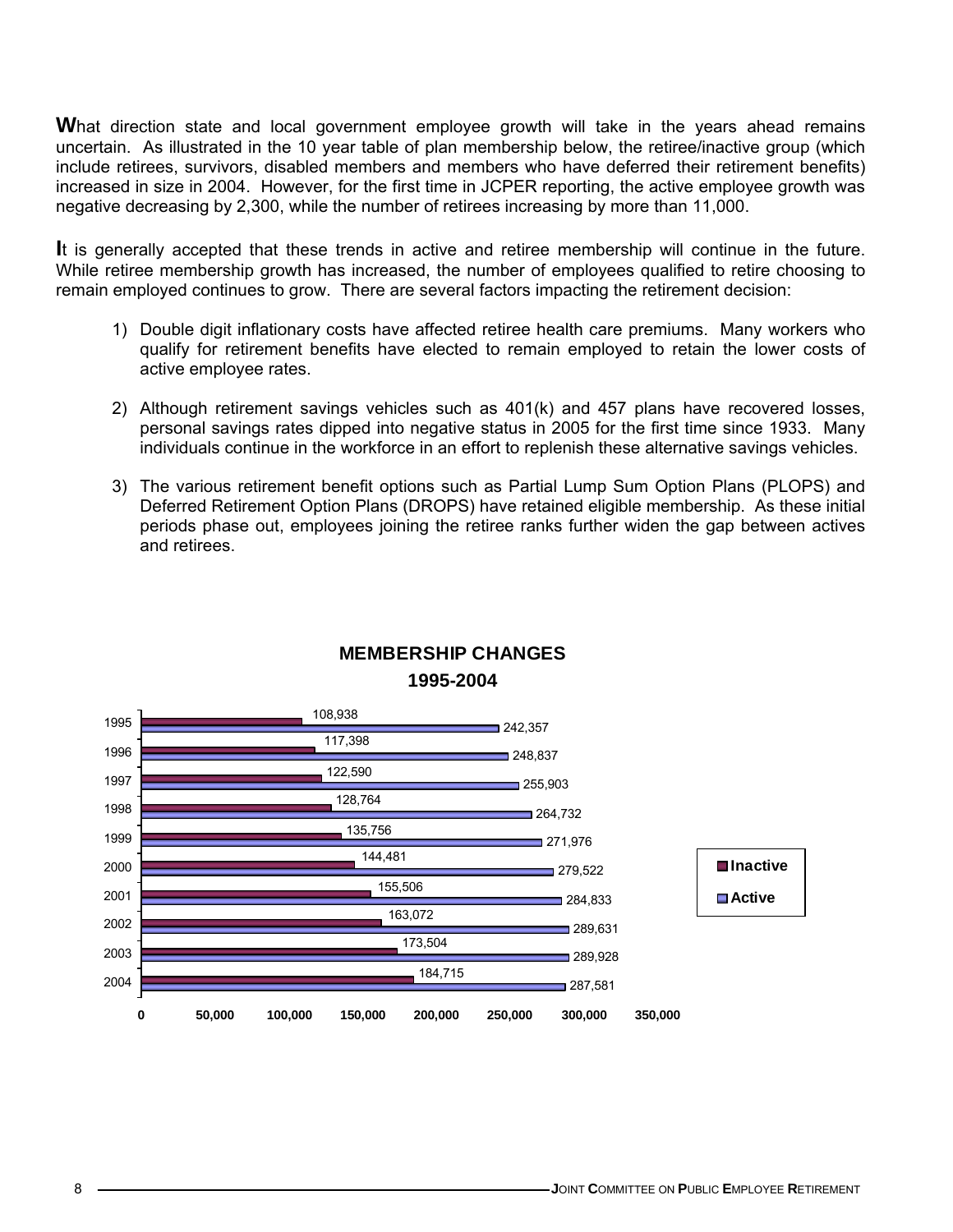

## **Membership by Plan Size**

**Membership by Type**

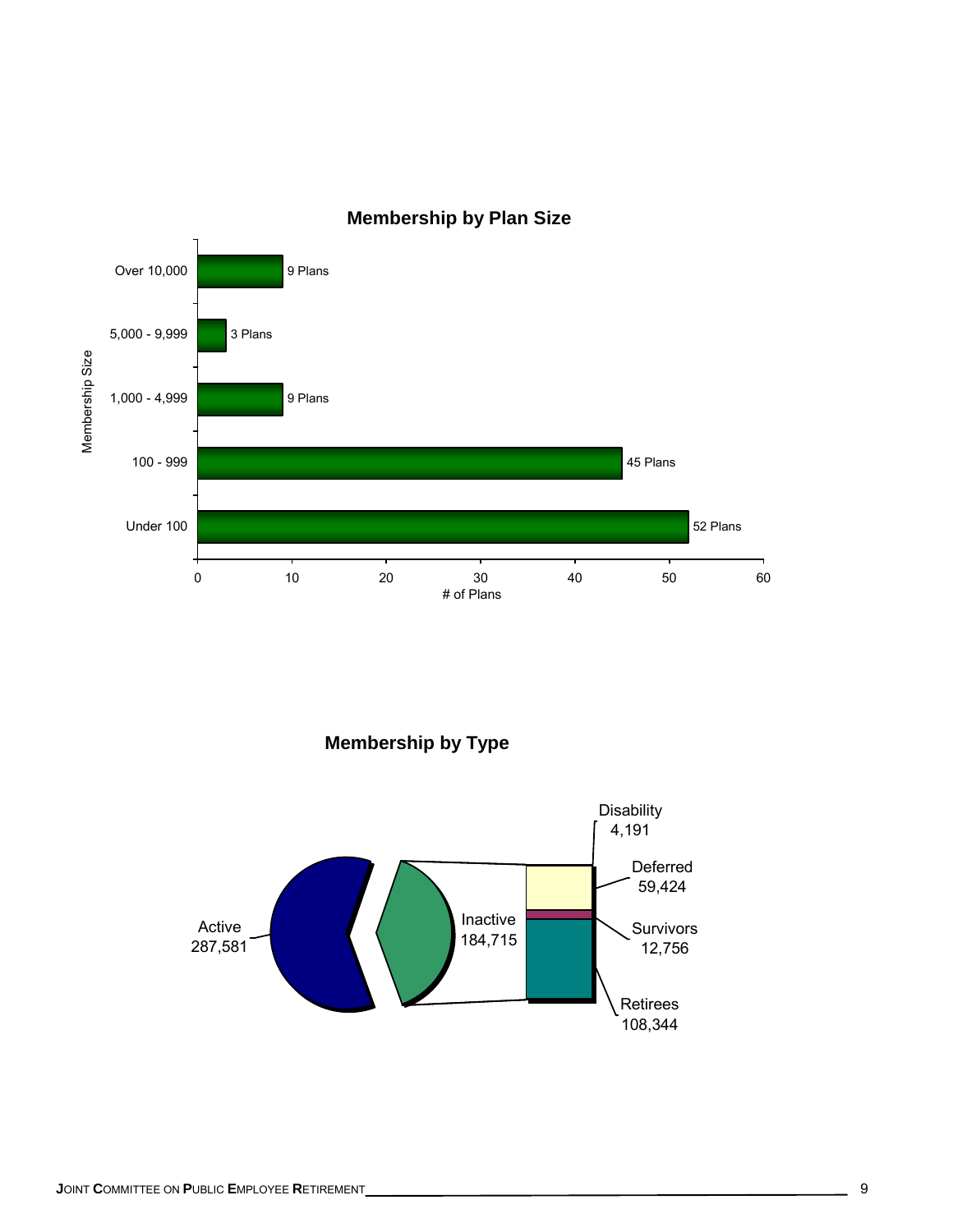### **FUNDING OF MISSOURI'S PERS**

**I**n determining the fiscal stability of Missouri's PERS, the JCPER monitors the assets, funding levels and other financial data over a number of years to establish a trend. The charts below provide asset and liability trend data over the five year period from 2000 to 2004. While the liability stream has risen considerably during this period, asset values have lagged behind considerably. The end result has been increasing contribution payments. The positive investment experience has alleviated the ascending pressure on contribution rates.



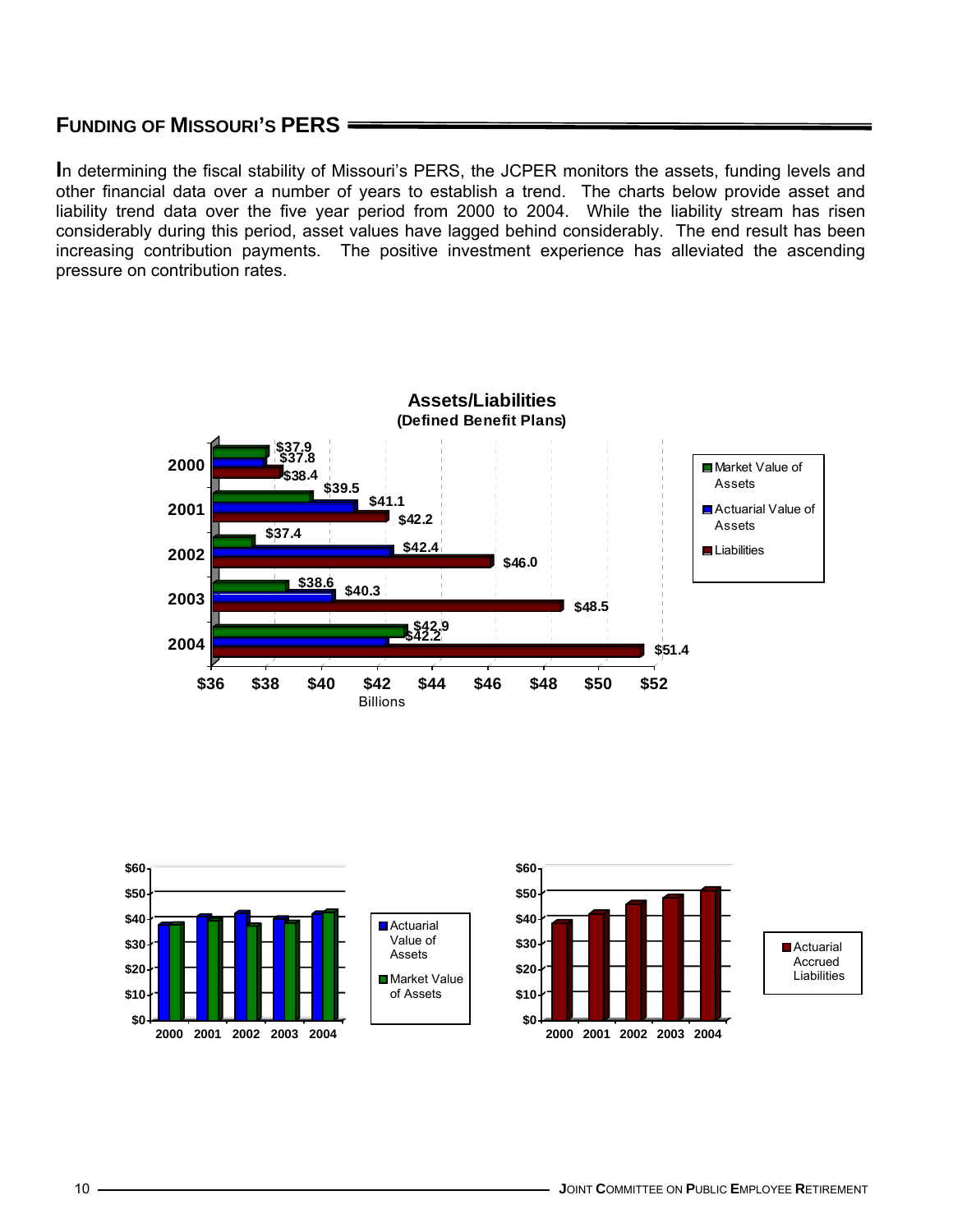### **2004 TRENDS**

### **ACTUARIAL VALUES**

**T**wo measures are used to assess the funded status of a plan; the actuarial value of assets as a percent of the actuarial accrued liability (funded ratio) and the unfunded accrued liability as a percent of payroll. These measures are then used to establish a trend. In a plan following good funding standards, the funded ratio will go up, while the unfunded liability as a percent of payroll will go down. The JCPER has always been primarily concerned with the establishment of a trend, not the comparison of one plan's funded ratio to another. In compliance with GASB Statement No. 25, the JCPER reports all assets using the market or smoothed market value and liabilities using the actuarial accrued liability.

**D**ue to the "smoothing" process, the funded ratios on an actuarial basis can differ considerably from that based on market value. This is most obvious during successive periods of investment losses. The asset/liability chart on page 10 provides an accurate depiction of the smoothing effect.

**A**s indicated above, in 2004 most plans were within the 76% to 85% funded range on an actuarial basis as opposed to the 86% to 100% funded level of 2002. This shift is attributed to the market downturn. Most plans should smooth out these losses by the end of plan year 2005. Given the past two years market performance, plan funding levels will continue to improve.

**O**n an actuarial basis, *10* plans were greater than 100% funded. Two of these plans deferred making the normal cost contribution payment due to their fully funded status.

**I**t should be noted that *11* defined benefit plans used the "aggregate" cost method in 2004. While the aggregate method is an accepted method according to GASB standards, the JCPER no longer finds this method acceptable when the required contributions are not being met. These plans have been excluded from the funded ratio calculations noted above and the chart below.

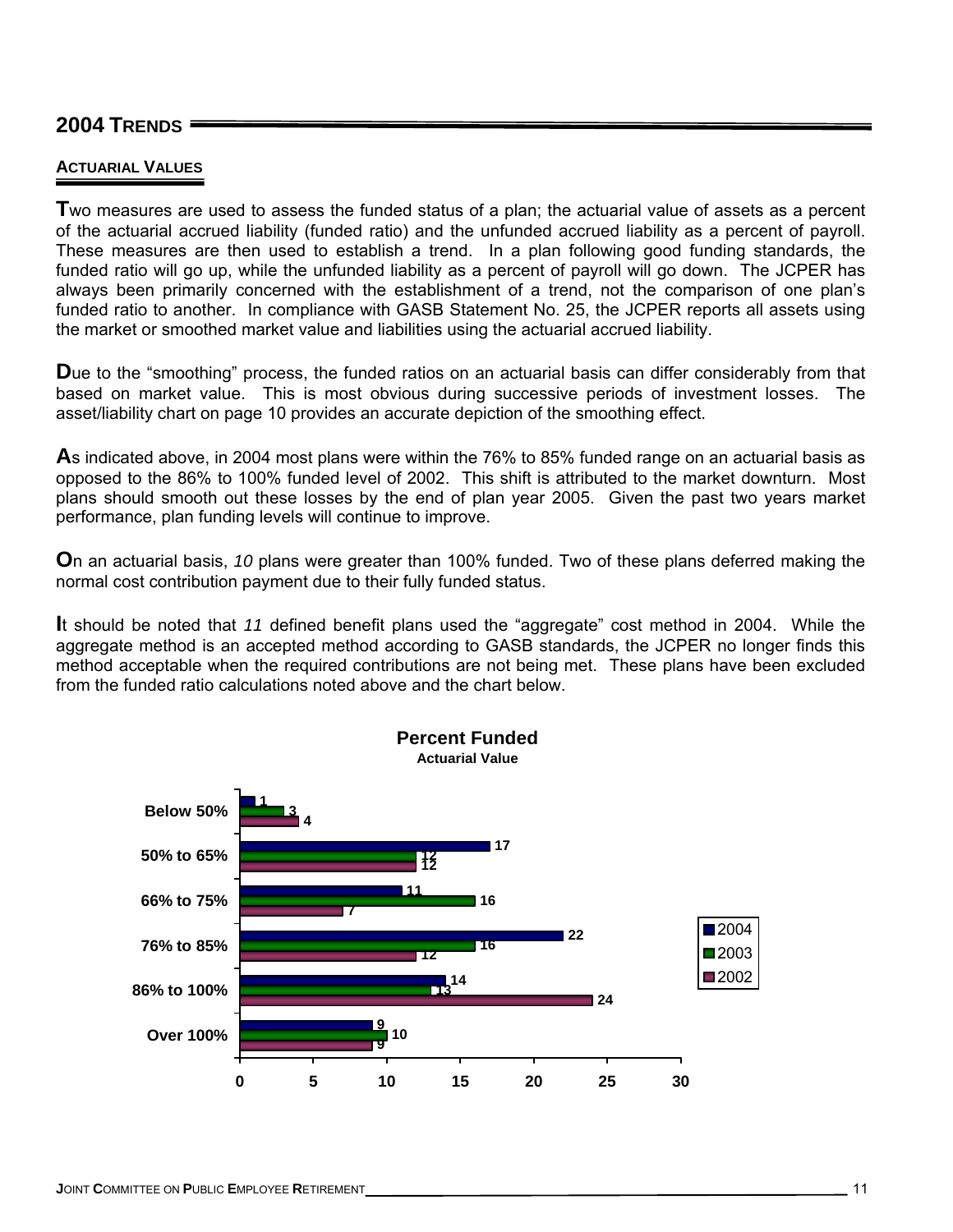### **INVESTMENT RATES OF RETURN**

**T**he investment rates of return experience in Plan Year 2004 significantly improved, particularly in light of 2002 experience. In 2002, none of the 81 defined benefit plans met their assumed rate of return and 10 plans posted actuarial losses in excess –5.0%. A "smoothed" actuarial recovery may take several more years.

With the market boom of the 1990's, most plans reevaluated their investment strategies and moved away from more conservative investment allocations into more moderate investments. In response to positive investment returns, plans increased their assumed rates of return to reflect plan experience.

**H**owever, beginning in Plan Year 2000, plans experienced negative investment income and returns fell significantly short of assumptions. The trend continued thru the next 3 plan years. As boards of management recognized this reversal in trends in market conditions, some plans reevaluated this assumption. The result has been an overall reduction of the average assumed rate of return from 7.71% in 2001 to 7.54% in 2004.

**T**he chart below provides the breakdown of the investment rate of return assumptions for the 84 defined benefit plans.



#### **CONTRIBUTION RATES**

**I**n all PERS, the ultimate test of soundness is whether or not the retirement plan pays all benefits when promised in perpetuity. This can only be ensured by proper contributions being made to the plan on an annual basis.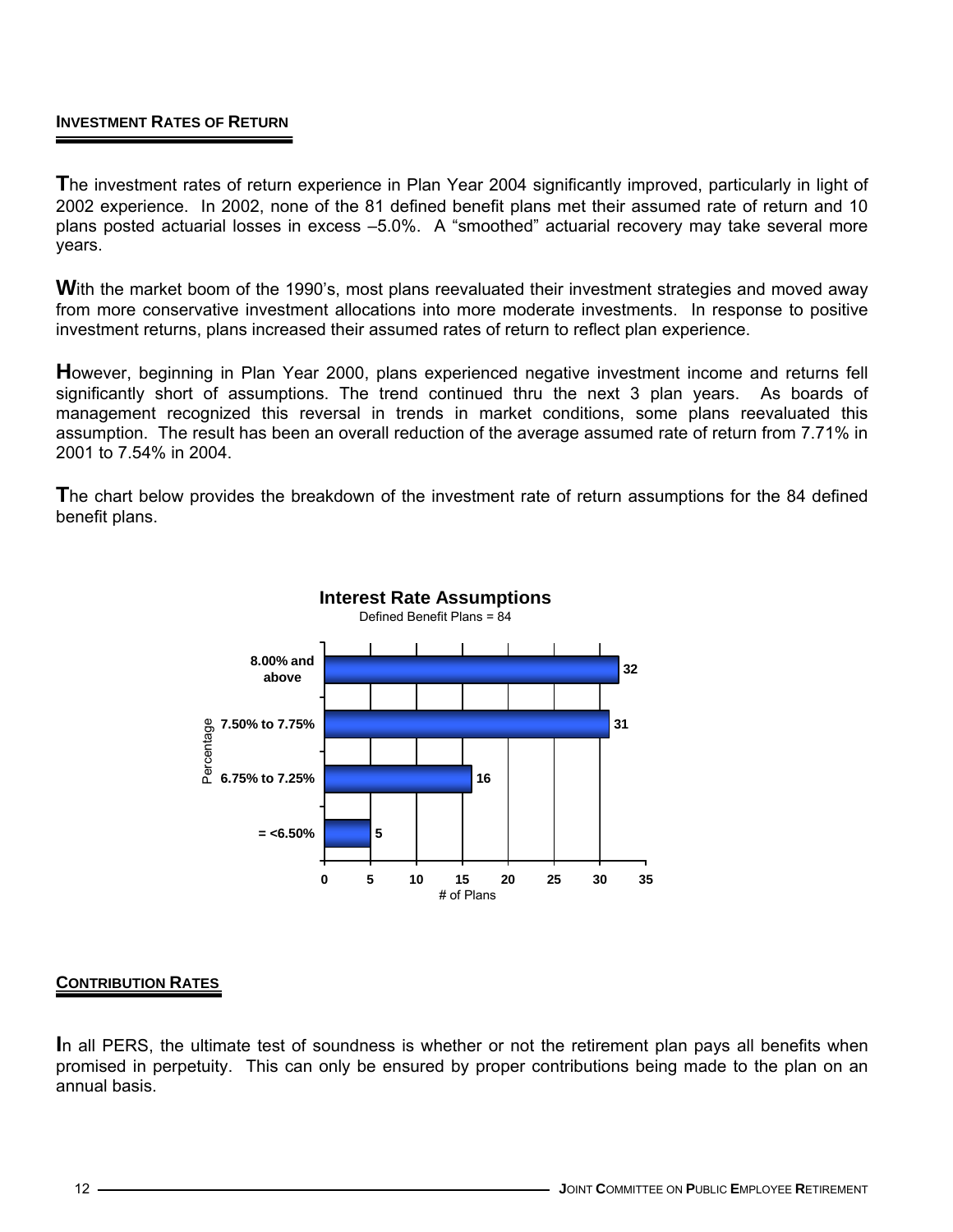**T**he 2004 survey results indicate that some plans have had difficulty in meeting their full actuarially recommended annual contribution. There were 33 plans failing to meet the full required contribution in 2004.

**A** trend emerged in 2002 indicating sponsors were facing difficulty in meeting the minimum required contribution payments which continued into Plan Year 2003. For Plan Year 2004, 11 out of 84 plans experienced greater than 25% in annual dollar contribution increases.

**T**he reason for increased contribution rates vary by plan. While almost all plans were impacted by negative investment returns, there were a combination of other factors, such as greater than assumed retirements, adoption of benefit enhancements and failure to recognize longevity or compensation increases. As the chart below indicates, in plan year 2004 investment income comprised 76% of plan contributions reversing a 3 year downward trend.



**Sources of Contributions**

**O**ne effect of contribution increases was the causation of 3 plans providing notification in 2005 of benefit downgrades in future plan benefits. The modifications included a benefit multiplier reduction, a decrease in the benefit maximum, final average salary period from 3 to 5 years, reduced COLA maximums, age requirement increases and employee contribution increases. While all 3 plans making changes were funded above 90%, increased contributions and promoting plan sustainability prompted action by the governing bodies.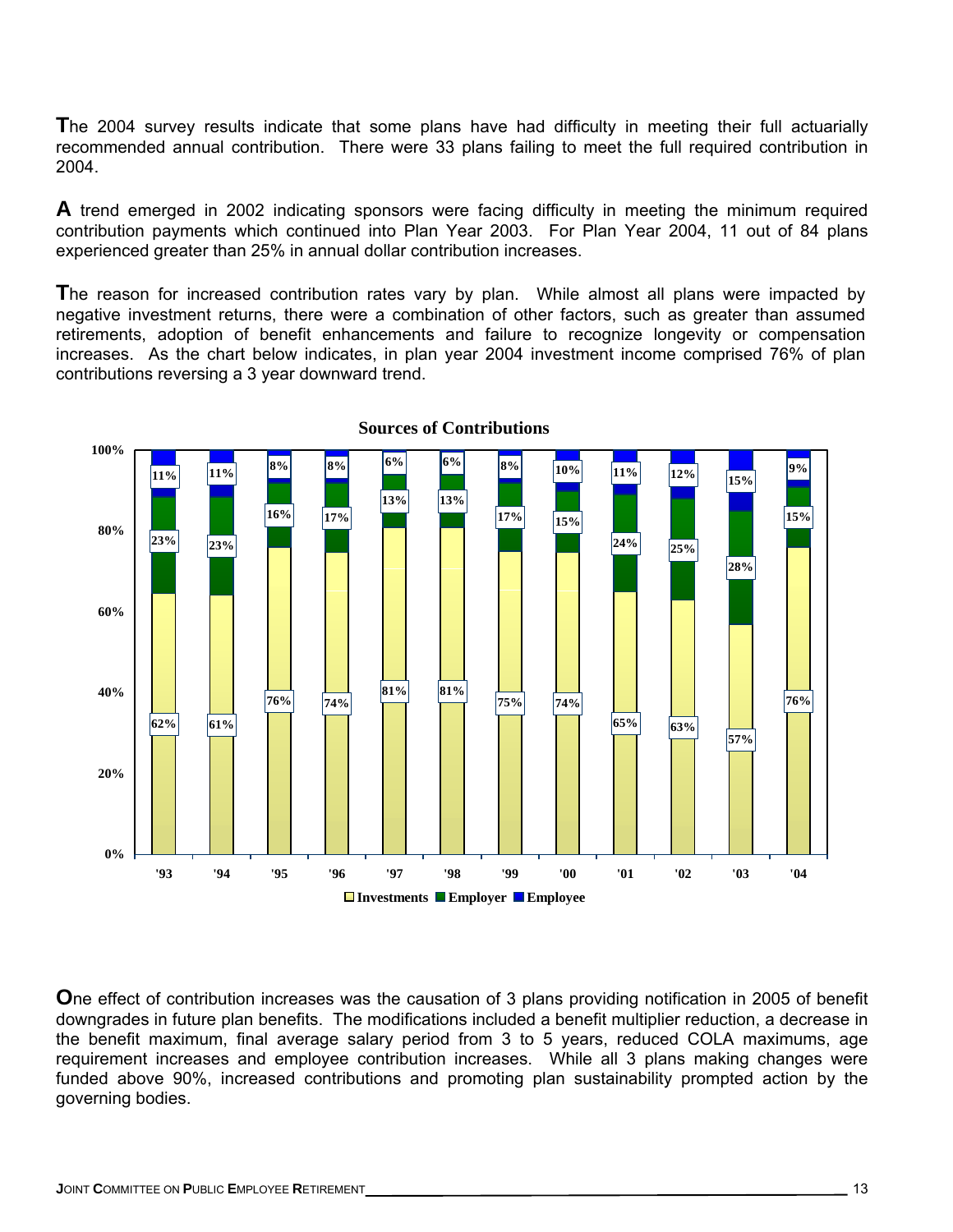### **ACTUARIAL SALARY ASSUMPTIONS**

**I**t is important that all PERS have reasonable actuarial assumptions in relation to employee salary increases. If assumed salary projections are not consistent with actual experience, plans will find their annual contribution amounts rising markedly on a year to year basis.

**A**s noted in 2002, some municipal and public safety plans were providing salary increases significantly greater than the actuarially assumed rate. For the 16 plans identified, several exceeded the assumption by more than 3.5 times. Reporting for 2004 indicates less negative plan experience relative to the salary rate with 8 plans exceeding the assumption.

**T**he effect of unanticipated salary increases can have significant impacts on plan liabilities, and are particularly formidable if coupled with the poor investment returns. For this reason, JCPER staff will continue to monitor "greater than assumed salary increases" when this information is provided in plan actuaries.

### **PERS REVENUES AND EXPENSES**

**C**hanges in the revenue sources and applications from 2000 to 2004 are shown on the charts on page 15. Robust market performance provided significant increased investment income resulting in a \$5.0 billion gain in 2004. This level of investment gain has not been experienced by Missouri's public plans since 1998.

**H**istorically, PERS have relied on 75 to 80% of their revenue from investment income to provide contribution payments. As can be viewed in the chart on the previous page, this clearly was not the case for three consecutive plan years with plan year 2003 marking the lowest percentage of "income from investments" levels recorded since 1994. Reduced income from investment returns have required plans to draw from asset reserves and increase contributions to pay benefits to participants. Contributions from employees have also grown over the past several plan years, from a low of 6% of contributions in 1998 and peaking in the 12 year trend data to 14% in 2003. Plan year 2004 resulted in a 9% employee contribution with employer and employee contributions totaled approximately \$1.58 billion in 2004.

**PERS** continue to face steady increases in benefits paid to plan participants. Benefit payments in 2004 totaled \$2.24 billion, an increase of \$192 million over the previous year. This trend will persist in future reporting as more Baby Boomers exit the workforce and begin drawing their retirement benefits.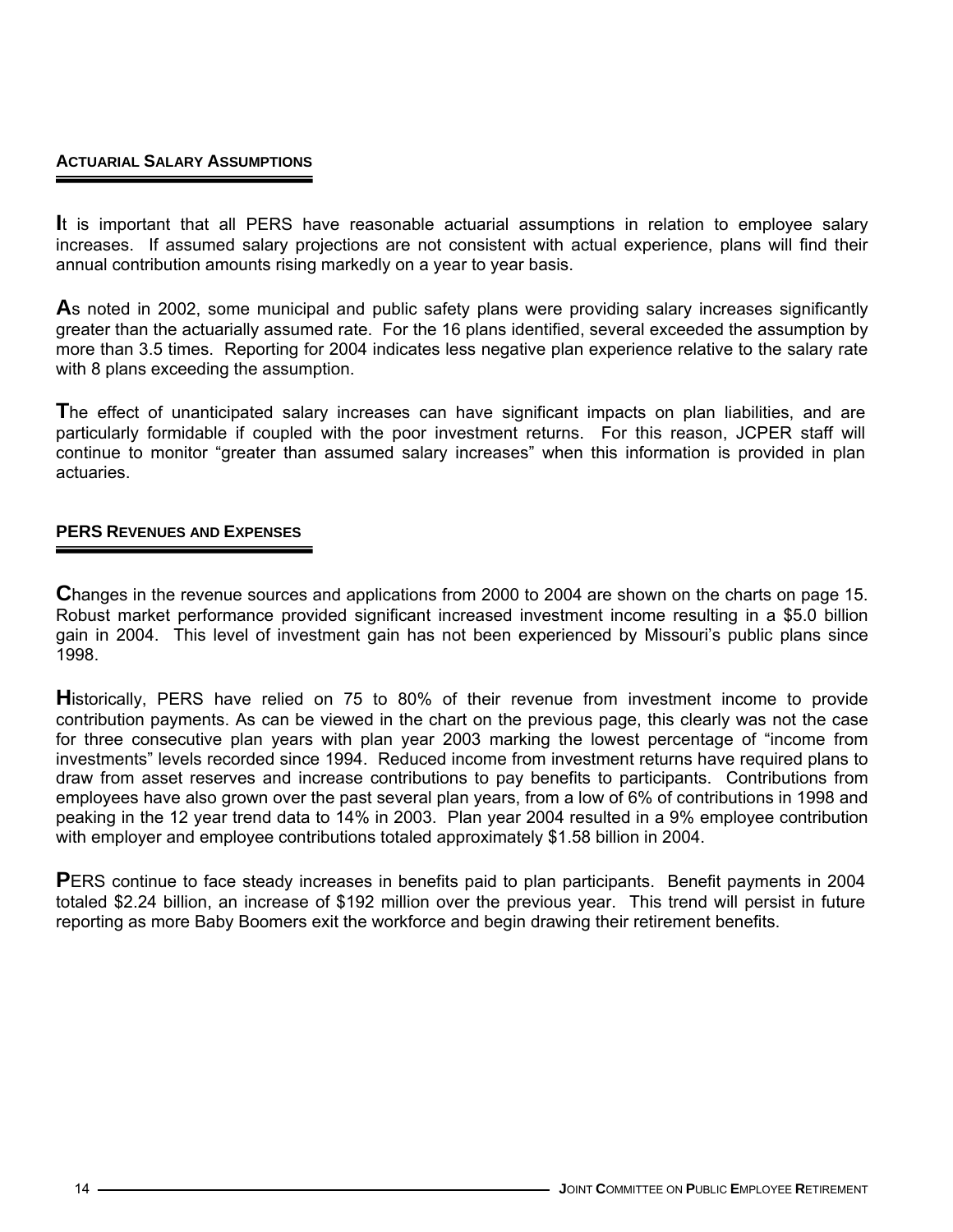

In Millions



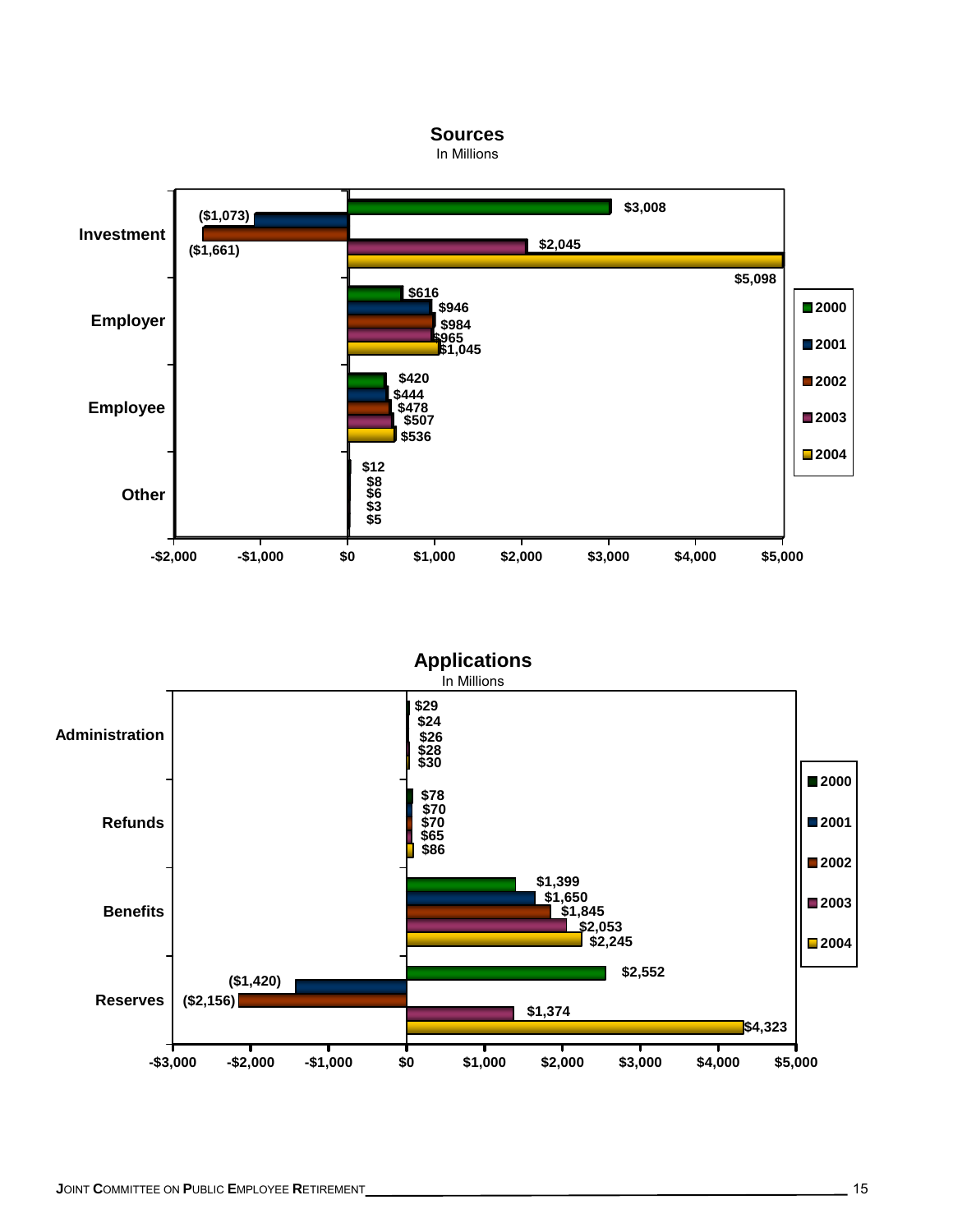## **STATUTORY INVESTMENT REQUIREMENTS**

**I**n order to maintain financial soundness, it is crucial that fiduciaries develop and review investment policies and strategies. Investment guidelines should be of utmost importance to the PERS. Section 105.687 provides that all of Missouri's public employee retirement systems established by the state or a political subdivision must follow specific investment guidelines. The "Prudent Person Rule" is perhaps the most important investment guideline. It states that fiduciaries shall discharge his or her duties in the interest of the participants and beneficiaries of the system and act with the same care, skill, prudence and diligence under the circumstances then prevailing that a prudent person in a similar capacity familiar with those matters would use in the conduct of a similar enterprise with similar aims.

**E**ach individual plan Board of Trustees sets their investment policy based on the fiduciary standards mentioned above. The chart below outlines plan asset allocation for the past 3 plan years.



# **Asset Allocation**

### **FEDERAL ISSUES**

The 109<sup>th</sup> Congress has addressed several issues relative to pensions and retirement. While much attention was initially focused on the long-term solvency of the nation's Social Security program, the rapid termination of private defined benefit programs such as experienced by IBM, Verizon and the airline industry has propelled proposals designed to strengthen worker's pensions to the forefront.

**O**n December 14, 2005, the US House passed the *Pension Protection Act* (HR 2830) by a vote of 294- 132. Some of the provisions relating to private pension plans in this proposal include:

■ Prohibits benefit increases and lump sum payments for plans less than 80% funded

**Yellow Zone** – Plans 65% to 80% funded

**Red Zone** – Plans less than 65% funded

**Freezing Plans** – Plans less than 60% funded

■ Any benefit change must be amortized over a 15 year period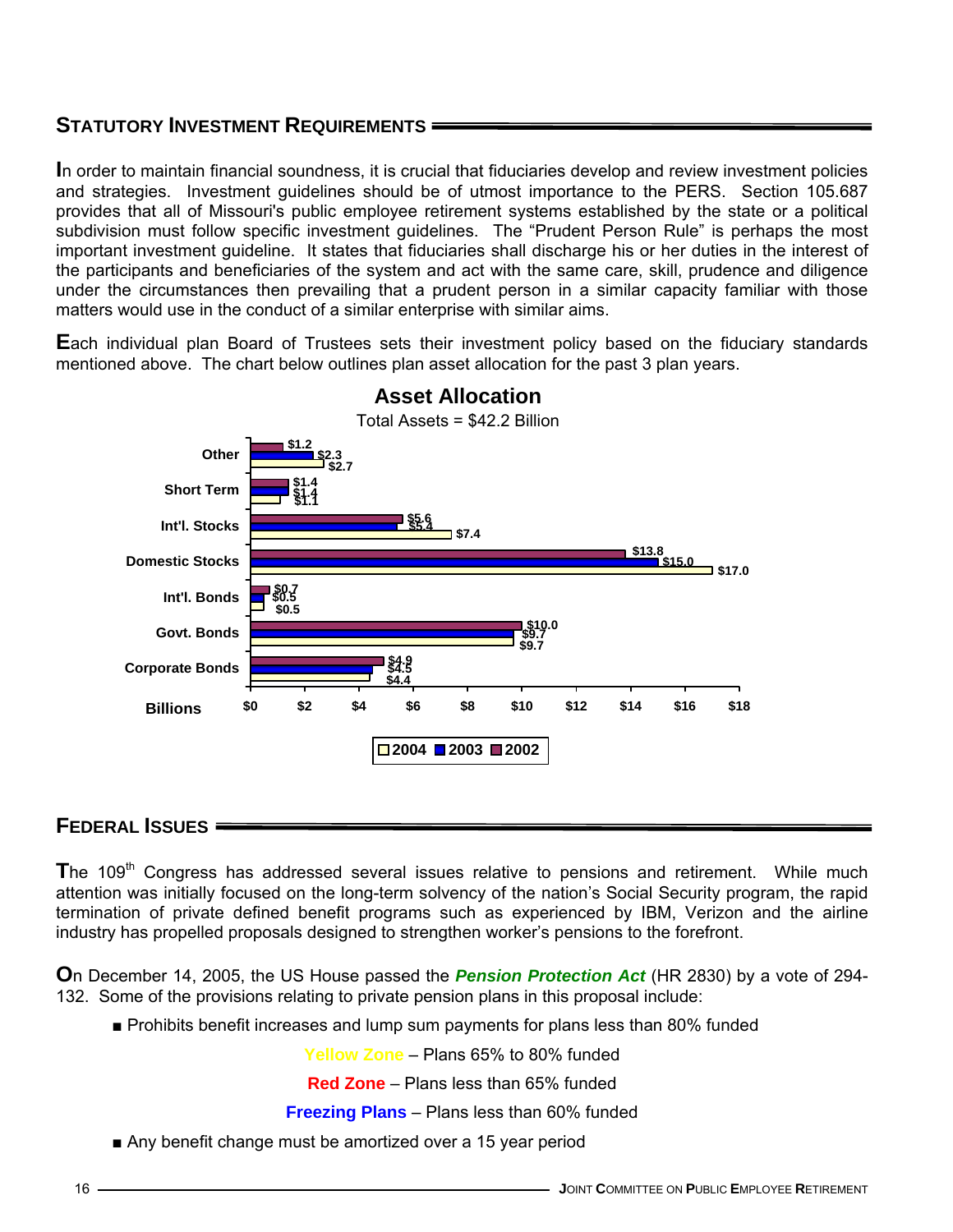- Plans less than 80% funded must improve status by 1/3 within 10 years
- Prohibits benefits increases if change would drop a plan's funded ratio below 65%
- Plans less than 60% funded have benefit accruals frozen
- Requires annual notification to members of plan's funded status
- Phases in employer premium increase to the PBGC
- Provides a modified "yield curve" permanent interest rate for employers to accurately measure current pension liabilities as they come due.

**T**his proposal has been cleared for a conference committee with the Senate's version of pension reform, the *Pension Security and Transparency Act* (S. 1783) after Congress reconvenes in late January.

**S**olutions to rebuild or reform Social Security will continue to be an area of high priority with potential proposals to increase the retirement age, adjust benefits to appropriate inflation formulas, increasing payroll taxes and establishing personal savings accounts. Social Security provided benefits to 16% (47.7 million) of Americans totaling \$493.3 billion in 2004. The non-partisan Congressional Budget Office predicts benefits remain sustainable to 2042, however the fund will begin paying more in benefits than taxes paid in by 2020. Currently, there are 3.3 workers to every retiree with decrease to 2.2 by 2030. Total covered employment is expected to grow by 15.7% from 2004 to 2030, while during that same time period, the number of beneficiaries is expected to grow by 76.3%. With the influx of retirees attributable to the Baby Boomers leaving the workforce coupled with the increased average life expectancies, it is anticipated Social Security reform will remain a priority issue of this Congressional session.

### **DEFINED BENEFIT / DEFINED CONTRIBUTION DEBATE**

**T**he debate over the appropriate employee programs continued to highlight the benefit industry in 2005. As defined benefit plans in the private sector continued in their decline, a shadow was cast over the public sector as well. Foremost, it is important to note that Missouri's public plans *are well funded* in the aggregate at **83.5%**.

**I**n 2004, the news associated with defined benefit pensions was rarely positive. Articles containing titles such as *Perfect Storm, Sinkhole, Next Stop: DB Oblivion* and *Public Pensions-Public Disasters* were frequent. In the wake of negative media attention, it is important to emphasize the positive attributes of the defined benefit. In 2004, state and local government nationwide paid \$120 billion in pension benefits which exceeded the entire economic output of 22 states and Washington, D.C. Benefits paid by Missouri's public plans exceeded \$2.24 million in 2004. These benefit payments have increased by 227% over the last 10 years providing an important economic stimulus and tax revenue for state programs. In comparison, the 2003/2004 Missouri product growth rate was a mere 2.4%. As our nation moves toward a worker shortfall equaling millions, the ability of public entities to recruit and retain qualified personnel, particularly in public safety and education positions, will be critical. The defined benefit structure assists in that goal. The Census Bureau reporting for 2003 indicated the average annual public pension benefit was \$15,600 while the average private pension was \$6,624. In 2005, negative personal savings rates were reported by the Bureau of Economic Analysis indicating that many are not saving for retirement. With negative personal savings rates and escalating health care costs, this data only reinforces the importance of preserving the defined benefit structure for public employees.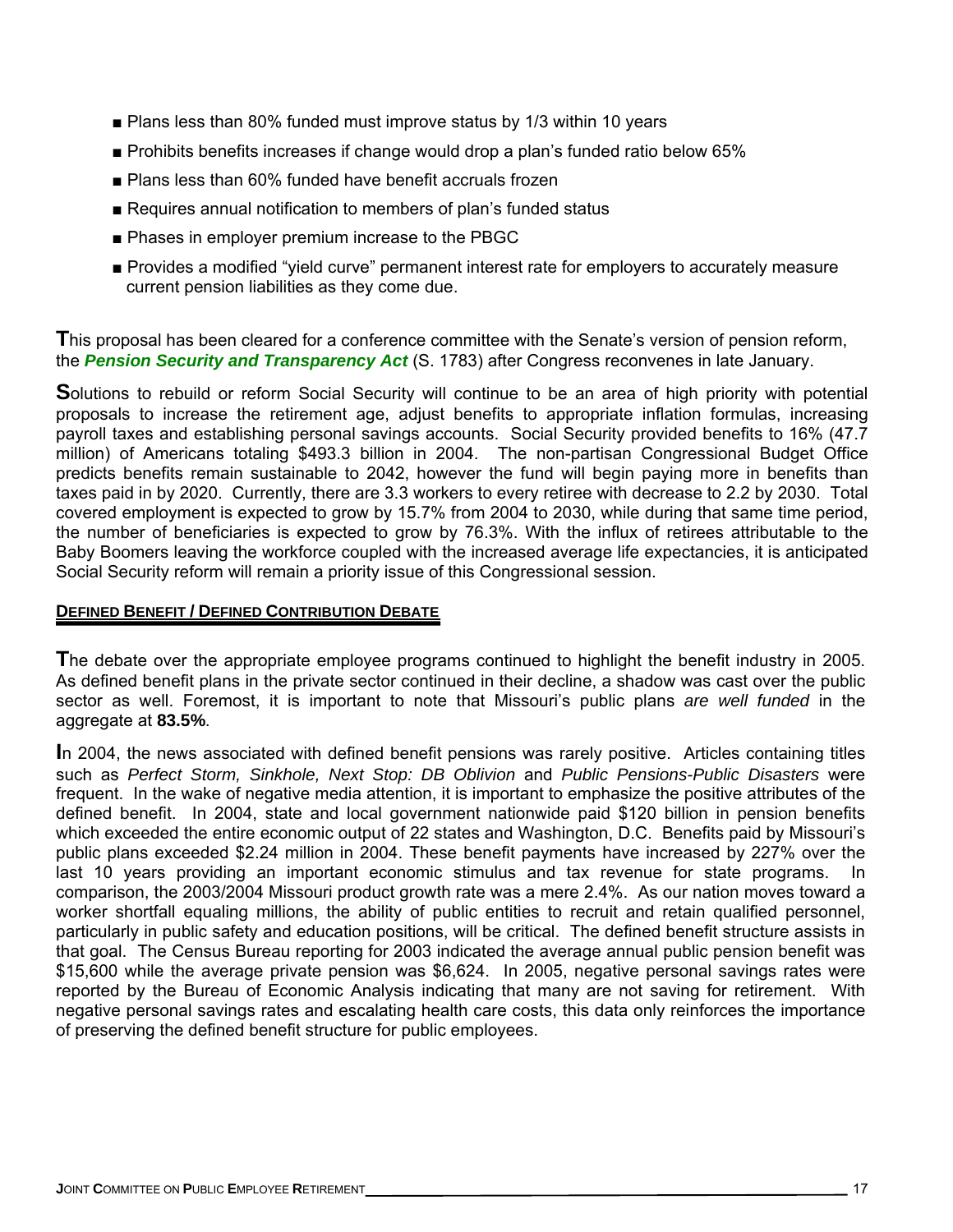### **EEOC RETIREE HEALTH CARE COVERAGE RULING**

**I**n April 2004, the Equal Employment Opportunity Commission (EEOC) approved a final rule that would permit employers to reduce retiree health benefits in conjunction with Medicare eligibility or a comparable state-sponsored health benefit without violating the Age Discrimination in Employment Act (ADEA). The common practice of coordinating retiree health benefits with Medicare was called into question in 2000, when a decision by the U.S. Court of Appeals for the Third Circuit, *Erie County Retirees Association v. County of Erie*, raised concerns from employers, labor unions, and state and local governments.

**I**n February 2005, the AARP filed a preliminary injunction against the EEOC ruling and in March, a federal judge ruled in favor of the AARP citing the EEOC regulation violated the ADEA. This resulted in prohibiting companies from tying retiree health benefits to Medicare eligibility. However, in September, the same federal judge reversed the March ruling deferring to a 2005 US Supreme Court case giving greater judicial deference to rule interpretations by federal agencies. The judge also ordered EEOC action delayed until the AARP can pursue a challenge with the Court of Appeals. The outcome of this litigation could affect the country's **12 million over 65 retirees** and may ultimately impact the 2006 OPEB reporting requirements of health care liabilities (See related discussion on OPEB benefits below).

### **GASB OPEB REPORTING**

**I**n 2004, the Government Accounting Standards Board (GASB) released Statement No. 45 – *Accounting and Financial Reporting by Employers for Post-employment Benefits Other than Pensions (OPEBs).*  OPEBs are post-employment benefits other than pensions such as health insurance, dental, vision, prescription or other health benefits, and benefits such as life insurance, disability, and long-term care.

**M**ost governments currently report their cash outlays for OPEBs in a given year. These outlays can differ significantly on a year-to-year basis. In addition, most governments do not report information about the nature and size of their long-term financial obligations and commitments related to OPEBs. GASB's concern about this pay-as-you-go method is public disclosure may be incomplete regarding the true cost of public services as well as the financial position and long-term financial health of a government. To remedy this, GASB has recommended that OPEB costs be recognized when service is rendered. Otherwise, financial statements will continue to fail to reflect the accrued benefit obligation and extent to which funds have accumulated assets to meet this obligation. The reporting of OPEBs will be phased in over three years with slightly different reporting period for the employer versus the affected plan. Effective dates are the following:

| Total Annual Revenue in the first<br>FY ending after 06/15/99   | OPEB reporting effective for the<br>employer for FY beginning after: | OPEB reporting effective for the<br>plan for FY beginning after: |
|-----------------------------------------------------------------|----------------------------------------------------------------------|------------------------------------------------------------------|
| Phase 1 Governments:<br>\$100 million or more                   | December 15, 2006                                                    | December 15, 2005                                                |
| Phase 2 Governments:<br>$=$ />\$10 million, but < \$100 million | December 15, 2007                                                    | December 15, 2006                                                |
| Phase 3 Governments:<br>$<$ \$10 million                        | December 15, 2008                                                    | December 15, 2007                                                |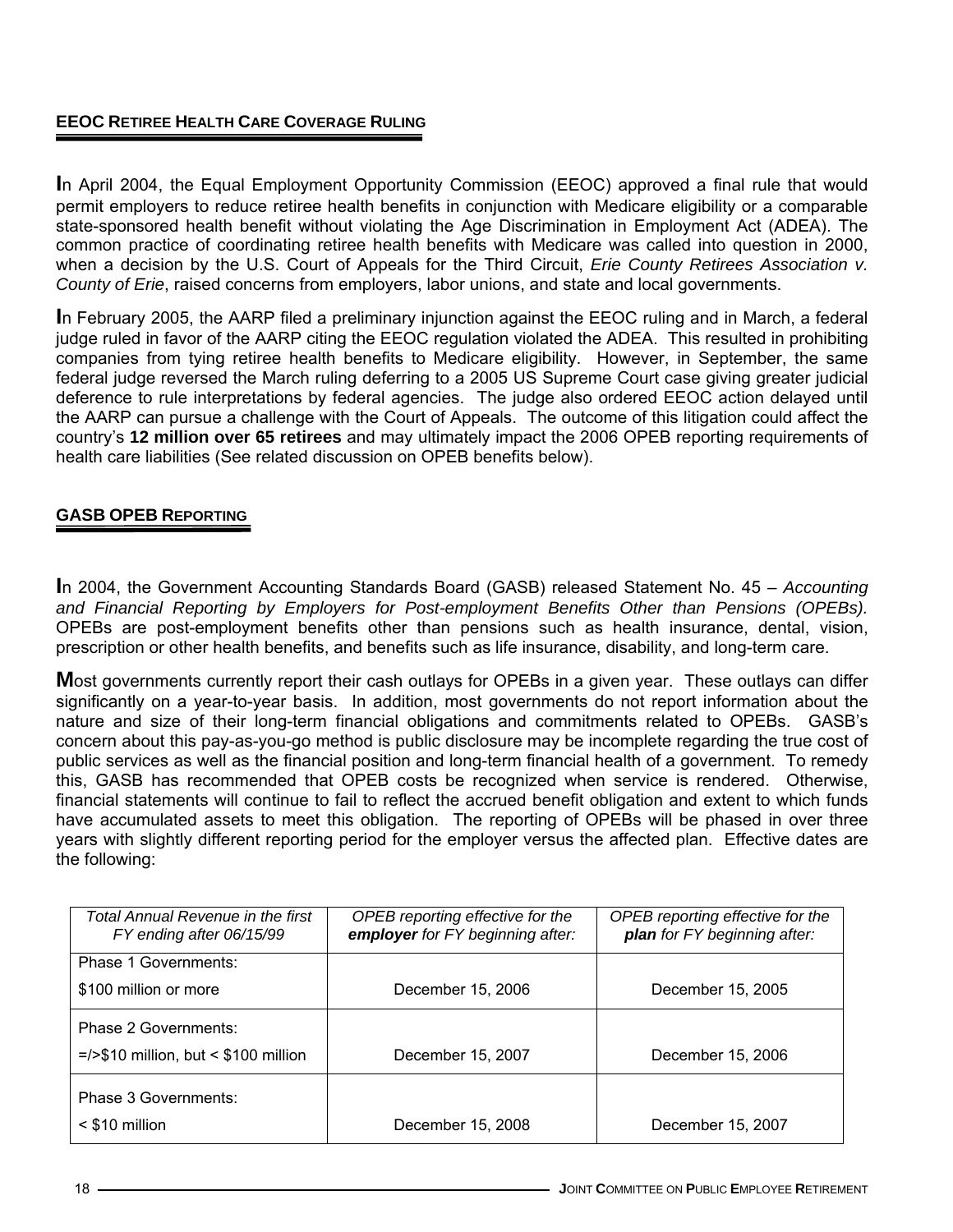**S**everal states have already estimated the OPEB liabilities associated with their state government retirees. OPEB liability is directly correlated to the level of health care benefit provided, hence the greater the benefit, the higher the liability. State estimates include a range of \$20.3 billion in Maryland to \$500 million in Utah. The state of Missouri is currently in the process of estimating its OPEB liability.

**B**eginning in 1998, JCPER staff has tracked post-employment health care benefits for Missouri's retirement plans. Post-employment health care coverage is offered by 38 plans. Of these, 23 plans provide benefits to both the retiree and spouse with the remaining 15 plans providing coverage to the retiree only. It should be noted 25 political subdivisions and 6 retirement plans subsidize the postemployment health care benefits either though a premium subsidy or a flat dollar amount.

## **STATE ISSUES**

**During the 2005 Missouri Legislative session, 73 pension related bills were proposed. When the session** concluded in May of 2005, 9 pension bills were Truly Agreed to and Finally Passed. In total, 5 pension systems were affected by the passage of these bills. The bills passed and pension systems affected were:

### **House Bill 119**

■ All Public Plans

### **House Bill 261**

■ Local Government Employees' Retirement System

#### **House Bill 323**

- Kansas City Police Employees' Retirement System
- Kansas City Civilian Police Employees' Retirement System

#### **House Bill 443**

- Public School Retirement System
- Public Education Employees' Retirement System

#### **House Current Resolution 9**

■ Social Security

#### **Senate Bill 202**

■ Administrative Law Judges and Legal Advisors Retirement Plan

### **Senate Bill 210**

■ County Employees' Retirement Fund

### **Senate Bill 287**

■ Public School Retirement System

#### **Senate Bill 401**

■ St. Louis Policemens' Retirement System

As expected in the Federal Legislative arena, the 93<sup>rd</sup> Missouri General Assembly will be compelled to address benefit related proposals. Expected proposals include funding standards, trustee education and governance, defined benefit vs. defined contribution considerations and pension taxation exemption.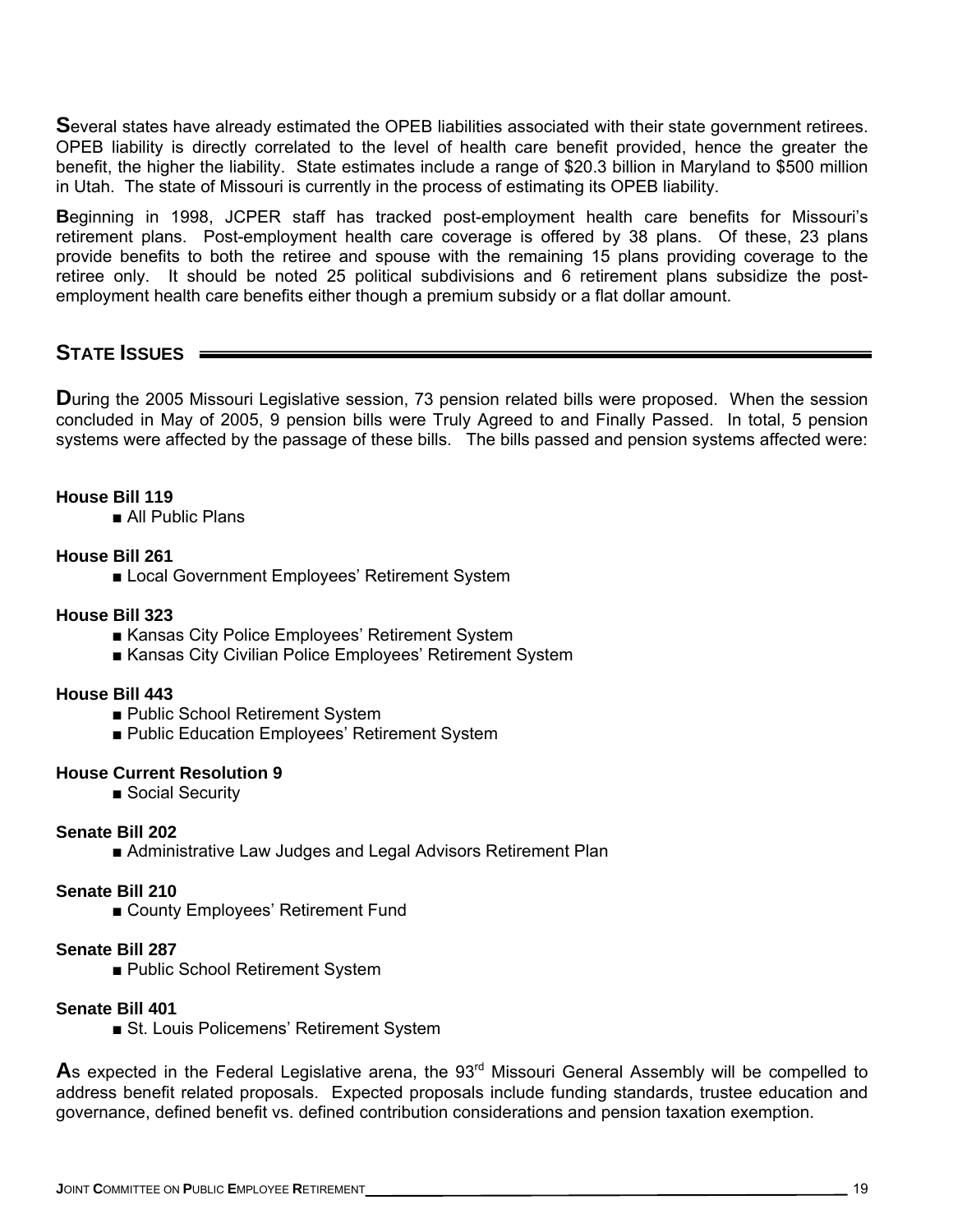### **MISSOURI STATE RETIREMENT CONSOLIDATION COMMISSION**

**I**n August, 2005, Governor Blunt issued Executive Order No 05-22 establishing the State Retirement Consolidation Commission. The fourteen member commission, which includes the Chairman and Vice Chairman of the JCPER, was charged with "furnishing clear and concise policy recommendations and legislative proposals" regarding the plausibility of a merger of the Missouri State Employees' Retirement System (MOSERS) and the Missouri Department of Transportation and Patrol Employees' Retirement System (MPERS). The JCPER, in May 2004, expressed a concern regarding MPERS funding issues and possible options for addressing these concerns. At the request of the JCPER, MOSERS and MPERS staff compiled a report outlining the differences between these two systems and possible legislative and administrative issues associated with any potential consolidation. The full report from 2004 is available on the JPCER website (www.jcper.org).

**T**he Commission is currently reviewing data provided by the systems and the JCPER. The Commission was granted an extension to March 1, 2006 from the original sunset date of December 31, 2005. The JCPER will continue to monitor the Commission's activity and final recommendations.

### **COURT RULING**

**I**n 2005, the St. Louis County Circuit Court issued a judgment and order citing violation of JCPER governing statutes, Sections 105.660-691, RSMo. Specifically, the court found that proper notification of associated with a plan's benefit modifications had not been followed pursuant to state statute. Section 105.675, RSMo requires a cost statement associated with a "substantial proposed change" in future plan benefits as defined in Section 105.660.5 be filed with the political body as well as the JCPER at least 45 days **prior to** final action. Ultimately, the court ruled that "proper procedures were not followed pursuant to ERISA and sections 105.660-691 RSMo." Further, the court found that the associated plan's board of directors "serves in a fiduciary capacity and thus is mandated to act solely in the interest of the Plan participants and beneficiaries." The Plan was ordered to maintain the current Retirement and Disability Plan structure, without modification, until further Court action. This ruling is the first of its kind pertaining to retirement plan reporting under Chapter 105.

**A**t its third quarter meeting, the members of the JCPER requested staff correspond with the actuarial firms providing services to Missouri's public plans to increase awareness of this court order and associated statutory requirements. Missouri's participating actuarial firms have been notified of the judgment and applicable statutory requirements. Additionally, the actuarial firms were reminded of the statutory requirements associated with the frequency of valuation performance and the inclusion of GASB Statements 25 and 27.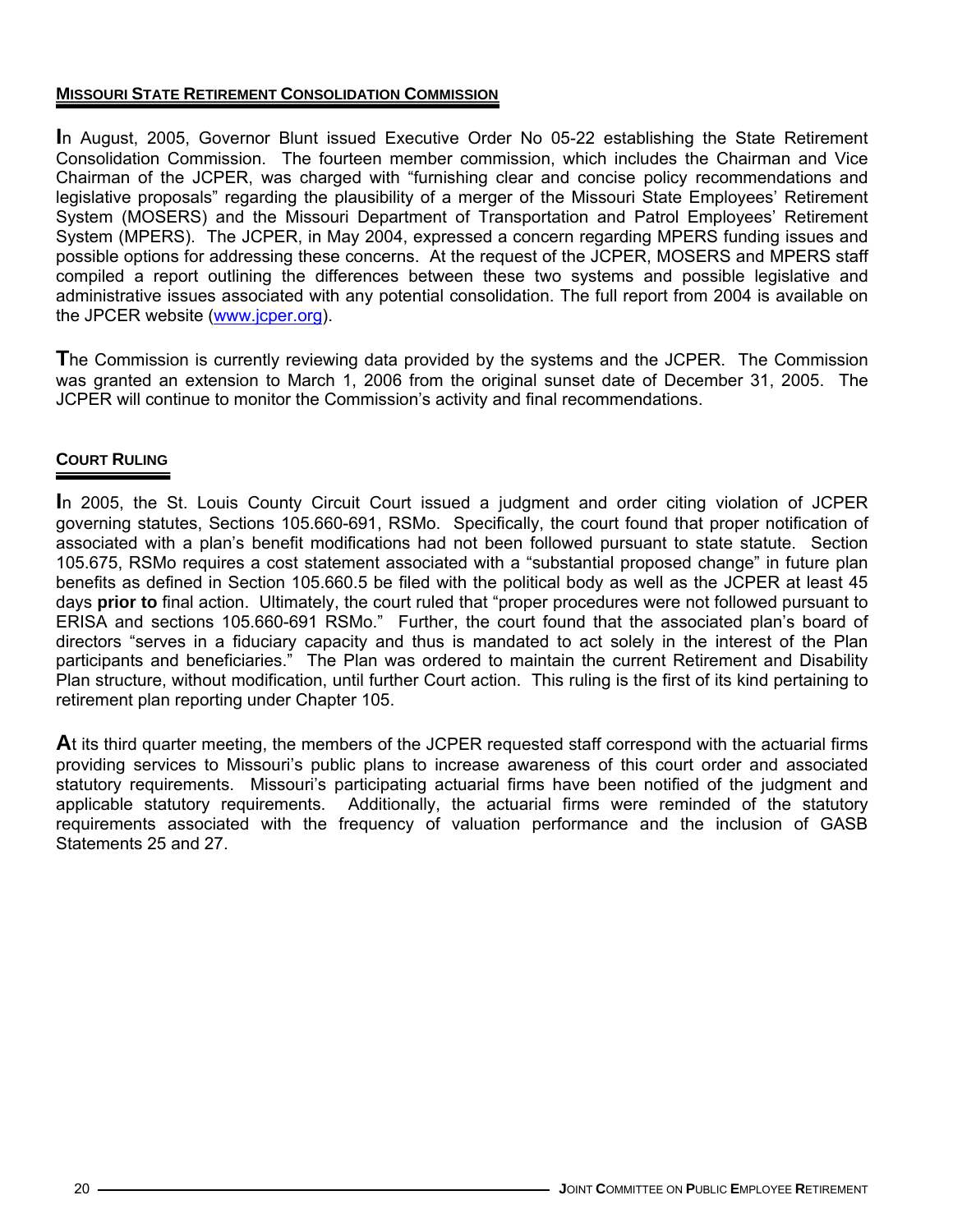## **CONCLUSION**

**T**he Joint Committee was established in 1983 in response to concerns addressed by the State Auditor's Office and the National Conference of State Legislatures Task Force on Public Pensions. At that time, a few plans had been identified as potentially unsound. A lack of reporting and monitoring had prevented public disclosure of current or future projected stability. Many changes have evolved providing legislative, regulatory, financial and accounting requirements and guidelines. Sound policy recommendations have been adopted which include investment policies, board governance and trustee education.

While the investment environment of the 1990's propelled many plans to full funded status, a brief and devastating market downturn impacted asset reserves exerting contribution pressures. As indicated in this report, the past two-year investment returns have been a welcome relief alleviating those pressures.

Despite the negative media attention to pensions, both private and public, Missouri's plans remain not only solvent, but by and large, well above what is considered an appropriate funding level. Economic and workforce factors along with longevity and questions of the sustainability of the defined benefit structure have spurred serious pension reform debate. Repeated references to a retirement "crisis" are not indicative of Missouri's status.

State and local governments continue to face fiscal constraints compounded by other benefit related issues. The JCPER will continue in its role of monitoring and reporting plan status as well as providing assistance to Missouri's plans and the General Assembly.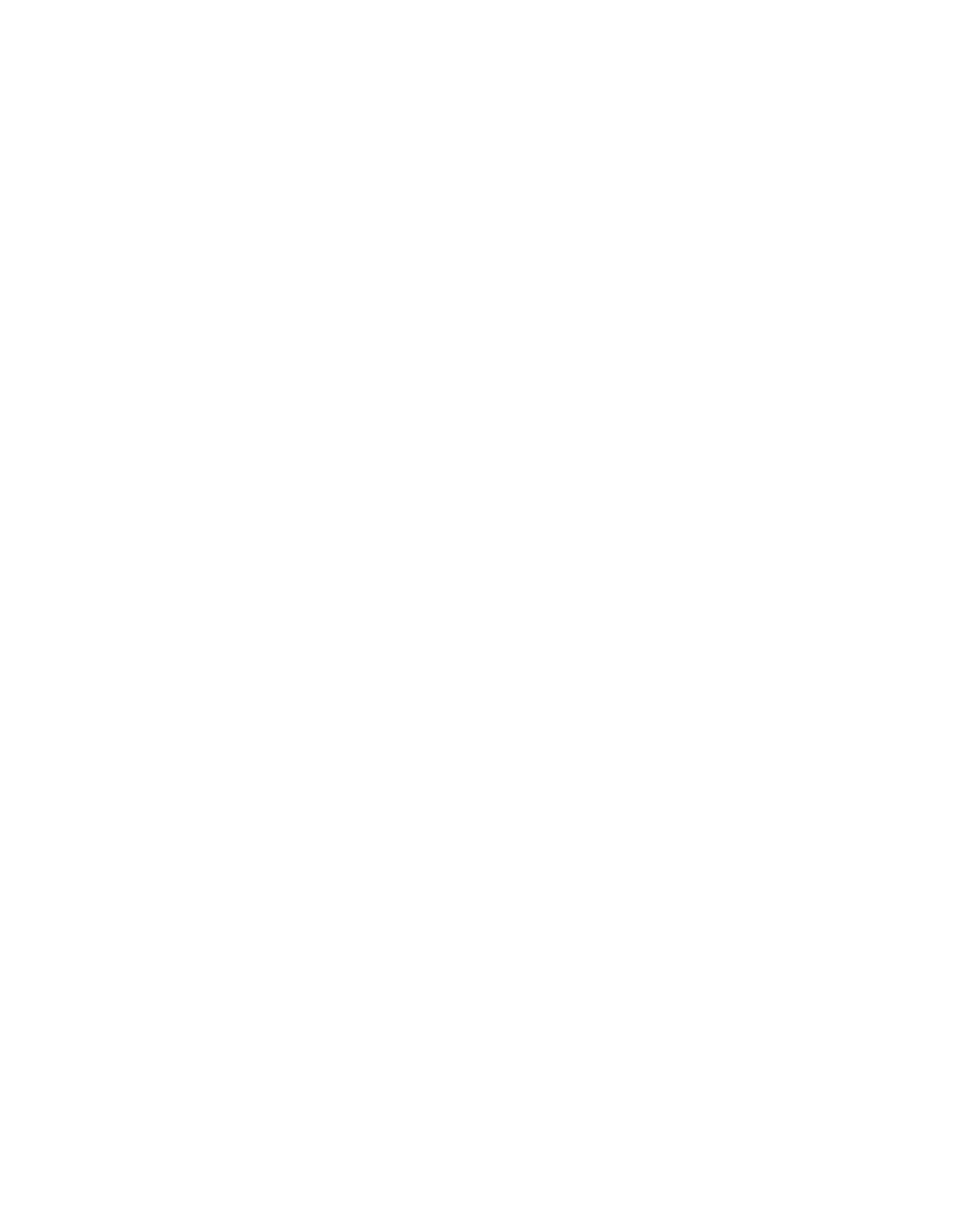**DEFINED BENEFIT PLANS**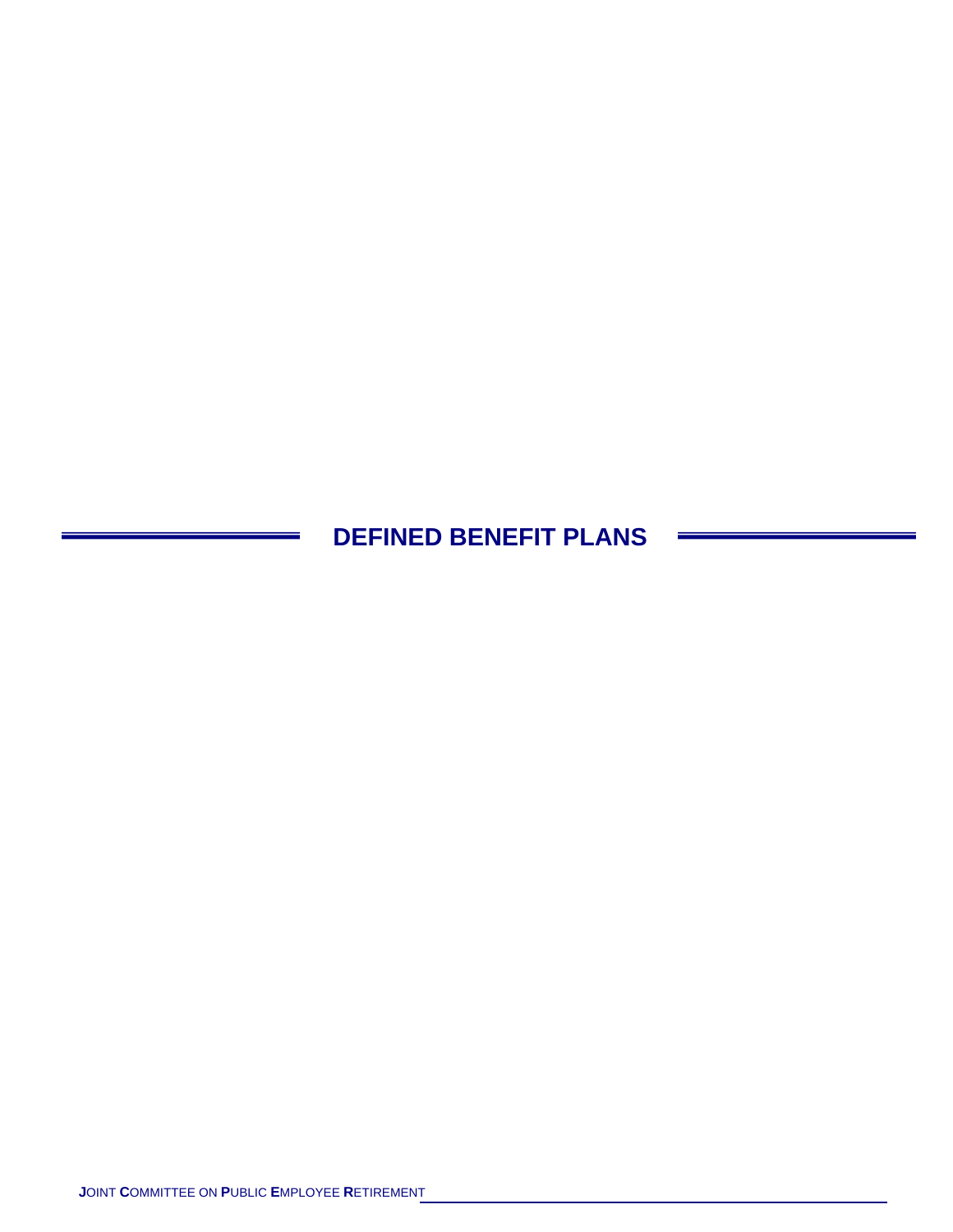# **ADMINISTRATIVE LAW JUDGES PENSION PLAN**

## **ASSETS / LIABILITY**

**Assets (Market Value): Actuarial Value of Assets:**

**Actuarial Accrued Liability:**

#### **Funded Ratio**

77% 80%

**BENEFIT**

| <b>Normal Retirement Formula:</b> 50% of compensation |                                                       |
|-------------------------------------------------------|-------------------------------------------------------|
|                                                       | Less than 12 years of service,                        |
|                                                       | 4.17% of compensation times years of credited service |

\$15,738,180 \$16,238,804

\$20,384,213

**Normal Retirement Benefits (Age / Service)**

**Social Security Coverage**

62/12, 60/15, 55/20

#### Yes

## **COST OF LIVING ADJUSTMENT**

|                                                                | Employed Employed<br>Prior to '97 After '97 |    |                                                | Employed Employed<br>Prior to '97 After '97 |     |
|----------------------------------------------------------------|---------------------------------------------|----|------------------------------------------------|---------------------------------------------|-----|
| <b>Annual Amount Minimum:</b><br><b>Annual Amount Maximum:</b> | 4%<br>5%                                    | 5% | 'Cap' Total Maximum:<br><b>Percent of CPI:</b> | 65%<br>80%                                  | 80% |

## **ACTUARIAL ASSUMPTIONS**

**Interest Rate:** 8.5% **Salary:** 4%

## **CONTRIBUTIONS**

**Employee: Employer:** Non-Contributory **Employer: \$945,950** 

| <b>Active</b> | <b>Inactive</b> |
|---------------|-----------------|
| 57            | -54             |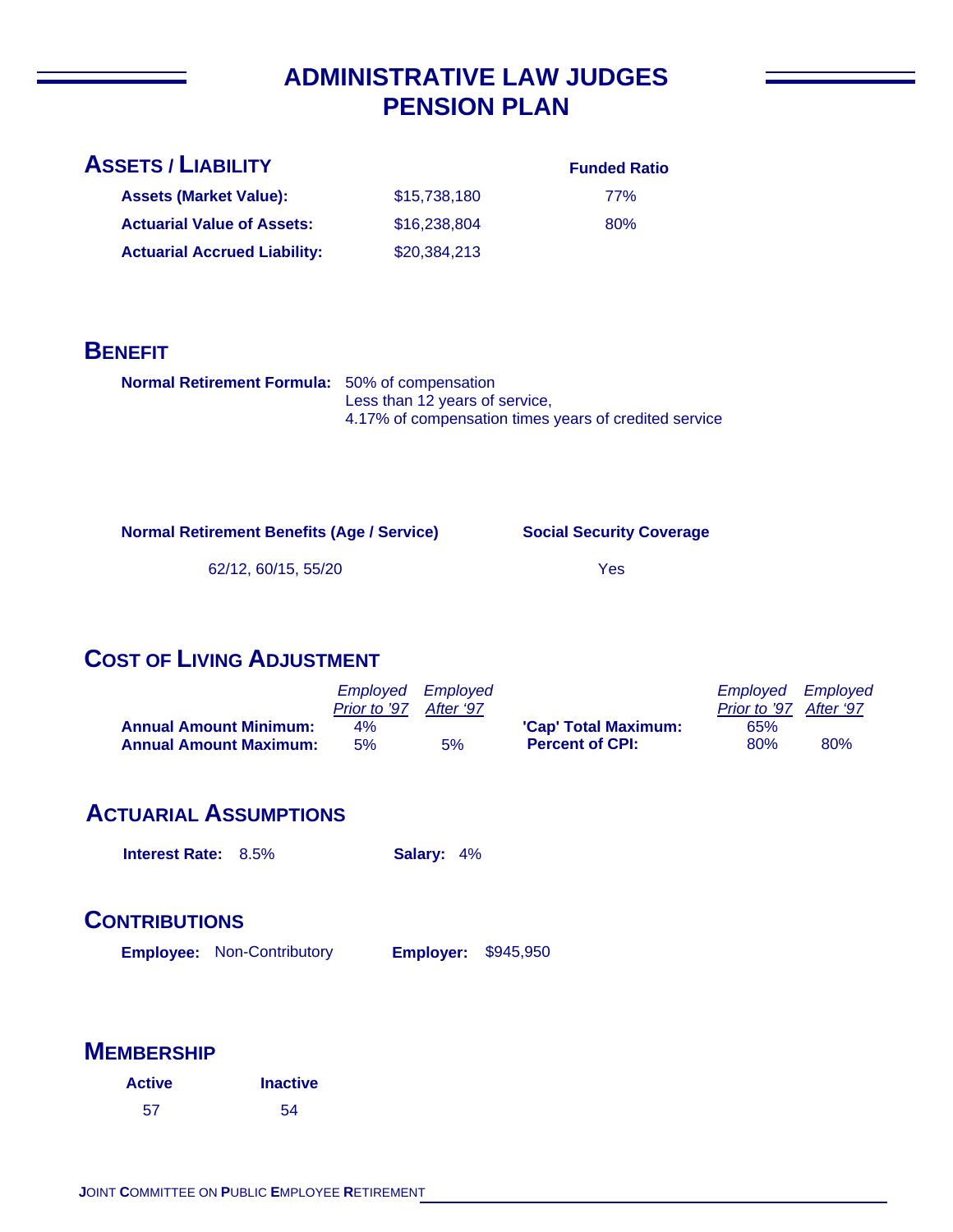# **AFFTON FPD RETIREMENT PLAN**

| <b>ASSETS / LIABILITY</b>           | <b>Funded Ratio</b> |     |
|-------------------------------------|---------------------|-----|
| <b>Assets (Market Value):</b>       | \$4.341.996         | 67% |
| <b>Actuarial Value of Assets:</b>   | \$4,241,547         | 65% |
| <b>Actuarial Accrued Liability:</b> | \$6,482,133         |     |

## **BENEFIT**

| Normal Retirement Formula: 65% of compensation- reduced for less than 30 years of service |
|-------------------------------------------------------------------------------------------|
| Supplemental Benefit: \$500 monthly to Medicare eligibility                               |

**Normal Retirement Benefits (Age / Service)**

60 / 5

### **Social Security Coverage**

Yes

## **COST OF LIVING ADJUSTMENT**

No COLA

## **ACTUARIAL ASSUMPTIONS**

**Interest Rate:** 7.5% **Salary:** 4.5%

## **CONTRIBUTIONS**

Employee: Non-Contributory **Employer:** \$267,062

| <b>Active</b> | <b>Inactive</b> |
|---------------|-----------------|
| 36            | 14              |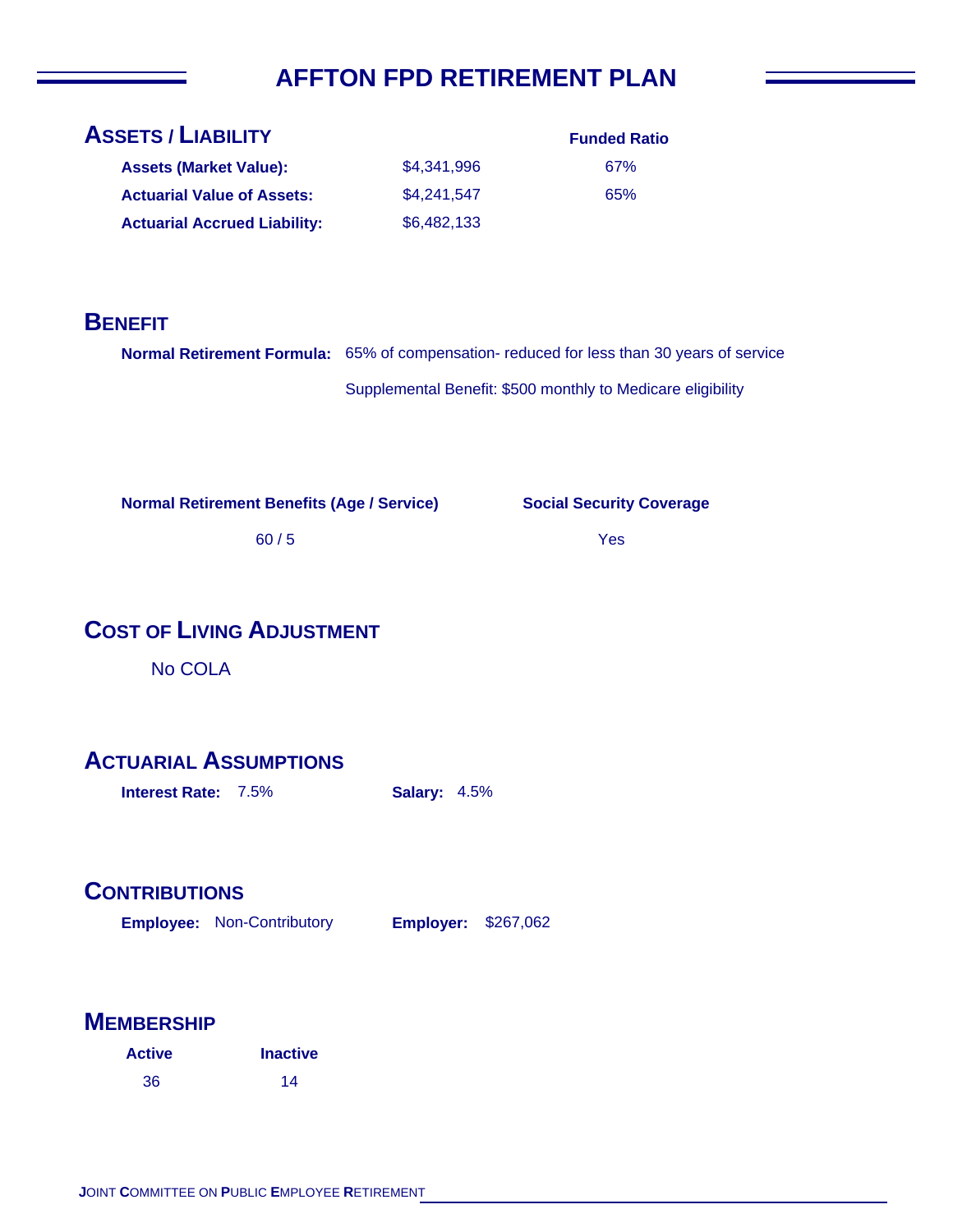# **ANTONIA FPD PENSION PLAN**

| <b>ASSETS / LIABILITY</b>           | <b>Funded Ratio</b> |     |
|-------------------------------------|---------------------|-----|
| <b>Assets (Market Value):</b>       | \$770,068           | 77% |
| <b>Actuarial Value of Assets:</b>   | \$606,490           | 61% |
| <b>Actuarial Accrued Liability:</b> | \$995,418           |     |

## **BENEFIT**

**Normal Retirement Formula:** 2.25% of compensation for first 24 years of service, plus 1% for next 6 years

**Normal Retirement Benefits (Age / Service)**

**Social Security Coverage**

Yes

55 / 0

# **COST OF LIVING ADJUSTMENT**

No COLA

## **ACTUARIAL ASSUMPTIONS**

**Interest Rate:** 7% **Salary:** 4%

## **CONTRIBUTIONS**

**Employee: Employer:** Non-Contributory **Employer: \$63,121** 

| <b>Active</b> | <b>Inactive</b> |
|---------------|-----------------|
| 18            | ∩               |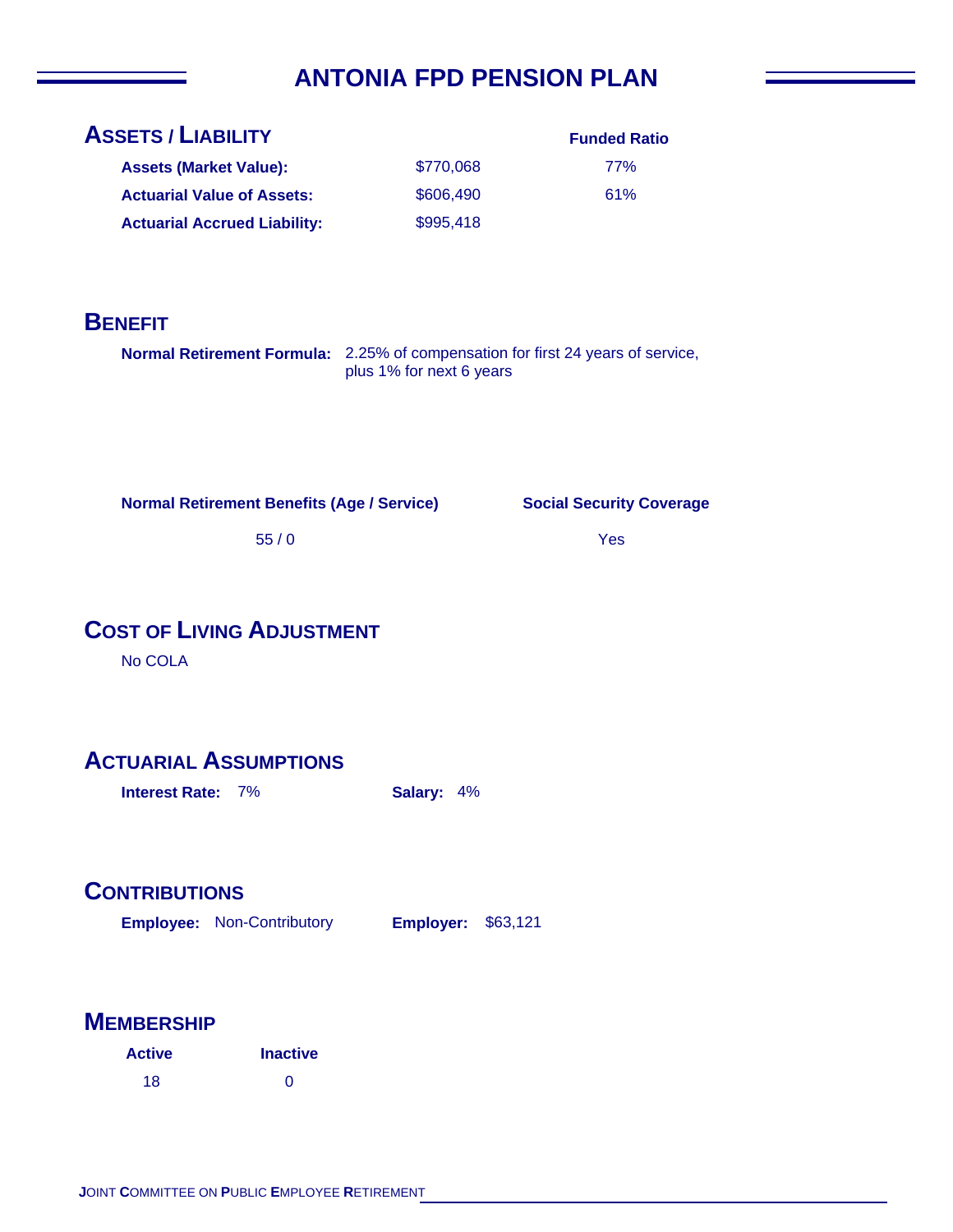# **ARNOLD POLICE PENSION PLAN**

| <b>ASSETS / LIABILITY</b>           | <b>Funded Ratio</b> |      |
|-------------------------------------|---------------------|------|
| <b>Assets (Market Value):</b>       | \$4,770,063         | 109% |
| <b>Actuarial Value of Assets:</b>   | \$4,762,934         | 108% |
| <b>Actuarial Accrued Liability:</b> | \$4,395,079         |      |

## **BENEFIT**

**Normal Retirement Formula:** 2.5% of compensation times years of credited service Maximum: 75%

**Normal Retirement Benefits (Age / Service)**

**Social Security Coverage**

Yes

55 / 5

# **COST OF LIVING ADJUSTMENT**

No COLA

## **ACTUARIAL ASSUMPTIONS**

**Interest Rate:** 8% **Salary:** 4.5%

## **CONTRIBUTIONS**

**Employee: Employer:** \$105,193

**Employer: \$213,572** 

| <b>Active</b> | <b>Inactive</b> |
|---------------|-----------------|
| 42            | 3               |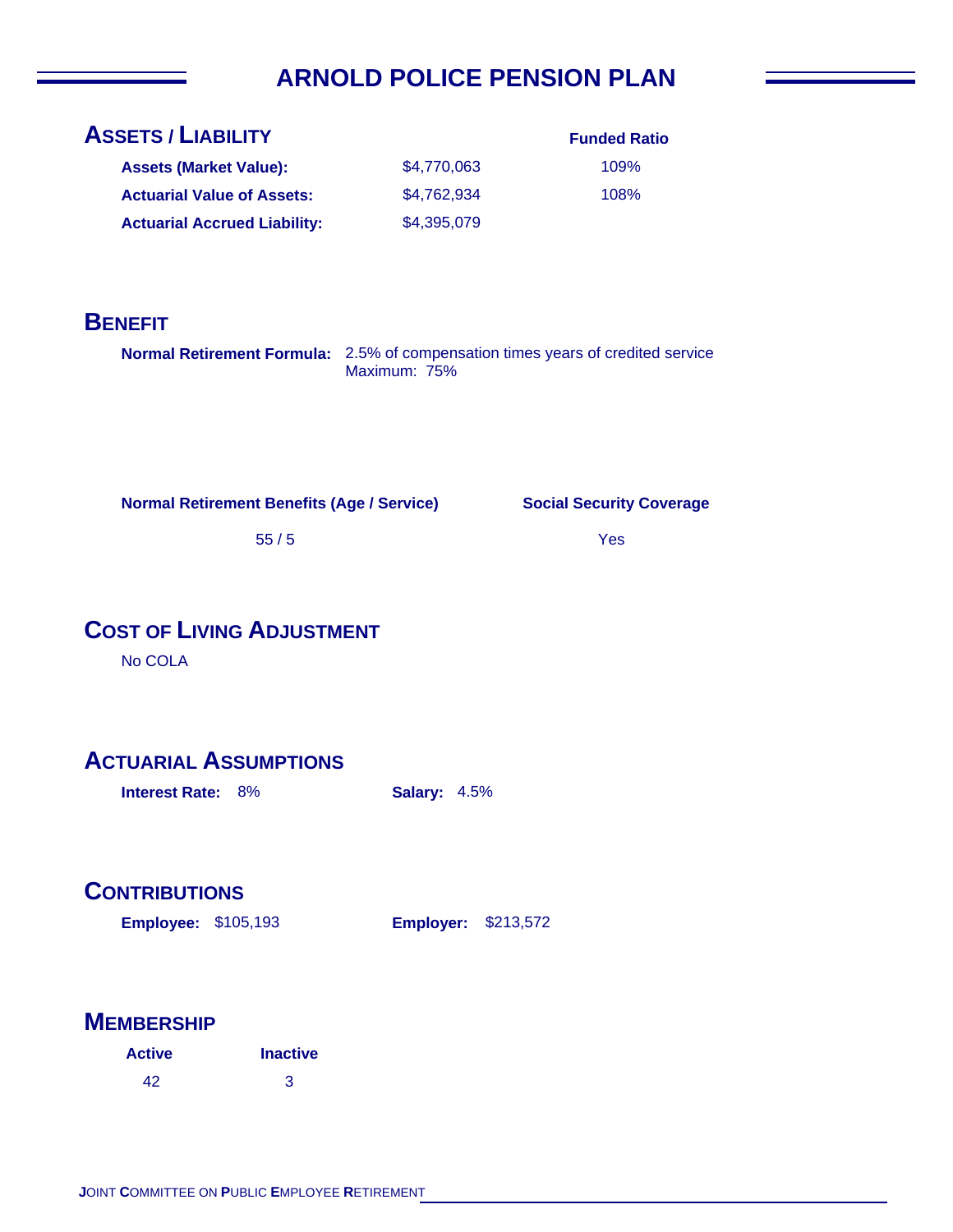**O**fficials with the Berkeley Police and Fire Pension Fund failed to provide the statutorily required reports for plan year 2004.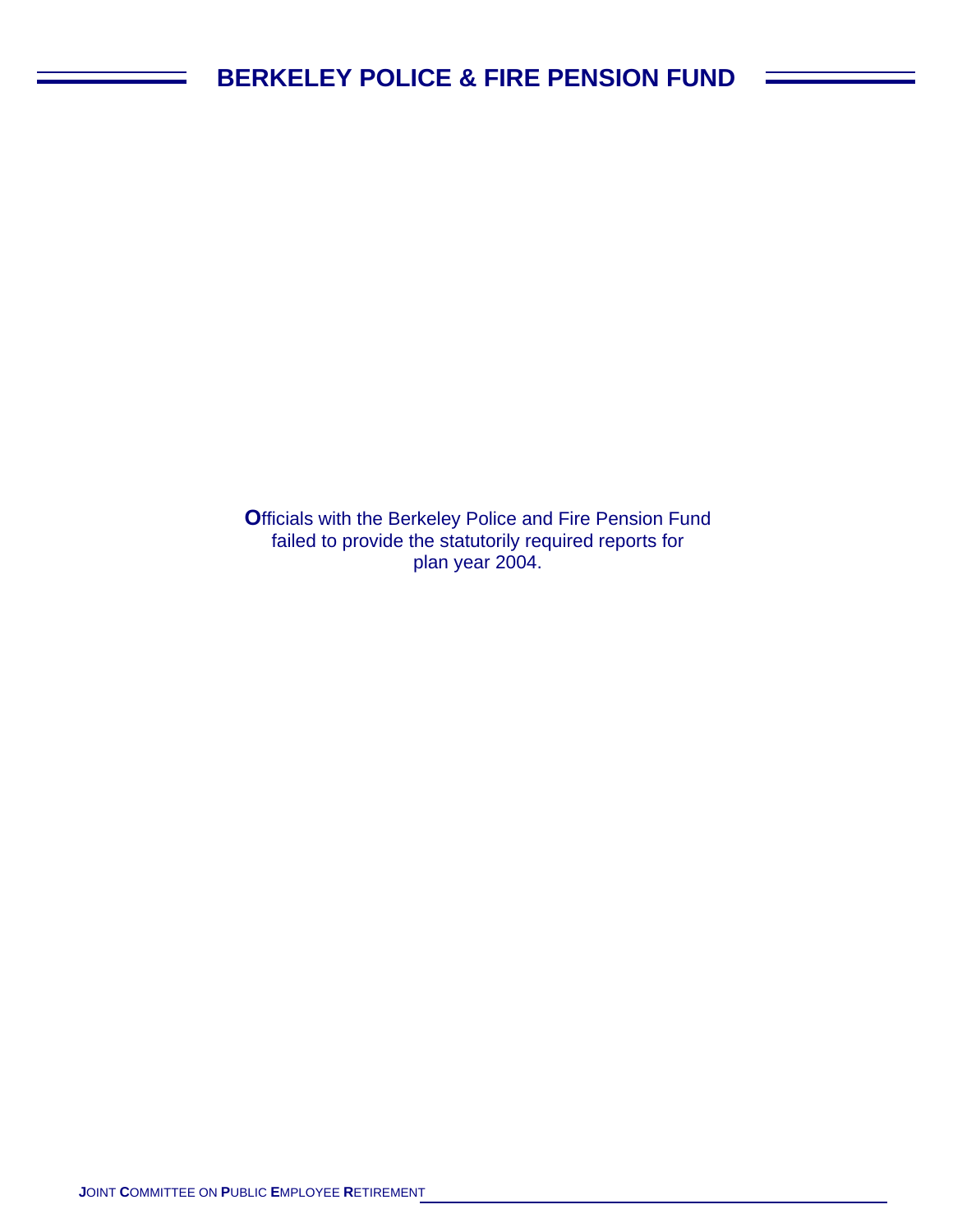# **BI-STATE DEV AGENCY DIVISION 788, A.T.U.**

| <b>Assets (Market Value):</b>       | \$91.469.054  |
|-------------------------------------|---------------|
| <b>Actuarial Value of Assets:</b>   | \$90,066,198  |
| <b>Actuarial Accrued Liability:</b> | \$138,783,821 |

## **BENEFIT**

**Normal Retirement Formula:** \$40 times years of service if less than 25 years \$55 times years of service if 25 or more

**Normal Retirement Benefits (Age / Service)**

**Social Security Coverage**

**Funded Ratio** 66% 65%

Yes

0/25, 65/0, 55/20

## **COST OF LIVING ADJUSTMENT**

Ad Hoc COLA

## **ACTUARIAL ASSUMPTIONS**

**Interest Rate:** 8% **Salary:** 0%

## **CONTRIBUTIONS**

**Employer: Employee:** \$5,518,440

\$1,548,204

| <b>Active</b> | <b>Inactive</b> |  |
|---------------|-----------------|--|
| 1,210         | 1,730           |  |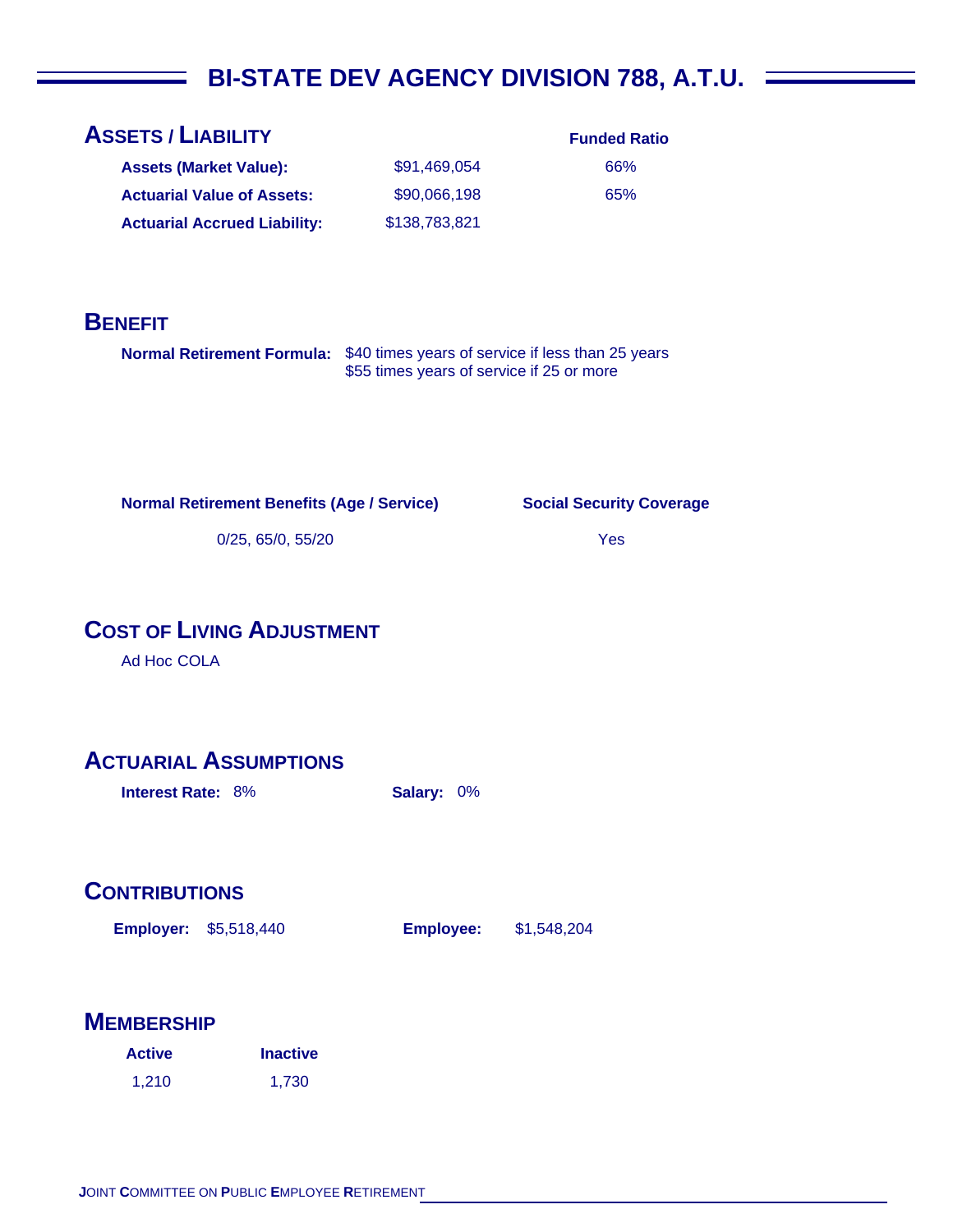# **BI-STATE DEVELOPMENT AGENCY LOCAL 2 I.B.E.W.**

| <b>ASSETS / LIABILITY</b>           |             | <b>Funded Ratio</b> |
|-------------------------------------|-------------|---------------------|
| <b>Assets (Market Value):</b>       | \$751,323   | 46%                 |
| <b>Actuarial Value of Assets:</b>   | \$839,041   | 51%                 |
| <b>Actuarial Accrued Liability:</b> | \$1,634,761 |                     |

## **BENEFIT**

Normal Retirement Formula: \$55 times years of credited service

**Normal Retirement Benefits (Age / Service)**

**Social Security Coverage**

0/25, 65/10

Yes

# **COST OF LIVING ADJUSTMENT**

No COLA

# **ACTUARIAL ASSUMPTIONS**

**Interest Rate:** 8% **Salary:** 0%

# **CONTRIBUTIONS**

**Employee: Employer:** \$32,095 **Employer: \$73,900** 

| <b>Active</b> | <b>Inactive</b> |  |
|---------------|-----------------|--|
| 45            | 10              |  |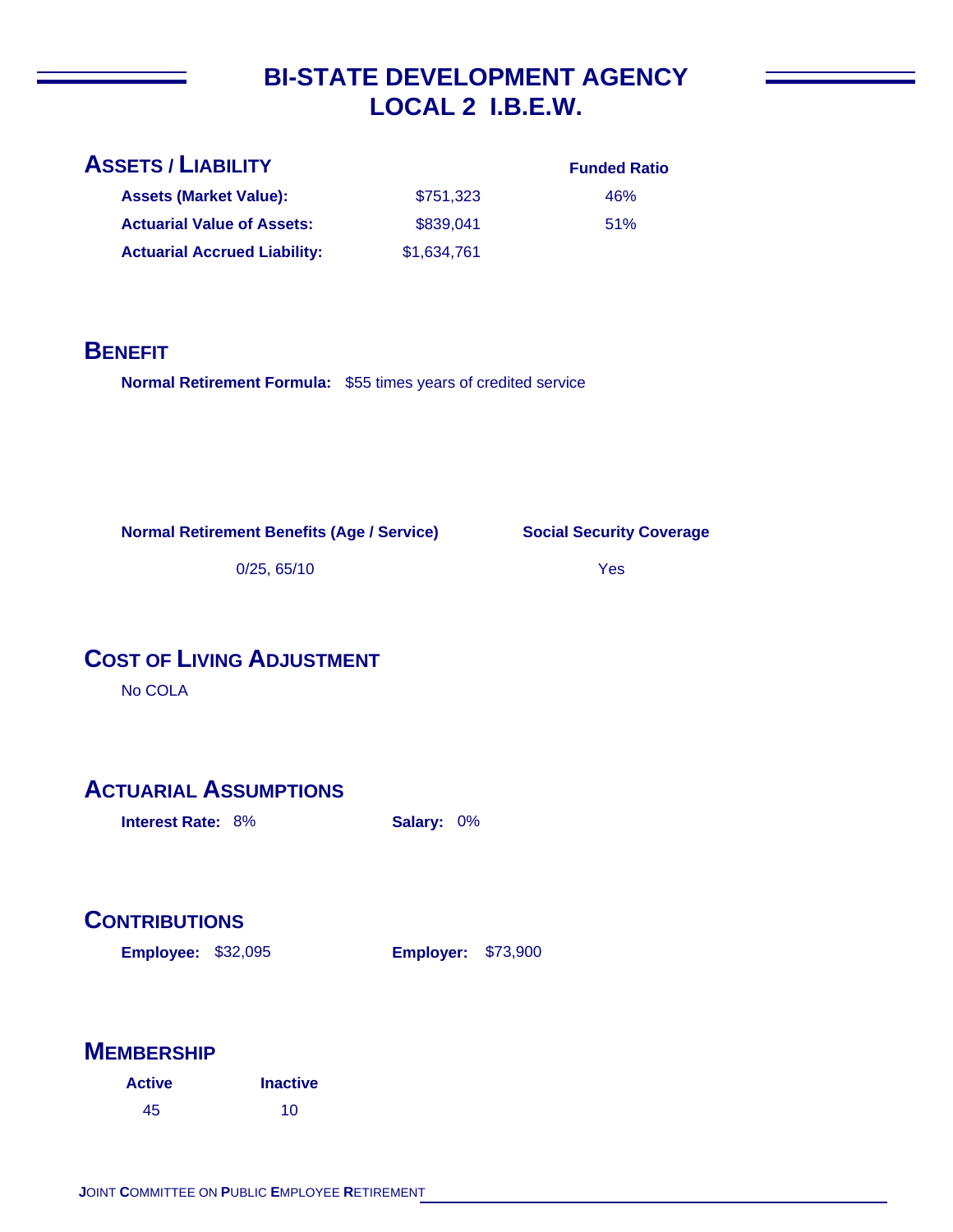# **BI-STATE DEVELOPMENT AGENCY DIVISION 788 CLERICAL UNIT ATU**

| <b>ASSETS / LIABILITY</b>           |             | <b>Funded Ratio</b> |
|-------------------------------------|-------------|---------------------|
| <b>Assets (Market Value):</b>       | \$6,328,221 | 69%                 |
| <b>Actuarial Value of Assets:</b>   | \$6,503,985 | <b>71%</b>          |
| <b>Actuarial Accrued Liability:</b> | \$9,175,867 |                     |

## **BENEFIT**

**Normal Retirement Formula:** \$40 times years of service if less than 25 years \$55 times years of service if 25 or more

**Normal Retirement Benefits (Age / Service)**

**Social Security Coverage**

Yes

0/25, 65/12

# **COST OF LIVING ADJUSTMENT**

No COLA

## **ACTUARIAL ASSUMPTIONS**

**Interest Rate:** 8% **Salary:** 0%

## **CONTRIBUTIONS**

**Employee: Employer:** \$63,778

**Employer: \$331,883** 

| <b>Active</b> | <b>Inactive</b> |  |
|---------------|-----------------|--|
| 57            | 58              |  |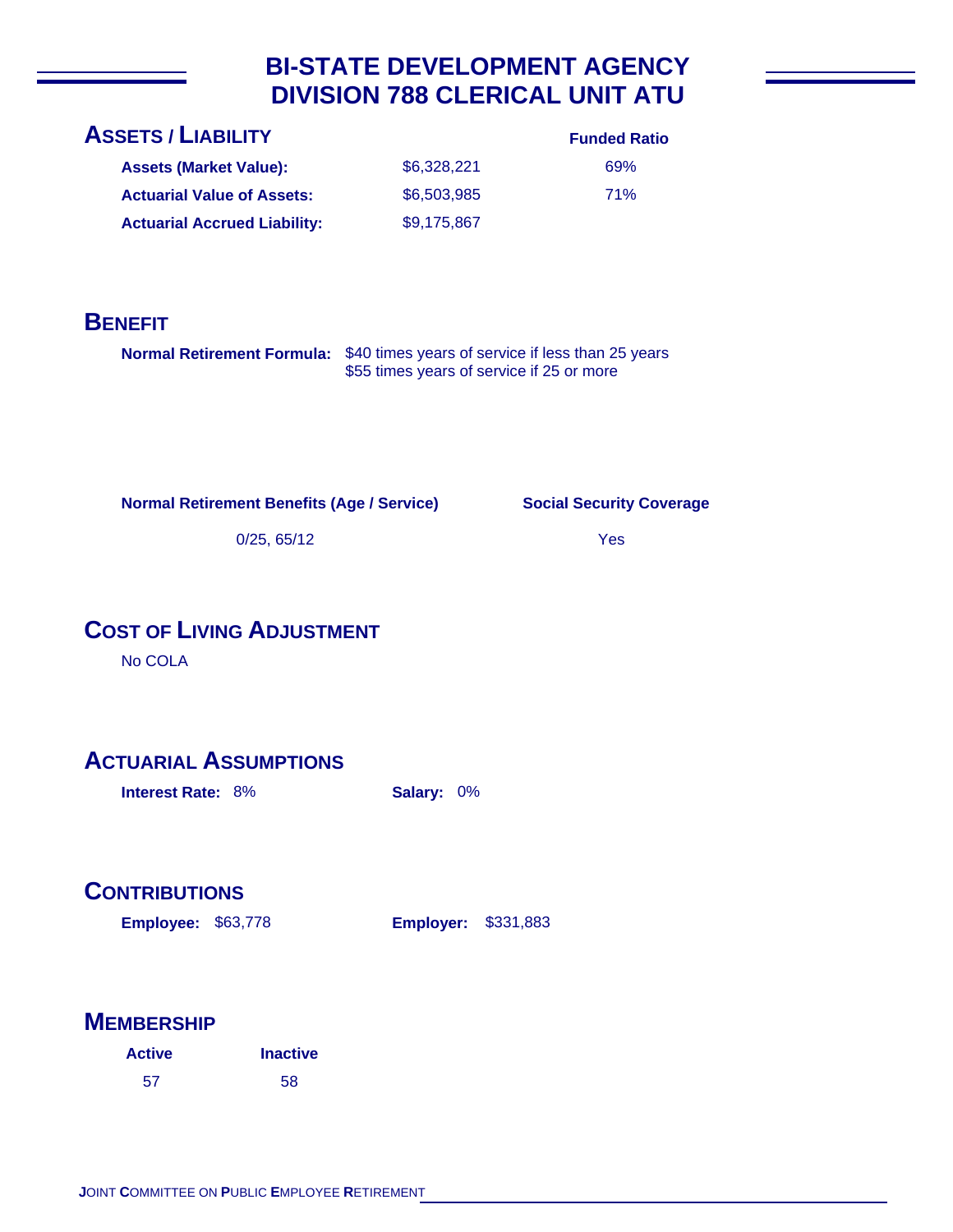# **BI-STATE DEVELOPMENT AGENCY SALARIED EMPLOYEES**

| <b>ASSETS / LIABILITY</b>           |              | <b>Funded Ratio</b> |
|-------------------------------------|--------------|---------------------|
| <b>Assets (Market Value):</b>       | \$32,110,522 | 81%                 |
| <b>Actuarial Value of Assets:</b>   | \$40,281,552 | 101%                |
| <b>Actuarial Accrued Liability:</b> | \$39,850,200 |                     |

## **BENEFIT**

**Normal Retirement Formula:** 1.5% of compensation times years of credited service

**Normal Retirement Benefits (Age / Service)**

**Social Security Coverage**

Yes

65 / 5

# **COST OF LIVING ADJUSTMENT**

No COLA

## **ACTUARIAL ASSUMPTIONS**

**Interest Rate:** 8% **Salary:** 4.5%

## **CONTRIBUTIONS**

**Employee: Employer:** Non-Contributory **Employer: \$2,214,597** 

| <b>Active</b> | <b>Inactive</b> |  |
|---------------|-----------------|--|
| 509           | 303             |  |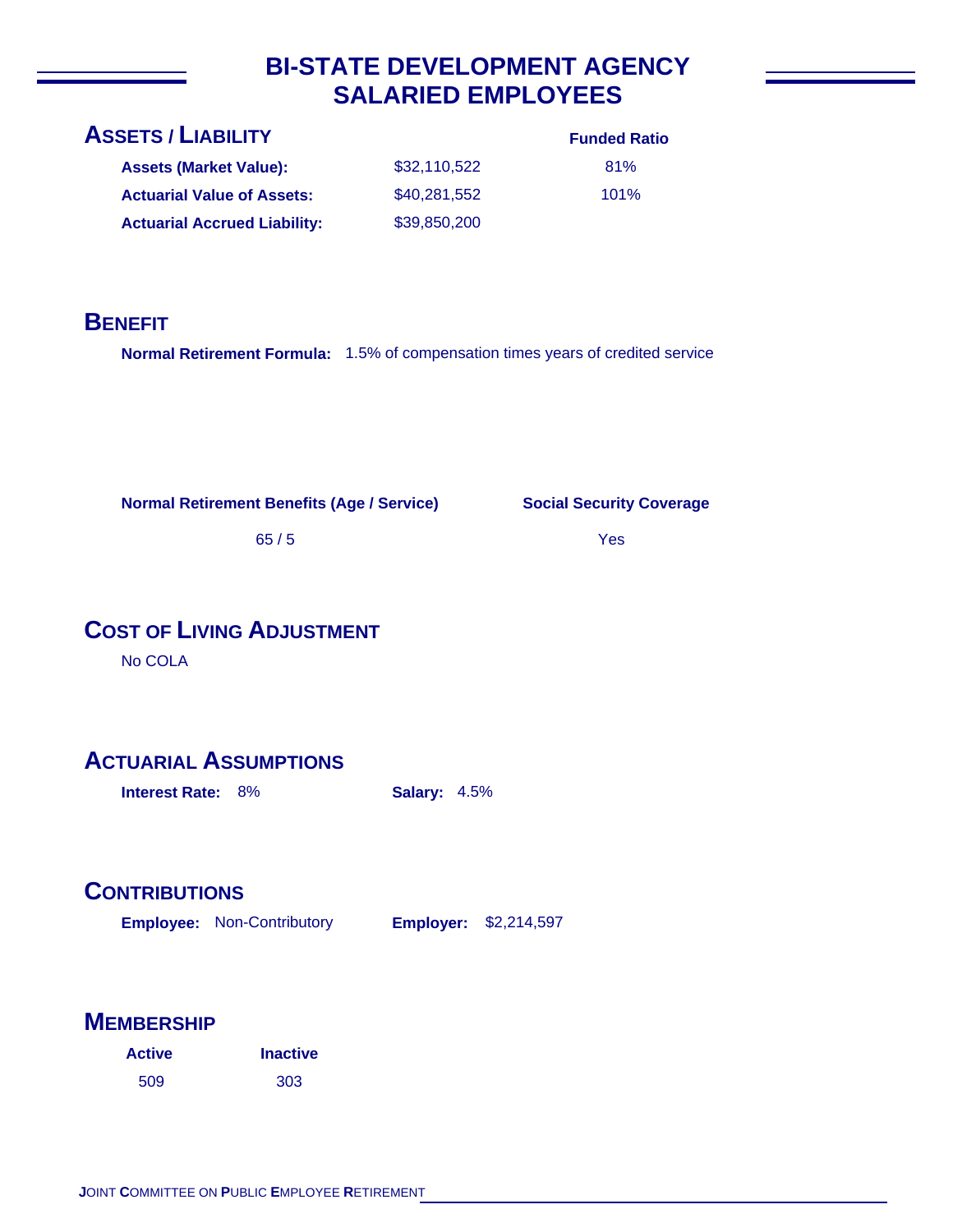# **BLACK JACK FPD RETIREMENT PLAN**

| <b>ASSETS / LIABILITY</b>           |             | <b>Funded Ratio</b> |
|-------------------------------------|-------------|---------------------|
| <b>Assets (Market Value):</b>       | \$4,926,255 | 66%                 |
| <b>Actuarial Value of Assets:</b>   | \$4,508,347 | 61%                 |
| <b>Actuarial Accrued Liability:</b> | \$7,412,655 |                     |

## **BENEFIT**

| Normal Retirement Formula: Uniformed:             |                             | \$93 times years of credited service<br>Non-Uniform: \$45 times years of credited service |
|---------------------------------------------------|-----------------------------|-------------------------------------------------------------------------------------------|
|                                                   |                             | Supplemental Benefit to age 62: Estimated SS benefit                                      |
|                                                   | \$20 times years of service | Additional Uniformed Benefit to Medicare eligibility:                                     |
| <b>Normal Retirement Benefits (Age / Service)</b> |                             | <b>Social Security Coverage</b>                                                           |
| 60 or 30                                          |                             | Yes                                                                                       |

# **COST OF LIVING ADJUSTMENT**

No COLA

# **ACTUARIAL ASSUMPTIONS**

**Interest Rate:** 7% **Salary:** 5%

#### **CONTRIBUTIONS**

**Employee: Employer:** Non-Contributory **Employer: \$556,872** 

| <b>Active</b> | <b>Inactive</b> |
|---------------|-----------------|
| 37            | 11              |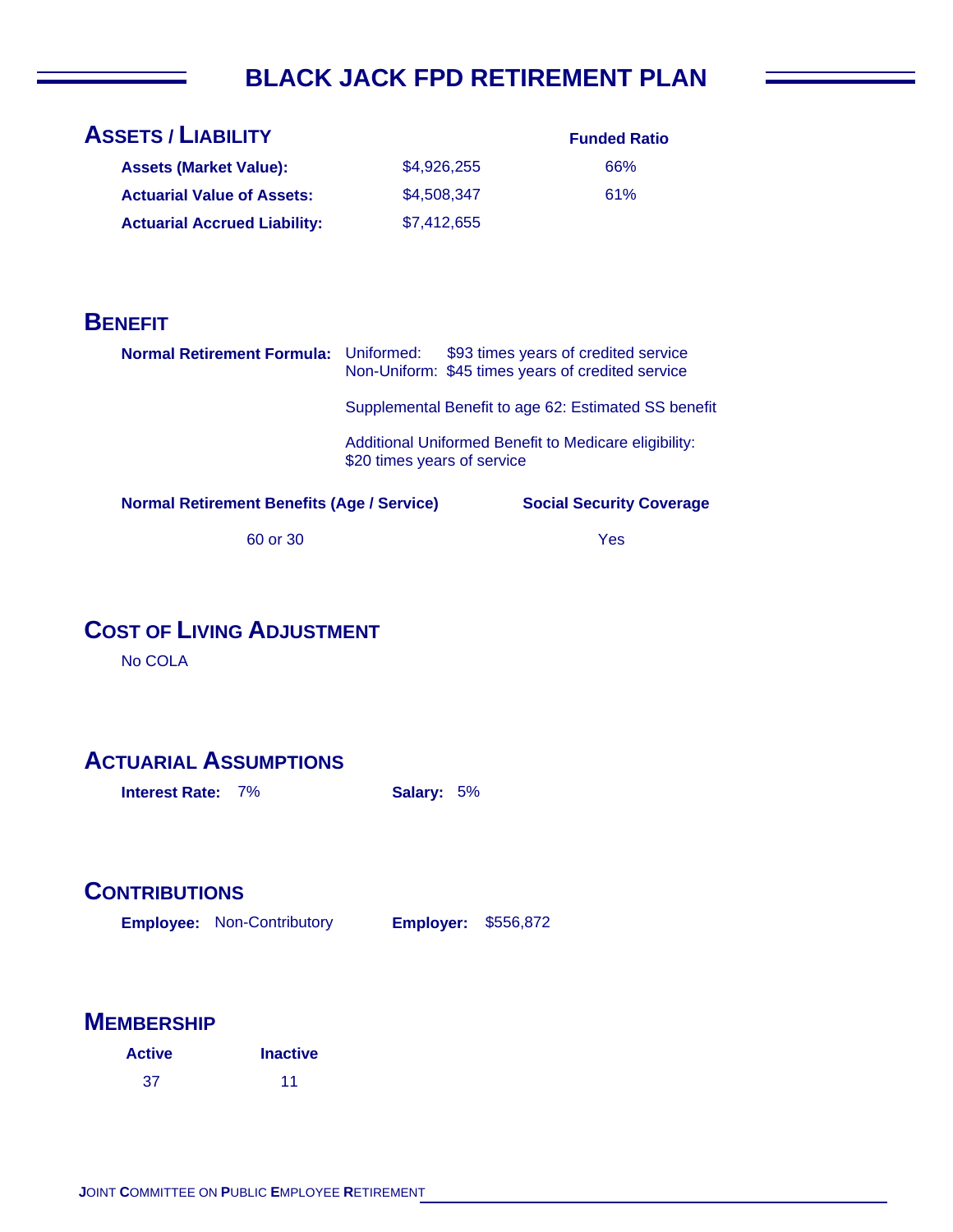# **BOTHWELL REGIONAL HEALTH CENTER RETIREMENT PLAN**

| <b>ASSETS / LIABILITY</b>           |              | <b>Funded Ratio</b> |
|-------------------------------------|--------------|---------------------|
| <b>Assets (Market Value):</b>       | \$23,405,827 | <b>77%</b>          |
| <b>Actuarial Value of Assets:</b>   | \$24,897,878 | 82%                 |
| <b>Actuarial Accrued Liability:</b> | \$30,311,401 |                     |

### **BENEFIT**

**Normal Retirement Formula:** 1.2% of compensation times years of credited service

**Normal Retirement Benefits (Age / Service)**

**Social Security Coverage**

65 / 5

Yes

# **COST OF LIVING ADJUSTMENT**

No COLA

# **ACTUARIAL ASSUMPTIONS**

**Interest Rate:** 8% **Salary:** 5%

# **CONTRIBUTIONS**

**Employee: Employer:** Non-Contributory **Employer: \$1,758,669** 

| <b>Active</b> | <b>Inactive</b> |
|---------------|-----------------|
| 665           | 350             |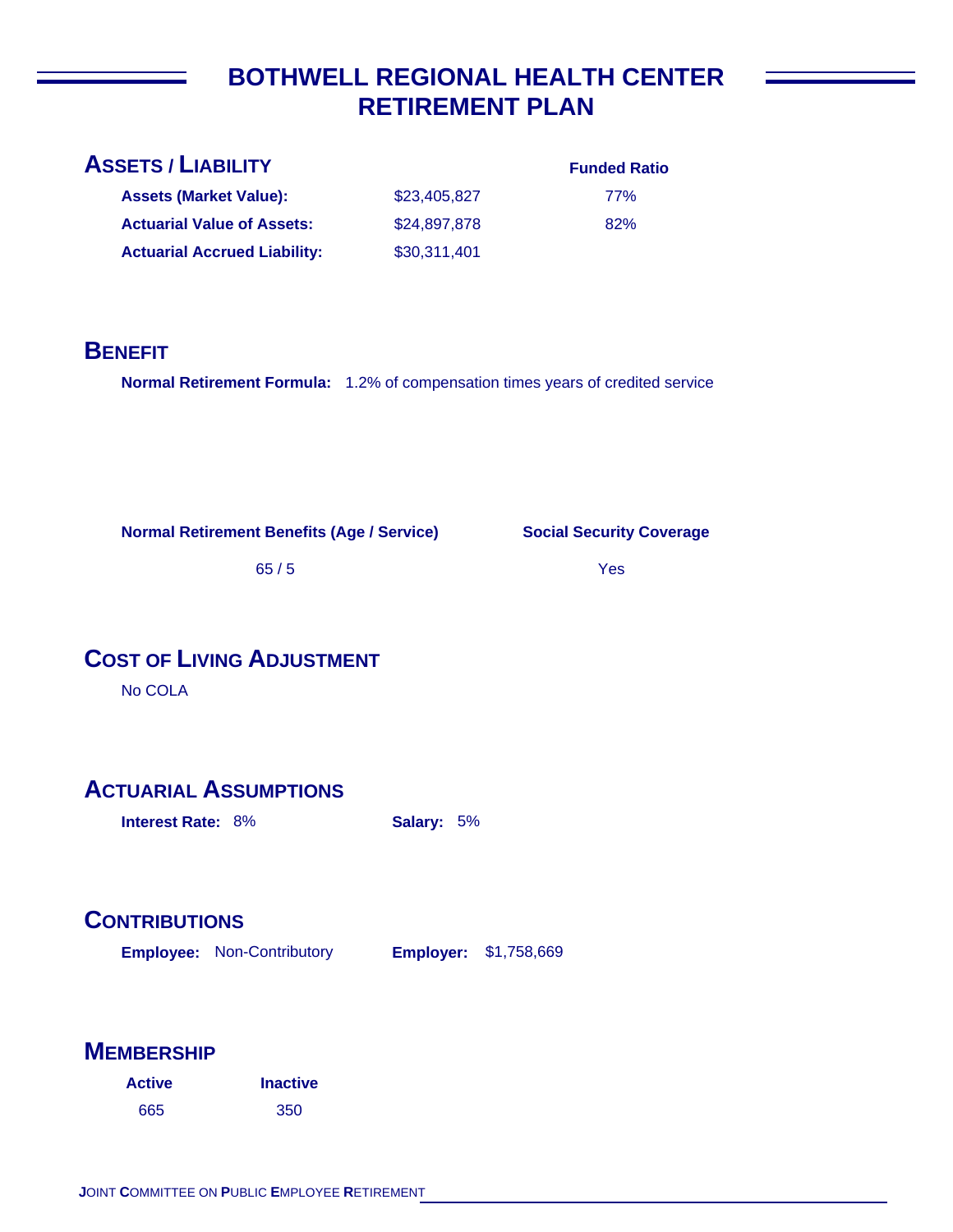# **BRENTWOOD POLICE & FIREMEN'S RETIREMENT FUND**

| <b>ASSETS / LIABILITY</b>           |              | <b>Funded Ratio</b> |
|-------------------------------------|--------------|---------------------|
| <b>Assets (Market Value):</b>       | \$16,456,202 | 97%                 |
| <b>Actuarial Value of Assets:</b>   | \$16,722,777 | 99%                 |
| <b>Actuarial Accrued Liability:</b> | \$16,927,414 |                     |
|                                     |              |                     |

## **BENEFIT**

| <b>Normal Retirement Formula:</b> 3.25% of compensation for first 20 years of service, |
|----------------------------------------------------------------------------------------|
| plus 1% for next 10 years                                                              |

| <b>Normal Retirement Benefits (Age / Service)</b> |  |  |  |  |  |
|---------------------------------------------------|--|--|--|--|--|
|---------------------------------------------------|--|--|--|--|--|

**Social Security Coverage**

55 / 20

| No |
|----|
|----|

**COST OF LIVING ADJUSTMENT**

| <b>Annual Amount Maximum:</b> | 2% | 'Cap' Total Maximum: | 20% |
|-------------------------------|----|----------------------|-----|
|                               |    |                      |     |

# **ACTUARIAL ASSUMPTIONS**

**Interest Rate:** 7.5% **Salary:** 5.5%

# **CONTRIBUTIONS**

**Employee: Employer:** \$187,368 **Employer: \$512,796** 

| <b>Active</b> | <b>Inactive</b> |
|---------------|-----------------|
| 47            | -28             |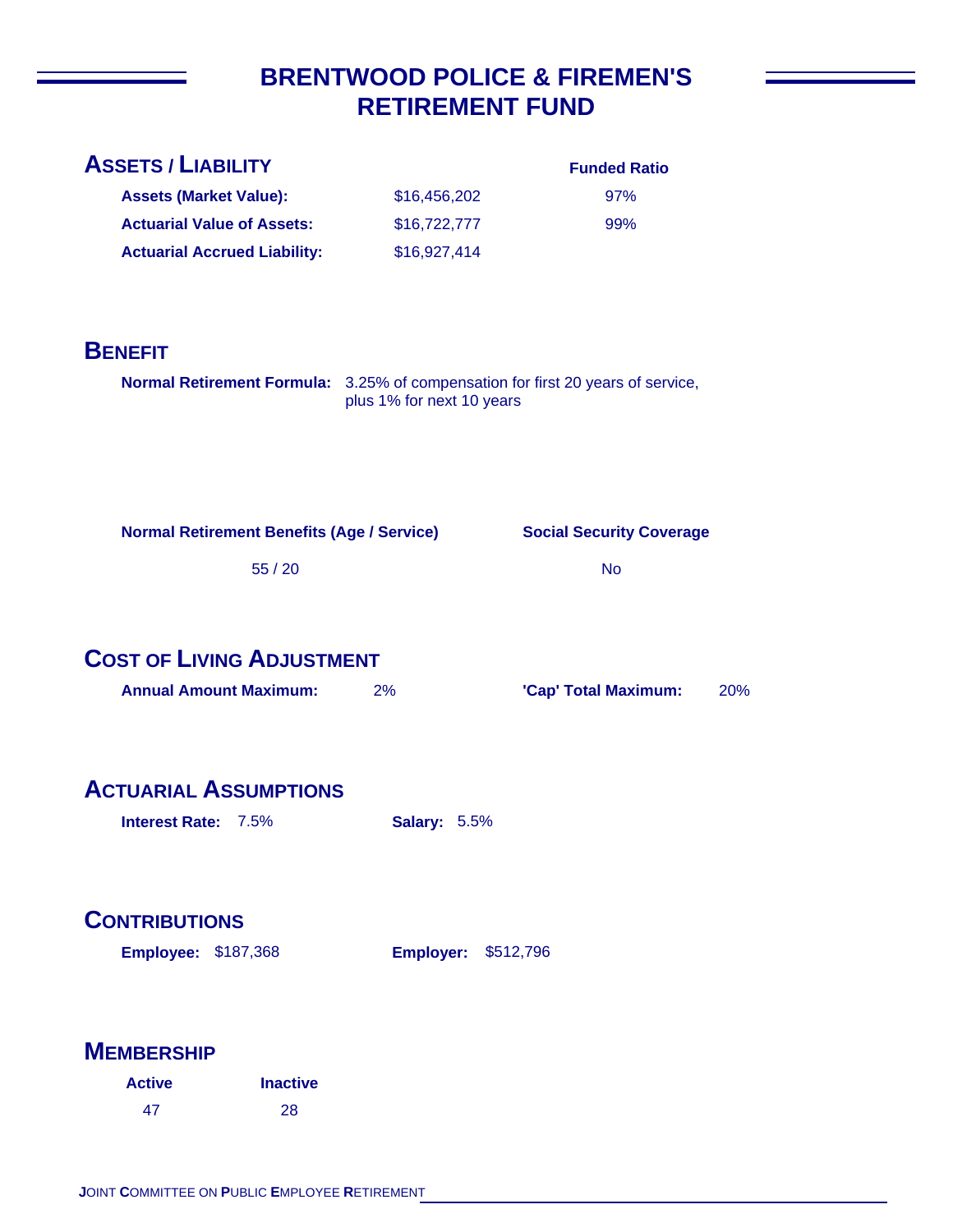# **E BRIDGETON EMPLOYEES RETIREMENT PLAN**

## **ASSETS / LIABILITY**

| <b>Assets (Market Value):</b>       | \$18,311,833 |
|-------------------------------------|--------------|
| <b>Actuarial Value of Assets:</b>   | \$18,489,685 |
| <b>Actuarial Accrued Liability:</b> | \$18,489,685 |

**Funded Ratio** 99% 100%

#### **BENEFIT**

**Normal Retirement Formula:** 2% of compensation times years of credited service

**Normal Retirement Benefits (Age / Service)**

**Social Security Coverage**

Yes

60 / 5

# **COST OF LIVING ADJUSTMENT**

No COLA

### **ACTUARIAL ASSUMPTIONS**

**Interest Rate:** 7.5% **Salary:** 4.5%

#### **CONTRIBUTIONS**

**Employee: Employer:** Non-Contributory **Employer: \$952,000** 

| <b>Active</b> | <b>Inactive</b> |
|---------------|-----------------|
| 134           | 108             |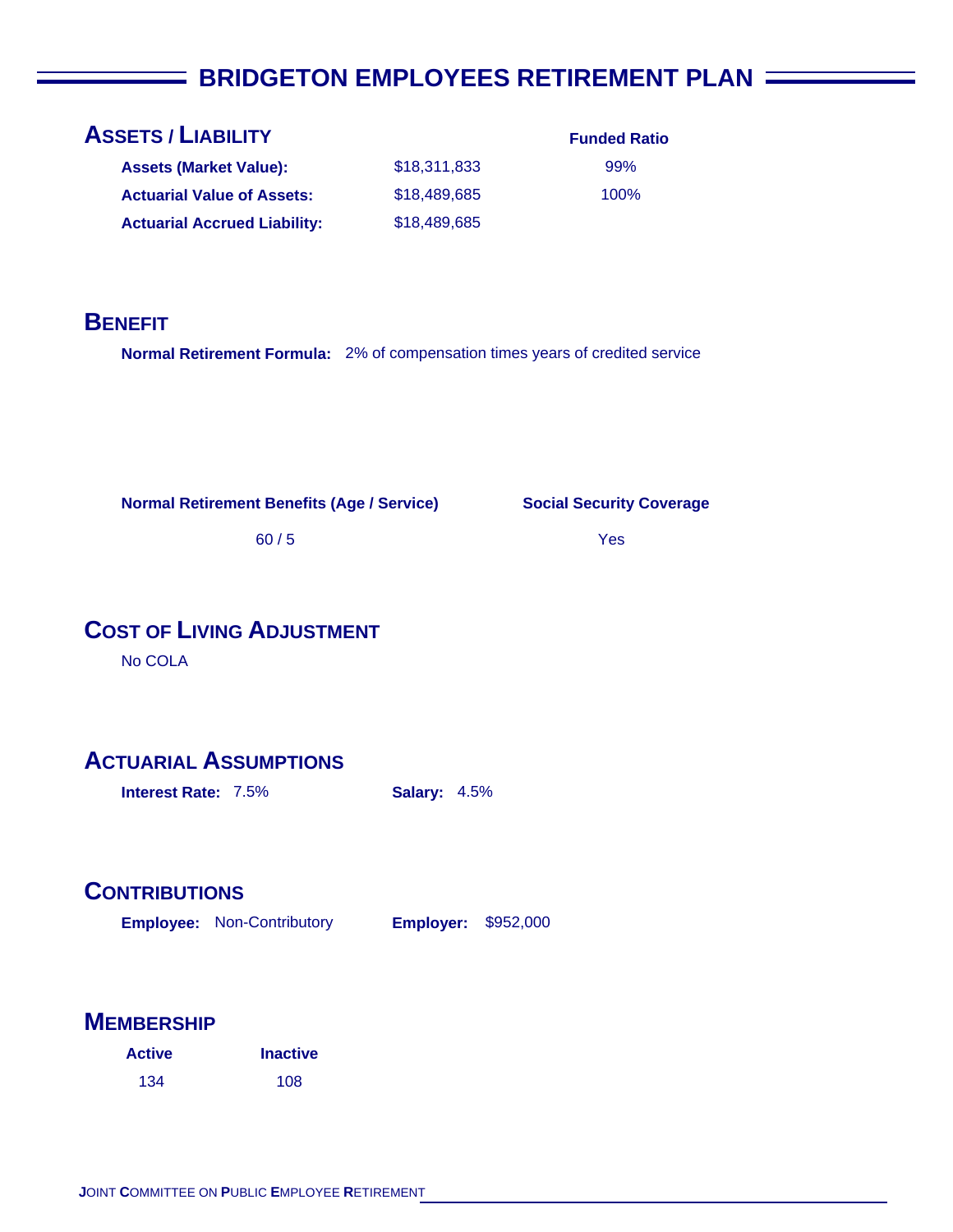# **CARTHAGE POLICEMEN'S & FIREMEN'S PENSION PLAN**

|             | <b>Funded Ratio</b> |
|-------------|---------------------|
| \$4,906,336 | 83%                 |
| \$5,853,125 | 99%                 |
| \$5,919,687 |                     |
|             |                     |

### **BENEFIT**

**Normal Retirement Formula:** 2.5% of compensation for first 20 years of service, plus 1% for next 15 years

**Normal Retirement Benefits (Age / Service)**

**Social Security Coverage**

58 / 10

Yes

# **COST OF LIVING ADJUSTMENT**

No COLA

# **ACTUARIAL ASSUMPTIONS**

**Interest Rate:** 8% **Salary:** 4%

# **CONTRIBUTIONS**

**Employee: Employer:** Non-Contributory **Employer: \$143,599** 

| <b>Active</b> | <b>Inactive</b> |
|---------------|-----------------|
| 54            | 26              |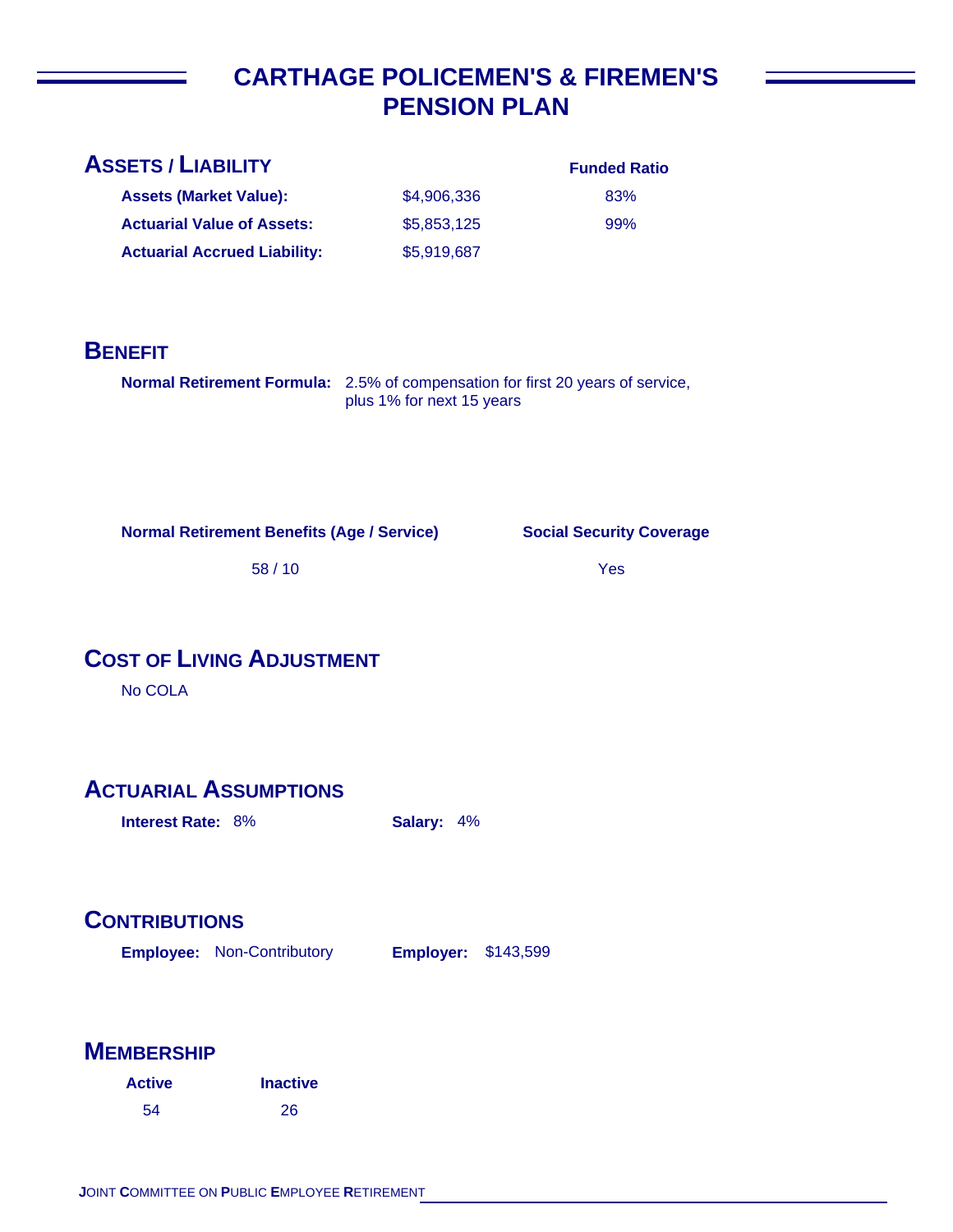# **CEDAR HILL FPD MONEY PURCHASE PLAN**

| <b>ASSETS / LIABILITY</b>           |          | <b>Funded Ratio</b> |
|-------------------------------------|----------|---------------------|
| <b>Assets (Market Value):</b>       | \$29,908 | 35%                 |
| <b>Actuarial Value of Assets:</b>   | \$29.940 | 35%                 |
| <b>Actuarial Accrued Liability:</b> | \$86,283 |                     |

#### **BENEFIT**

Normal Retirement Formula: \$15 per month per year of service \$450 maximum monthly benefit 10 year life annuity

**Normal Retirement Benefits (Age / Service)**

**Social Security Coverage**

Yes

65 / 5

# **COST OF LIVING ADJUSTMENT**

No COLA

### **ACTUARIAL ASSUMPTIONS**

**Interest Rate:** 5%

#### **CONTRIBUTIONS**

**Employee: Employer:** Non-Contributory **Employer: \$34,584** 

| <b>Active</b> | <b>Inactive</b> |
|---------------|-----------------|
| 16            | 5               |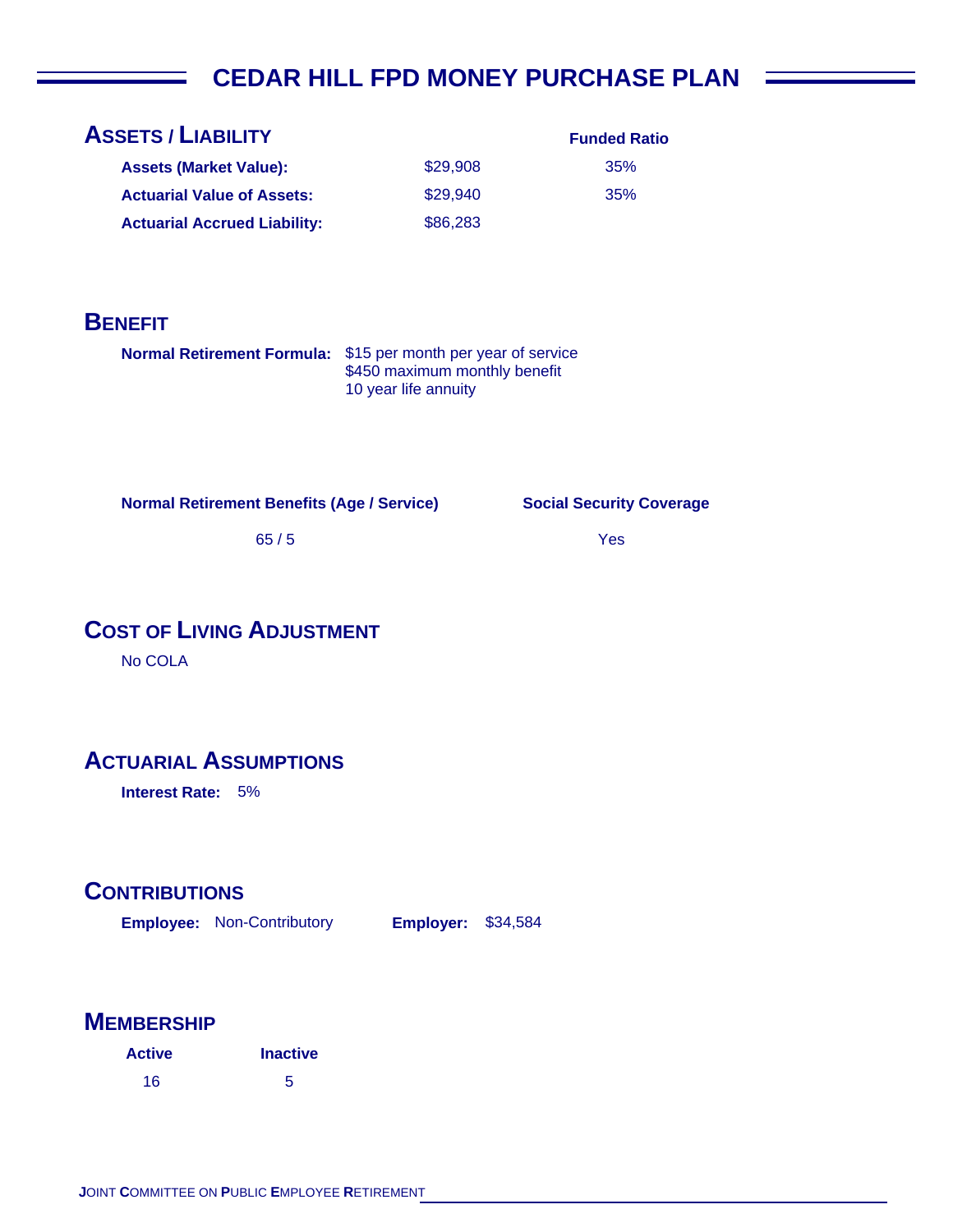# **CLAYTON NON-UNIFORMED EMPLOYEE PENSION PLAN**

| <b>ASSETS / LIABILITY</b>                                                       |                     | <b>Funded Ratio</b>             |     |
|---------------------------------------------------------------------------------|---------------------|---------------------------------|-----|
| <b>Assets (Market Value):</b>                                                   | \$8,081,695         | 98%                             |     |
| <b>Actuarial Value of Assets:</b>                                               | \$8,309,122         | 100%                            |     |
| <b>Actuarial Accrued Liability:</b>                                             | \$8,277,529         |                                 |     |
| <b>BENEFIT</b>                                                                  |                     |                                 |     |
| Normal Retirement Formula: 1.5% of compensation times years of credited service | Maximum: 60%        |                                 |     |
| <b>Normal Retirement Benefits (Age / Service)</b>                               |                     | <b>Social Security Coverage</b> |     |
| 60/5                                                                            |                     | Yes                             |     |
| <b>COST OF LIVING ADJUSTMENT</b>                                                |                     |                                 |     |
| <b>Annual Amount Maximum:</b>                                                   | 2%                  | 'Cap' Total Maximum:            | 25% |
| <b>ACTUARIAL ASSUMPTIONS</b><br>Interest Rate: 7%                               | <b>Salary: 4.5%</b> |                                 |     |

# **CONTRIBUTIONS**

**Employee: Employer:** Non-Contributory **Employer: \$25,170** 

| <b>Active</b> | <b>Inactive</b> |
|---------------|-----------------|
| 88            | 54              |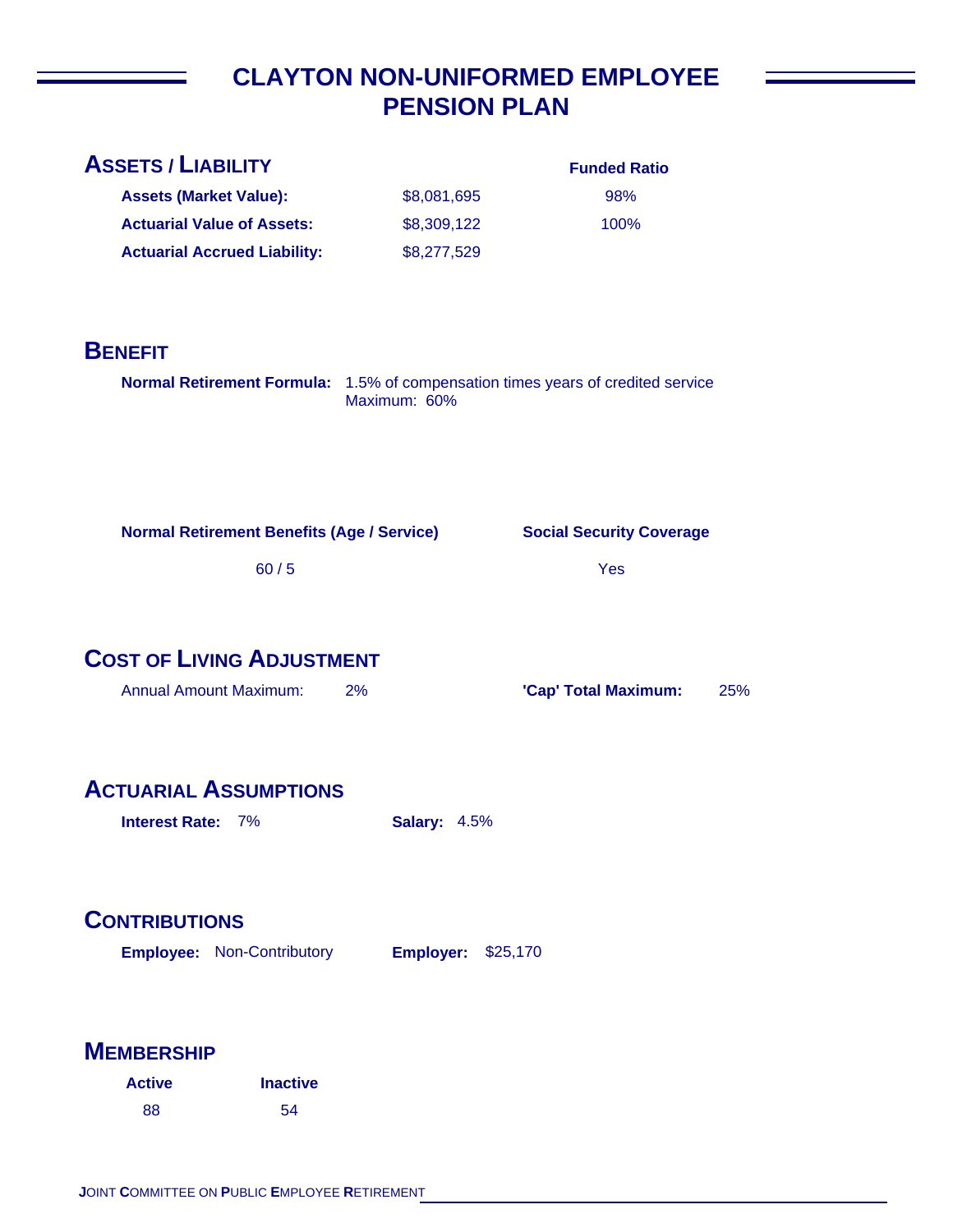# **CLAYTON UNIFORMED EMPLOYEES PENSION PLAN**

| <b>ASSETS / LIABILITY</b>           |              | <b>Funded Ratio</b> |
|-------------------------------------|--------------|---------------------|
| <b>Assets (Market Value):</b>       | \$19,538,235 | 74%                 |
| <b>Actuarial Value of Assets:</b>   | \$21,317,133 | 81%                 |
| <b>Actuarial Accrued Liability:</b> | \$26,264,282 |                     |
|                                     |              |                     |

### **BENEFIT**

| <b>Normal Retirement Formula:</b> 2% of compensation times years of credited service |
|--------------------------------------------------------------------------------------|
| Maximum: 60%                                                                         |

**Normal Retirement Benefits (Age / Service)**

**Social Security Coverage**

55/10, 50/25, 65/5

# **COST OF LIVING ADJUSTMENT**

| <b>Annual Amount Maximum:</b> | 2% | 'Cap' Total Maximum: | 25% |
|-------------------------------|----|----------------------|-----|
|-------------------------------|----|----------------------|-----|

# **ACTUARIAL ASSUMPTIONS**

**Interest Rate:** 7% **Salary:** 3.5%

# **CONTRIBUTIONS**

**Employee: Employer:** \$209,146 **Employer: \$846,500** 

| <b>Active</b> | <b>Inactive</b> |
|---------------|-----------------|
| 88            | 46              |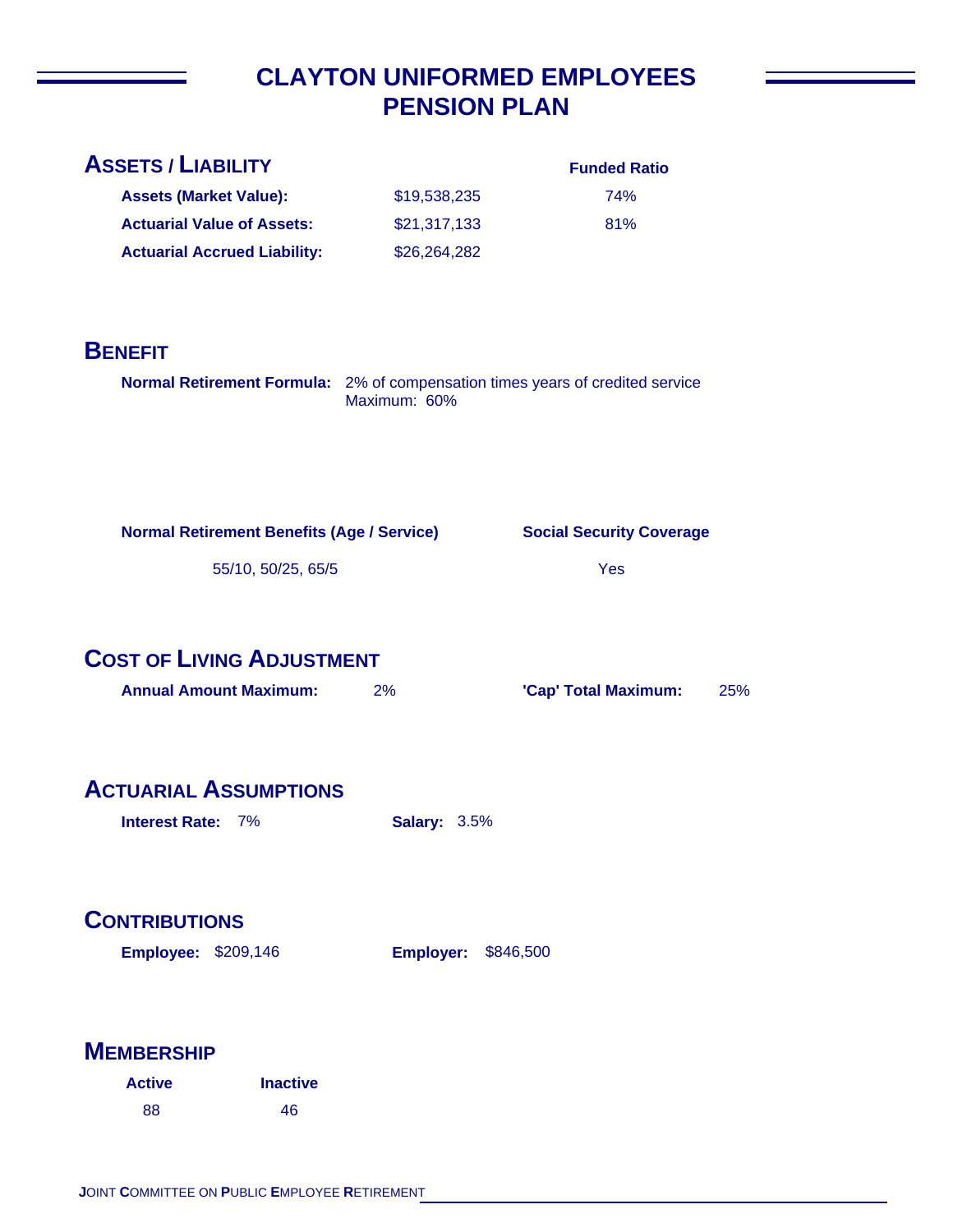# **COLUMBIA FIREMENS' RETIREMENT PLAN**

| <b>ASSETS / LIABILITY</b>           |              | <b>Funded Ratio</b> |
|-------------------------------------|--------------|---------------------|
| <b>Assets (Market Value):</b>       | \$38,761,797 | 65%                 |
| <b>Actuarial Value of Assets:</b>   | \$38,790,024 | 65%                 |
| <b>Actuarial Accrued Liability:</b> | \$59,513,851 |                     |
|                                     |              |                     |

### **BENEFIT**

**Normal Retirement Formula:** 3.5% of compensation for first 20 years of service, plus 2% for each of the next 5 years Maximum: 80%

For service less than 20 years: 2% of compensation times years of service

**Normal Retirement Benefits (Age / Service)**

**Social Security Coverage**

No

65 or 20

### **COST OF LIVING ADJUSTMENT**

**Annual Amount Minimum:** 2%

### **ACTUARIAL ASSUMPTIONS**

**Interest Rate:** 8% **Salary:** 4.5%

### **CONTRIBUTIONS**

**Employee: Employer:** \$970,994

**Employer: \$1,577,343** 

| <b>Active</b> | <b>Inactive</b> |
|---------------|-----------------|
| 125           | 105             |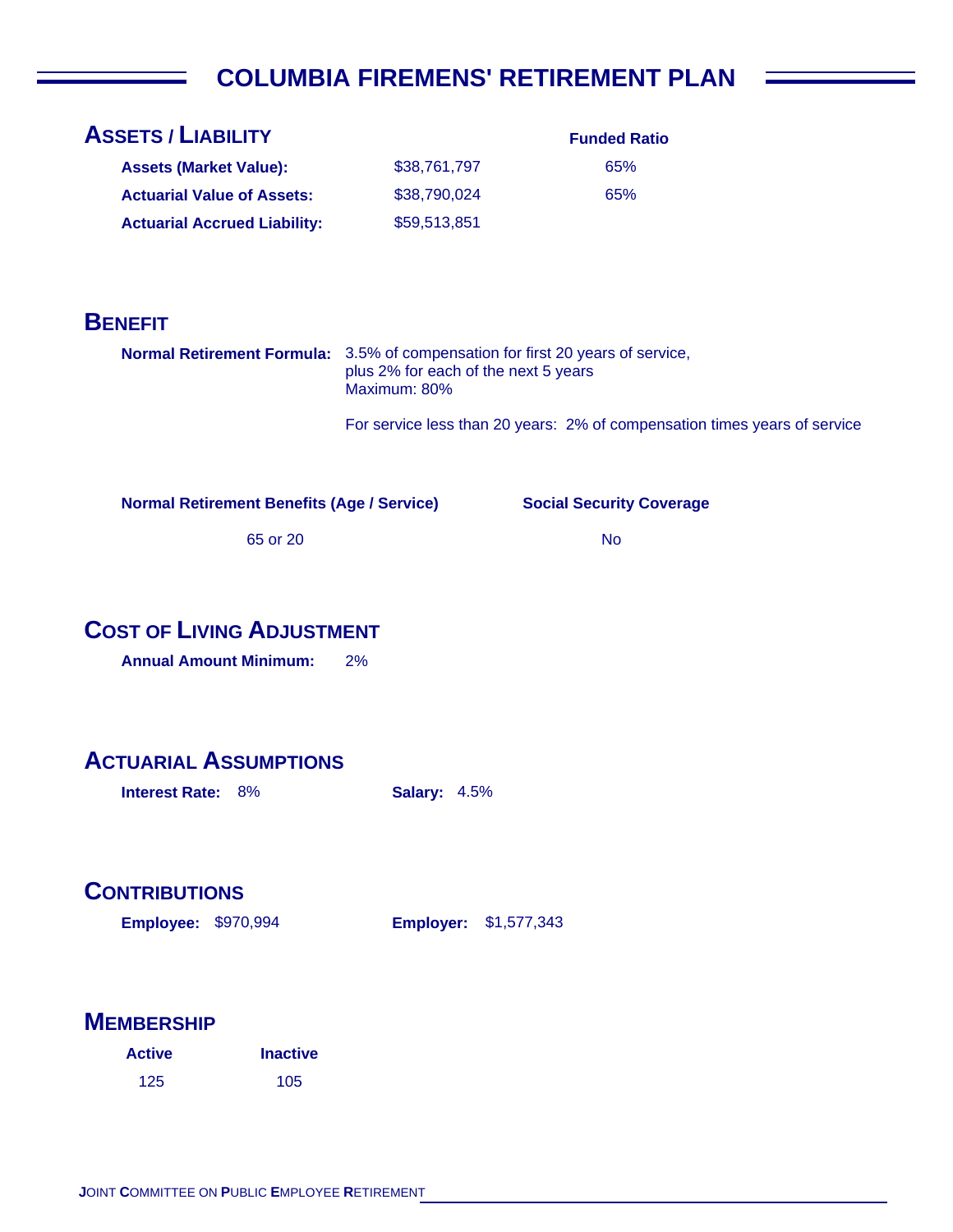# **COLUMBIA POLICE RETIREMENT PLAN**

| <b>ASSETS / LIABILITY</b>           |              | <b>Funded Ratio</b> |
|-------------------------------------|--------------|---------------------|
| <b>Assets (Market Value):</b>       | \$25,310,995 | 62%                 |
| <b>Actuarial Value of Assets:</b>   | \$25,325,718 | 62%                 |
| <b>Actuarial Accrued Liability:</b> | \$40,664,190 |                     |

### **BENEFIT**

**Normal Retirement Formula:** 3% of compensation for each of the first 20 years of service, plus 2% for each of the next 5 years Maximum: 70%

**Normal Retirement Benefits (Age / Service)**

**Social Security Coverage**

Yes

65 or 20

## **COST OF LIVING ADJUSTMENT**

**Annual Amount Minimum:** .6%

### **ACTUARIAL ASSUMPTIONS**

**Interest Rate:** 8% **Salary:** 4.5%

### **CONTRIBUTIONS**

**Employee: Employer:** \$227,975

**Employer: \$1,675,017** 

| <b>Active</b> | <b>Inactive</b> |  |
|---------------|-----------------|--|
| 138           | 99              |  |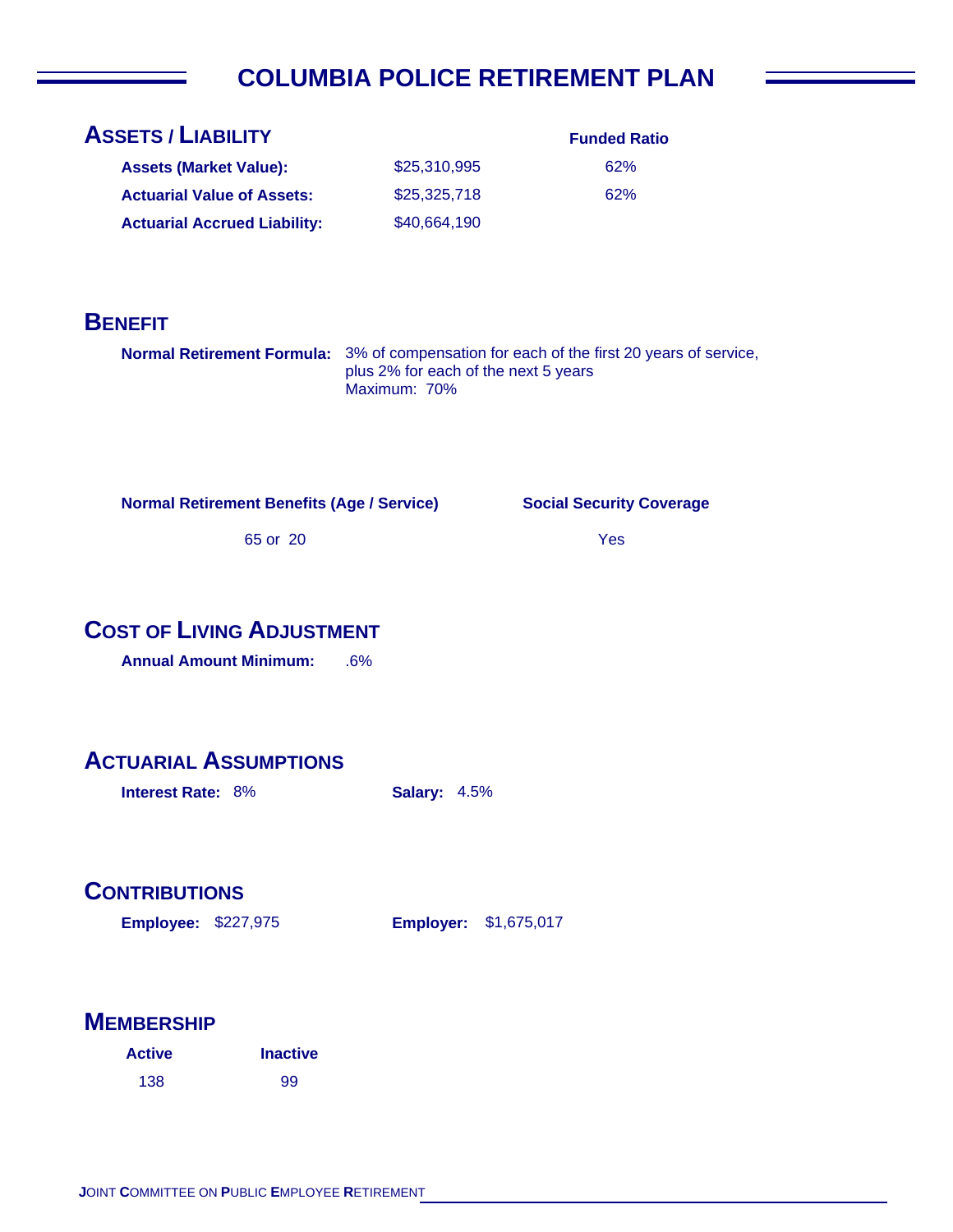# **COUNTY EMPLOYEES RETIREMENT FUND**

| <b>ASSETS / LIABILITY</b>                         |                                                                                                      | <b>Funded Ratio</b>                            |             |
|---------------------------------------------------|------------------------------------------------------------------------------------------------------|------------------------------------------------|-------------|
| <b>Assets (Market Value):</b>                     | \$178,497,546                                                                                        | 70%                                            |             |
| <b>Actuarial Value of Assets:</b>                 | \$178,497,546                                                                                        | 70%                                            |             |
| <b>Actuarial Accrued Liability:</b>               | \$254,374,828                                                                                        |                                                |             |
|                                                   |                                                                                                      |                                                |             |
|                                                   |                                                                                                      |                                                |             |
| <b>BENEFIT</b>                                    |                                                                                                      |                                                |             |
| Normal Retirement Formula: Greater of:            | Targeted Replacement Ratio Formula, or<br>\$24 per month times years of service<br>Maximum: 25 years |                                                |             |
|                                                   | <b>LAGERS Benefit Offset</b>                                                                         |                                                |             |
|                                                   | <b>Defined Contribution Component</b>                                                                |                                                |             |
|                                                   |                                                                                                      |                                                |             |
| <b>Normal Retirement Benefits (Age / Service)</b> |                                                                                                      | <b>Social Security Coverage</b>                |             |
| 62/8                                              |                                                                                                      | Yes                                            |             |
|                                                   |                                                                                                      |                                                |             |
| <b>COST OF LIVING ADJUSTMENT</b>                  |                                                                                                      |                                                |             |
| <b>Annual Amount Maximum:</b>                     | 1%                                                                                                   | 'Cap' Total Maximum:<br><b>Percent of CPI:</b> | 50%<br>100% |
|                                                   |                                                                                                      |                                                |             |
|                                                   |                                                                                                      |                                                |             |
| <b>ACTUARIAL ASSUMPTIONS</b>                      |                                                                                                      |                                                |             |
| <b>Interest Rate: 8%</b>                          | <b>Salary: 4%</b>                                                                                    |                                                |             |
|                                                   |                                                                                                      |                                                |             |
|                                                   |                                                                                                      |                                                |             |
| <b>CONTRIBUTIONS</b>                              |                                                                                                      |                                                |             |
| <b>Employee: \$3,892,500</b>                      | <b>Employer:</b>                                                                                     | \$18,643,018                                   |             |
|                                                   |                                                                                                      |                                                |             |
|                                                   |                                                                                                      |                                                |             |
| <b>MEMBERSHIP</b>                                 |                                                                                                      |                                                |             |
| <b>Inactive</b><br><b>Active</b>                  |                                                                                                      |                                                |             |
| 10,657<br>2,886                                   |                                                                                                      |                                                |             |
|                                                   |                                                                                                      |                                                |             |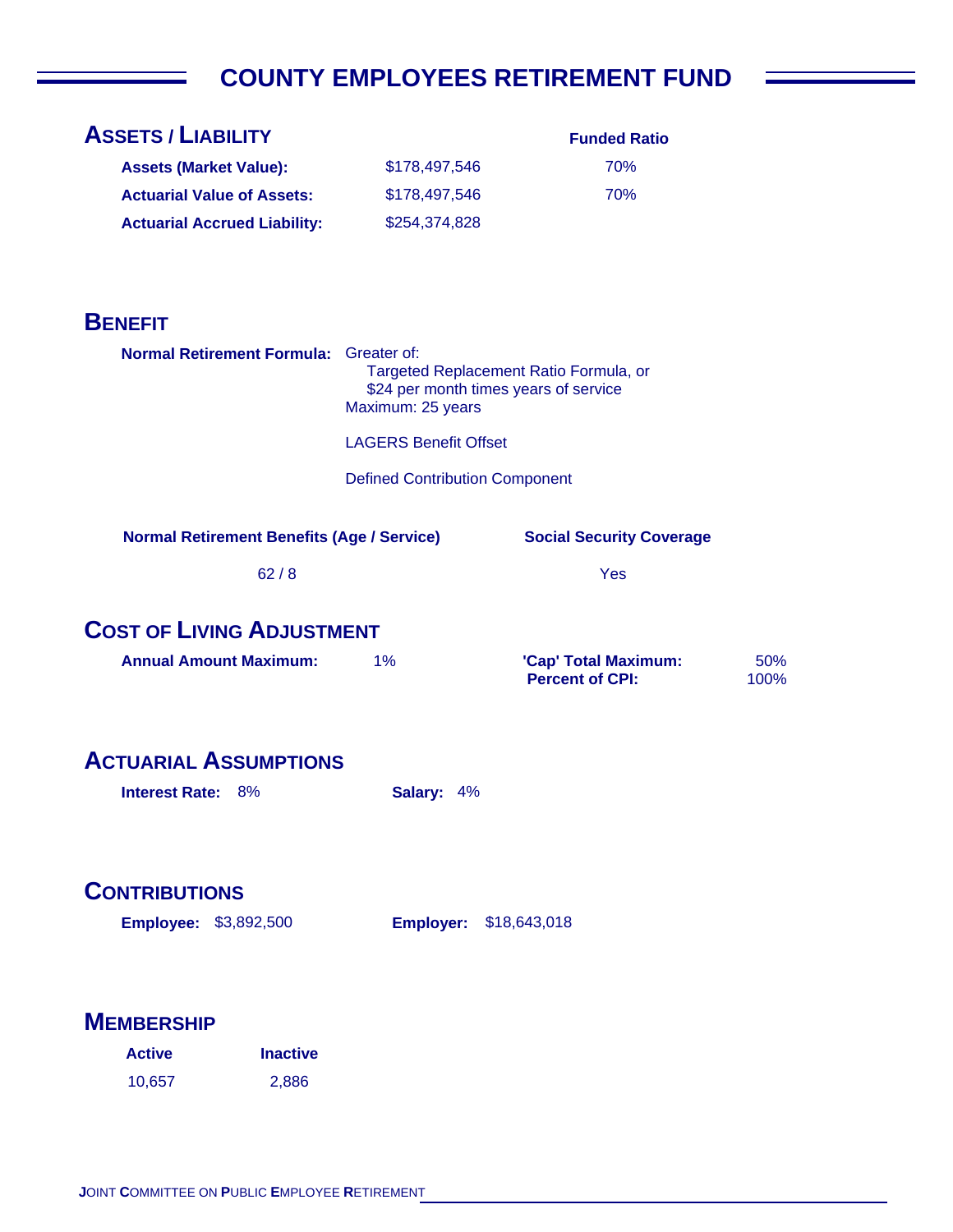# **CREVE COEUR EMPLOYEES RETIREMENT PLAN**

| <b>ASSETS / LIABILITY</b>                                                      |                                                                                                                                                                                                                                         | <b>Funded Ratio</b>                                                                                                                                             |
|--------------------------------------------------------------------------------|-----------------------------------------------------------------------------------------------------------------------------------------------------------------------------------------------------------------------------------------|-----------------------------------------------------------------------------------------------------------------------------------------------------------------|
| <b>Assets (Market Value):</b>                                                  | \$12,869,365                                                                                                                                                                                                                            | 85%                                                                                                                                                             |
| <b>Actuarial Value of Assets:</b>                                              | \$12,028,414                                                                                                                                                                                                                            | 80%                                                                                                                                                             |
| <b>Actuarial Accrued Liability:</b>                                            | \$15,095,101                                                                                                                                                                                                                            |                                                                                                                                                                 |
| <b>BENEFIT</b>                                                                 |                                                                                                                                                                                                                                         |                                                                                                                                                                 |
|                                                                                | Normal Retirement Formula: 2% of compensation times years of credited service OR<br>1.7% of compensation times years of credited service,<br>plus 3% employer contribution in defined contribution plan<br>Maximum: 30 years of service |                                                                                                                                                                 |
|                                                                                | <b>Deferred Retirement Option Plan</b><br>date entered DROP, plus 5% interest.                                                                                                                                                          | For the period of $9/1/01 - 8/31/06$ , members may elect DROP participation<br>for period not to exceed 36 months. DROP benefit equals retirement benefit as of |
|                                                                                | <b>Defined Contribution Plan:</b>                                                                                                                                                                                                       | See corresponding information in defined<br>contribution section.                                                                                               |
| <b>Normal Retirement Benefits (Age / Service)</b><br>65 / 8, Uniformed: Age 55 |                                                                                                                                                                                                                                         | <b>Social Security Coverage</b><br>Yes                                                                                                                          |
| <b>COST OF LIVING ADJUSTMENT</b>                                               |                                                                                                                                                                                                                                         |                                                                                                                                                                 |
| Ad Hoc COLA                                                                    |                                                                                                                                                                                                                                         |                                                                                                                                                                 |
| <b>ACTUARIAL ASSUMPTIONS</b>                                                   |                                                                                                                                                                                                                                         |                                                                                                                                                                 |
| <b>Interest Rate: 8%</b>                                                       | <b>Salary: 5.5%</b>                                                                                                                                                                                                                     |                                                                                                                                                                 |
| <b>CONTRIBUTIONS</b>                                                           |                                                                                                                                                                                                                                         |                                                                                                                                                                 |
| <b>Employee: Non-Contributory</b>                                              | <b>Employer: \$734,217</b>                                                                                                                                                                                                              |                                                                                                                                                                 |
| <b>MEMBERSHIP</b>                                                              |                                                                                                                                                                                                                                         |                                                                                                                                                                 |
| <b>Active</b><br><b>Inactive</b>                                               |                                                                                                                                                                                                                                         |                                                                                                                                                                 |
| 94<br>55                                                                       |                                                                                                                                                                                                                                         |                                                                                                                                                                 |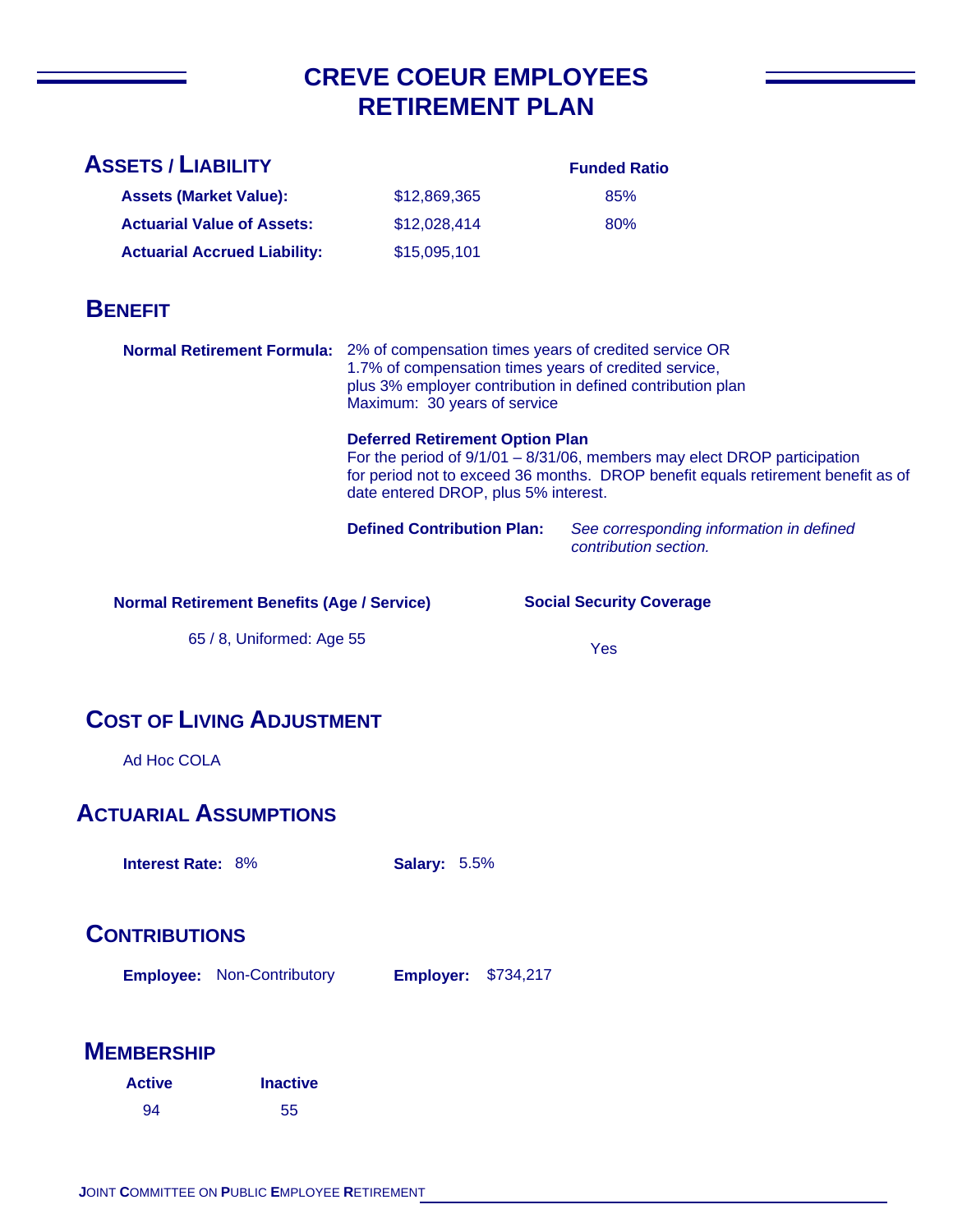# **CREVE COEUR FPD RETIREMENT PLAN**

| <b>ASSETS / LIABILITY</b>           |             | <b>Funded Ratio</b> |
|-------------------------------------|-------------|---------------------|
| <b>Assets (Market Value):</b>       | \$4,269,118 | 55%                 |
| <b>Actuarial Value of Assets:</b>   | \$3,864,645 | 50%                 |
| <b>Actuarial Accrued Liability:</b> | \$7,804,219 |                     |

## **BENEFIT**

| <b>Normal Retirement Formula:</b> 70% of compensation offset by:<br>1) Defined contribution account, and<br>2) At age 62, 66.66% of primary SS benefit |                                                        |
|--------------------------------------------------------------------------------------------------------------------------------------------------------|--------------------------------------------------------|
| <b>Defined Contribution Plan:</b>                                                                                                                      | See corresponding information<br>contribution section. |

**Normal Retirement Benefits (Age / Service)**

55 or 25

#### Yes

**Social Security Coverage**

**Defined Contribution Plan:** *See corresponding information in defined* 

**COST OF LIVING ADJUSTMENT**

No COLA

### **ACTUARIAL ASSUMPTIONS**

**Interest Rate:** 8% **Salary:** 5%

## **CONTRIBUTIONS**

**Employee: Employer:** Non-Contributory **Employer: \$702,426** 

| <b>Active</b> | <b>Inactive</b> |
|---------------|-----------------|
| 58            | 33              |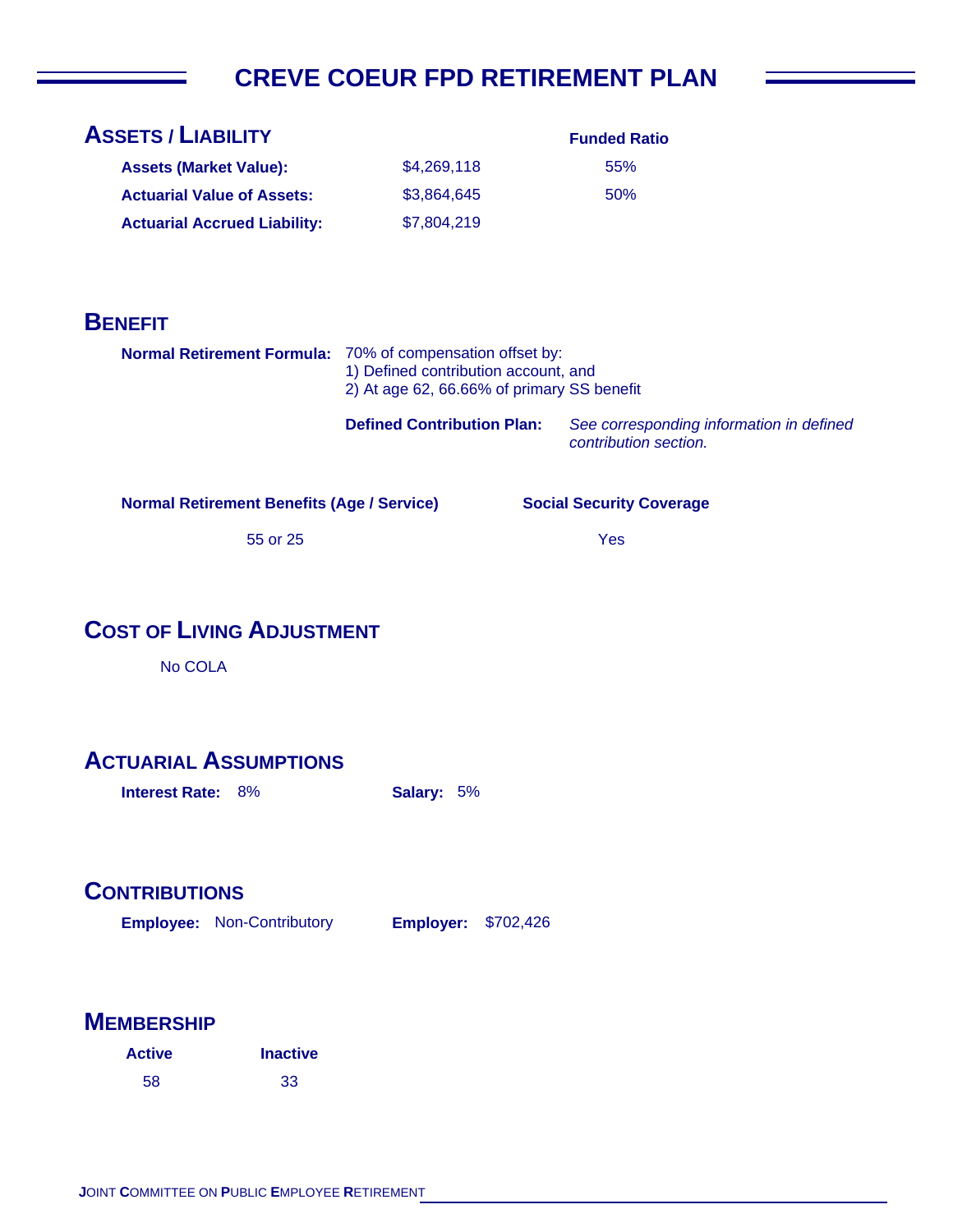# **EUREKA FPD RETIREMENT PLAN**

| <b>ASSETS / LIABILITY</b>           |             | <b>Funded Ratio</b> |
|-------------------------------------|-------------|---------------------|
| <b>Assets (Market Value):</b>       | \$4,833,672 | 102%                |
| <b>Actuarial Value of Assets:</b>   | \$4,437,365 | 93%                 |
| <b>Actuarial Accrued Liability:</b> | \$4,751,686 |                     |

## **BENEFIT**

| DENEFII                                              |                                                                                                             |                                                                                                                     |
|------------------------------------------------------|-------------------------------------------------------------------------------------------------------------|---------------------------------------------------------------------------------------------------------------------|
|                                                      | <b>Normal Retirement Formula:</b> 2.5% of compensation times years of credited service<br>Maximum: 30 years |                                                                                                                     |
|                                                      |                                                                                                             | 20 or more years of service: Supplemental Benefit of \$400 monthly to<br>Medicare eligibility then reduced to \$200 |
| <b>Normal Retirement Benefits (Age / Service)</b>    |                                                                                                             | <b>Social Security Coverage</b>                                                                                     |
| 55/5                                                 |                                                                                                             | Yes                                                                                                                 |
| <b>COST OF LIVING ADJUSTMENT</b><br>No COLA          |                                                                                                             |                                                                                                                     |
| <b>ACTUARIAL ASSUMPTIONS</b><br>Interest Rate: 6.75% | Salary: 3%                                                                                                  |                                                                                                                     |

# **CONTRIBUTIONS**

**Employee: Employer:** Non-Contributory **Employer: \$246,035** 

| <b>Active</b> | <b>Inactive</b> |
|---------------|-----------------|
| 36            | 11              |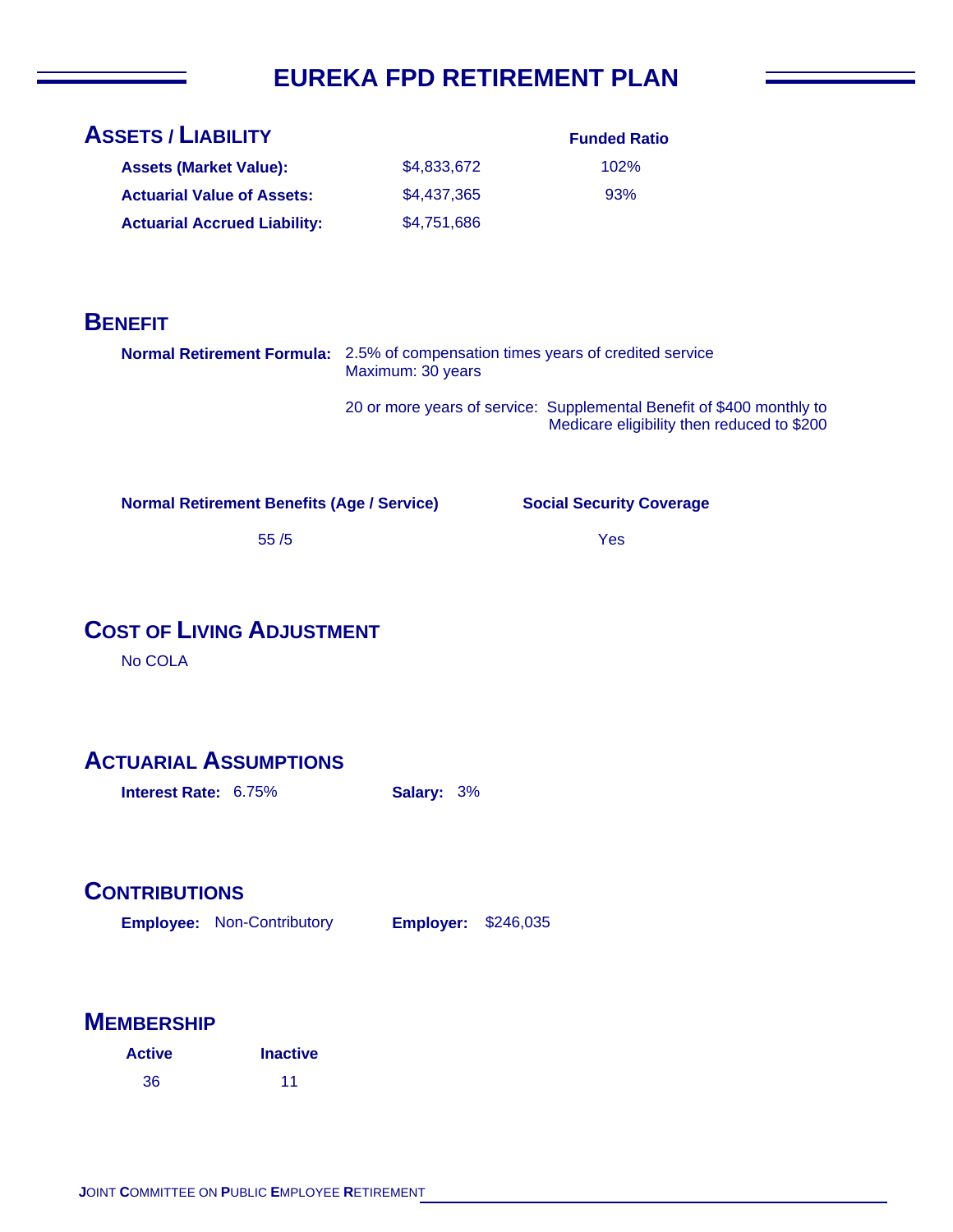# **FENTON FPD RETIREMENT PLAN**

| <b>ASSETS / LIABILITY</b>           |              | <b>Funded Ratio</b> |
|-------------------------------------|--------------|---------------------|
| <b>Assets (Market Value):</b>       | \$16,399,318 | 96%                 |
| <b>Actuarial Value of Assets:</b>   | \$16,635,685 | 98%                 |
| <b>Actuarial Accrued Liability:</b> | \$17.055.644 |                     |

## **BENEFIT**

| <b>Normal Retirement Formula:</b> 3% of compensation times years of credited service<br>Maximum: 30 years |
|-----------------------------------------------------------------------------------------------------------|
| Supplemental Benefit: Age 55 to 65 \$13 times years of service<br>Maximum: \$390                          |

**Normal Retirement Benefits (Age / Service)**

**Social Security Coverage**

Yes

55 / 15

# **COST OF LIVING ADJUSTMENT**

No COLA

### **ACTUARIAL ASSUMPTIONS**

**Interest Rate: 8% <br>
Salary: 5.5%** 

### **CONTRIBUTIONS**

**Employee: Employer:** Non-Contributory **Employer: \$1,022,138** 

| <b>Active</b> | <b>Inactive</b> |
|---------------|-----------------|
| 59            | 19              |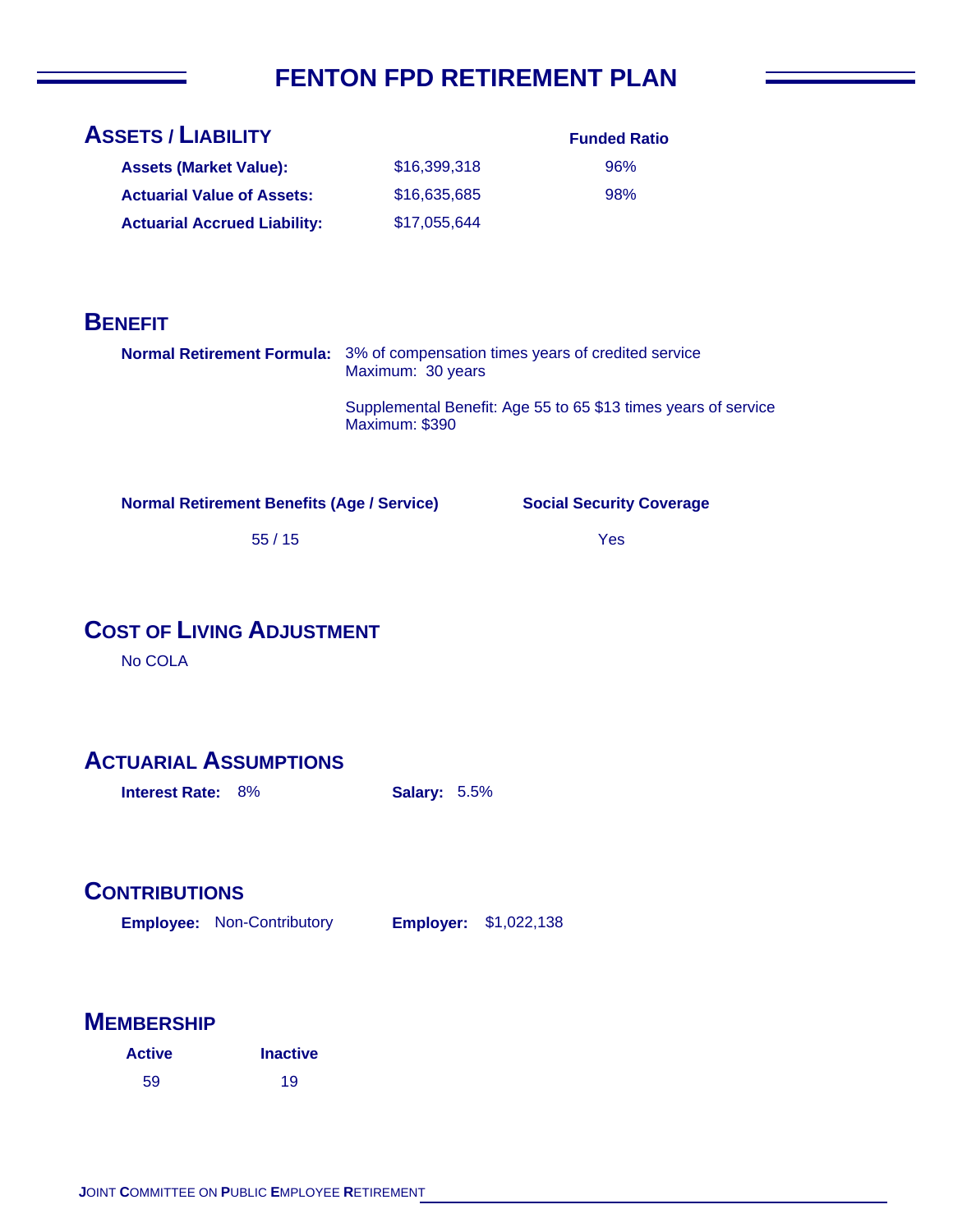# **FERGUSON PENSION PLAN**

# **ASSETS / LIABILITY**

| <b>Assets (Market Value):</b>       | \$19,231,090 |
|-------------------------------------|--------------|
| <b>Actuarial Value of Assets:</b>   | \$19,341,491 |
| <b>Actuarial Accrued Liability:</b> | \$19,341,491 |

## **Funded Ratio** 99% 100%

## **BENEFIT**

**Normal Retirement Formula:** 1.75% of compensation times years of credited service

Supplemental Benefit: \$5 times years of credited service to Medicare eligibility Maximum: \$150 monthly

**Normal Retirement Benefits (Age / Service)**

#### **Social Security Coverage**

Yes

60 / 10 Rule of 82 ½ - Age 55

# **COST OF LIVING ADJUSTMENT**

No COLA

### **ACTUARIAL ASSUMPTIONS**

**Interest Rate:** 7% **Salary:** 4%

#### **CONTRIBUTIONS**

**Employee: Employer:** Non-Contributory Employer: \$0

| <b>Active</b> | <b>Inactive</b> |
|---------------|-----------------|
| 129           | 94              |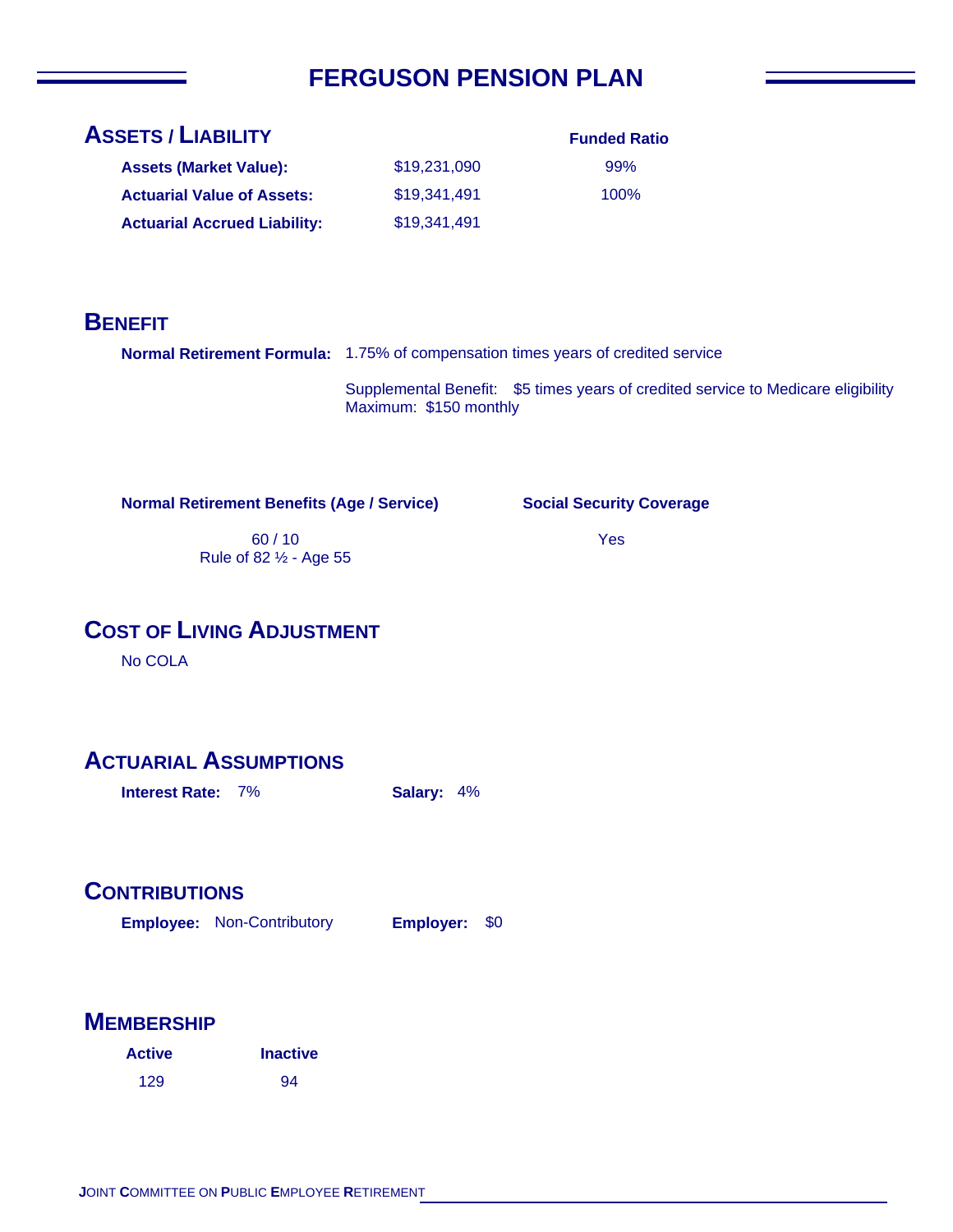# **FLORISSANT EMPLOYEES PENSION PLAN**

| <b>ASSETS / LIABILITY</b>                                                     |                                   | <b>Funded Ratio</b>                                               |
|-------------------------------------------------------------------------------|-----------------------------------|-------------------------------------------------------------------|
| <b>Assets (Market Value):</b>                                                 | \$9,797,021                       | 72%                                                               |
| <b>Actuarial Value of Assets:</b>                                             | \$9,064,104                       | 67%                                                               |
| <b>Actuarial Accrued Liability:</b>                                           | \$13,608,192                      |                                                                   |
|                                                                               |                                   |                                                                   |
|                                                                               |                                   |                                                                   |
| <b>BENEFIT</b>                                                                |                                   |                                                                   |
| Normal Retirement Formula: 2% of compensation times years of credited service |                                   |                                                                   |
|                                                                               | <b>Defined Contribution Plan:</b> | See corresponding information in defined<br>contribution section. |
|                                                                               |                                   |                                                                   |
| <b>Normal Retirement Benefits (Age / Service)</b>                             |                                   | <b>Social Security Coverage</b>                                   |
| 60/10                                                                         |                                   | Yes                                                               |
|                                                                               |                                   |                                                                   |
| <b>COST OF LIVING ADJUSTMENT</b><br>No COLA                                   |                                   |                                                                   |
|                                                                               |                                   |                                                                   |
| <b>ACTUARIAL ASSUMPTIONS</b>                                                  |                                   |                                                                   |
| Interest Rate: 7.5%                                                           | Salary: 5%                        |                                                                   |
|                                                                               |                                   |                                                                   |
|                                                                               |                                   |                                                                   |
| <b>CONTRIBUTIONS</b>                                                          |                                   |                                                                   |
| <b>Employee: Non-Contributory</b>                                             | Employer:<br>\$539,786            |                                                                   |
|                                                                               |                                   |                                                                   |
|                                                                               |                                   |                                                                   |
| <b>MEMBERSHIP</b>                                                             |                                   |                                                                   |
| <b>Active</b><br><b>Inactive</b>                                              |                                   |                                                                   |

64

62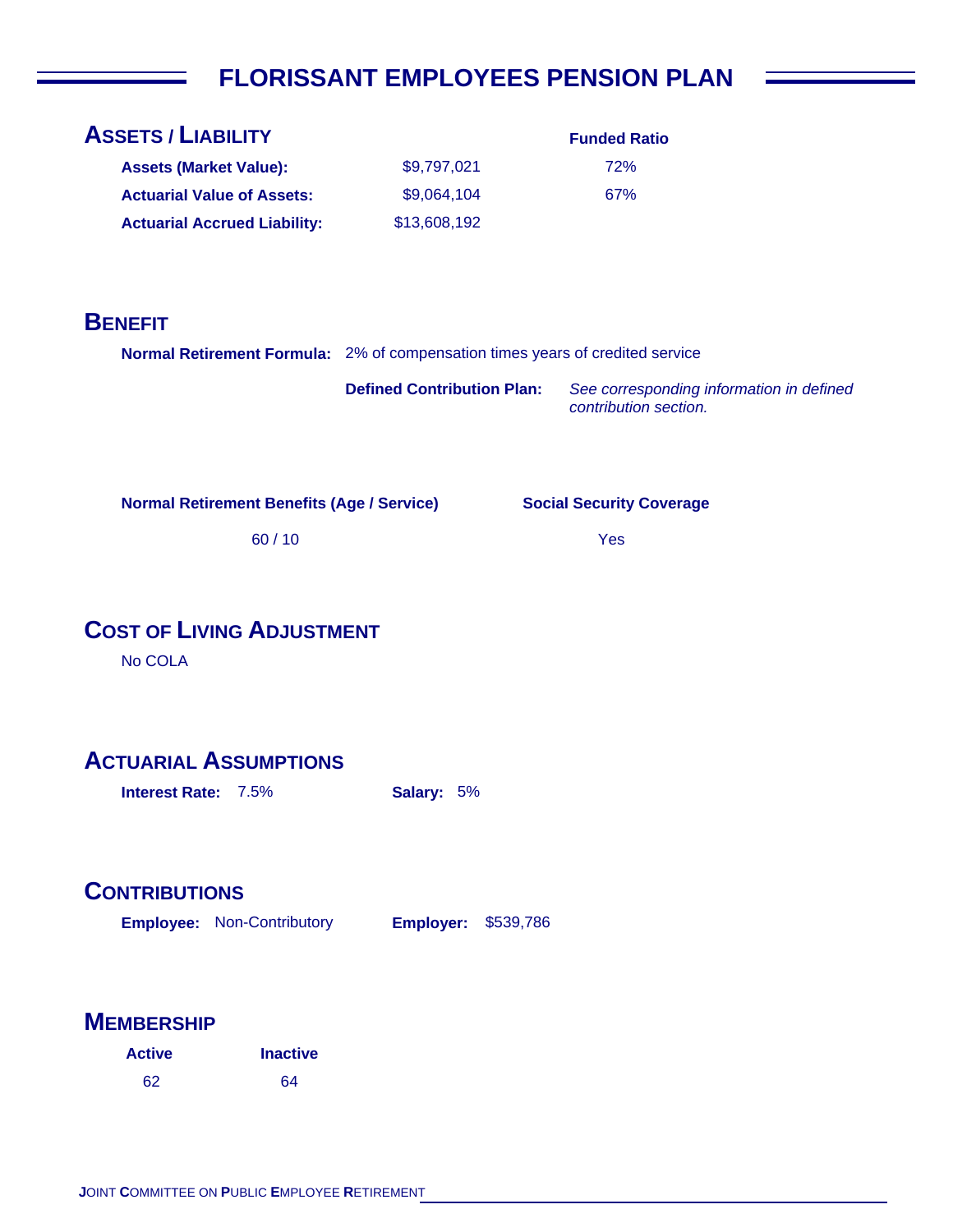# **FLORISSANT VALLEY FPD RETIREMENT PLAN**

#### **ASSETS / LIABILITY**

**Assets (Market Value): Actuarial Value of Assets:**

**Actuarial Accrued Liability:**

#### **Funded Ratio** 56%

51%

| \$7,207,692  |  |
|--------------|--|
| \$6,506,405  |  |
| \$12,787,246 |  |

#### **BENEFIT**

**Normal Retirement Formula:** 2.5% of compensation times years of credited service Maximum: 30 years

**Normal Retirement Benefits (Age / Service)**

**Social Security Coverage**

60 or 30

Yes

### **COST OF LIVING ADJUSTMENT**

No COLA

### **ACTUARIAL ASSUMPTIONS**

**Interest Rate:** 6.75% **Salary:** 4%

# **CONTRIBUTIONS**

**Employee: Employer:** \$39,882 **Employer: \$912,213** 

| <b>Active</b> | <b>Inactive</b> |
|---------------|-----------------|
| 60            | 5               |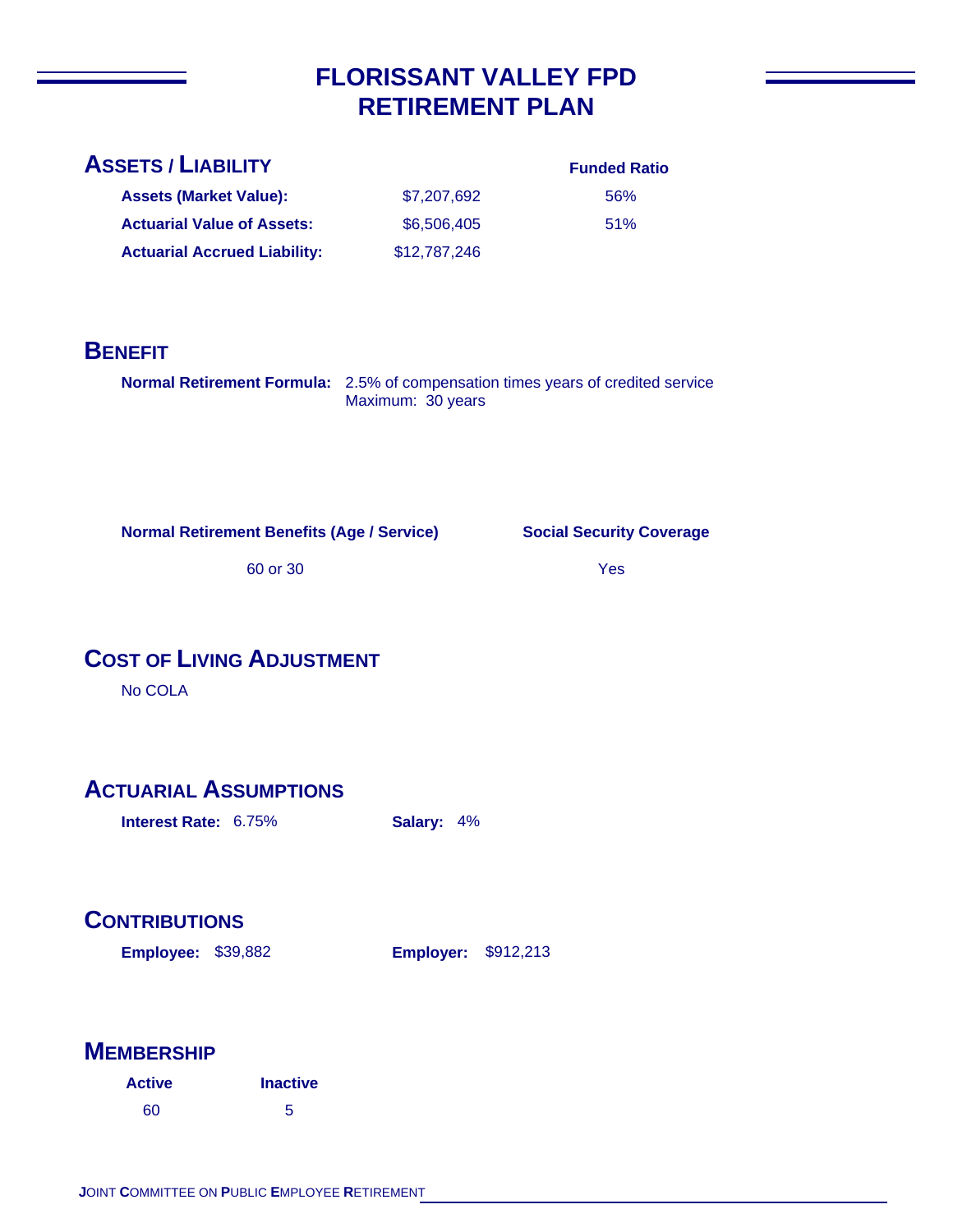# **GLENDALE PENSION PLAN**

| <b>ASSETS / LIABILITY</b>           |             | <b>Funded Ratio</b> |
|-------------------------------------|-------------|---------------------|
| <b>Assets (Market Value):</b>       | \$3.292.904 | 91%                 |
| <b>Actuarial Value of Assets:</b>   | \$3,614,583 | 100%                |
| <b>Actuarial Accrued Liability:</b> | \$3,614,583 |                     |

#### **BENEFIT**

**Normal Retirement Formula:** 50% of compensation for the first 20 years of service, plus 1% of compensation for each year over 20

**Normal Retirement Benefits (Age / Service)**

**Social Security Coverage**

Yes

55 / 15

## **COST OF LIVING ADJUSTMENT**

No COLA

### **ACTUARIAL ASSUMPTIONS**

**Interest Rate:** 8% **Salary:** 5%

#### **CONTRIBUTIONS**

**Employee: Employer:** \$39,872

**Employer: \$77,292** 

| <b>Active</b> | <b>Inactive</b> |
|---------------|-----------------|
| 27            | 16              |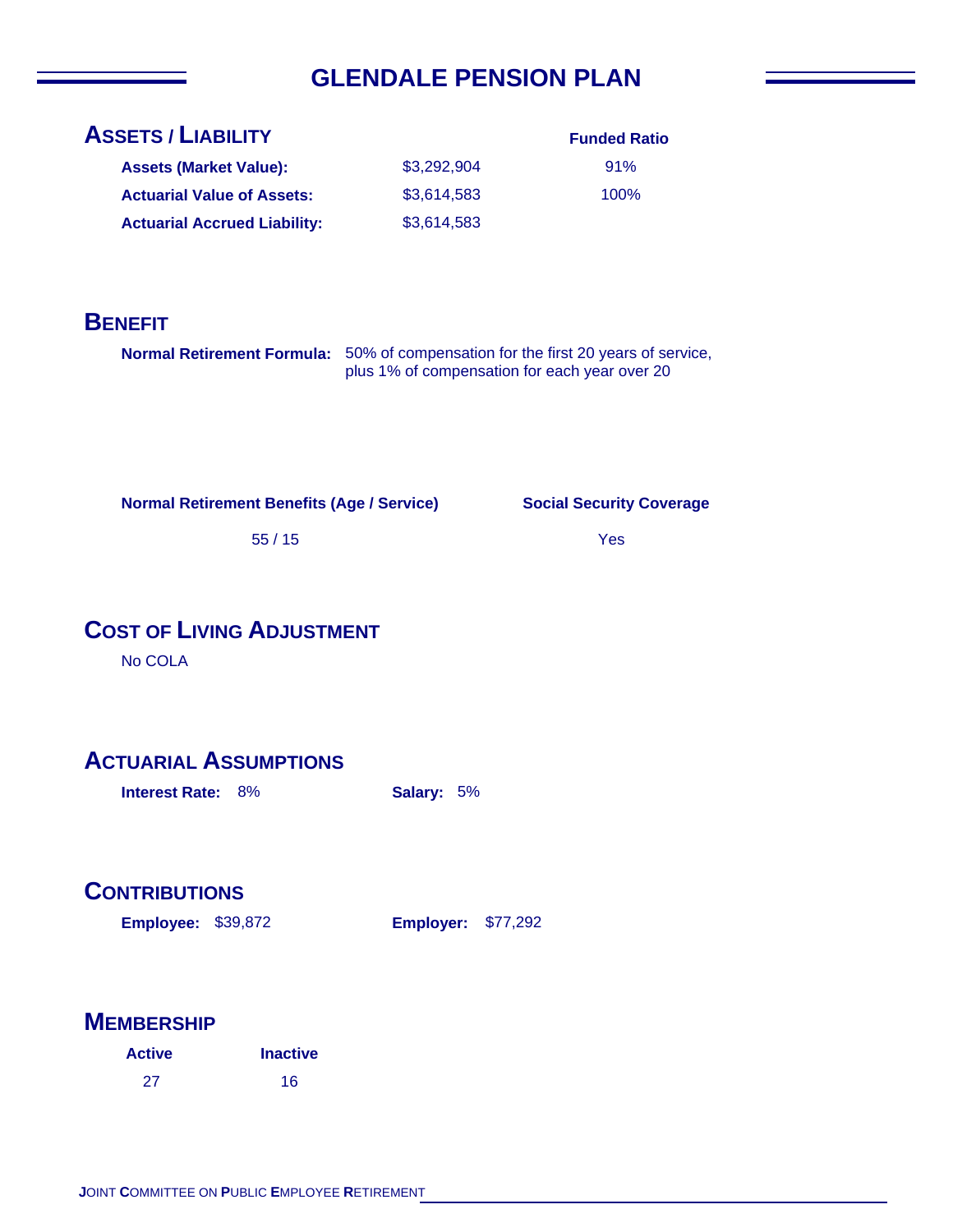# **HANNIBAL POLICE & FIRE RETIREMENT**

| <b>ASSETS / LIABILITY</b>         |  |
|-----------------------------------|--|
| <b>Assets (Market Value):</b>     |  |
| <b>Actuarial Value of Assets:</b> |  |

| <b>Assets (Market Value):</b>       | \$9,262,063  |
|-------------------------------------|--------------|
| <b>Actuarial Value of Assets:</b>   | \$9,262,063  |
| <b>Actuarial Accrued Liability:</b> | \$16,156,000 |

**Funded Ratio** 57% 57%

**BENEFIT**

Normal Retirement Formula: 60% of compensation

**Normal Retirement Benefits (Age / Service)**

**Social Security Coverage**

No

0 / 25

# **COST OF LIVING ADJUSTMENT**

Ad Hoc COLA

### **ACTUARIAL ASSUMPTIONS**

**Interest Rate:** 7.5% **Salary:** 4%

### **CONTRIBUTIONS**

**Employee: Employer:** \$259,120

**Employer: \$540,928** 

| <b>Active</b> | <b>Inactive</b> |
|---------------|-----------------|
| 77            | 60              |

|  |  | <b>JOINT COMMITTEE ON PUBLIC EMPLOYEE RETIREMENT</b> |
|--|--|------------------------------------------------------|
|  |  |                                                      |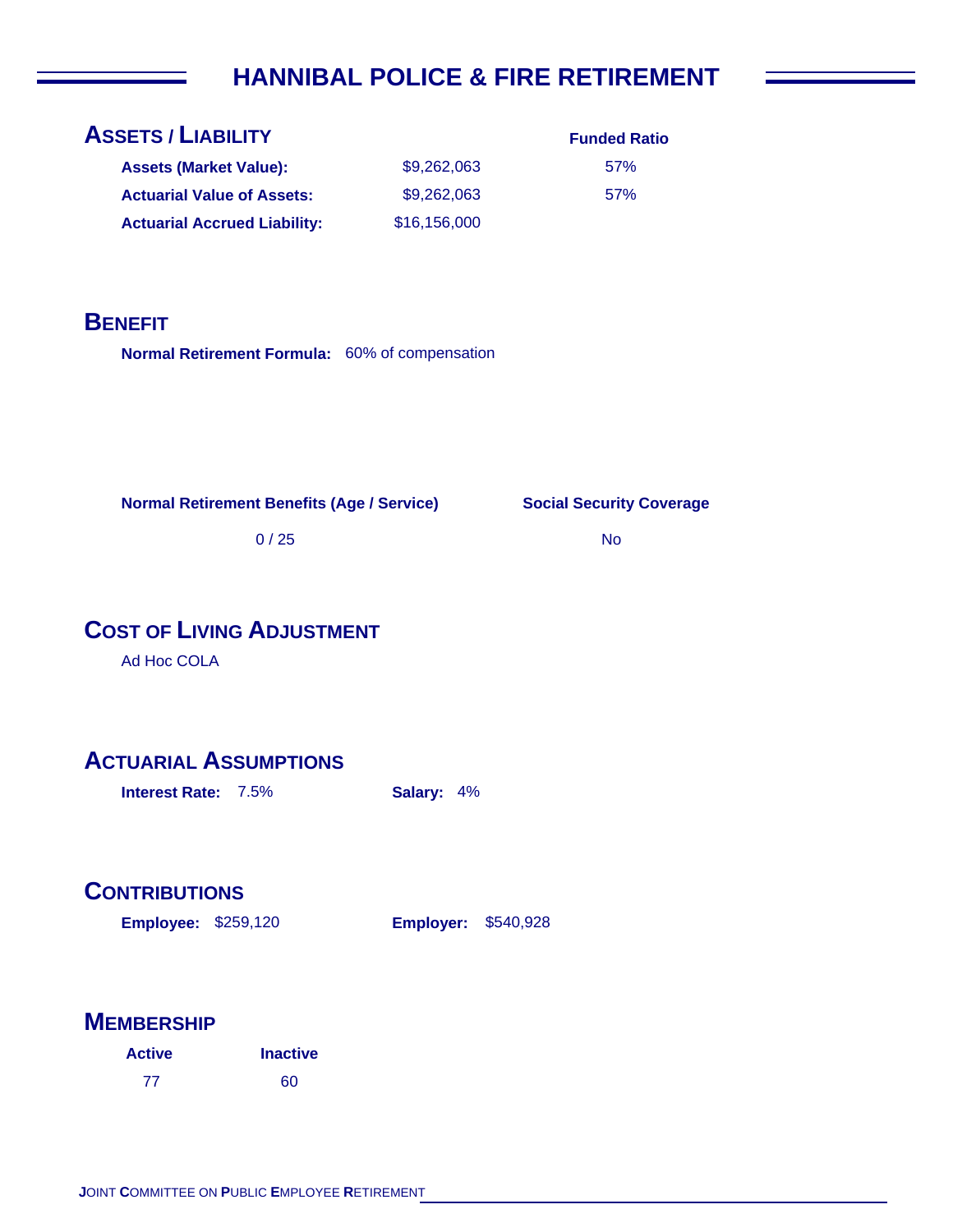# **HAZELWOOD RETIREMENT PLAN**

| <b>ASSETS / LIABILITY</b>           |              | <b>Funded Ratio</b> |
|-------------------------------------|--------------|---------------------|
| <b>Assets (Market Value):</b>       | \$16,462,758 | 85%                 |
| <b>Actuarial Value of Assets:</b>   | \$16,556,691 | 85%                 |
| <b>Actuarial Accrued Liability:</b> | \$19,459,911 |                     |

## **BENEFIT**

**Normal Retirement Formula:** 2% of compensation times years of credited service Maximum: 30 years

**Normal Retirement Benefits (Age / Service)**

**Social Security Coverage**

Yes

60 or 25

# **COST OF LIVING ADJUSTMENT**

No COLA

## **ACTUARIAL ASSUMPTIONS**

**Interest Rate:** 8% **Salary:** 5%

### **CONTRIBUTIONS**

**Employee: Employer:** Non-Contributory **Employer: \$985,070** 

| <b>Active</b> | <b>Inactive</b> |  |
|---------------|-----------------|--|
| 171           | 64              |  |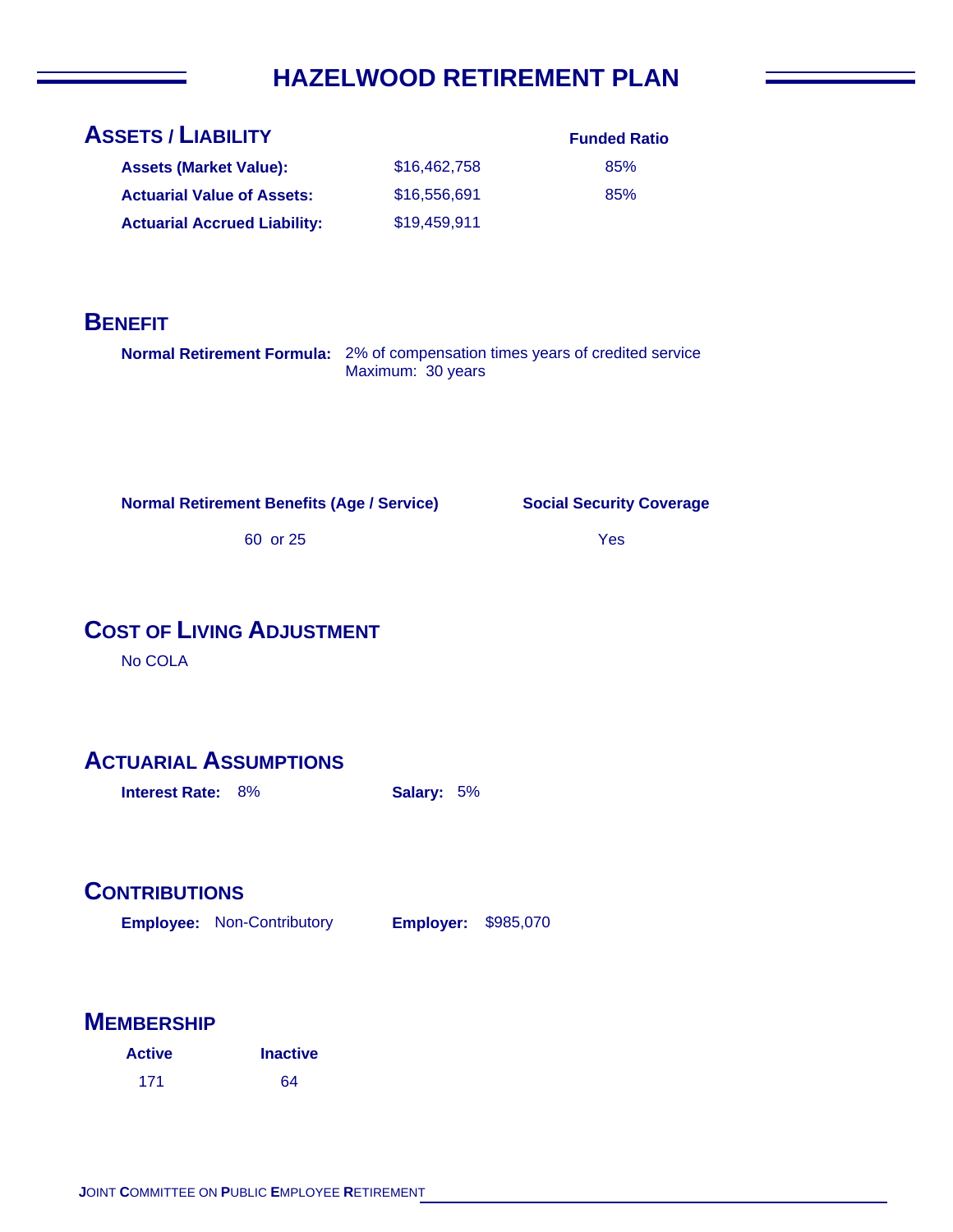# **JACKSON COUNTY EMPLOYEES PENSION PLAN**

**Assets (Market Value): Actuarial Value of Assets:**

**Actuarial Accrued Liability:**

| <b>Funded Ratio</b> |  |
|---------------------|--|
|                     |  |

77% 75%

## **BENEFIT**

**Normal Retirement Formula:** 1.5% of compensation times years of credited service

\$112,297,851 \$108,340,971

\$144,920,041

**Social Security Coverage**

65 / 5, Rule of 80 – Age 55

#### Yes

\$5,672,839

# **COST OF LIVING ADJUSTMENT**

Annual Amount Maximum: 1.5%

# **ACTUARIAL ASSUMPTIONS**

**Interest Rate:** 7% **Salary:** 5%

# **CONTRIBUTIONS**

**Employee: Employer:** \$15,006

| <b>Active</b> | <b>Inactive</b> |
|---------------|-----------------|
| 1.607         | 1,445           |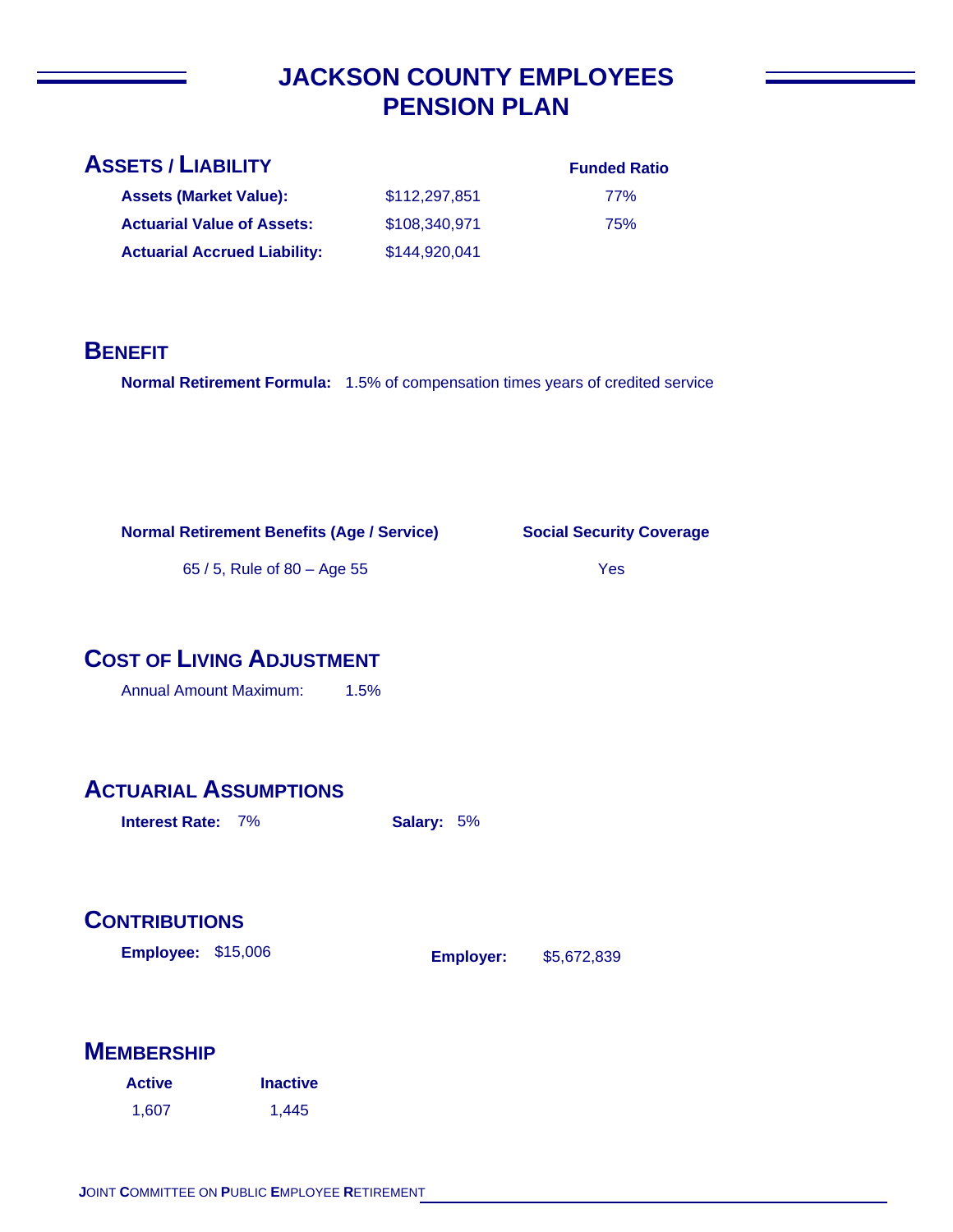# **JEFFERSON CITY FIREMEN'S RETIREMENT SYSTEM**

#### **Funded Ratio**

65% 64%

| <b>Assets (Market Value):</b>       | \$15,281,769 |
|-------------------------------------|--------------|
| <b>Actuarial Value of Assets:</b>   | \$15,106,675 |
| <b>Actuarial Accrued Liability:</b> | \$23,480,456 |

### **BENEFIT**

| <b>Normal Retirement Formula:</b> 60% of compensation, | plus 2.5% for each year after 24 years with maximum of 10 years                 |  |
|--------------------------------------------------------|---------------------------------------------------------------------------------|--|
|                                                        | Maximum: 85%<br>New Hires: 2.5% of compensation times years of credited service |  |

#### **Normal Retirement Benefits (Age / Service)**

**Social Security Coverage**

55 or 24 Rule of 80

#### No

## **COST OF LIVING ADJUSTMENT**

| For those retiring after 01/14/04 - |    |
|-------------------------------------|----|
| <b>Annual Amount Minimum:</b>       | 2% |
| <b>Annual Amount Maximum:</b>       | 2% |

### **ACTUARIAL ASSUMPTIONS**

**Interest Rate:** 7.5% **Salary:** 4%

# **CONTRIBUTIONS**

**Employee: Employer:** \$104,458 **Employer: \$757,517** 

| <b>Active</b> | <b>Inactive</b> |
|---------------|-----------------|
| 70            | -57             |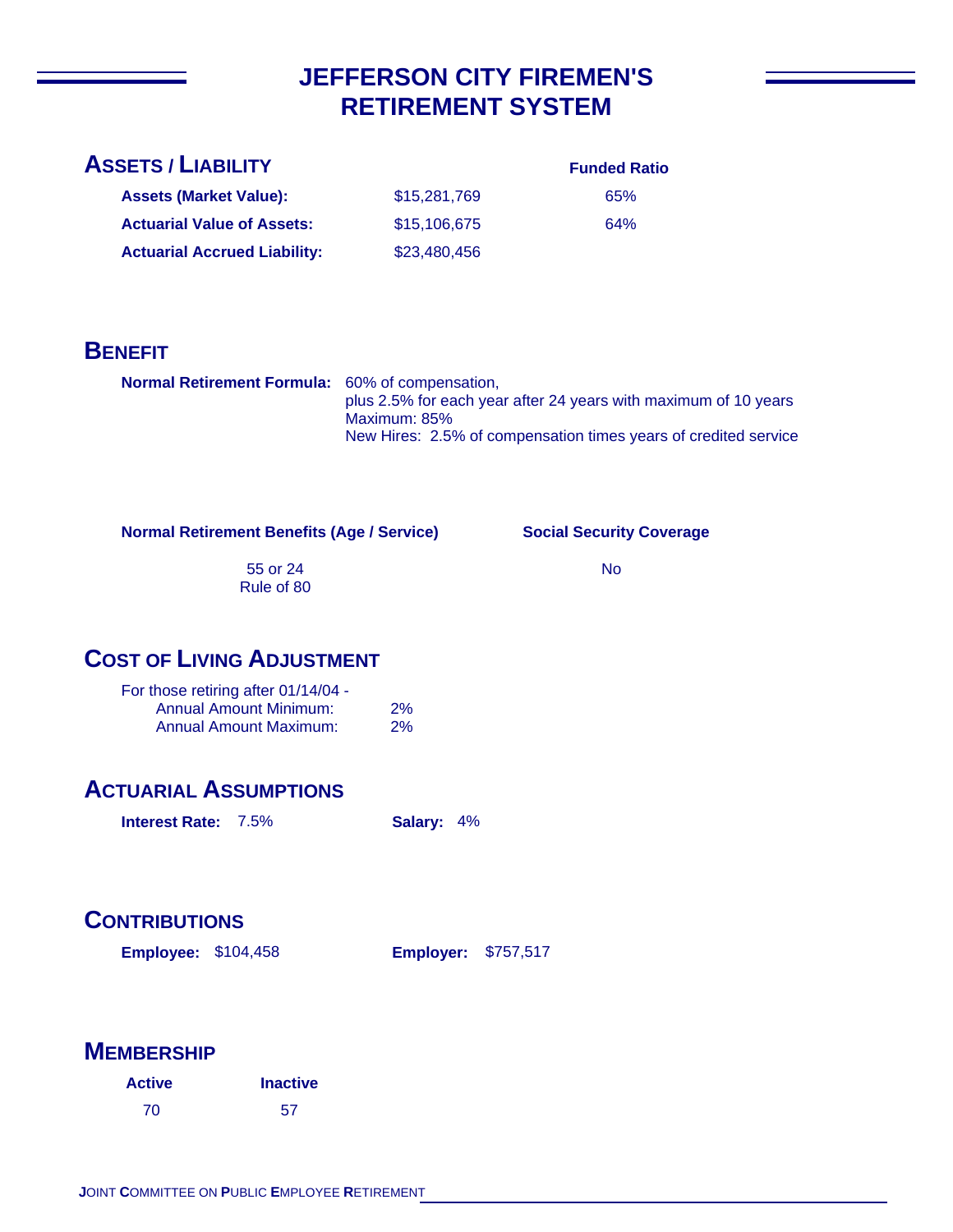# **JENNINGS POLICE & FIREMEN'S RETIREMENT FUND**

78%

**Assets (Market Value): Actuarial Value of Assets:** \$6,323,381 \$6,323,381 \$8,085,470 **Actuarial Accrued Liability:**

78%

# **BENEFIT**

**Normal Retirement Formula:** 2.25% of compensation times years of credited service Maximum: 50% of average monthly salary

**Normal Retirement Benefits (Age / Service)**

**Social Security Coverage**

55/20, 65/15

Yes

# **COST OF LIVING ADJUSTMENT**

No COLA

# **ACTUARIAL ASSUMPTIONS**

**Interest Rate:** 6% **Salary:** 4%

# **CONTRIBUTIONS**

**Employee: Employer:** \$25,000

**Employer: \$143,667** 

| <b>Active</b> | <b>Inactive</b> |
|---------------|-----------------|
| 16            | 36              |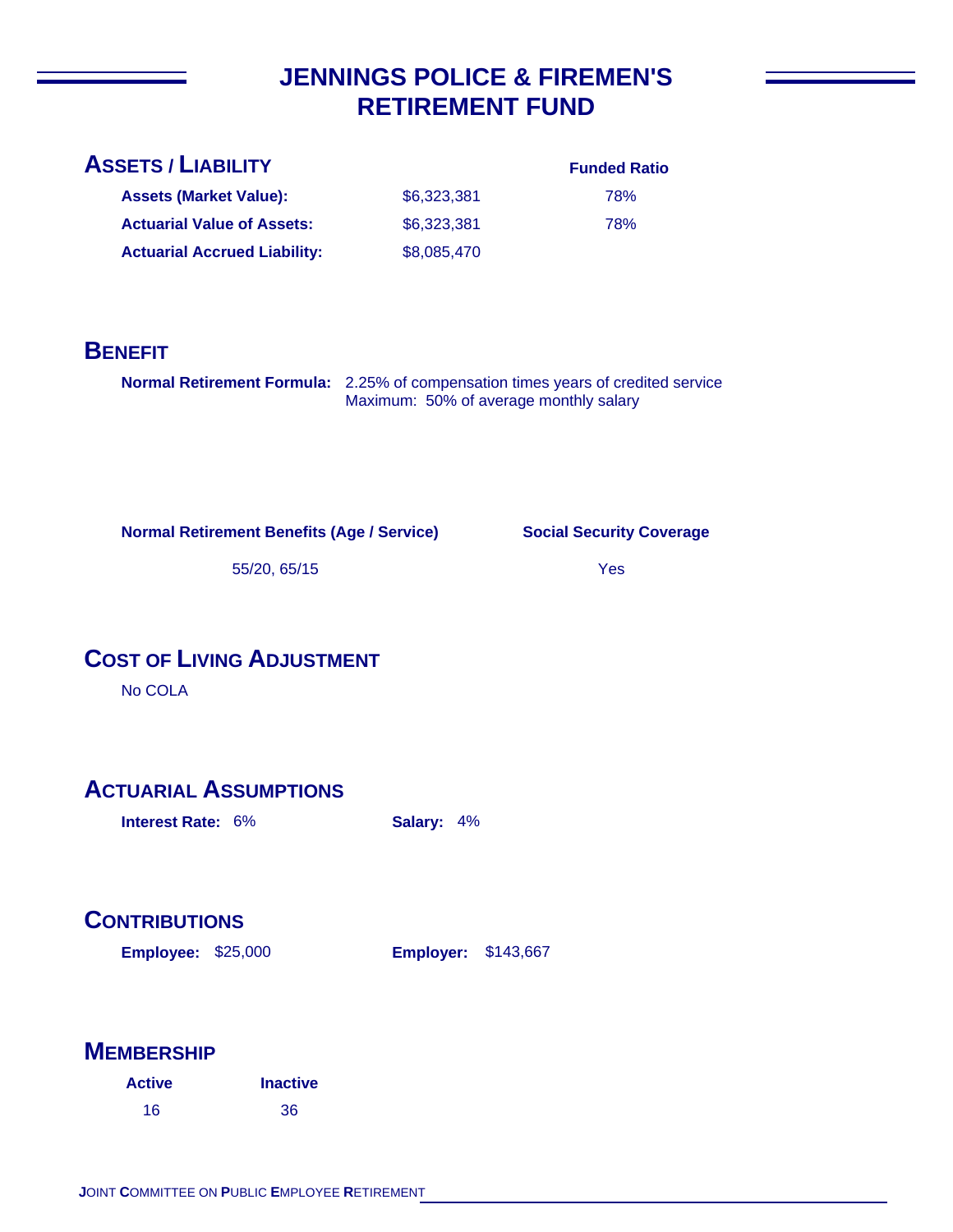# **JOPLIN POLICE & FIRE PENSION PLAN**

| <b>ASSETS / LIABILITY</b>           |              | <b>Funded Ratio</b> |
|-------------------------------------|--------------|---------------------|
| <b>Assets (Market Value):</b>       | \$17.861.758 | 56%                 |
| <b>Actuarial Value of Assets:</b>   | \$18,759,224 | 58%                 |
| <b>Actuarial Accrued Liability:</b> | \$32,073,023 |                     |

### **BENEFIT**

**Normal Retirement Formula:** 2.5% of compensation for each of the first 20 years of service, plus 1% for each of the next 15 Maximum: 65%

**Normal Retirement Benefits (Age / Service)**

#### **Social Security Coverage**

No

60/1, 0/20

## **COST OF LIVING ADJUSTMENT**

No COLA

### **ACTUARIAL ASSUMPTIONS**

**Interest Rate:** 7% **Salary:** 2.4%

#### **CONTRIBUTIONS**

**Employee: Employer:** \$1,076,969

**Employer: \$1,023,804** 

| <b>Active</b> | <b>Inactive</b> |
|---------------|-----------------|
| 146           | 113             |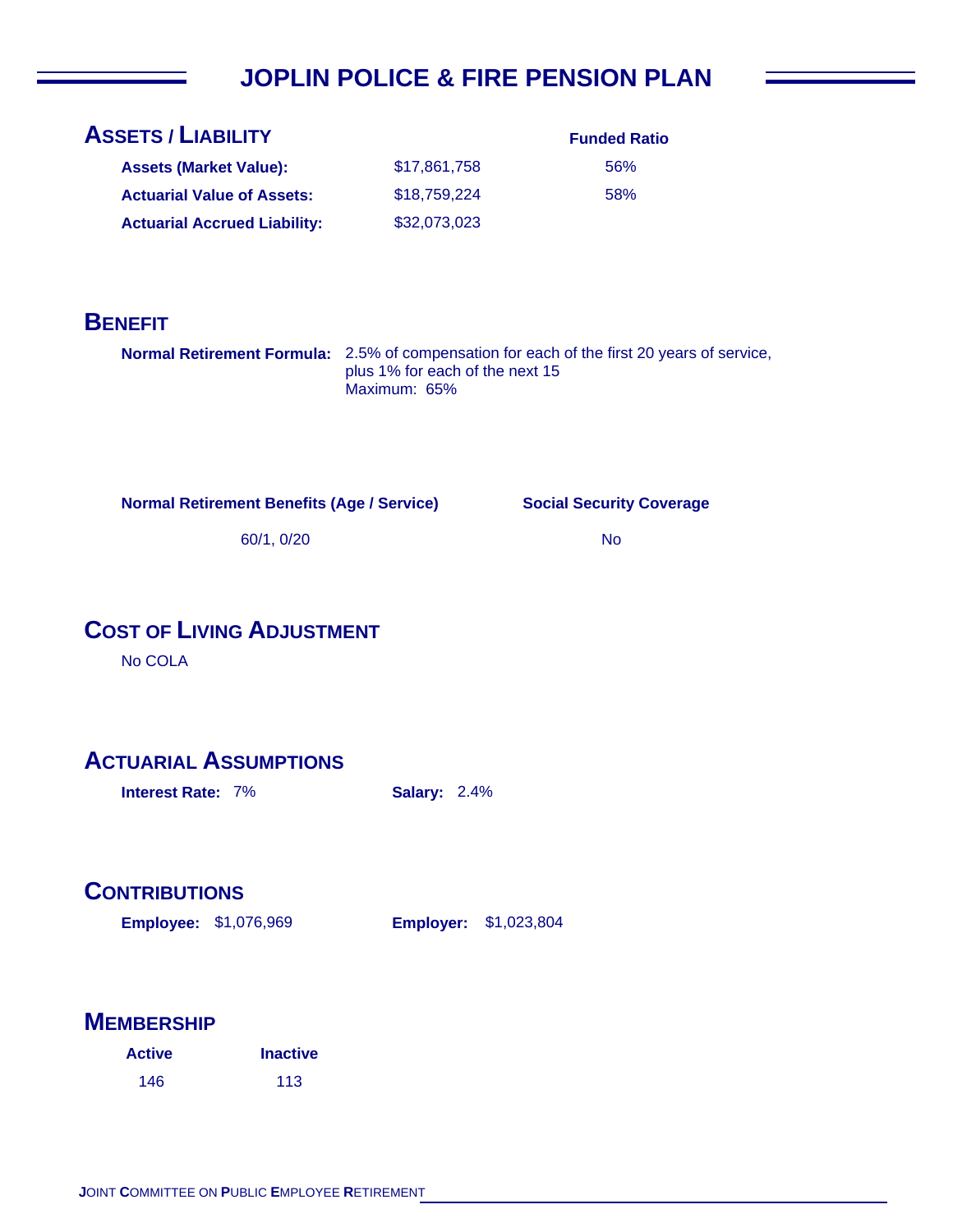# **JUDGES RETIREMENT SYSTEM**

| <b>ASSETS / LIABILITY</b>           |               | <b>Funded Ratio</b> |
|-------------------------------------|---------------|---------------------|
| <b>Assets (Market Value):</b>       | \$39,705,632  | 14%                 |
| <b>Actuarial Value of Assets:</b>   | \$39,120,142  | 14%                 |
| <b>Actuarial Accrued Liability:</b> | \$280,397,464 |                     |

### **BENEFIT**

| Normal Retirement Formula: 50% of compensation |                                                       |  |
|------------------------------------------------|-------------------------------------------------------|--|
|                                                | Less than 12 years of service,                        |  |
|                                                | 4.17% of compensation times years of credited service |  |

**Normal Retirement Benefits (Age / Service)**

**Social Security Coverage**

62/12, 60/15, 55/20

Yes

# **COST OF LIVING ADJUSTMENT**

|                               | Employed     | Emploved  |                        | <b>Employed Employed</b> |           |
|-------------------------------|--------------|-----------|------------------------|--------------------------|-----------|
|                               | Prior to '97 | After '97 |                        | Prior to '97             | After '97 |
| <b>Annual Amount Minimum:</b> | 4%           |           | 'Cap' Total Maximum:   | 65%                      |           |
| <b>Annual Amount Maximum:</b> | 5%           | 5%        | <b>Percent of CPI:</b> | 80%                      | 80%       |

## **ACTUARIAL ASSUMPTIONS**

| <b>Interest Rate: 8.5%</b> |  | Salary: 4% |
|----------------------------|--|------------|
|----------------------------|--|------------|

## **CONTRIBUTIONS**

Employee: Non-Contributory **Employer:** \$20,636,314

| <b>Active</b> | <b>Inactive</b> |
|---------------|-----------------|
| 391           | 470             |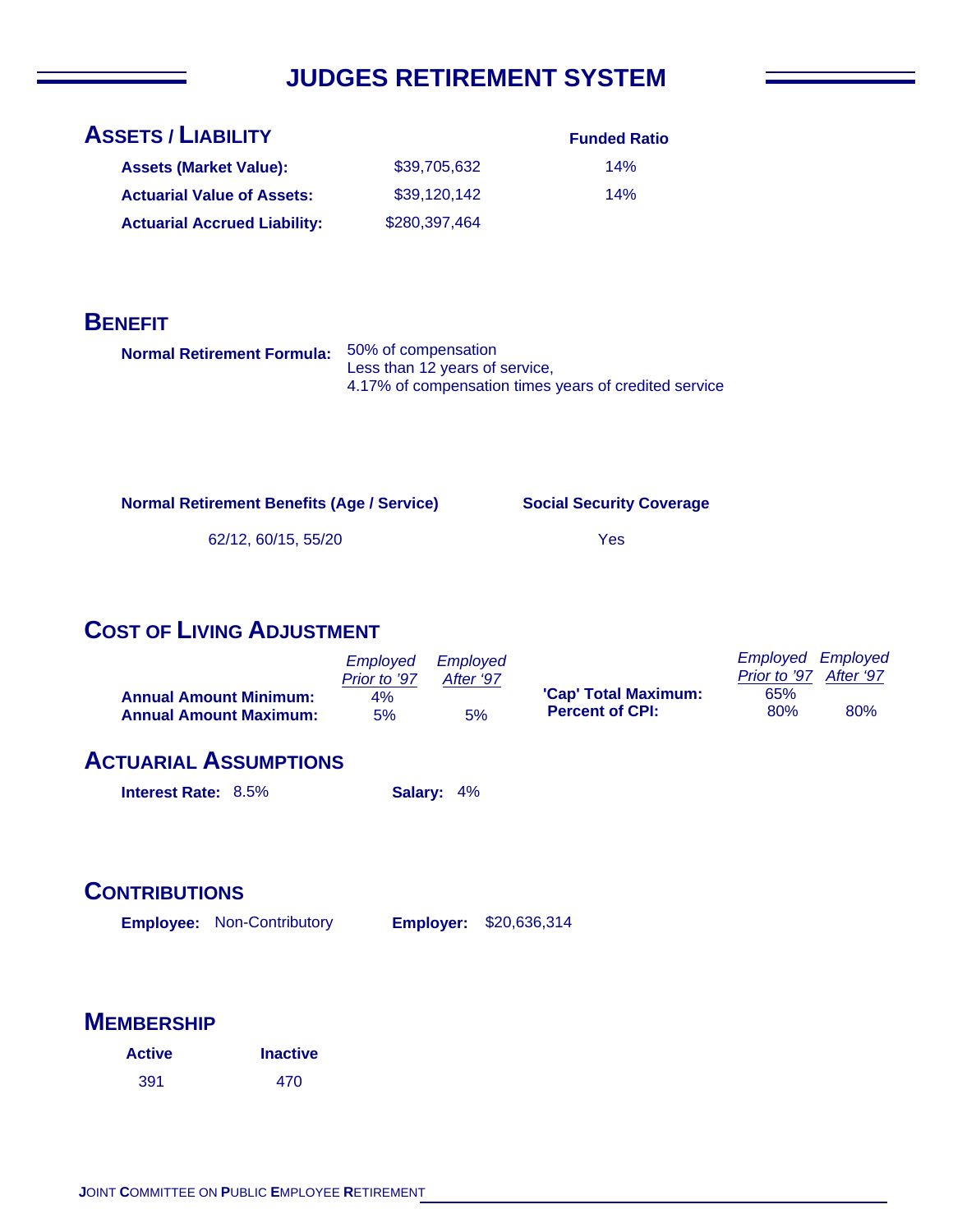# **KANSAS CITY CIVILIAN POLICE EMPLOYEES'**  $\equiv$ **RETIREMENT SYSTEM**

| <b>ASSETS / LIABILITY</b>                                         |                                                                   | <b>Funded Ratio</b>                                                                                                                           |
|-------------------------------------------------------------------|-------------------------------------------------------------------|-----------------------------------------------------------------------------------------------------------------------------------------------|
| <b>Assets (Market Value):</b>                                     | \$67,252,371                                                      | 75%                                                                                                                                           |
| <b>Actuarial Value of Assets:</b>                                 | \$69,868,024                                                      | 78%                                                                                                                                           |
| <b>Actuarial Accrued Liability:</b>                               | \$89,141,414                                                      |                                                                                                                                               |
|                                                                   |                                                                   |                                                                                                                                               |
| <b>BENEFIT</b>                                                    |                                                                   |                                                                                                                                               |
| <b>Normal Retirement Formula:</b>                                 | Maximum: 70%                                                      | 2% of compensation times years of credited service                                                                                            |
|                                                                   | Supplemental Benefit: \$160 per month                             |                                                                                                                                               |
|                                                                   | <b>Partial Lump Sum Option</b><br>benefit is actuarially reduced. | Active member works 1 to 3 years past normal retirement eligibility.<br>Lump sum benefit of 12, 24, or 36 months retirement annuity. Lifetime |
| <b>Normal Retirement Benefits (Age / Service)</b>                 |                                                                   | <b>Social Security Coverage</b>                                                                                                               |
| Later of 65 or 10                                                 |                                                                   | Yes                                                                                                                                           |
| <b>COST OF LIVING ADJUSTMENT</b><br><b>Annual Amount Maximum:</b> | 3%                                                                |                                                                                                                                               |
| <b>ACTUARIAL ASSUMPTIONS</b>                                      |                                                                   |                                                                                                                                               |
| <b>Interest Rate: 7.75%</b>                                       | <b>Salary: 4.5%</b>                                               |                                                                                                                                               |
| <b>CONTRIBUTIONS</b><br><b>Employee: \$1,247,257</b>              | <b>Employer:</b>                                                  | \$1,601,243                                                                                                                                   |
| <b>MEMBERSHIP</b>                                                 |                                                                   |                                                                                                                                               |

| <b>Active</b> | <b>Inactive</b> |
|---------------|-----------------|
| 595           | 136             |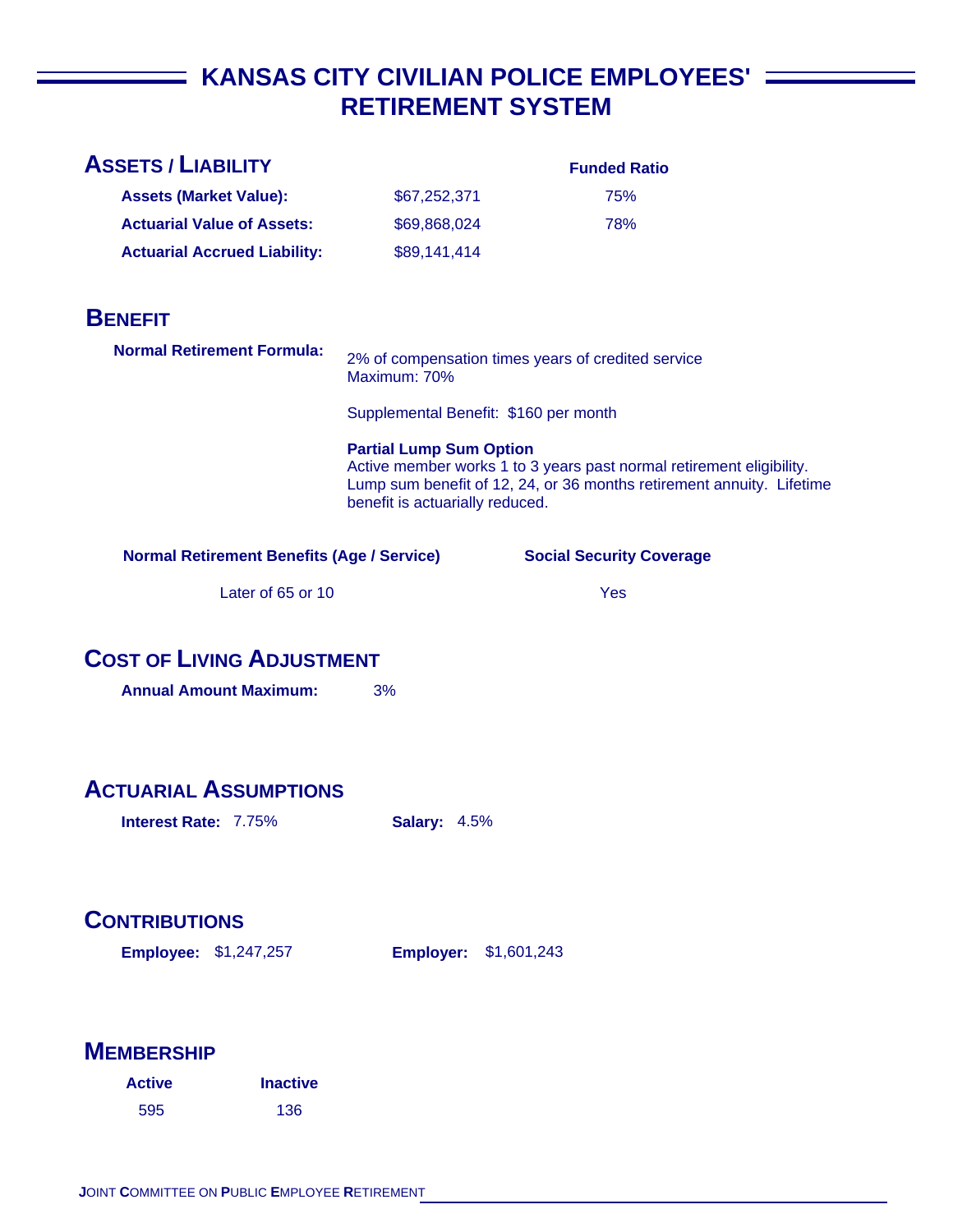# **KANSAS CITY EMPLOYEES' RETIREMENT SYSTEM**

#### **ASSETS / LIABILITY**

#### **Funded Ratio**

| <b>Assets (Market Value):</b>       | \$674.111.615 | 91% |
|-------------------------------------|---------------|-----|
| <b>Actuarial Value of Assets:</b>   | \$627,078,139 | 85% |
| <b>Actuarial Accrued Liability:</b> | \$740,186,346 |     |

### **BENEFIT**

| <b>Normal Retirement Formula:</b> 2% of compensation times years of credited service<br>Maximum: 70% |
|------------------------------------------------------------------------------------------------------|
|                                                                                                      |

Health Care Subsidy: \$200 monthly for life

**Normal Retirement Benefits (Age / Service)**

**Social Security Coverage**

65/5, 60/10, 55/25

Yes

# **COST OF LIVING ADJUSTMENT**

**Annual Amount Maximum:** 3%

# **ACTUARIAL ASSUMPTIONS**

**Interest Rate:** 7.75% **Salary:** 6%

# **CONTRIBUTIONS**

**Employee: Employer:** \$5,348,584 **Employer: \$12,100,061** 

| <b>Active</b> | <b>Inactive</b> |  |
|---------------|-----------------|--|
| 3.427         | 2,033           |  |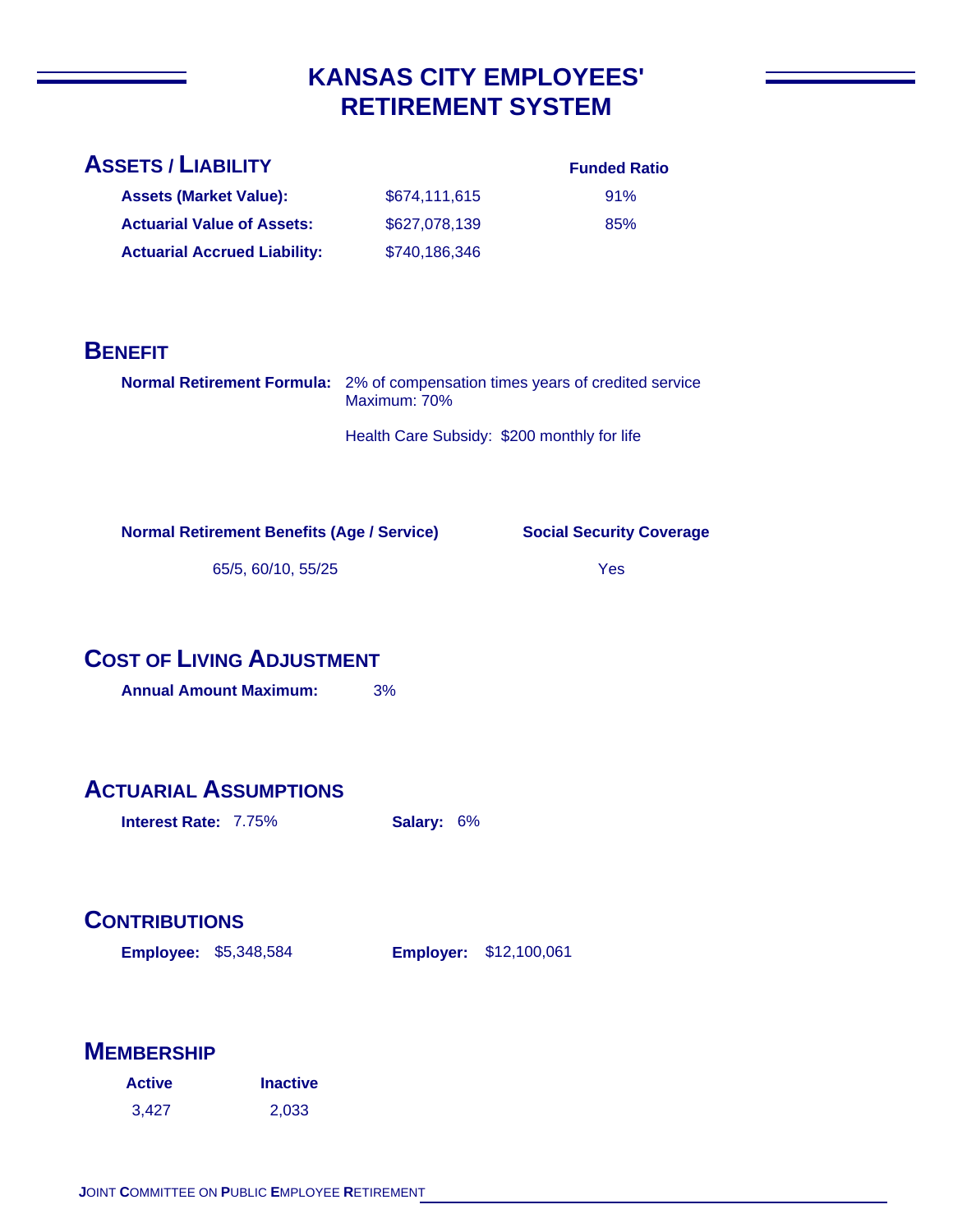# **KANSAS CITY FIREFIGHTER'S PENSION SYSTEM**

| <b>ASSETS / LIABILITY</b> |  |
|---------------------------|--|
|                           |  |

| <b>Funded Ratio</b> |  |
|---------------------|--|

| 92% |
|-----|
| 83% |

**Assets (Market Value): Actuarial Value of Assets:** \$354,909,533 \$318,841,561 \$384,247,836 **Actuarial Accrued Liability:**

# **BENEFIT**

**Normal Retirement Formula:** 2.5% of compensation times years of credited service Maximum: 80%

**Normal Retirement Benefits (Age / Service)**

**Social Security Coverage**

0 / 25

No

## **COST OF LIVING ADJUSTMENT**

**Annual Amount Maximum:** 3%

# **ACTUARIAL ASSUMPTIONS**

**Interest Rate:** 8% **Salary:** 6%

# **CONTRIBUTIONS**

**Employee: Employer:** \$4,546,002 **Employer: \$8,455,725** 

| <b>Active</b> | <b>Inactive</b> |
|---------------|-----------------|
| 868           | 880             |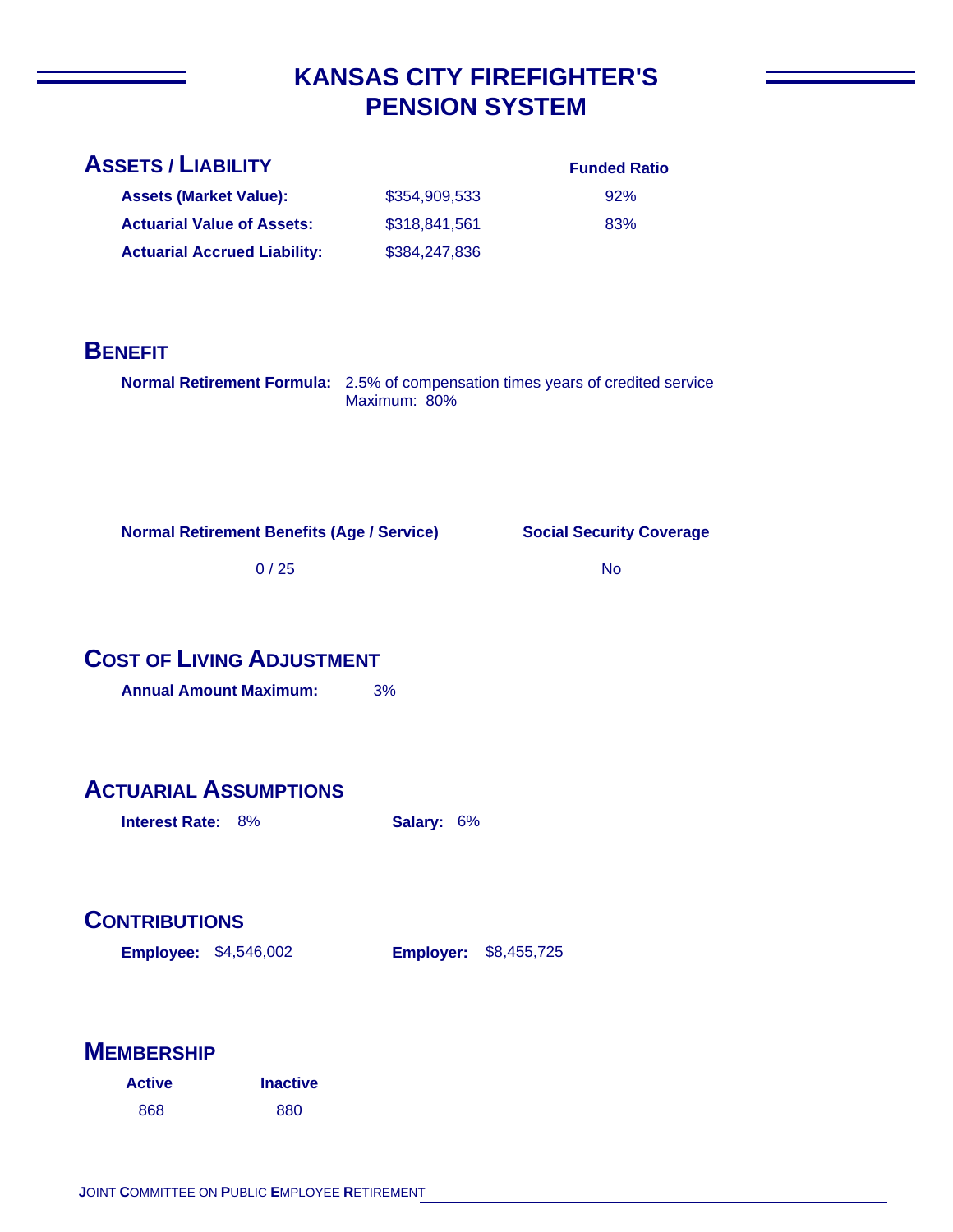# **KANSAS CITY POLICE RETIREMENT SYSTEM**

| <b>ASSETS / LIABILITY</b>                                                       |                                            | <b>Funded Ratio</b>                                                                                                                                      |  |
|---------------------------------------------------------------------------------|--------------------------------------------|----------------------------------------------------------------------------------------------------------------------------------------------------------|--|
| <b>Assets (Market Value):</b>                                                   | \$577,093,152                              | 81%                                                                                                                                                      |  |
| <b>Actuarial Value of Assets:</b>                                               | \$603,418,620                              | 85%                                                                                                                                                      |  |
| <b>Actuarial Accrued Liability:</b>                                             | \$712,273,616                              |                                                                                                                                                          |  |
|                                                                                 |                                            |                                                                                                                                                          |  |
|                                                                                 |                                            |                                                                                                                                                          |  |
| <b>BENEFIT</b>                                                                  |                                            |                                                                                                                                                          |  |
| Normal Retirement Formula: 2.5% of compensation times years of credited service | Maximum: 75%                               |                                                                                                                                                          |  |
|                                                                                 | Supplemental Benefit: \$420 per month      |                                                                                                                                                          |  |
|                                                                                 | <b>Partial Lump Sum Option</b><br>reduced. | Active member with years of service equaling 26 or more. Lump sum benefit<br>of 12, 24, or 36 months retirement annuity. Lifetime benefit is actuarially |  |
| <b>Normal Retirement Benefits (Age / Service)</b>                               |                                            | <b>Social Security Coverage</b>                                                                                                                          |  |
| 60/10, 0/25                                                                     |                                            | <b>No</b>                                                                                                                                                |  |
|                                                                                 |                                            |                                                                                                                                                          |  |
| <b>COST OF LIVING ADJUSTMENT</b>                                                |                                            |                                                                                                                                                          |  |
| <b>Annual Amount Maximum:</b>                                                   | 3%                                         |                                                                                                                                                          |  |
|                                                                                 |                                            |                                                                                                                                                          |  |
| <b>ACTUARIAL ASSUMPTIONS</b>                                                    |                                            |                                                                                                                                                          |  |
| <b>Interest Rate: 7.75%</b>                                                     | <b>Salary: 4.5%</b>                        |                                                                                                                                                          |  |
|                                                                                 |                                            |                                                                                                                                                          |  |
|                                                                                 |                                            |                                                                                                                                                          |  |
| <b>CONTRIBUTIONS</b>                                                            |                                            |                                                                                                                                                          |  |
| <b>Employee: \$6,972,986</b>                                                    | <b>Employer:</b>                           | \$12,817,176                                                                                                                                             |  |
|                                                                                 |                                            |                                                                                                                                                          |  |
|                                                                                 |                                            |                                                                                                                                                          |  |
| <b>MEMBERSHIP</b>                                                               |                                            |                                                                                                                                                          |  |
| <b>Inactive</b><br><b>Active</b>                                                |                                            |                                                                                                                                                          |  |
| 1,303<br>1,175                                                                  |                                            |                                                                                                                                                          |  |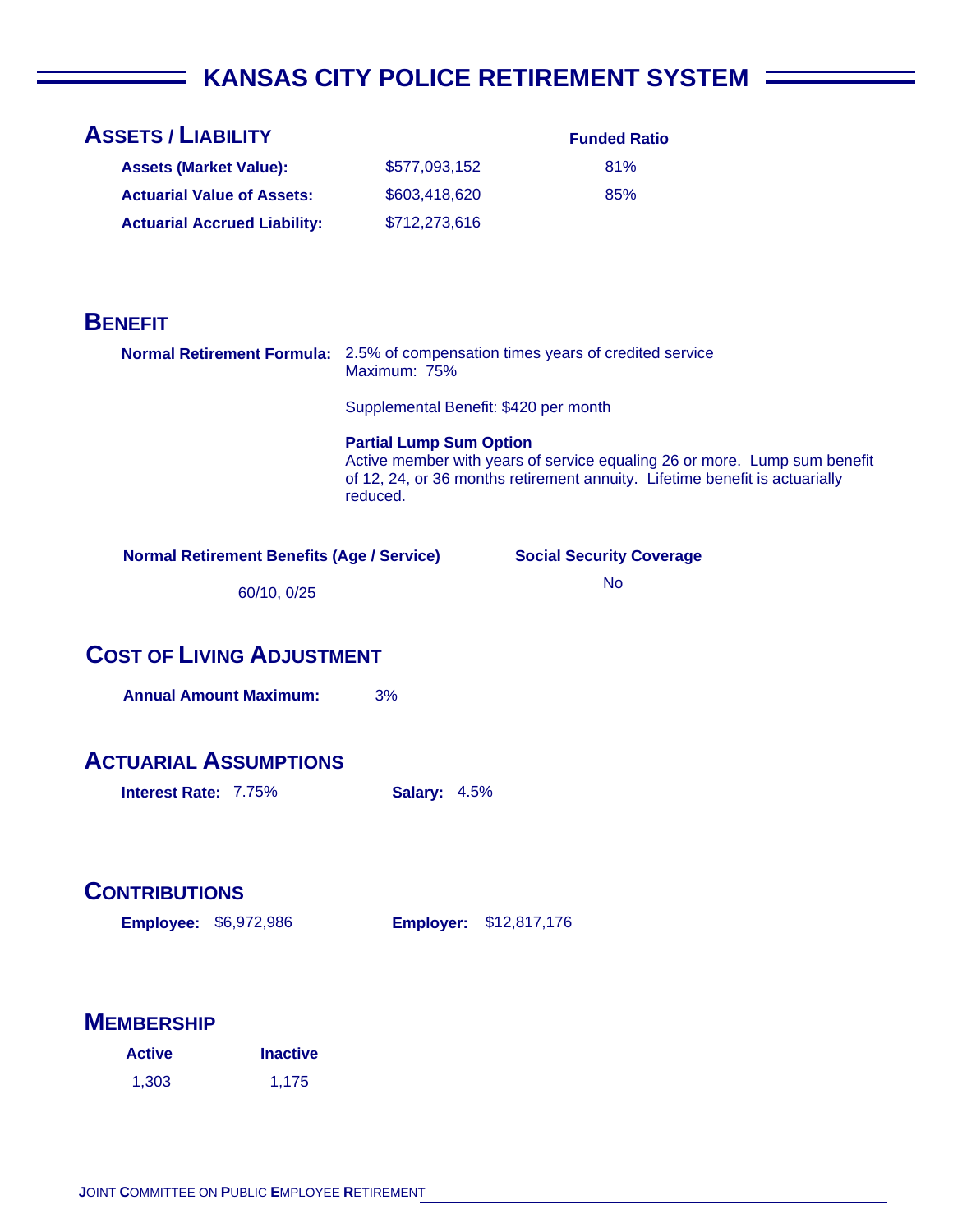# **KANSAS CITY PUBLIC SCHOOL RETIREMENT SYSTEM**

**O**fficials with the Kansas City Public School Retirement System failed to provide the statutorily required reports for plan year 2004.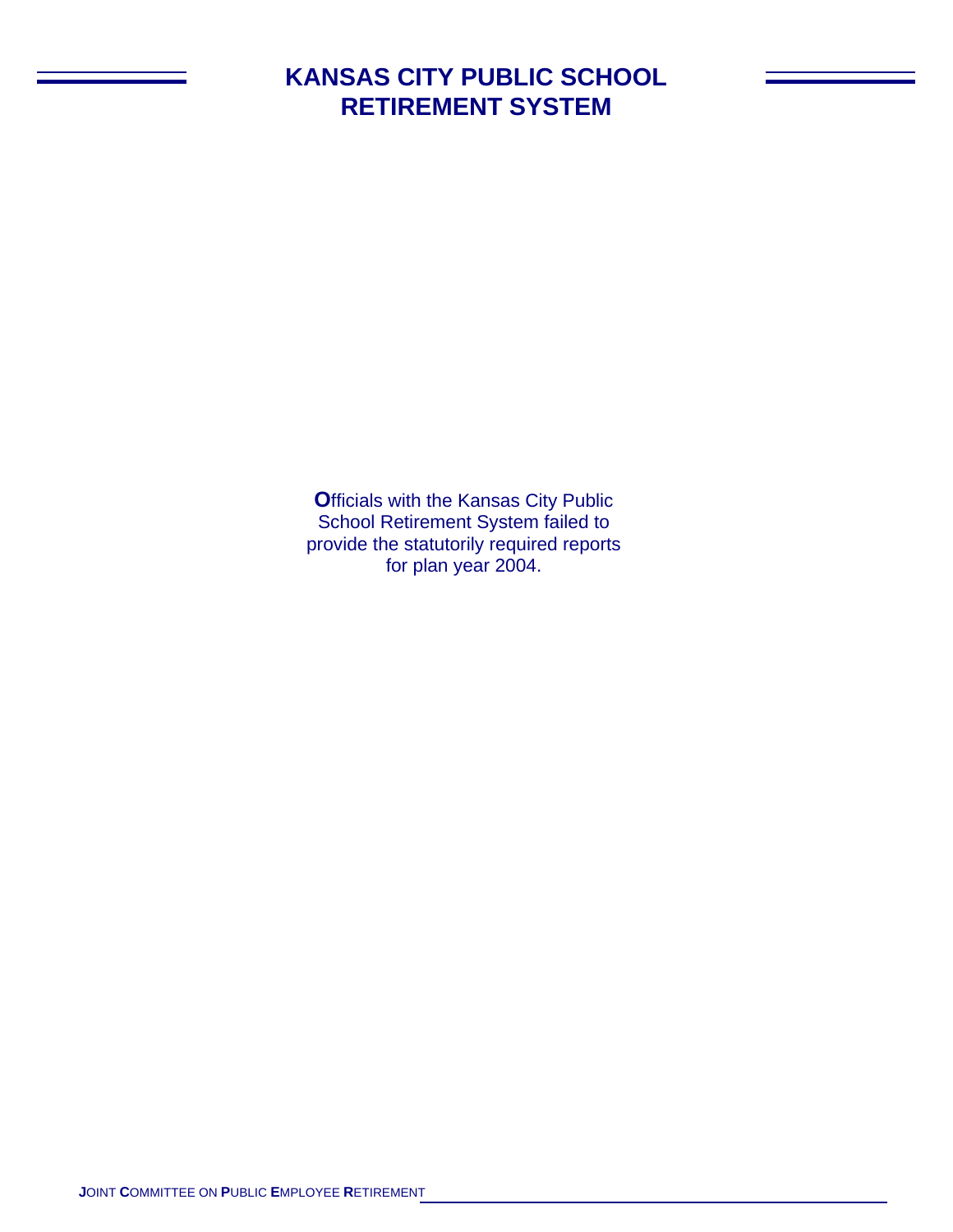# **KC AREA TRANSPORTATION AUTHORITY SALARIED EMPLOYEES PENSION PLAN**

| <b>ASSETS / LIABILITY</b>           |             | <b>Funded Ratio</b> |
|-------------------------------------|-------------|---------------------|
| <b>Assets (Market Value):</b>       | \$8,551,777 | 92%                 |
| <b>Actuarial Value of Assets:</b>   | \$7,986,620 | 86%                 |
| <b>Actuarial Accrued Liability:</b> | \$9,316,924 |                     |
|                                     |             |                     |

### **BENEFIT**

**Normal Retirement Formula:** 1.45% of compensation times years of credited service

**Normal Retirement Benefits (Age / Service)**

**Social Security Coverage**

65 / 5

Yes

# **COST OF LIVING ADJUSTMENT**

No COLA

# **ACTUARIAL ASSUMPTIONS**

**Interest Rate:** 8% **Salary:** 4%

# **CONTRIBUTIONS**

**Employee: Employer:** Non-Contributory **Employer: \$595,638** 

| <b>Active</b> | <b>Inactive</b> |
|---------------|-----------------|
| 94            | 47              |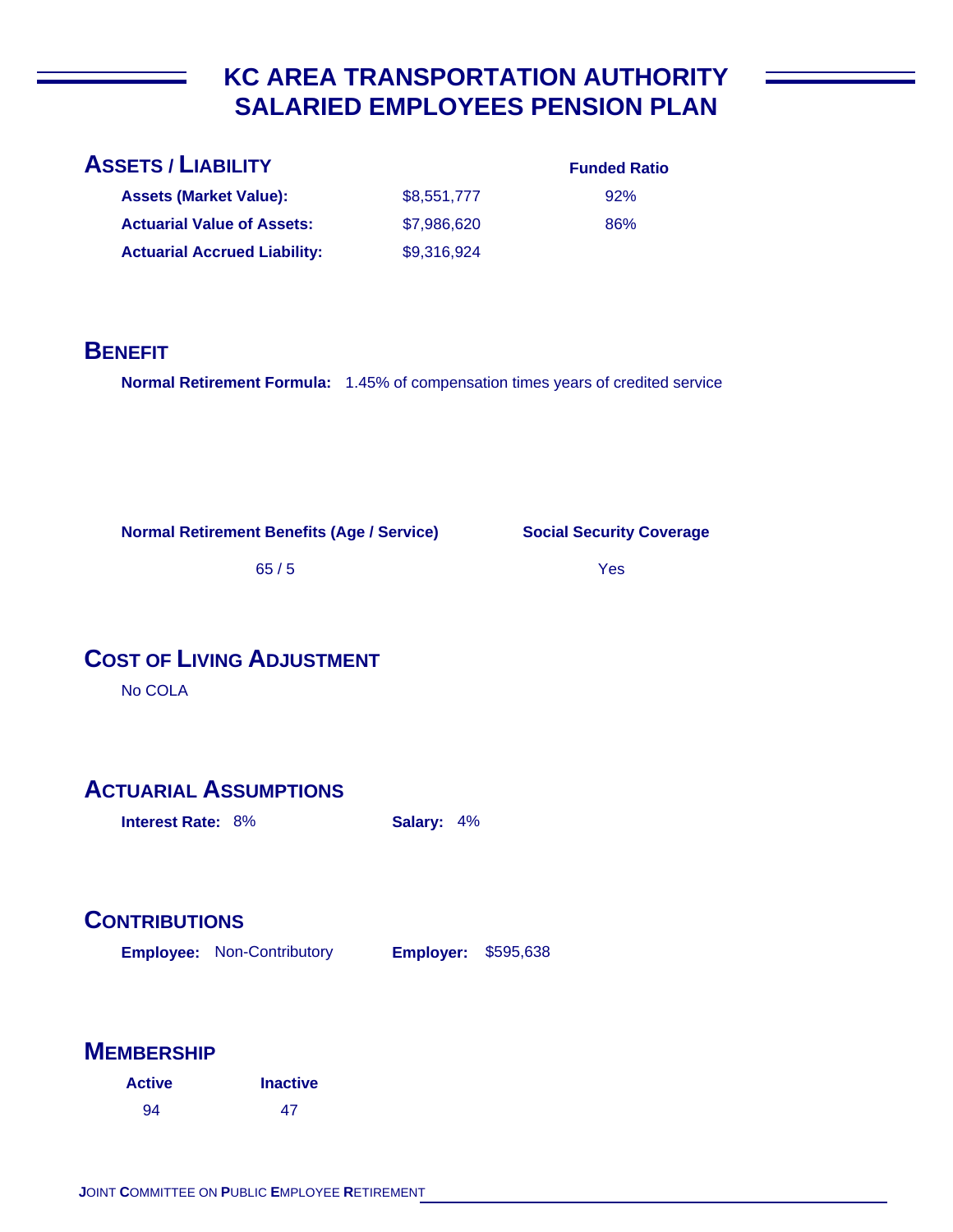# **KC AREA TRANSPORTATION AUTHORITY UNION EMPLOYEES PENSION PLAN**

| <b>ASSETS / LIABILITY</b>           |              | <b>Funded Ratio</b> |
|-------------------------------------|--------------|---------------------|
| <b>Assets (Market Value):</b>       | \$33,261,183 | 73%                 |
| <b>Actuarial Value of Assets:</b>   | \$34,242,136 | 75%                 |
| <b>Actuarial Accrued Liability:</b> | \$45,637,643 |                     |
|                                     |              |                     |

#### **BENEFIT**

**Normal Retirement Formula:** 1.28% of compensation times years of credited service

**Normal Retirement Benefits (Age / Service)**

**Social Security Coverage**

62/10, 60/30

#### Yes

**COST OF LIVING ADJUSTMENT**

No COLA

# **ACTUARIAL ASSUMPTIONS**

**Interest Rate:** 7.5% **Salary:** 4.5%

# **CONTRIBUTIONS**

**Employee: Employer:** \$664,779

**Employer: \$1,341,480** 

| <b>Active</b> | <b>Inactive</b> |
|---------------|-----------------|
| 543           | 251             |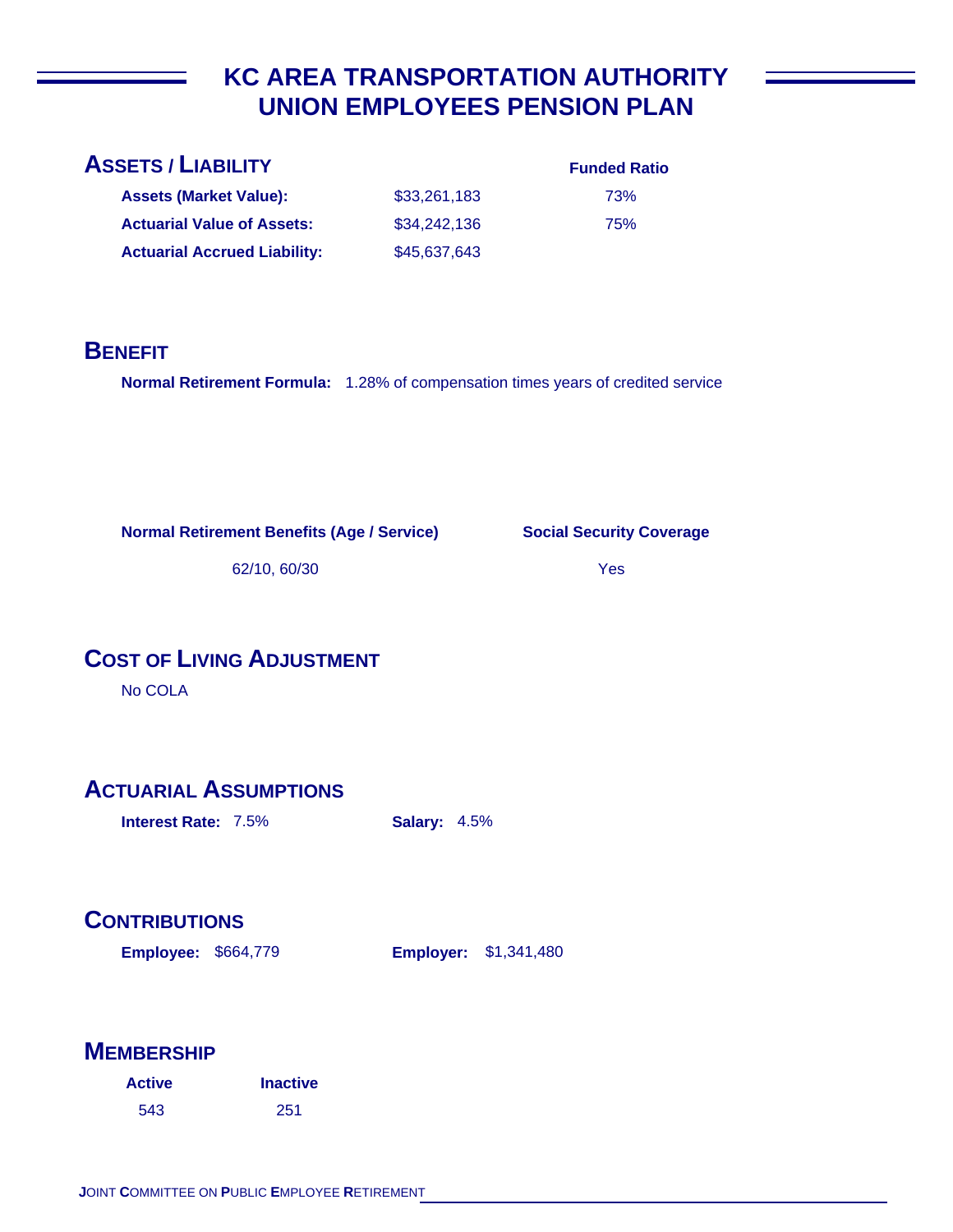# **LADUE NON-UNIFORMED EMPLOYEES RETIREMENT PLAN**

| <b>Funded Ratio</b> |
|---------------------|
| 92%                 |
| $100\%$             |
|                     |
|                     |

### **BENEFIT**

**Normal Retirement Formula:** 1.25% of compensation times years of credited service Maximum: 35 years

**Normal Retirement Benefits (Age / Service)**

**Social Security Coverage**

62 / 0

Yes

# **COST OF LIVING ADJUSTMENT**

No COLA

### **ACTUARIAL ASSUMPTIONS**

**Interest Rate:** 7.75% **Salary:** 5%

# **CONTRIBUTIONS**

**Employee: Employer:** Non-Contributory **Employer: \$99,990** 

| <b>Active</b> | <b>Inactive</b> |
|---------------|-----------------|
| 31            | 12              |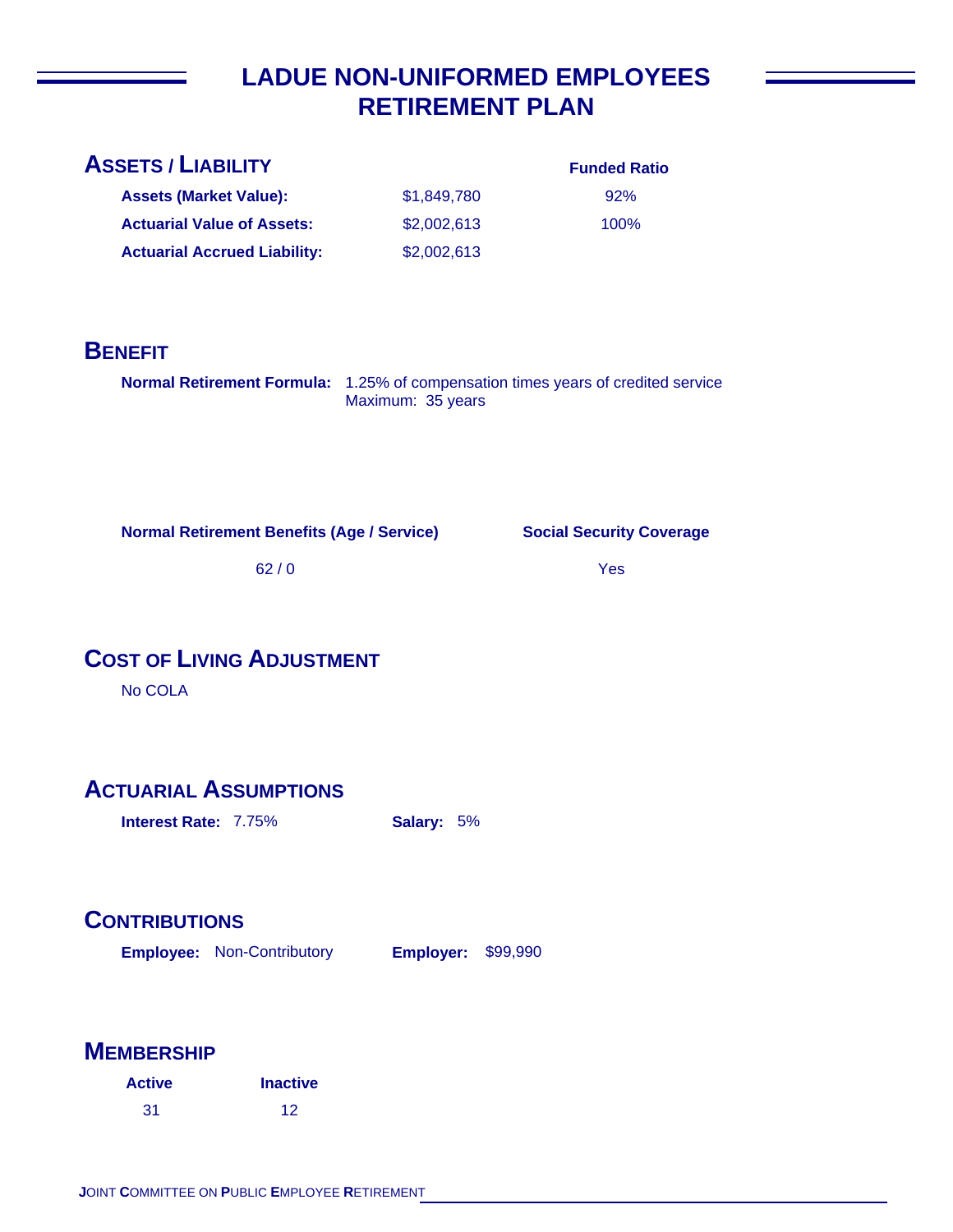# **LADUE POLICE & FIRE PENSION PLAN**

| <b>ASSETS / LIABILITY</b>                                                    |                                                         | <b>Funded Ratio</b>             |      |
|------------------------------------------------------------------------------|---------------------------------------------------------|---------------------------------|------|
| <b>Assets (Market Value):</b>                                                | \$15,823,301                                            | 65%                             |      |
| <b>Actuarial Value of Assets:</b>                                            | \$17,267,814                                            | 70%                             |      |
| <b>Actuarial Accrued Liability:</b>                                          | \$24,530,293                                            |                                 |      |
|                                                                              |                                                         |                                 |      |
|                                                                              |                                                         |                                 |      |
| <b>BENEFIT</b>                                                               |                                                         |                                 |      |
| Normal Retirement Formula: 2% of compensation for first 20 years of service, |                                                         |                                 |      |
|                                                                              | plus 2.5% for each of the next 10 years<br>Maximum: 65% |                                 |      |
|                                                                              |                                                         |                                 |      |
|                                                                              |                                                         |                                 |      |
|                                                                              |                                                         |                                 |      |
| <b>Normal Retirement Benefits (Age / Service)</b>                            |                                                         | <b>Social Security Coverage</b> |      |
| 55/10                                                                        |                                                         | <b>No</b>                       |      |
|                                                                              |                                                         |                                 |      |
|                                                                              |                                                         |                                 |      |
| <b>COST OF LIVING ADJUSTMENT</b>                                             |                                                         |                                 |      |
| <b>Annual Amount Maximum:</b>                                                |                                                         |                                 |      |
|                                                                              | 2%                                                      | 'Cap' Total Maximum:            | 20%  |
|                                                                              |                                                         | <b>Percent of CPI:</b>          | 100% |
|                                                                              |                                                         |                                 |      |
|                                                                              |                                                         |                                 |      |
| <b>ACTUARIAL ASSUMPTIONS</b>                                                 |                                                         |                                 |      |
| <b>Interest Rate: 7.75%</b>                                                  | <b>Salary: 4.75%</b>                                    |                                 |      |
|                                                                              |                                                         |                                 |      |
|                                                                              |                                                         |                                 |      |
| <b>CONTRIBUTIONS</b>                                                         |                                                         |                                 |      |
| <b>Employee: \$108,368</b>                                                   | <b>Employer:</b>                                        | \$906,696                       |      |
|                                                                              |                                                         |                                 |      |
|                                                                              |                                                         |                                 |      |
| <b>MEMBERSHIP</b>                                                            |                                                         |                                 |      |
| <b>Inactive</b><br><b>Active</b>                                             |                                                         |                                 |      |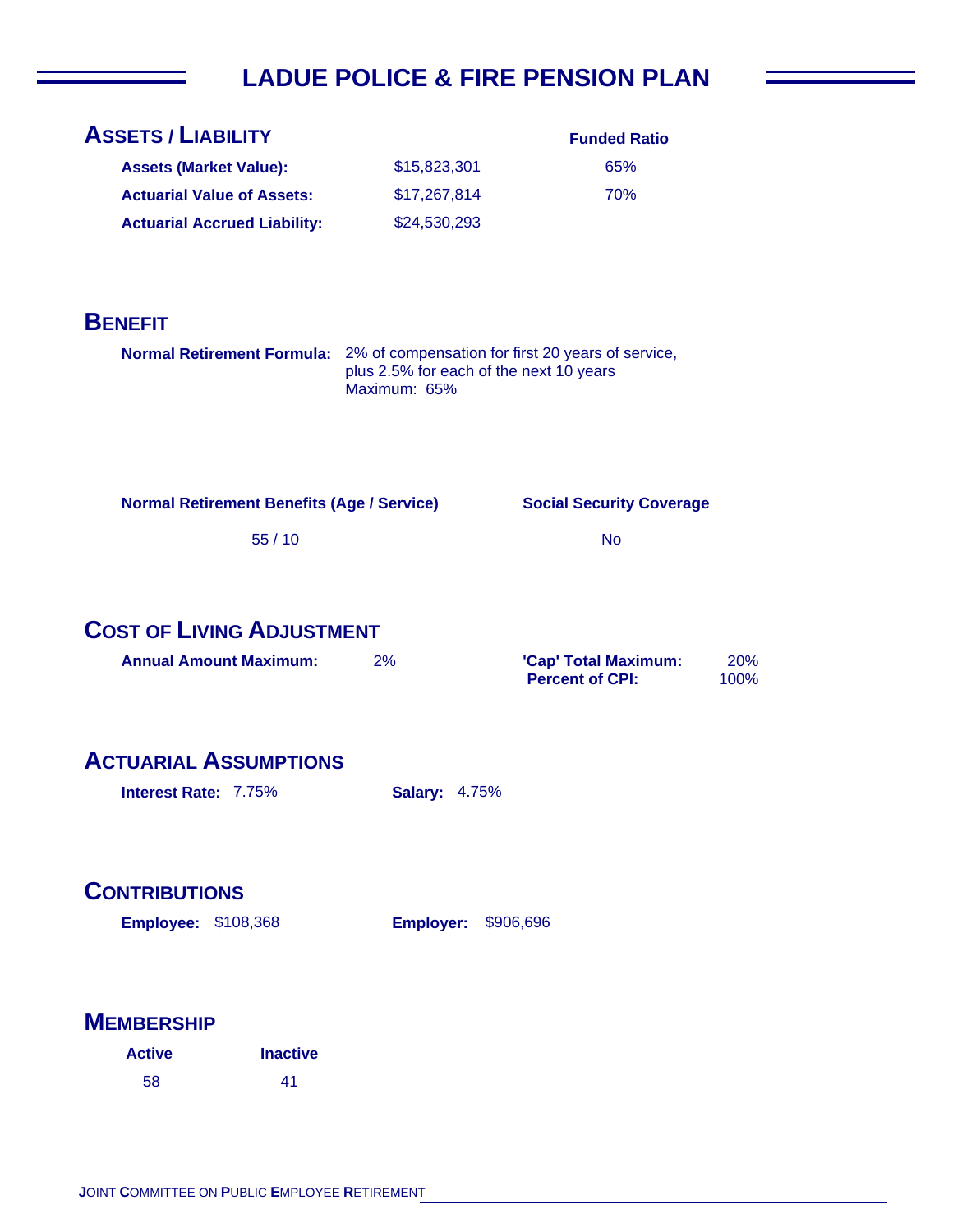# **LAGERS STAFF RETIREMENT PLAN**

| <b>ASSETS / LIABILITY</b>           |             | <b>Funded Ratio</b> |
|-------------------------------------|-------------|---------------------|
| <b>Assets (Market Value):</b>       | \$2,469,277 | 79%                 |
| <b>Actuarial Value of Assets:</b>   | \$2,570,466 | 82%                 |
| <b>Actuarial Accrued Liability:</b> | \$3,141,215 |                     |

#### **BENEFIT**

**Normal Retirement Formula:** 2% of compensation times years of credited service

**Normal Retirement Benefits (Age / Service)**

60 / 5 Rule of 80

#### **Social Security Coverage**

Yes

### **COST OF LIVING ADJUSTMENT**

**Annual Amount Maximum:** 4%

## **ACTUARIAL ASSUMPTIONS**

**Interest Rate:** 7.5% **Salary:** 4%

#### **CONTRIBUTIONS**

**Employee: Employer:** Non-Contributory **Employer: \$650,009** 

| <b>Active</b> | <b>Inactive</b> |
|---------------|-----------------|
| 13            | 4               |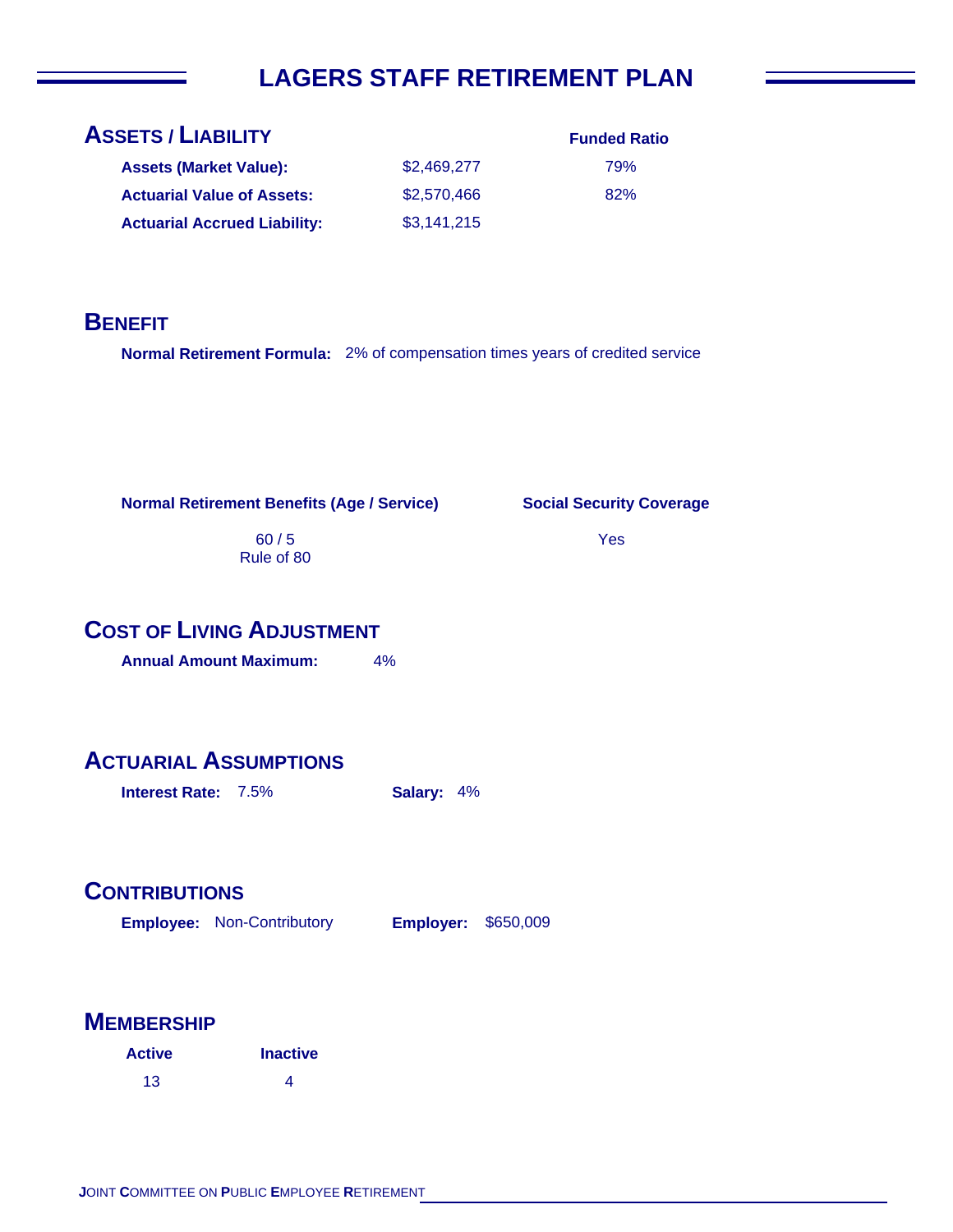## **LITTLE RIVER DRAINAGE DISTRICT RETIREMENT PLAN**

| <b>ASSETS / LIABILITY</b>           |           | <b>Funded Ratio</b> |
|-------------------------------------|-----------|---------------------|
| <b>Assets (Market Value):</b>       | \$240,080 | 60%                 |
| <b>Actuarial Value of Assets:</b>   | \$240,081 | 60%                 |
| <b>Actuarial Accrued Liability:</b> | \$402,644 |                     |
|                                     |           |                     |

#### **BENEFIT**

**Normal Retirement Formula:** 1% of compensation times years of credited service

**Normal Retirement Benefits (Age / Service)**

**Social Security Coverage**

65 / 0

Yes

## **COST OF LIVING ADJUSTMENT**

No COLA

## **ACTUARIAL ASSUMPTIONS**

**Interest Rate:** 7.5% **Salary:** 6%

## **CONTRIBUTIONS**

**Employee: Employer:** \$1,738 Employer: \$0

| <b>Active</b> | <b>Inactive</b> |
|---------------|-----------------|
| 10            | ∩               |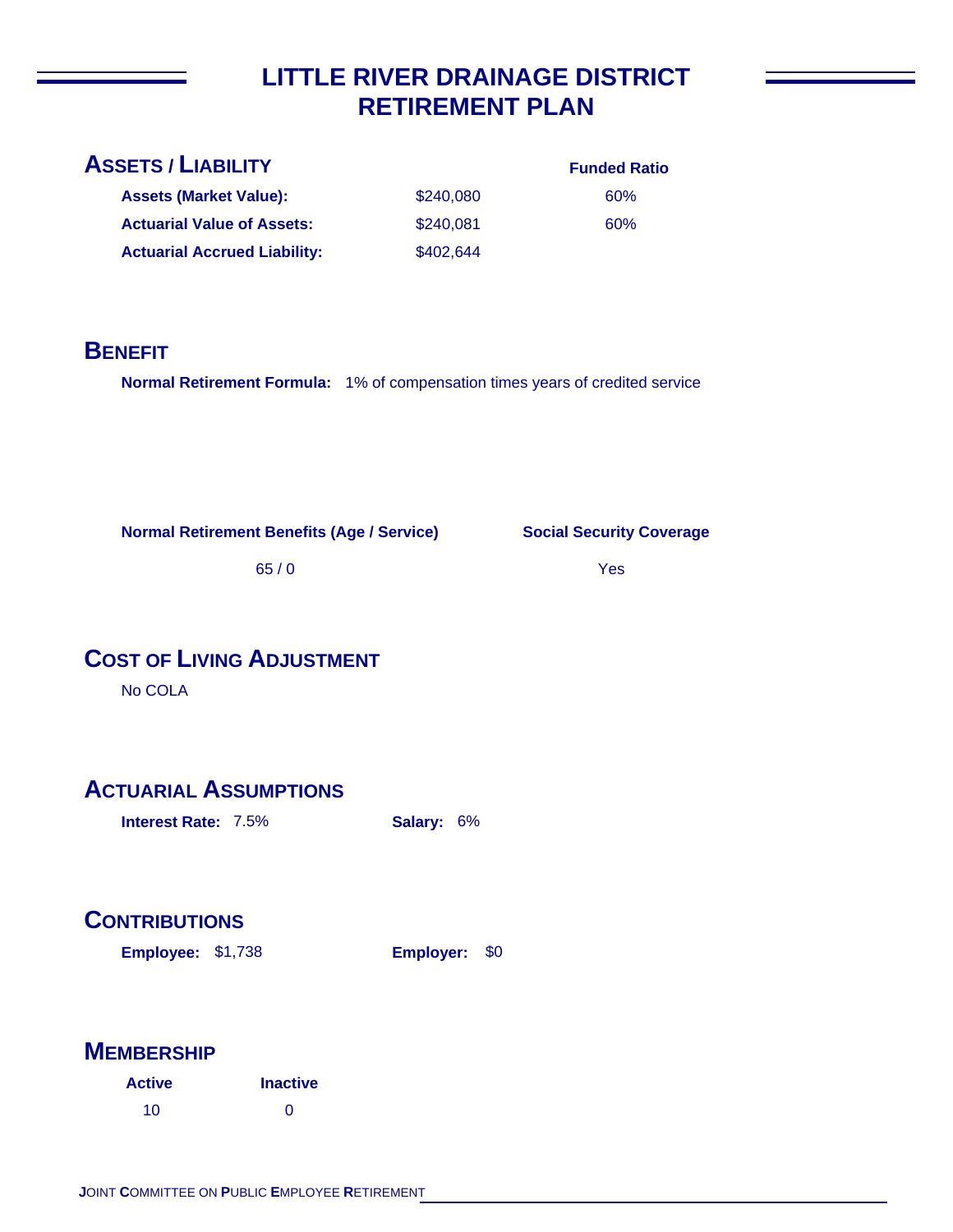## **LOCAL GOVERNMENT EMPLOYEES RETIREMENT SYSTEM**

| <b>ASSETS / LIABILITY</b>                                                |                                                                                                                                                                                                                                               | <b>Funded Ratio</b>             |  |
|--------------------------------------------------------------------------|-----------------------------------------------------------------------------------------------------------------------------------------------------------------------------------------------------------------------------------------------|---------------------------------|--|
| <b>Assets (Market Value):</b>                                            | \$2,840,489,680                                                                                                                                                                                                                               | 97%                             |  |
| <b>Actuarial Value of Assets:</b>                                        | \$2,808,907,263                                                                                                                                                                                                                               | 96%                             |  |
| <b>Actuarial Accrued Liability:</b>                                      | \$2,929,171,779                                                                                                                                                                                                                               |                                 |  |
|                                                                          |                                                                                                                                                                                                                                               |                                 |  |
| <b>BENEFIT</b>                                                           |                                                                                                                                                                                                                                               |                                 |  |
|                                                                          | Normal Retirement Formula: Several Optional Benefit Programs: 1%, 1.25%, 1.5%, 1.75%, 2.0%, Non-SS 2.5%;<br>Temporary supplemental benefits available of: .25%, .50%, .75% or 1% until age 62<br>or 65 depending on benefit program           |                                 |  |
|                                                                          | <b>Partial Lump Sum Option</b><br>Active members working at least 2 years beyond normal retirement eligibility.<br>Maximum period is 2 years. Lump sum benefit equal to 24 times the monthly benefit<br>annuity. Lifetime benefit is reduced. |                                 |  |
| <b>Normal Retirement Benefits (Age / Service)</b>                        |                                                                                                                                                                                                                                               | <b>Social Security Coverage</b> |  |
| 60/5                                                                     |                                                                                                                                                                                                                                               | <b>Yes</b>                      |  |
| <b>COST OF LIVING ADJUSTMENT</b>                                         |                                                                                                                                                                                                                                               |                                 |  |
| <b>Annual Amount Maximum:</b>                                            | 4%                                                                                                                                                                                                                                            |                                 |  |
|                                                                          |                                                                                                                                                                                                                                               |                                 |  |
| <b>ACTUARIAL ASSUMPTIONS</b><br><b>Interest Rate: 7.5%</b><br>Salary: 4% |                                                                                                                                                                                                                                               |                                 |  |
| <b>CONTRIBUTIONS</b><br><b>Employee: \$7,786,865</b>                     | <b>Employer: \$94,205,597</b>                                                                                                                                                                                                                 |                                 |  |

| <b>Active</b> | <b>Inactive</b> |
|---------------|-----------------|
| 32,568        | 11,538          |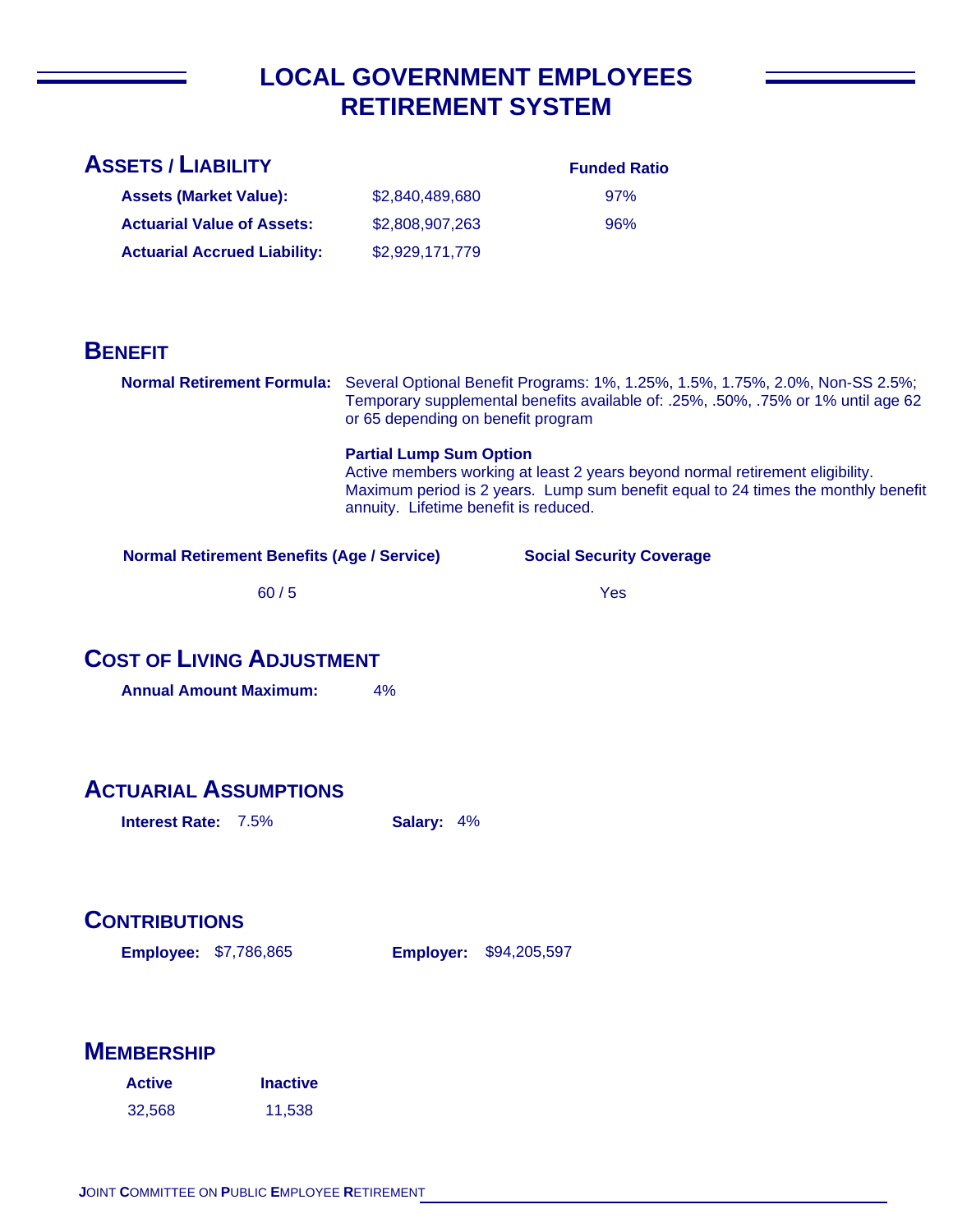## **MAPLEWOOD POLICE & FIRE RETIREMENT FUND**

| <b>Funded Ratio</b> |  |
|---------------------|--|
|                     |  |

96% 92%

**Assets (Market Value): Actuarial Value of Assets:** \$9,016,228 \$8,624,198 \$9,354,974 **Actuarial Accrued Liability:**

## **BENEFIT**

**Normal Retirement Formula:** 2% of compensation times years of credited service Maximum: 60%

**Normal Retirement Benefits (Age / Service)**

**Social Security Coverage**

0/20 55/10 but less than 20

No

## **COST OF LIVING ADJUSTMENT**

No COLA

## **ACTUARIAL ASSUMPTIONS**

**Interest Rate:** 7% **Salary:** 4%

## **CONTRIBUTIONS**

**Employee: Employer:** \$125,744

**Employer: \$255,490** 

| <b>Active</b> | <b>Inactive</b> |
|---------------|-----------------|
| 42            | 22              |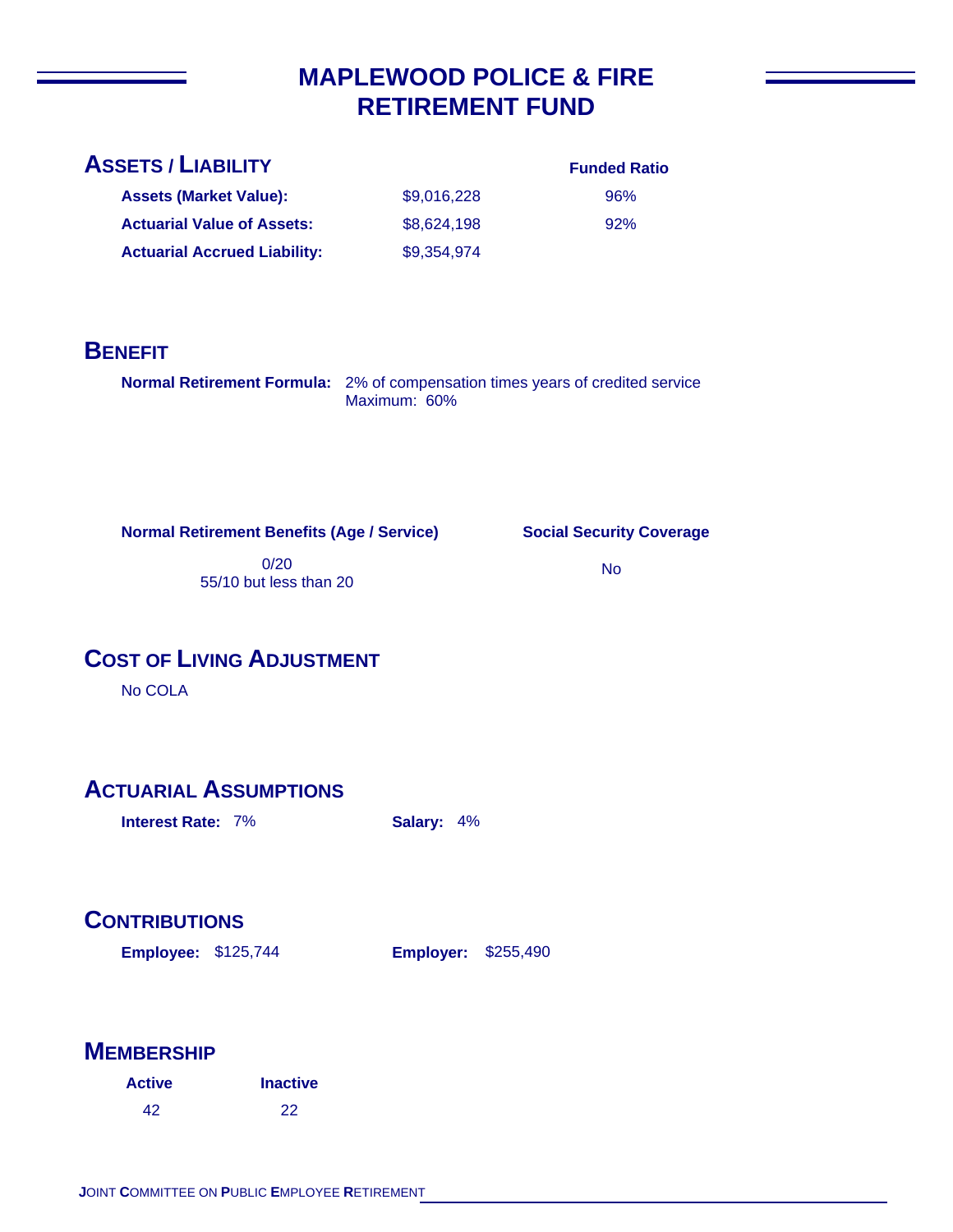## **MEHLVILLE FPD RETIREMENT PLAN**

| <b>ASSETS / LIABILITY</b>           |              | <b>Funded Ratio</b> |
|-------------------------------------|--------------|---------------------|
| <b>Assets (Market Value):</b>       | \$37.082.693 | 85%                 |
| <b>Actuarial Value of Assets:</b>   | \$38,046,481 | 88%                 |
| <b>Actuarial Accrued Liability:</b> | \$43,378,524 |                     |

#### **BENEFIT**

**Normal Retirement Formula:** 2.625% of compensation for each of the first 27 years of service, plus 1% for each additional year Maximum: 75%

Supplemental Benefit: \$500 per month from age 58 until SS eligible

**Normal Retirement Benefits (Age / Service)**

**Social Security Coverage**

Yes

58 / 5

#### **COST OF LIVING ADJUSTMENT**

Determined by board of trustees

#### **ACTUARIAL ASSUMPTIONS**

**Interest Rate:** 7.5% **Salary:** 4%

#### **CONTRIBUTIONS**

**Employee: Employer:** Non-Contributory **Employer: \$1,732,453** 

| <b>Active</b> | <b>Inactive</b> |
|---------------|-----------------|
| 130           | 54              |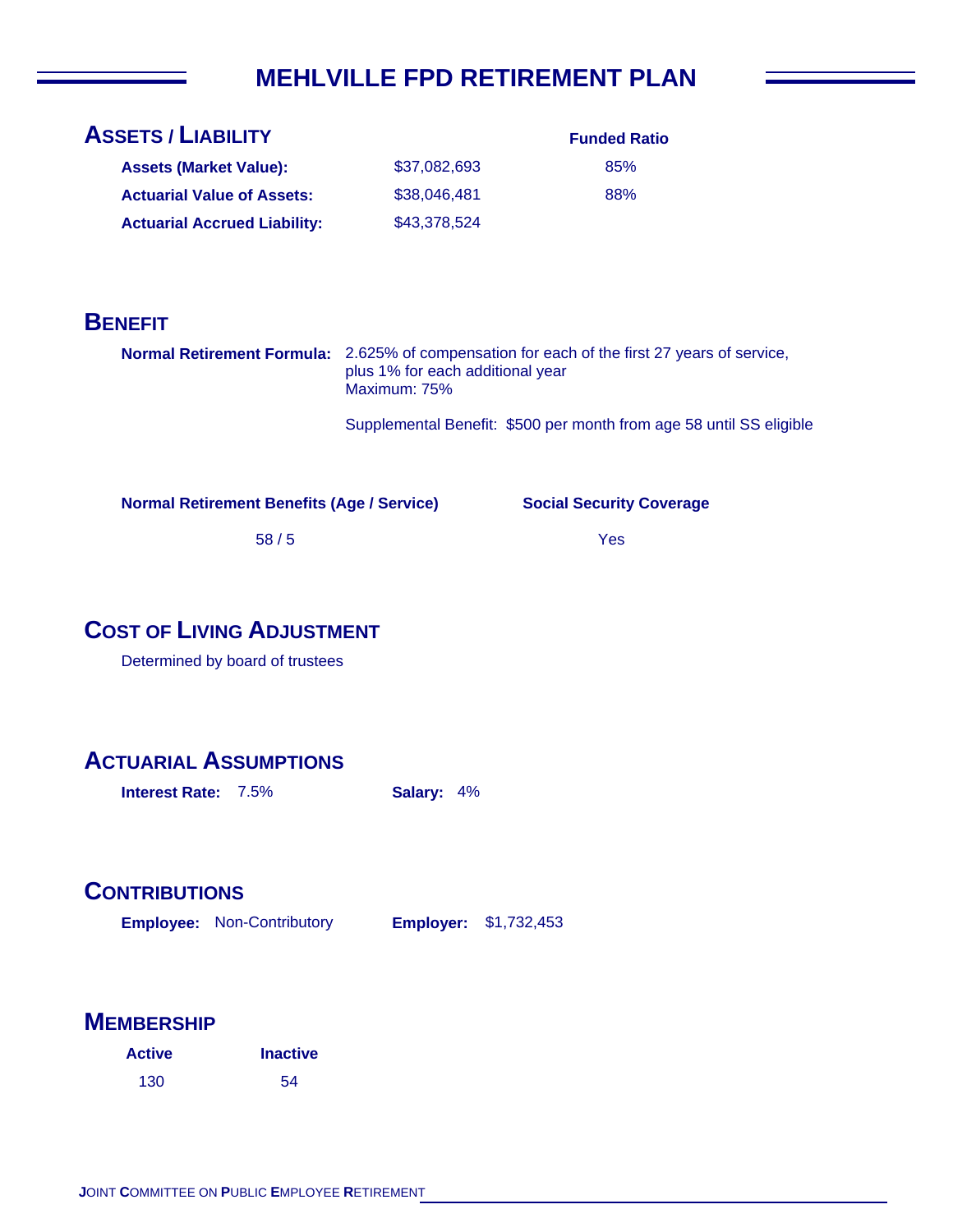## **METRO ST. LOUIS SEWER DISTRICT EMPLOYEES PENSION PLAN**

| <b>ASSETS / LIABILITY</b>                                                                          |                     | <b>Funded Ratio</b>                                                      |     |
|----------------------------------------------------------------------------------------------------|---------------------|--------------------------------------------------------------------------|-----|
| <b>Assets (Market Value):</b>                                                                      | \$149,053,173       | 89%                                                                      |     |
| <b>Actuarial Value of Assets:</b>                                                                  | \$142,985,980       | 85%                                                                      |     |
| <b>Actuarial Accrued Liability:</b>                                                                | \$168,237,055       |                                                                          |     |
| <b>BENEFIT</b><br>Normal Retirement Formula: 1.7% of compensation times years of credited service, | Maximum: 35 Years   | plus .40% of compensation above covered earnings times years of service, |     |
| <b>Normal Retirement Benefits (Age / Service)</b><br>65/5                                          |                     | <b>Social Security Coverage</b><br>Yes                                   |     |
| <b>COST OF LIVING ADJUSTMENT</b>                                                                   |                     |                                                                          |     |
| <b>Annual Amount Minimum:</b>                                                                      | 3%                  | 'Cap' Total Maximum:                                                     | 45% |
| <b>ACTUARIAL ASSUMPTIONS</b><br>Interest Rate: 7.5%                                                | <b>Salary: 5.5%</b> |                                                                          |     |
| <b>CONTRIBUTIONS</b><br><b>Employee: Non-Contributory</b><br>\$6,797,077<br><b>Employer:</b>       |                     |                                                                          |     |

| <b>Active</b> | <b>Inactive</b> |
|---------------|-----------------|
| 808           | 680             |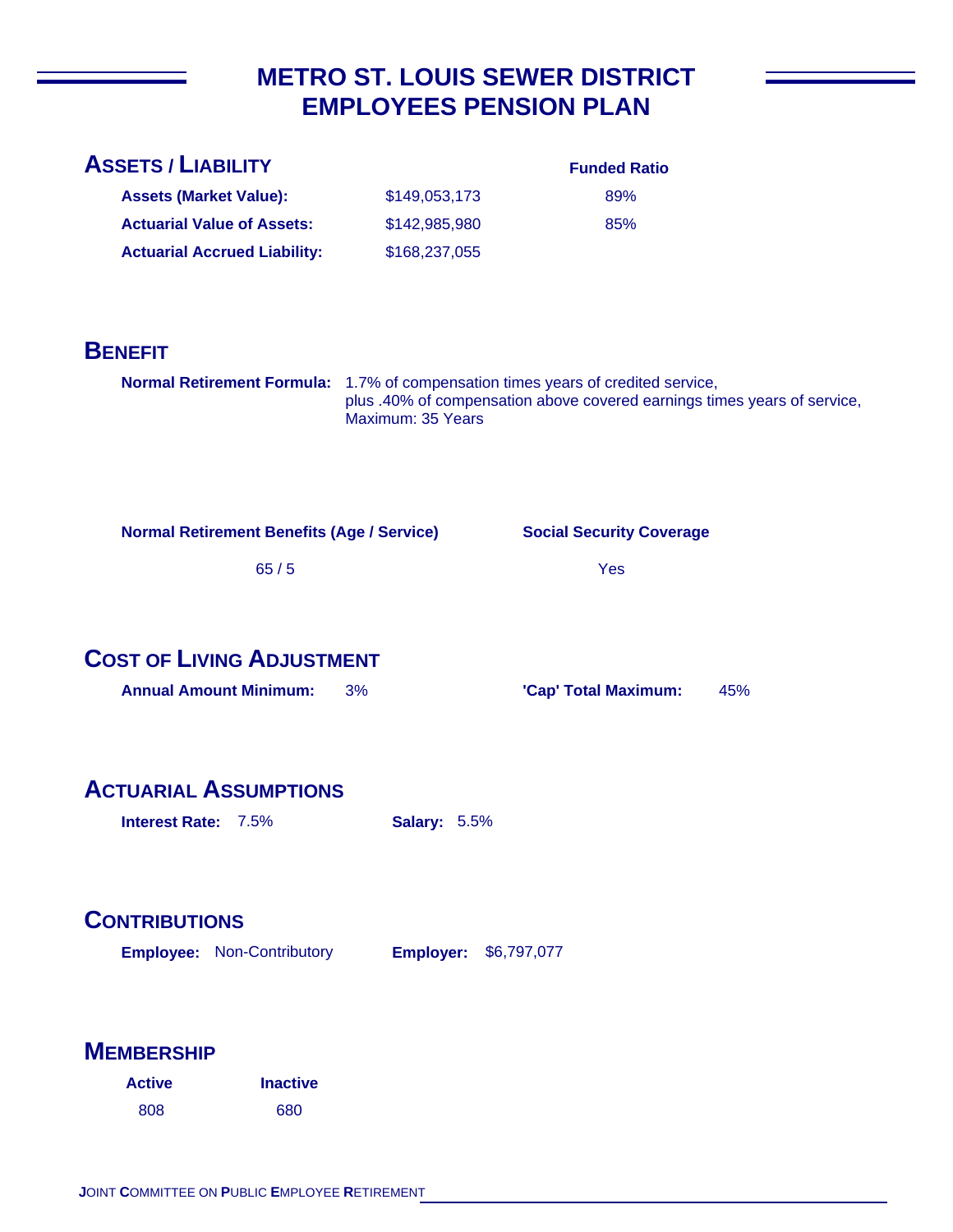## **METRO WEST FPD RETIREMENT PLAN**

| <b>ASSETS / LIABILITY</b>           |              | <b>Funded Ratio</b> |
|-------------------------------------|--------------|---------------------|
| <b>Assets (Market Value):</b>       | \$22,556,408 | 69%                 |
| <b>Actuarial Value of Assets:</b>   | \$22,539,751 | 69%                 |
| <b>Actuarial Accrued Liability:</b> | \$32,689,199 |                     |

#### **BENEFIT**

**Normal Retirement Formula:** 3% of compensation times years of credited service Maximum: 33 1/3 years

**Normal Retirement Benefits (Age / Service)**

**Social Security Coverage**

Yes

55 / 10

## **COST OF LIVING ADJUSTMENT**

No COLA

#### **ACTUARIAL ASSUMPTIONS**

**Interest Rate:** 7.5% **Salary:** 5%

#### **CONTRIBUTIONS**

**Employee: Employer:** Non-Contributory **Employer: \$1,433,392** 

| <b>Active</b> | <b>Inactive</b> |
|---------------|-----------------|
| 97            | 32              |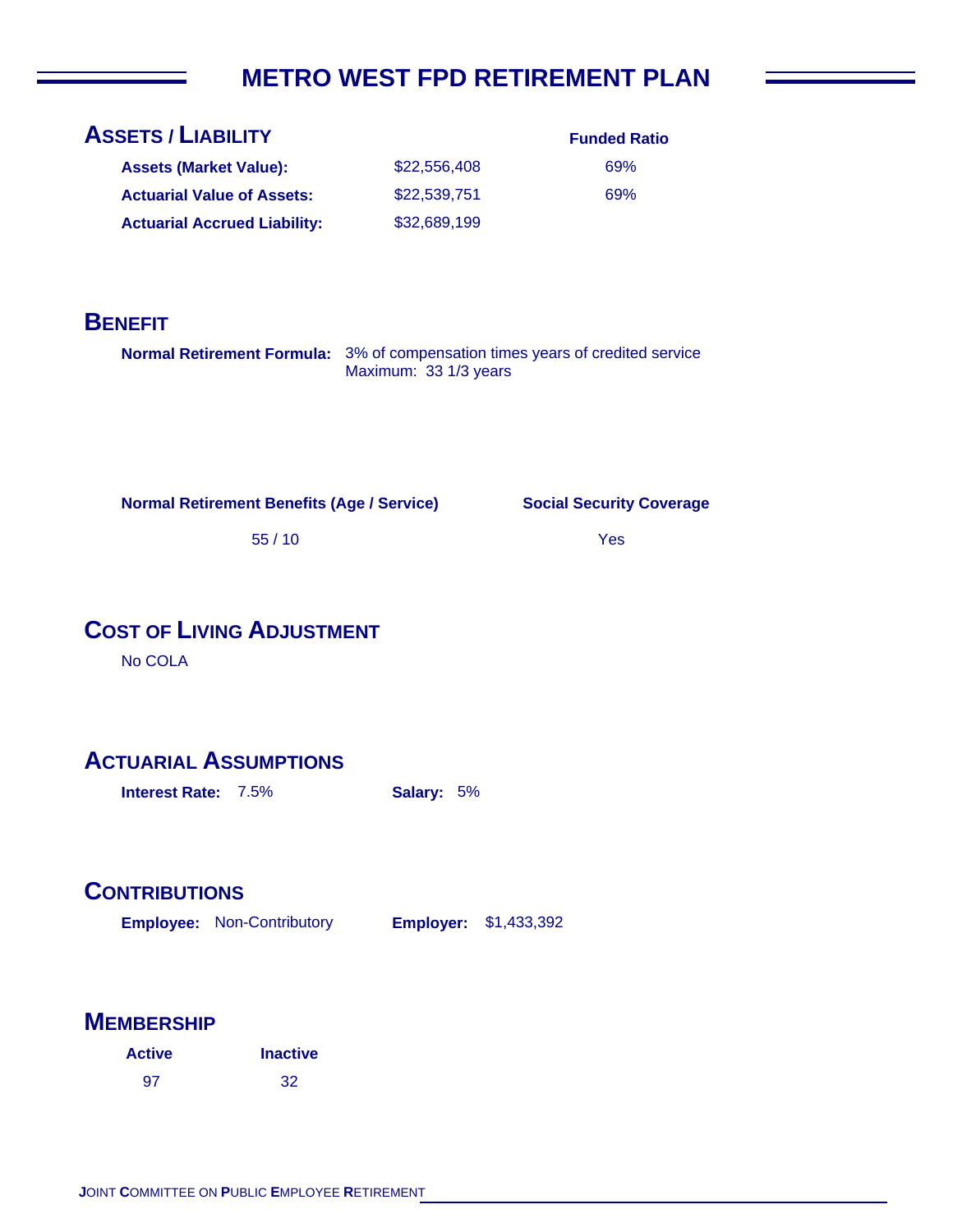# **MID-COUNTY FPD RETIREMENT PLAN**

| <b>ASSETS / LIABILITY</b>           |             | <b>Funded Ratio</b> |
|-------------------------------------|-------------|---------------------|
| <b>Assets (Market Value):</b>       | \$735,253   | 55%                 |
| <b>Actuarial Value of Assets:</b>   | \$738,785   | 55%                 |
| <b>Actuarial Accrued Liability:</b> | \$1,340,837 |                     |

#### **BENEFIT**

| <b>Normal Retirement Formula:</b> \$55 times years of credited service<br>Maximum: 20 years |
|---------------------------------------------------------------------------------------------|
|                                                                                             |

**Defined Contribution Plan:** *See corresponding information in defined contribution section*

Yes

**Social Security Coverage**

**Normal Retirement Benefits (Age / Service)**

55 / 10

## **COST OF LIVING ADJUSTMENT**

No COLA

#### **ACTUARIAL ASSUMPTIONS**

**Interest Rate:** 7% **Salary:** 5.6%

#### **CONTRIBUTIONS**

**Employee: Employer:** Non-Contributory **Employer: \$123,000** 

| <b>Active</b> | <b>Inactive</b> |
|---------------|-----------------|
| 19            | 4               |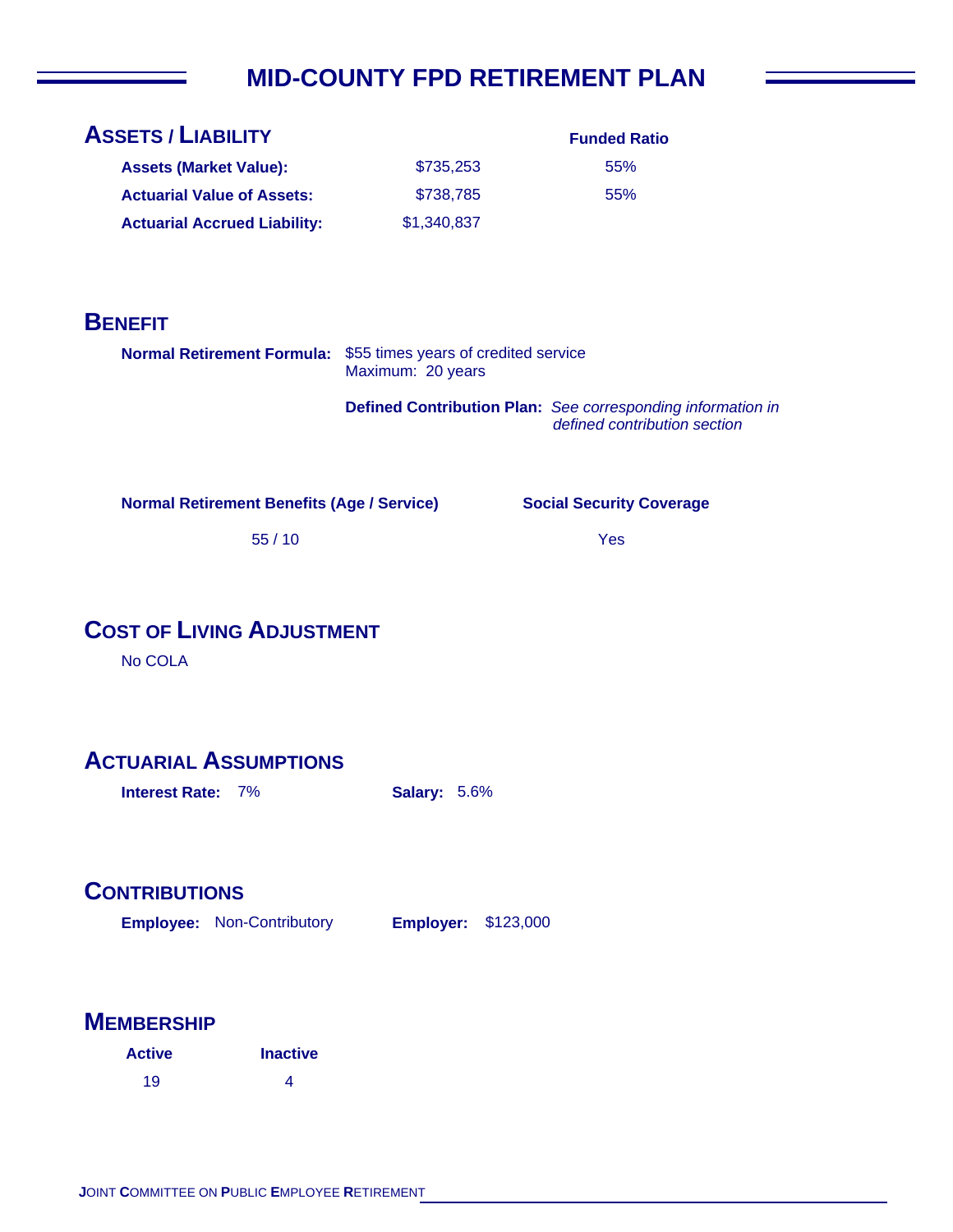## **MISSOURI STATE EMPLOYEES RETIREMENT SYSTEM**

#### **ASSETS / LIABILITY**

#### **Funded Ratio**

| <b>Assets (Market Value):</b>       | \$5,859,486,975 | 81% |
|-------------------------------------|-----------------|-----|
| <b>Actuarial Value of Assets:</b>   | \$6,118,214,495 | 85% |
| <b>Actuarial Accrued Liability:</b> | \$7,230,010,928 |     |

#### **BENEFIT**

**Normal Retirement Formula: MSEP 2000:** 1.7% of compensation times years of credited service, plus .8% to age 62 (under Rule of 80)

> **MSEP:** 1.6% of compensation times years of credited service; *Uniformed Water Patrol: 1/3 greater plus \$90 monthly to age 65, hired prior 1/1/95*

**BackDROP Option:** Active members working at least 2 years beyond normal retirement eligibility. Maximum BackDROP period is 5 years. Lump sum benefit equal to 90% of the amount for the BackDROP period chosen. This period is not used in the calculation of the lifetime benefit.

**Normal Retirement Benefits (Age / Service)** MSEP: 65/4 MSEP 2000: 62/5 Both plans: Rule of 80 – Age 48

**Social Security Coverage**

Yes

#### **COST OF LIVING ADJUSTMENT**

|                               | <i>MSEP</i> | <i>MSEP 2000</i> |                        | <i>MSEP</i> | <i>MSEP 2000</i> |
|-------------------------------|-------------|------------------|------------------------|-------------|------------------|
| <b>Annual Amount Minimum:</b> | 4%          |                  | 'CAP' Total Maximum:   | 65%         |                  |
| <b>Annual Amount Maximum:</b> | .5%         | 5%               | <b>Percent of CPI:</b> | 80%         | 80%              |

#### **ACTUARIAL ASSUMPTIONS**

**Interest Rate:** 8.5% **Salary:** 4%

#### **CONTRIBUTIONS**

**Employee: Employer:** Non-Contributory \$164,858,346

| <b>Active</b> | <b>Inactive</b> |
|---------------|-----------------|
| 55,914        | 38,553          |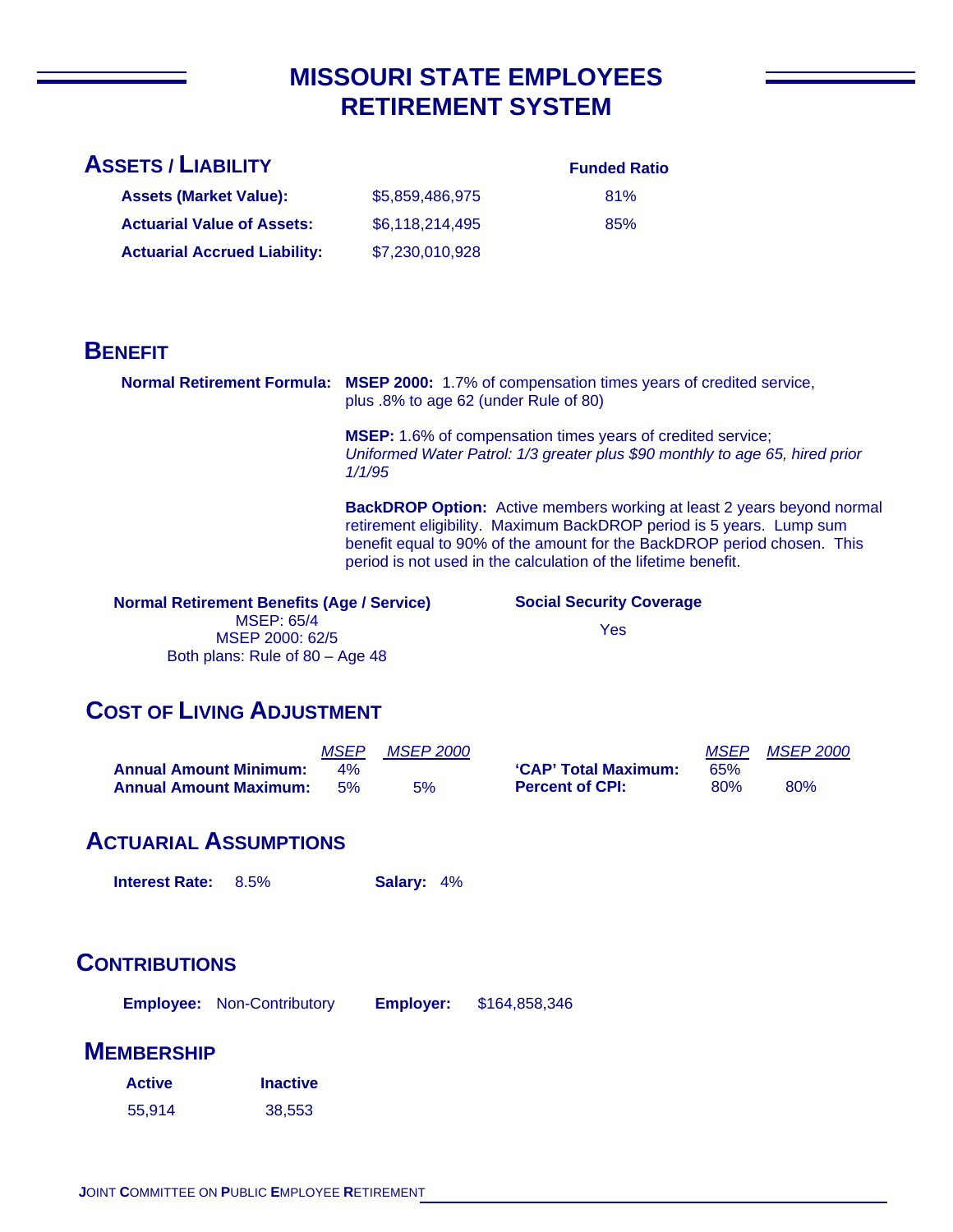## **MODOT & PATROL EMPLOYEES' RETIREMENT SYSTEM**

#### **Funded Ratio**

| <b>Assets (Market Value):</b>       | \$1.353.436.506 | 54% |
|-------------------------------------|-----------------|-----|
| <b>Actuarial Value of Assets:</b>   | \$1.331.588.207 | 53% |
| <b>Actuarial Accrued Liability:</b> | \$2,492,918,976 |     |

#### **BENEFIT**

**Normal Retirement Formula: MSEP 2000:** 1.7% of compensation times years of credited service, plus .8% to age 62 retiring under Rule of 80

> **MSEP:** 1.6% of compensation times years of credited service; *Uniformed Water Patrol: 1/3 greater plus \$90 monthly to age 65, hired prior 1/1/95*

**BackDROP Option:** Active members working at least 2 years beyond normal retirement eligibility. Maximum BackDROP period is 5 years. Lump sum benefit equal to 90% of the amount for the BackDROP period chosen. This period is not used in the calculation of the lifetime benefit.

#### **Normal Retirement Benefits (Age / Service)**

MSEP: 65/4 MSEP 2000: 62 / 5 Both Plans: Rule of 80 – Age 48 **Social Security Coverage**

Yes

#### **COST OF LIVING ADJUSTMENT**

|                               | <b>MSEP</b> | <i>MSEP 2000</i> |                        | <i>MSEP</i> | <i>MSEP 2000</i> |
|-------------------------------|-------------|------------------|------------------------|-------------|------------------|
| <b>Annual Amount Minimum:</b> | 4%          |                  | 'CAP' Total Maximum:   | 65%         |                  |
| <b>Annual Amount Maximum:</b> | .5%         | 5%               | <b>Percent of CPI:</b> | 80%         | 80%              |

#### **ACTUARIAL ASSUMPTIONS**

**Interest Rate:** 8.25% **Salary:** 4%

#### **CONTRIBUTIONS**

|  | <b>Employee: Non-Contributory</b> |  | <b>Employer: \$86,724,914</b> |
|--|-----------------------------------|--|-------------------------------|
|--|-----------------------------------|--|-------------------------------|

| <b>Active</b> | <b>Inactive</b> |
|---------------|-----------------|
| 9,002         | 8,016           |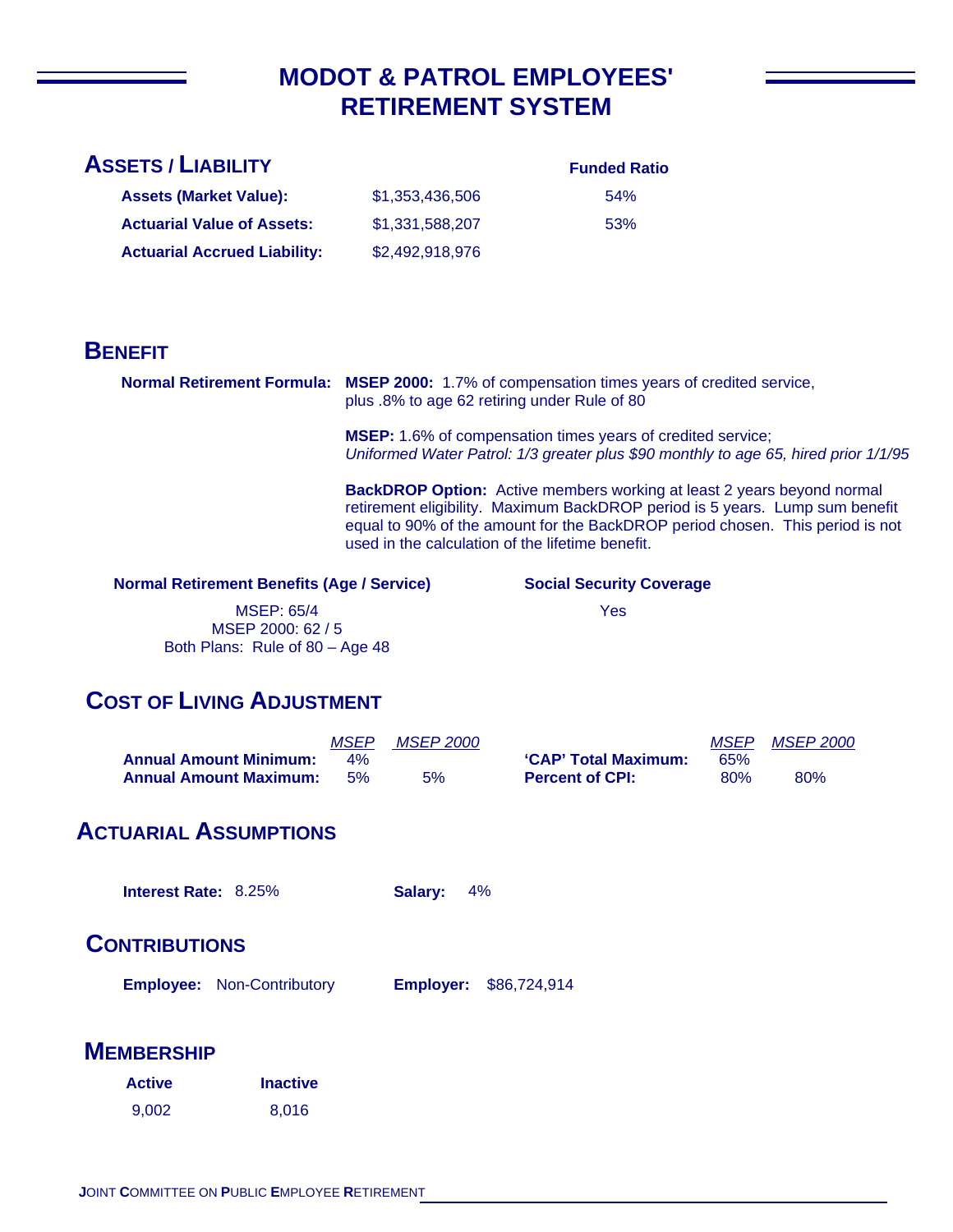## **MONARCH FPD RETIREMENT PLAN**

| <b>ASSETS / LIABILITY</b>           |             | <b>Funded Ratio</b> |
|-------------------------------------|-------------|---------------------|
| <b>Assets (Market Value):</b>       | \$3.479.058 | 262%                |
| <b>Actuarial Value of Assets:</b>   | \$3,479,058 | 262%                |
| <b>Actuarial Accrued Liability:</b> | \$1,328,256 |                     |

#### **BENEFIT**

|                                                   | <b>Normal Retirement Formula:</b> Voluntary Employee Benefit Association (VEBA)                                         |                                 |  |
|---------------------------------------------------|-------------------------------------------------------------------------------------------------------------------------|---------------------------------|--|
|                                                   | Benefits offered include: Disability, Death, Severance, Post-Retirement<br>Medical, Catastrophic Medical and Education. |                                 |  |
|                                                   | Defined Contribution Plan: See corresponding information in<br>defined contribution section.                            |                                 |  |
| <b>Normal Retirement Benefits (Age / Service)</b> |                                                                                                                         | <b>Social Security Coverage</b> |  |

55/10, 58/0

Yes

## **COST OF LIVING ADJUSTMENT**

No COLA

## **ACTUARIAL ASSUMPTIONS**

**Interest Rate:** 6.5% **Salary:** 5%

#### **CONTRIBUTIONS**

**Employee: Employer:** Non-Contributory **Employer: \$292,960** 

| <b>Active</b> | <b>Inactive</b> |
|---------------|-----------------|
| 111           | 12              |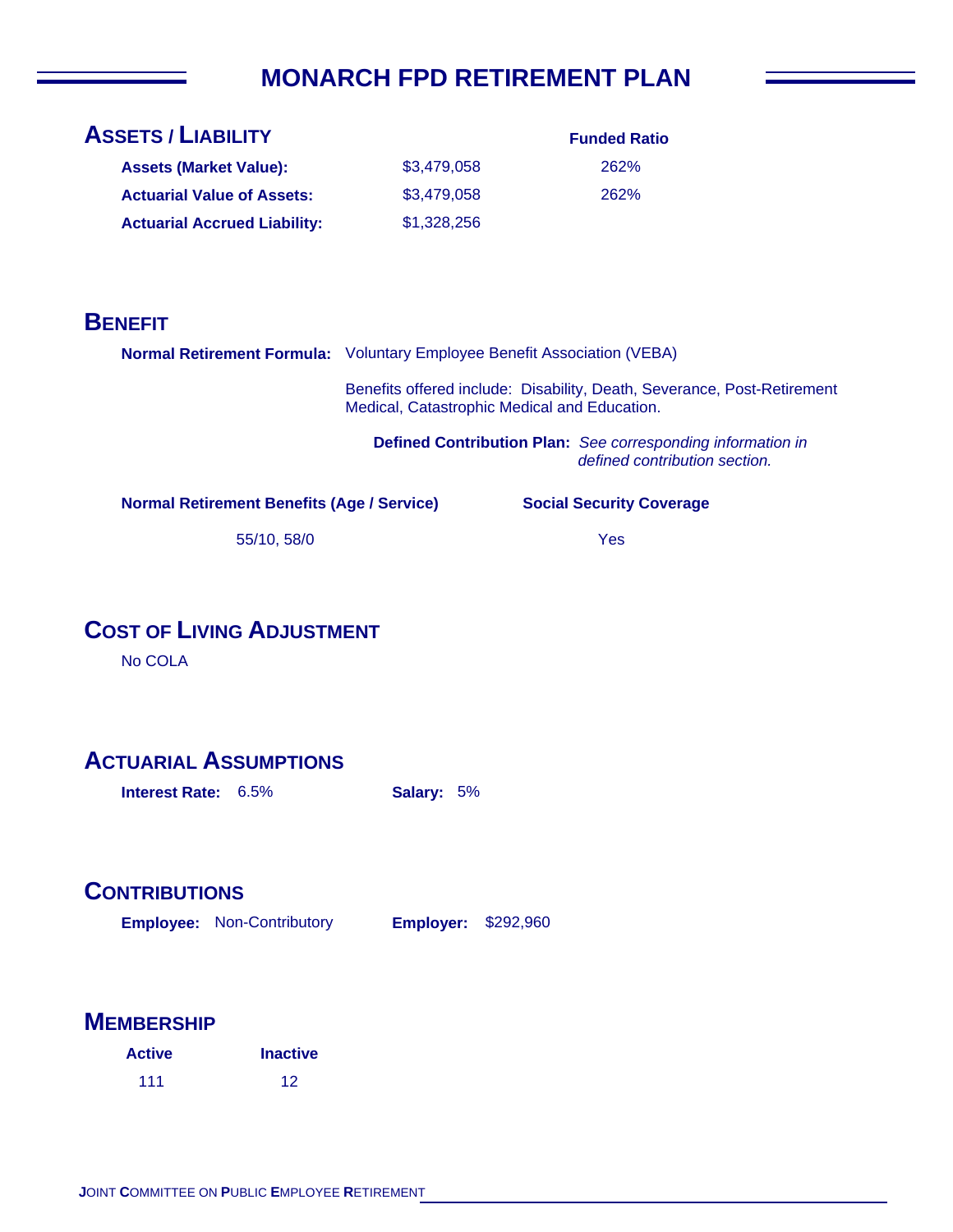## **NORTH KANSAS CITY POLICEMEN'S & FIREMEN'S RETIREMENT FUND**

| <b>ASSETS / LIABILITY</b>           |              | <b>Funded Ratio</b> |
|-------------------------------------|--------------|---------------------|
| <b>Assets (Market Value):</b>       | \$32,296,914 | 99%                 |
| <b>Actuarial Value of Assets:</b>   | \$32,750,872 | $100\%$             |
| <b>Actuarial Accrued Liability:</b> | \$32,750,872 |                     |

#### **BENEFIT**

**Normal Retirement Formula:** 30 years of service: 60% of compensation Less than 30 years of service: 2.5% of compensation for first 20 years of service, plus 1% for next 10 years

#### **Deferred Retirement Option Plan (DROP)**

Active members eligible for normal retirement or early retirement may elect to participate in the DROP. Member continues to work at least one year beyond eligibility date. Member receives lump sum equal to retirement benefit during DROP period with interest.

**Normal Retirement Benefits (Age / Service)**

**Social Security Coverage**

55 / 0

Yes

#### **COST OF LIVING ADJUSTMENT**

Lesser of the Social Security COLA or 4%

#### **ACTUARIAL ASSUMPTIONS**

**Interest Rate:** 6.5% **Salary:** 5%

#### **CONTRIBUTIONS**

**Employee: Employer:** \$50,586 **Employer: \$1,247,650** 

| <b>Active</b> | <b>Inactive</b> |
|---------------|-----------------|
| 95            | 55              |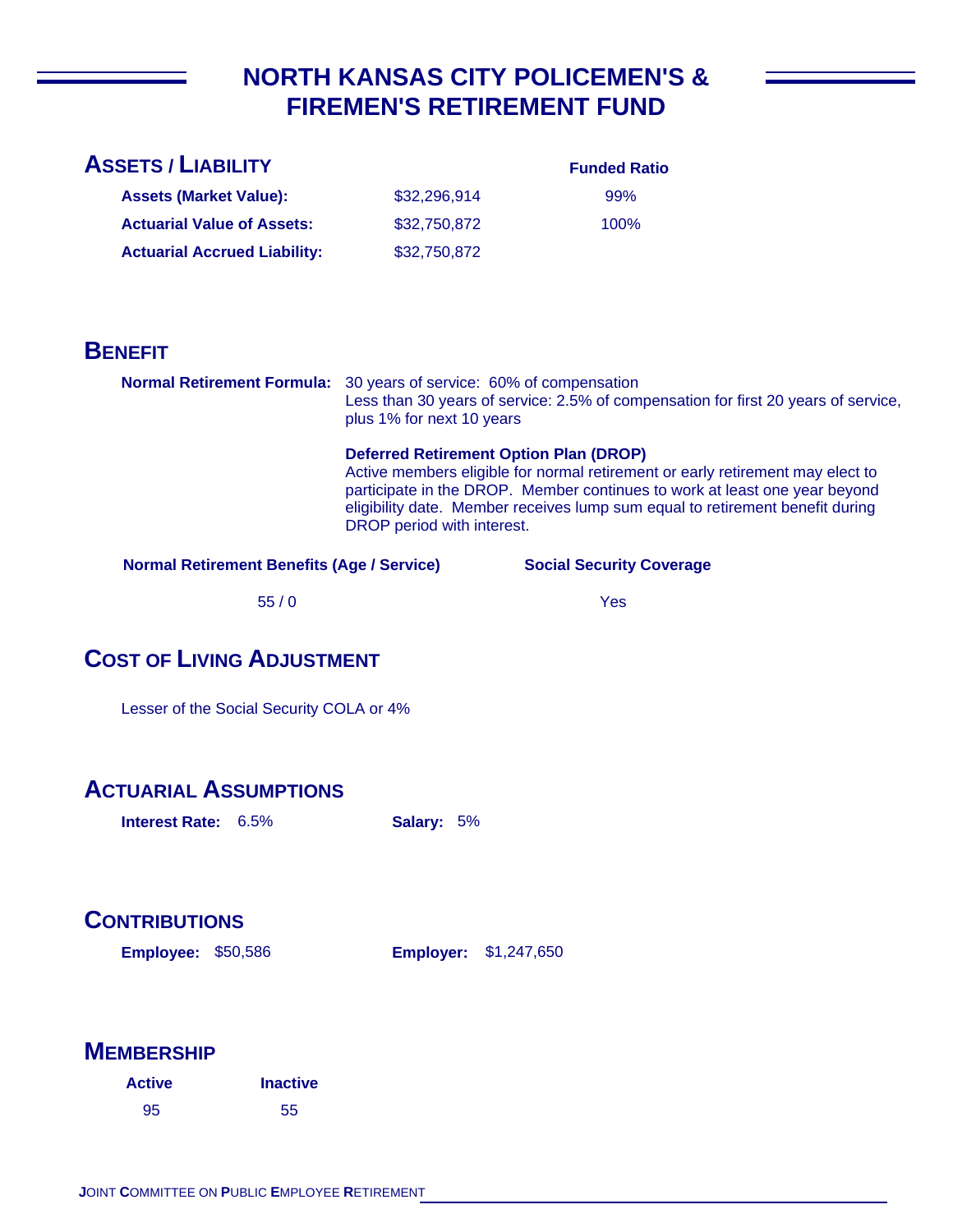## **OLIVETTE SALARIED EMPLOYEES' RETIREMENT PLAN**

| <b>ASSETS / LIABILITY</b>                         |                      | <b>Funded Ratio</b>                                                                                                               |     |
|---------------------------------------------------|----------------------|-----------------------------------------------------------------------------------------------------------------------------------|-----|
| <b>Assets (Market Value):</b>                     | \$17,990,130         | 93%                                                                                                                               |     |
| <b>Actuarial Value of Assets:</b>                 | \$17,999,051         | 93%                                                                                                                               |     |
| <b>Actuarial Accrued Liability:</b>               | \$19,375,723         |                                                                                                                                   |     |
| <b>BENEFIT</b>                                    |                      |                                                                                                                                   |     |
| <b>Normal Retirement Formula:</b>                 |                      | 2.1% of compensation times years of credited service<br>2.0% of compensation times years of credited service (effective 01/01/05) |     |
|                                                   |                      |                                                                                                                                   |     |
| <b>Normal Retirement Benefits (Age / Service)</b> |                      | <b>Social Security Coverage</b>                                                                                                   |     |
| 55/5                                              |                      | Yes                                                                                                                               |     |
|                                                   |                      |                                                                                                                                   |     |
| <b>COST OF LIVING ADJUSTMENT</b>                  |                      |                                                                                                                                   |     |
| <b>Annual Amount Maximum:</b>                     | 2%                   | 'Cap' Total Maximum:                                                                                                              | 25% |
|                                                   |                      |                                                                                                                                   |     |
| <b>ACTUARIAL ASSUMPTIONS</b>                      |                      |                                                                                                                                   |     |
| Interest Rate: 7.25%                              | <b>Salary: 5.25%</b> |                                                                                                                                   |     |

## **CONTRIBUTIONS**

**Employee: Employer:** \$138,396 **Employer: \$880,957** 

| <b>Active</b> | <b>Inactive</b> |
|---------------|-----------------|
| 66            | 52              |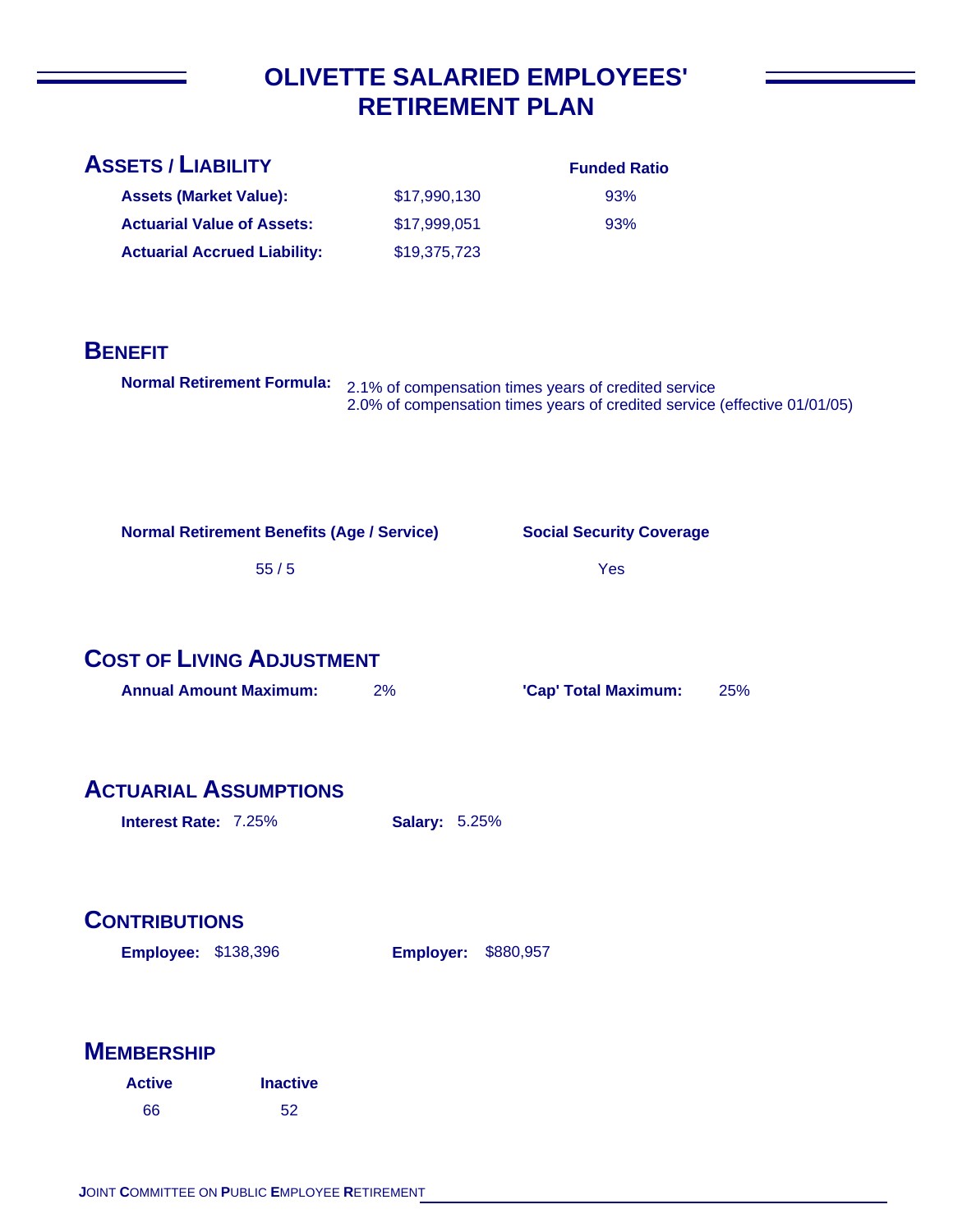# **OVERLAND NON-UNIFORM PENSION FUND**

| <b>ASSETS / LIABILITY</b>                                         |                 |                            | <b>Funded Ratio</b>                                                              |     |
|-------------------------------------------------------------------|-----------------|----------------------------|----------------------------------------------------------------------------------|-----|
| <b>Assets (Market Value):</b>                                     |                 | \$7,902,520                | 90%                                                                              |     |
| <b>Actuarial Value of Assets:</b>                                 |                 | \$8,123,997                | 93%                                                                              |     |
| <b>Actuarial Accrued Liability:</b>                               |                 | \$8,739,261                |                                                                                  |     |
|                                                                   |                 |                            |                                                                                  |     |
| <b>BENEFIT</b>                                                    |                 |                            |                                                                                  |     |
|                                                                   |                 | Maximum: 60%               | Normal Retirement Formula: 2.25% of compensation times years of credited service |     |
|                                                                   |                 |                            |                                                                                  |     |
| <b>Normal Retirement Benefits (Age / Service)</b>                 |                 |                            | <b>Social Security Coverage</b>                                                  |     |
|                                                                   | 58/5, 0/25      |                            | Yes                                                                              |     |
| <b>COST OF LIVING ADJUSTMENT</b><br><b>Annual Amount Maximum:</b> |                 | 3%                         | <b>Percent of CPI:</b>                                                           | 60% |
| <b>ACTUARIAL ASSUMPTIONS</b>                                      |                 |                            |                                                                                  |     |
| Interest Rate: 7.5%                                               |                 | Salary: 4%                 |                                                                                  |     |
| <b>CONTRIBUTIONS</b>                                              |                 |                            |                                                                                  |     |
| <b>Employee: \$52,695</b>                                         |                 | <b>Employer: \$354,511</b> |                                                                                  |     |
| <b>MEMBERSHIP</b>                                                 |                 |                            |                                                                                  |     |
| <b>Active</b>                                                     | <b>Inactive</b> |                            |                                                                                  |     |
| 61                                                                | 45              |                            |                                                                                  |     |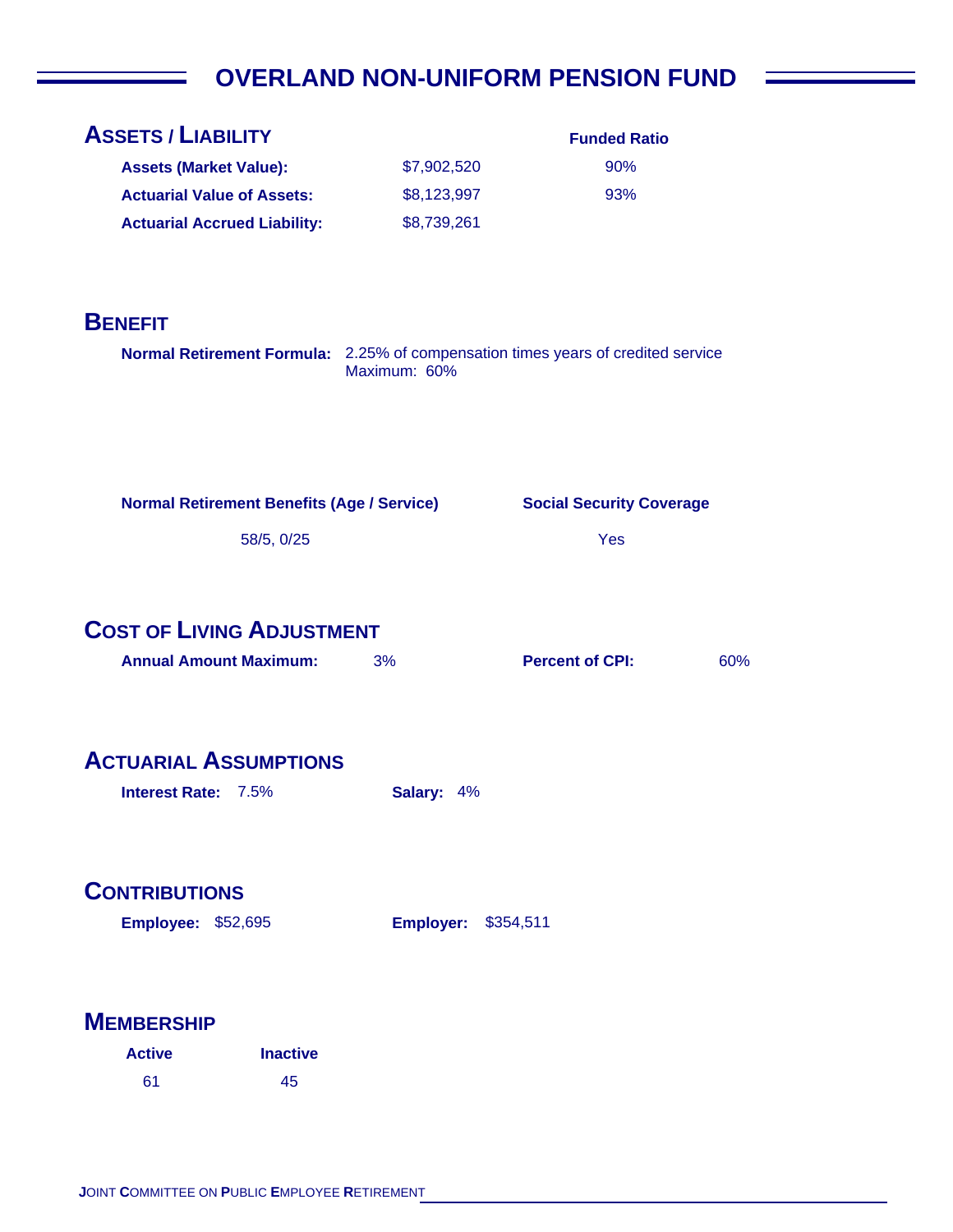# **OVERLAND POLICE RETIREMENT FUND**

| <b>ASSETS / LIABILITY</b>                                                      |                             | <b>Funded Ratio</b>             |     |
|--------------------------------------------------------------------------------|-----------------------------|---------------------------------|-----|
| <b>Assets (Market Value):</b>                                                  | \$12,549,249                | 95%                             |     |
| <b>Actuarial Value of Assets:</b>                                              | \$13,167,800                | 100%                            |     |
| <b>Actuarial Accrued Liability:</b>                                            | \$13,167,800                |                                 |     |
|                                                                                |                             |                                 |     |
| <b>BENEFIT</b>                                                                 |                             |                                 |     |
| Normal Retirement Formula: 2.5% of compensation for first 20 years of service, |                             |                                 |     |
|                                                                                | plus 1.5% for next 10 years |                                 |     |
|                                                                                |                             |                                 |     |
|                                                                                |                             |                                 |     |
|                                                                                |                             |                                 |     |
| <b>Normal Retirement Benefits (Age / Service)</b>                              |                             | <b>Social Security Coverage</b> |     |
| 0/20, 62/18, 65/5                                                              |                             | Yes                             |     |
|                                                                                |                             |                                 |     |
|                                                                                |                             |                                 |     |
| <b>COST OF LIVING ADJUSTMENT</b>                                               |                             |                                 |     |
| <b>Annual Amount Maximum:</b>                                                  | 3%                          | <b>Percent of CPI:</b>          | 60% |
|                                                                                |                             |                                 |     |
|                                                                                |                             |                                 |     |
| <b>ACTUARIAL ASSUMPTIONS</b>                                                   |                             |                                 |     |
| Interest Rate: 7.5%                                                            | <b>Salary:</b><br>4%        |                                 |     |
|                                                                                |                             |                                 |     |
|                                                                                |                             |                                 |     |
| <b>CONTRIBUTIONS</b>                                                           |                             |                                 |     |
| <b>Employee: \$11,219</b>                                                      | <b>Employer:</b>            | \$285,686                       |     |
|                                                                                |                             |                                 |     |
|                                                                                |                             |                                 |     |
| <b>MEMBERSHIP</b>                                                              |                             |                                 |     |
| <b>Inactive</b><br><b>Active</b>                                               |                             |                                 |     |
| 42<br>29                                                                       |                             |                                 |     |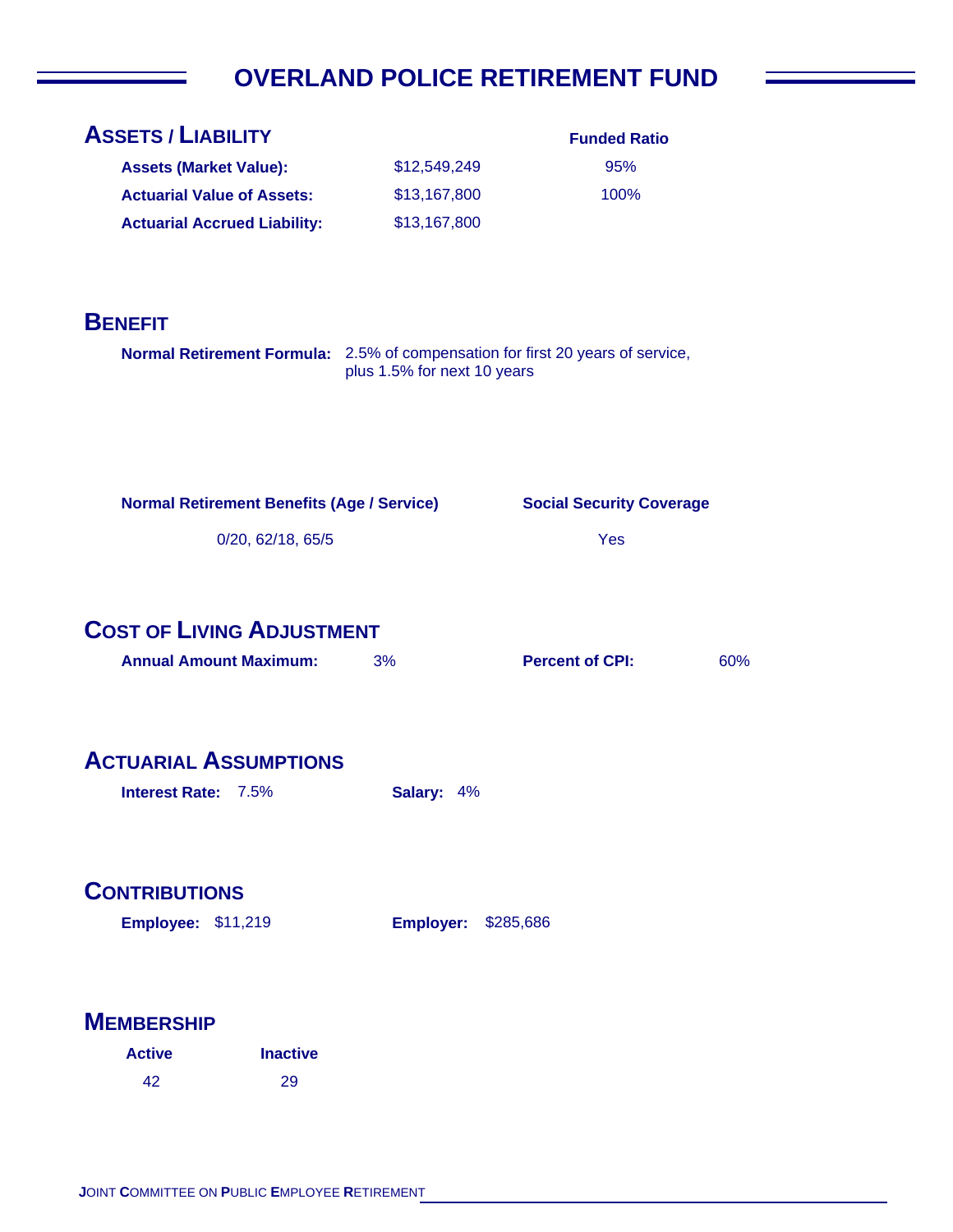## **PATTONVILLE-BRIDGETON FPD RETIREMENT PLAN**

#### **ASSETS / LIABILITY**

**Assets (Market Value): Actuarial Value of Assets:**

**Actuarial Accrued Liability:**

80% 79%

**BENEFIT**

**Normal Retirement Formula:** 50% of compensation with 20 years of service Supplemental benefit from 55 to 62: 20% of compensation

\$14,963,271 \$14,790,202

\$18,757,513

**Normal Retirement Benefits (Age / Service)**

**Social Security Coverage**

Uniformed: 55 / 5 Non-Uniformed: 62 / 5 Yes

#### **COST OF LIVING ADJUSTMENT**

**Annual Amount Minimum:** 1%

#### **ACTUARIAL ASSUMPTIONS**

**Interest Rate:** 7.75% **Salary:** 4%

## **CONTRIBUTIONS**

**Employee: Employer:** Non-Contributory **Employer: \$950,000** 

| <b>Active</b> | <b>Inactive</b> |
|---------------|-----------------|
| 62            | 5               |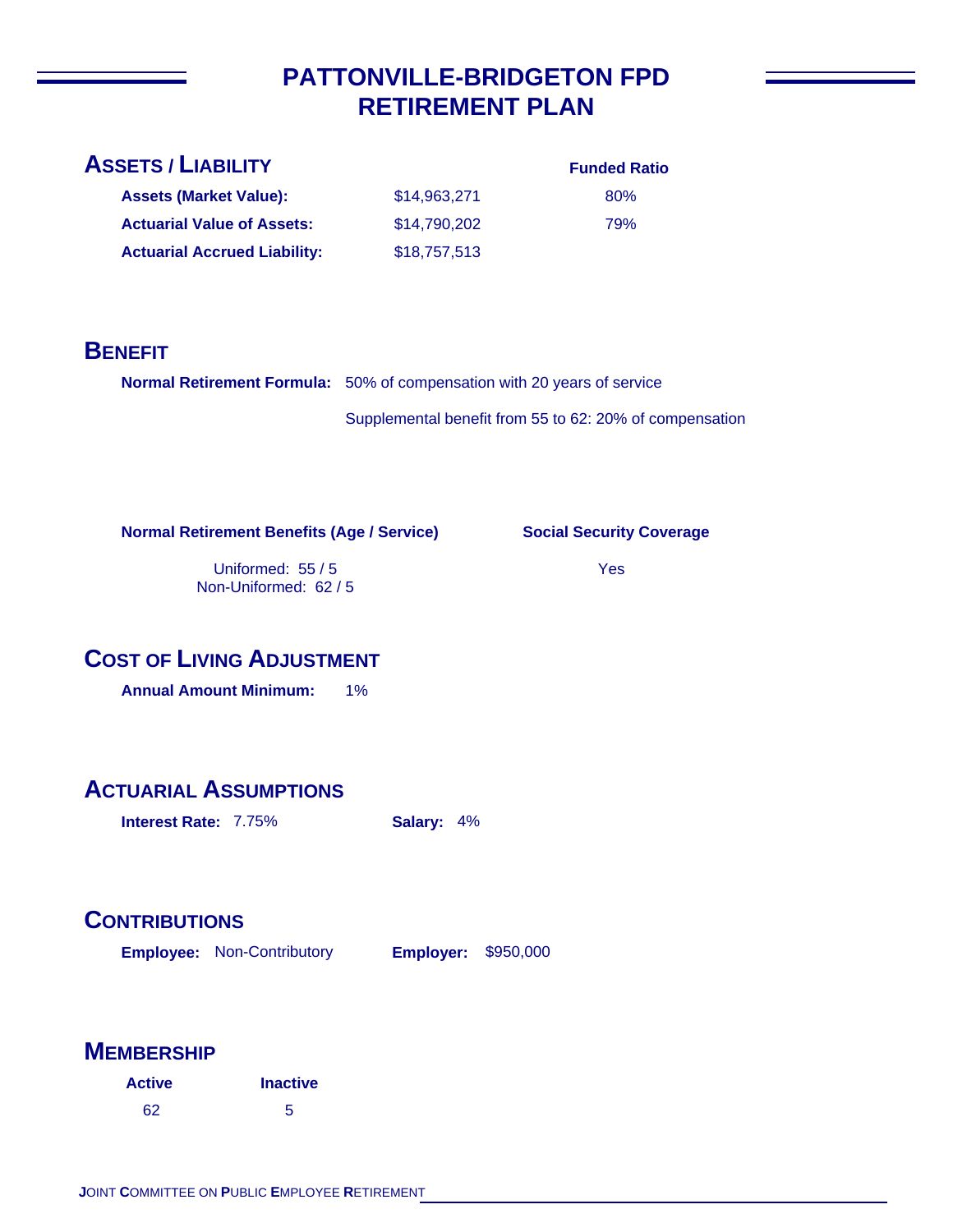## **POPLAR BLUFF POLICE & FIRE PENSION PLAN**

| <b>ASSETS / LIABILITY</b>           |             | <b>Funded Ratio</b> |
|-------------------------------------|-------------|---------------------|
| <b>Assets (Market Value):</b>       | \$8,872,539 | 100%                |
| <b>Actuarial Value of Assets:</b>   | \$8,858,258 | 100%                |
| <b>Actuarial Accrued Liability:</b> | \$8,858,258 |                     |
|                                     |             |                     |

#### **BENEFIT**

**Normal Retirement Formula:** 2% of compensation for first 20 years of service, plus 1.5% for each year in excess of 20 Maximum: \$1,650 per month

**Normal Retirement Benefits (Age / Service)**

**Social Security Coverage**

55 / 5

No

## **COST OF LIVING ADJUSTMENT**

No COLA

## **ACTUARIAL ASSUMPTIONS**

**Interest Rate:** 7% **Salary:** 4.5%

## **CONTRIBUTIONS**

**Employee: Employer:** \$169,200 **Employer: \$158,490** 

| <b>Active</b> | <b>Inactive</b> |
|---------------|-----------------|
| 80            | 33              |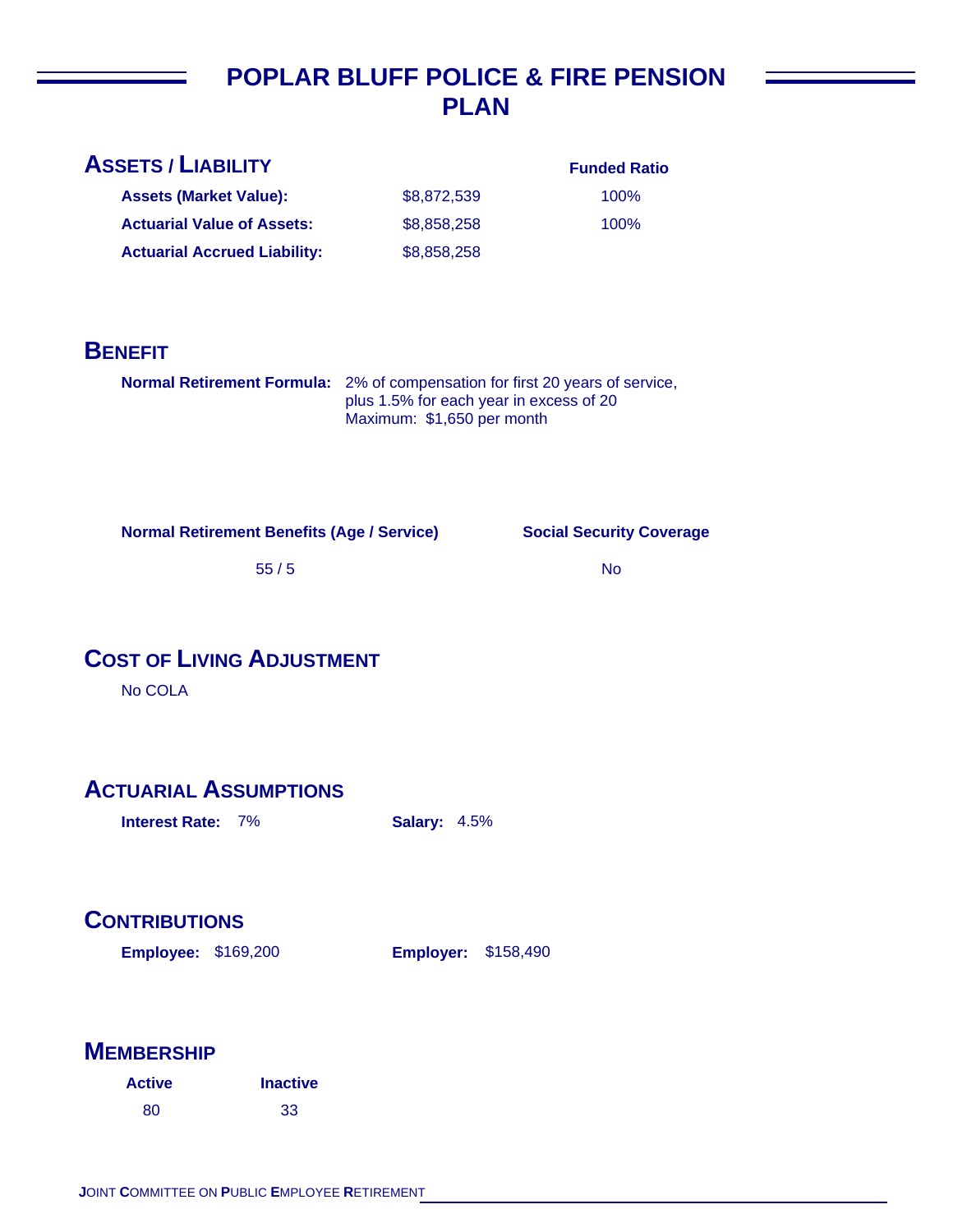## **PROSECUTING ATTORNEYS' & CIRCUIT ATTORNEYS' RETIREMENT SYSTEM**

| <b>ASSETS / LIABILITY</b>                                                                      |                              | <b>Funded Ratio</b>                                               |     |
|------------------------------------------------------------------------------------------------|------------------------------|-------------------------------------------------------------------|-----|
| <b>Assets (Market Value):</b>                                                                  | \$13,063,227                 | 85%                                                               |     |
| <b>Actuarial Value of Assets:</b>                                                              | \$12,718,714                 | 82%                                                               |     |
| <b>Actuarial Accrued Liability:</b>                                                            | \$15,449,179                 |                                                                   |     |
|                                                                                                |                              |                                                                   |     |
|                                                                                                |                              |                                                                   |     |
| <b>BENEFIT</b>                                                                                 |                              |                                                                   |     |
| Normal Retirement Formula: 1st Class Counties & City of St. Louis: 50% of Final Average Salary |                              |                                                                   |     |
|                                                                                                |                              | 3rd & 4th Class Counties: 12-20 years: \$105 x each 2 year period |     |
|                                                                                                |                              | 20+ years: \$130 x each 2 year period                             |     |
|                                                                                                | <b>LAGERS Benefit Offset</b> |                                                                   |     |
|                                                                                                |                              |                                                                   |     |
| <b>Normal Retirement Benefits (Age / Service)</b>                                              |                              | <b>Social Security Coverage</b>                                   |     |
| 62/12                                                                                          |                              | Yes                                                               |     |
|                                                                                                |                              |                                                                   |     |
|                                                                                                |                              |                                                                   |     |
| <b>COST OF LIVING ADJUSTMENT</b>                                                               |                              |                                                                   |     |
| <b>Annual Amount Maximum:</b>                                                                  | 2%                           | 'Cap' Total Maximum:                                              | 60% |
|                                                                                                |                              |                                                                   |     |
|                                                                                                |                              |                                                                   |     |
| <b>ACTUARIAL ASSUMPTIONS</b>                                                                   |                              |                                                                   |     |
| <b>Interest Rate: 7.5%</b>                                                                     | Salary: 4%                   |                                                                   |     |
|                                                                                                |                              |                                                                   |     |
|                                                                                                |                              |                                                                   |     |
| <b>CONTRIBUTIONS</b>                                                                           |                              |                                                                   |     |
| <b>Employee: Non-Contributory</b>                                                              | <b>Employer: \$1,231,292</b> |                                                                   |     |
|                                                                                                |                              |                                                                   |     |
|                                                                                                |                              |                                                                   |     |
| <b>MEMBERSHIP</b>                                                                              |                              |                                                                   |     |

| <b>Active</b> | <b>Inactive</b> |
|---------------|-----------------|
| 116           | 52              |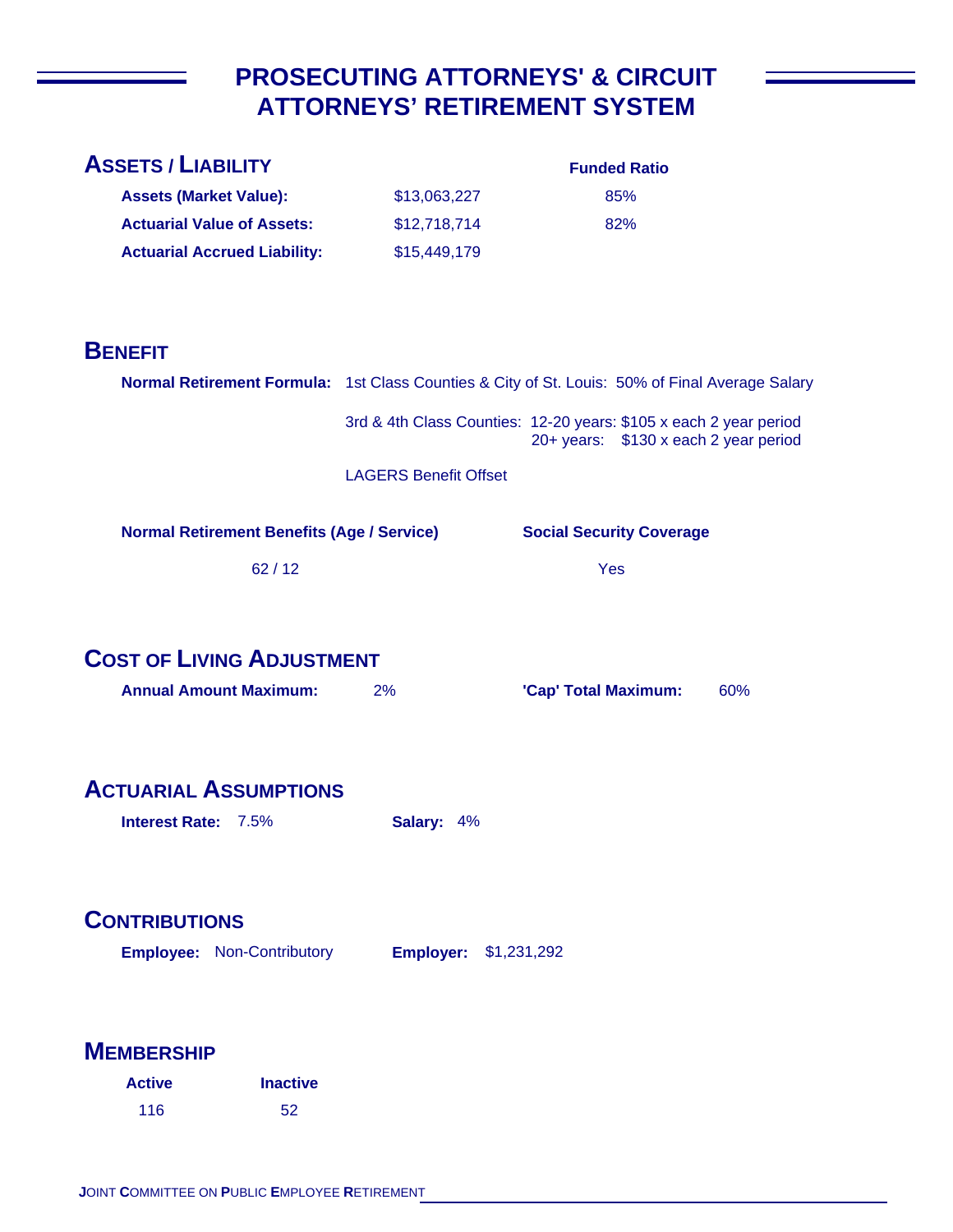## **PUBLIC EDUCATION EMPLOYEES' RETIREMENT SYSTEM OF MO**

| <b>ASSETS / LIABILITY</b>                                                        |                                                        |                                                                                                                                                              |                                                                                |
|----------------------------------------------------------------------------------|--------------------------------------------------------|--------------------------------------------------------------------------------------------------------------------------------------------------------------|--------------------------------------------------------------------------------|
|                                                                                  |                                                        | <b>Funded Ratio</b>                                                                                                                                          |                                                                                |
| <b>Assets (Market Value):</b>                                                    | \$1,888,269,914                                        | 85%                                                                                                                                                          |                                                                                |
| <b>Actuarial Value of Assets:</b>                                                | \$1,837,307,758                                        | 83%                                                                                                                                                          |                                                                                |
| <b>Actuarial Accrued Liability:</b>                                              | \$2,221,209,683                                        |                                                                                                                                                              |                                                                                |
|                                                                                  |                                                        |                                                                                                                                                              |                                                                                |
|                                                                                  |                                                        |                                                                                                                                                              |                                                                                |
| <b>BENEFIT</b>                                                                   |                                                        |                                                                                                                                                              |                                                                                |
| Normal Retirement Formula: 1.61% of compensation times years of credited service |                                                        |                                                                                                                                                              |                                                                                |
|                                                                                  | <b>Partial Lump Sum Option</b><br>actuarially reduced. | Active member whose years of service equal 33 or more years or age 63 with 8<br>Lump sum benefit of 12, 24, or 36 months under option 1. Lifetime Benefit is | years of service or whose age and service equal 86. Maximum period is 3 years. |
| <b>Normal Retirement Benefits (Age / Service)</b>                                |                                                        | <b>Social Security Coverage</b>                                                                                                                              |                                                                                |
| 60/5, 55/25, 0/30                                                                |                                                        | Yes                                                                                                                                                          |                                                                                |
|                                                                                  |                                                        |                                                                                                                                                              |                                                                                |
| <b>COST OF LIVING ADJUSTMENT</b><br><b>Annual Amount Maximum:</b>                | 5%                                                     | 'Cap' Total Maximum:<br><b>Percent of CPI:</b>                                                                                                               | 80%<br>100%                                                                    |
| <b>ACTUARIAL ASSUMPTIONS</b><br><b>Interest Rate: 8%</b>                         | 5%<br>Salary:                                          |                                                                                                                                                              |                                                                                |
| <b>CONTRIBUTIONS</b>                                                             |                                                        |                                                                                                                                                              |                                                                                |
| <b>Employee: \$50,625,153</b>                                                    | <b>Employer:</b>                                       | \$49,976,898                                                                                                                                                 |                                                                                |
| <b>MEMBERSHIP</b>                                                                |                                                        |                                                                                                                                                              |                                                                                |
| <b>Active</b><br><b>Inactive</b>                                                 |                                                        |                                                                                                                                                              |                                                                                |
| 45,880<br>34,282                                                                 |                                                        |                                                                                                                                                              |                                                                                |
|                                                                                  |                                                        |                                                                                                                                                              |                                                                                |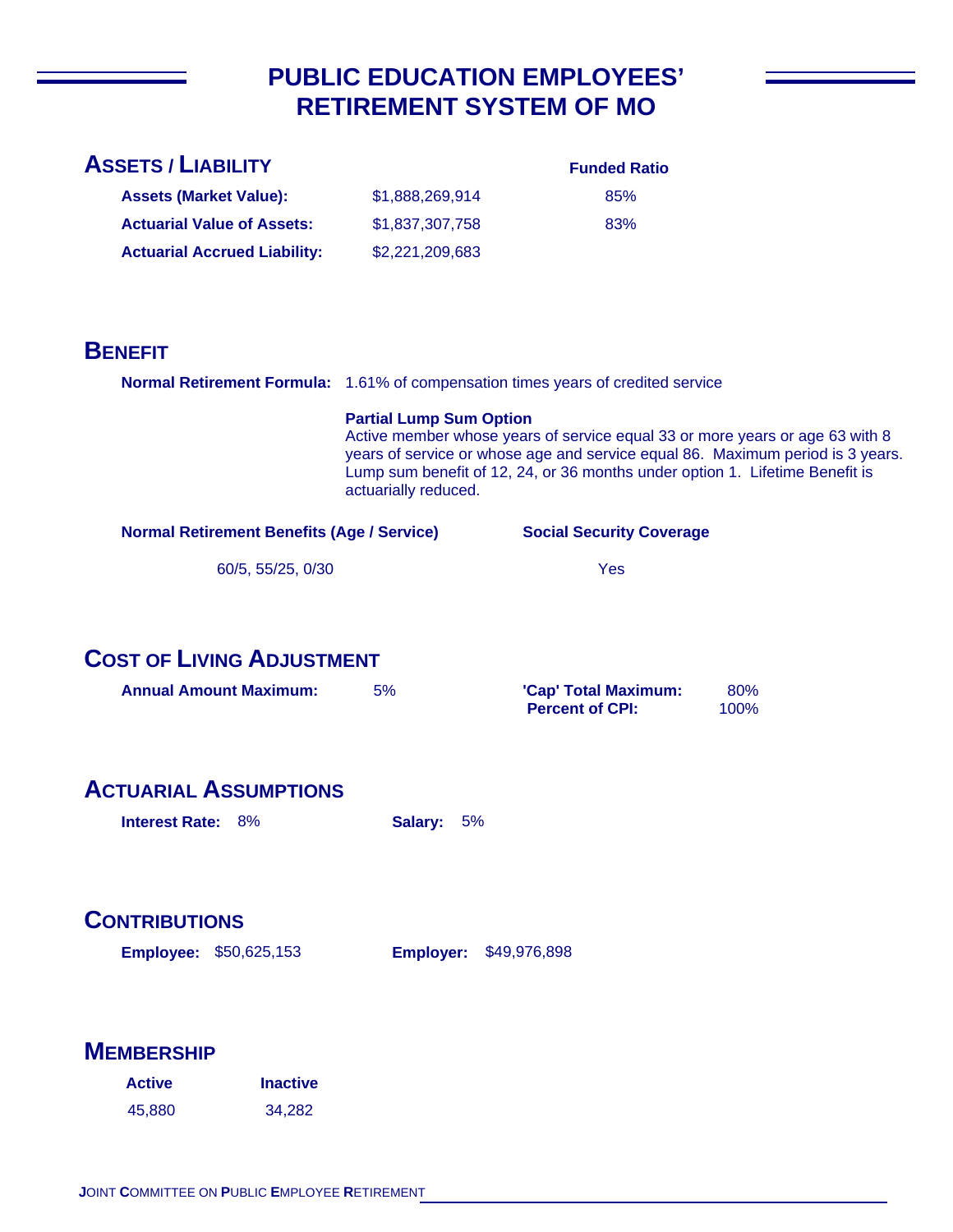# **PUBLIC SCHOOL RETIREMENT SYSTEM**

| <b>ASSETS / LIABILITY</b>                                                       |                                | <b>Funded Ratio</b>                                                                                                                                                                                                                                                 |             |
|---------------------------------------------------------------------------------|--------------------------------|---------------------------------------------------------------------------------------------------------------------------------------------------------------------------------------------------------------------------------------------------------------------|-------------|
| <b>Assets (Market Value):</b>                                                   | \$22,150,379,905               | 84%                                                                                                                                                                                                                                                                 |             |
| <b>Actuarial Value of Assets:</b>                                               | \$21,501,572,000               | 82%                                                                                                                                                                                                                                                                 |             |
| <b>Actuarial Accrued Liability:</b>                                             | \$26,225,259,260               |                                                                                                                                                                                                                                                                     |             |
|                                                                                 |                                |                                                                                                                                                                                                                                                                     |             |
|                                                                                 |                                |                                                                                                                                                                                                                                                                     |             |
| <b>BENEFIT</b>                                                                  |                                |                                                                                                                                                                                                                                                                     |             |
| Normal Retirement Formula: 2.5% of compensation times years of credited service |                                |                                                                                                                                                                                                                                                                     |             |
|                                                                                 | <b>Partial Lump Sum Option</b> | Active member whose years of service equal 33 or more years or age<br>63 with 8 years of service or age and service equal to 86. Maximum<br>period is 3 years. Lump sum benefit of 12, 24, or 36 months under<br>option 1. Lifetime Benefit is actuarially reduced. |             |
| <b>Normal Retirement Benefits (Age / Service)</b>                               |                                | <b>Social Security Coverage</b>                                                                                                                                                                                                                                     |             |
| 60/5, 0/30, Rule of 80                                                          |                                | <b>No</b>                                                                                                                                                                                                                                                           |             |
| <b>COST OF LIVING ADJUSTMENT</b>                                                |                                |                                                                                                                                                                                                                                                                     |             |
| <b>Annual Amount Maximum:</b>                                                   | 5%                             | 'Cap' Total Maximum:<br><b>Percent of CPI:</b>                                                                                                                                                                                                                      | 80%<br>100% |
| <b>ACTUARIAL ASSUMPTIONS</b>                                                    |                                |                                                                                                                                                                                                                                                                     |             |
| <b>Interest Rate: 8%</b>                                                        | Salary: 5%                     |                                                                                                                                                                                                                                                                     |             |
| <b>CONTRIBUTIONS</b>                                                            |                                |                                                                                                                                                                                                                                                                     |             |
| <b>Employee: \$405,614,103</b>                                                  | <b>Employer:</b>               | \$359,762,556                                                                                                                                                                                                                                                       |             |
|                                                                                 |                                |                                                                                                                                                                                                                                                                     |             |
| <b>MEMBERSHIP</b>                                                               |                                |                                                                                                                                                                                                                                                                     |             |
| <b>Inactive</b><br><b>Active</b>                                                |                                |                                                                                                                                                                                                                                                                     |             |
| 73,797<br>45,904                                                                |                                |                                                                                                                                                                                                                                                                     |             |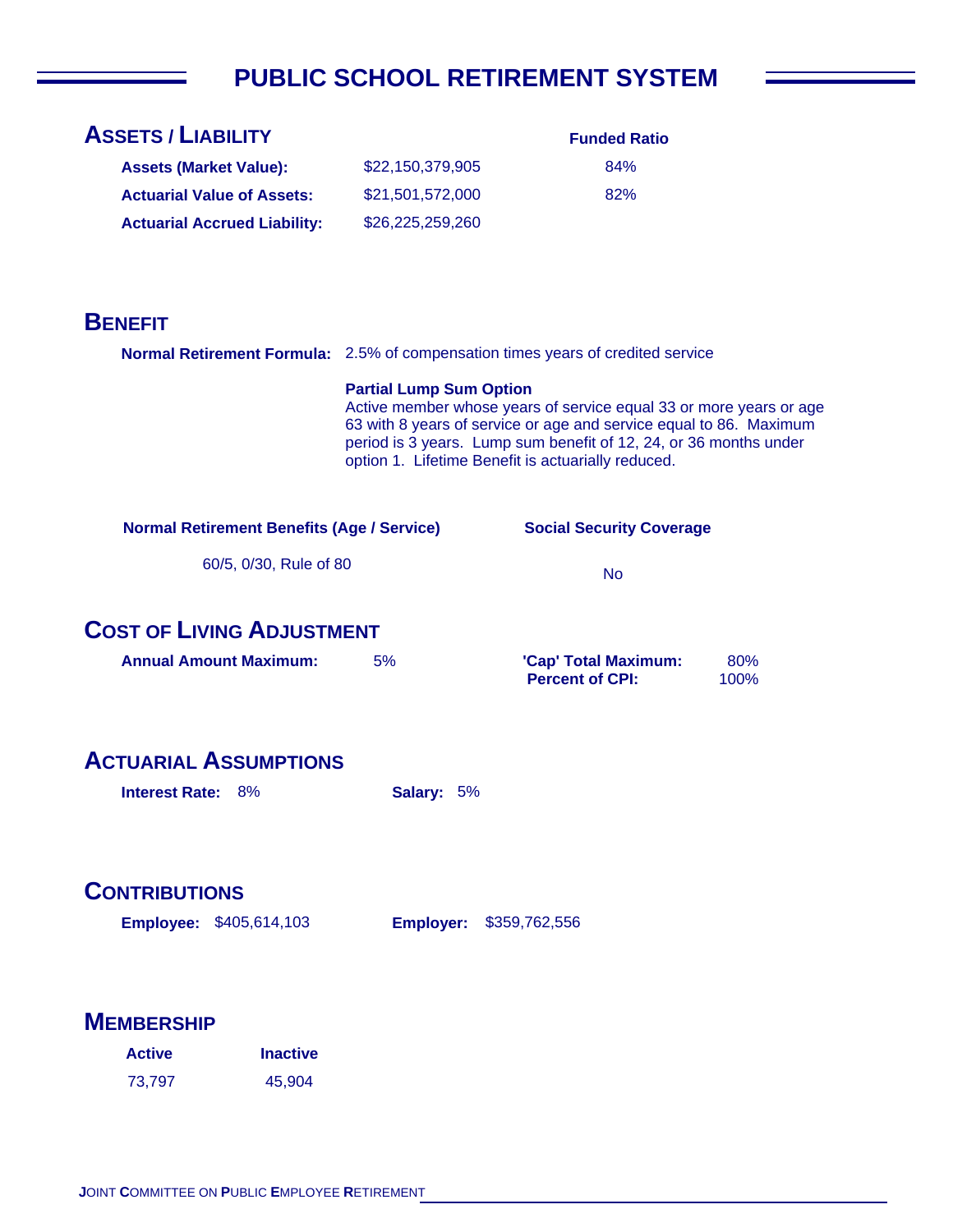## **FINAYTOWN POLICEMEN'S RETIREMENT FUND =**

| <b>ASSETS / LIABILITY</b>           |             | <b>Funded Ratio</b> |
|-------------------------------------|-------------|---------------------|
| <b>Assets (Market Value):</b>       | \$6.718.989 | 78%                 |
| <b>Actuarial Value of Assets:</b>   | \$6,718,989 | 78%                 |
| <b>Actuarial Accrued Liability:</b> | \$8,615,959 |                     |

#### **BENEFIT**

**Normal Retirement Formula:** 2.5% of compensation for first 20 years of service, plus 1% for next 10 years

**Normal Retirement Benefits (Age / Service)**

#### **Social Security Coverage**

Yes

55 / 20

## **COST OF LIVING ADJUSTMENT**

No COLA

#### **ACTUARIAL ASSUMPTIONS**

**Interest Rate:** 7.5% **Salary:** 4%

#### **CONTRIBUTIONS**

**Employee: Employer:** Non-Contributory **Employer: \$251,835** 

| <b>Active</b> | <b>Inactive</b> |
|---------------|-----------------|
| 41            | 20              |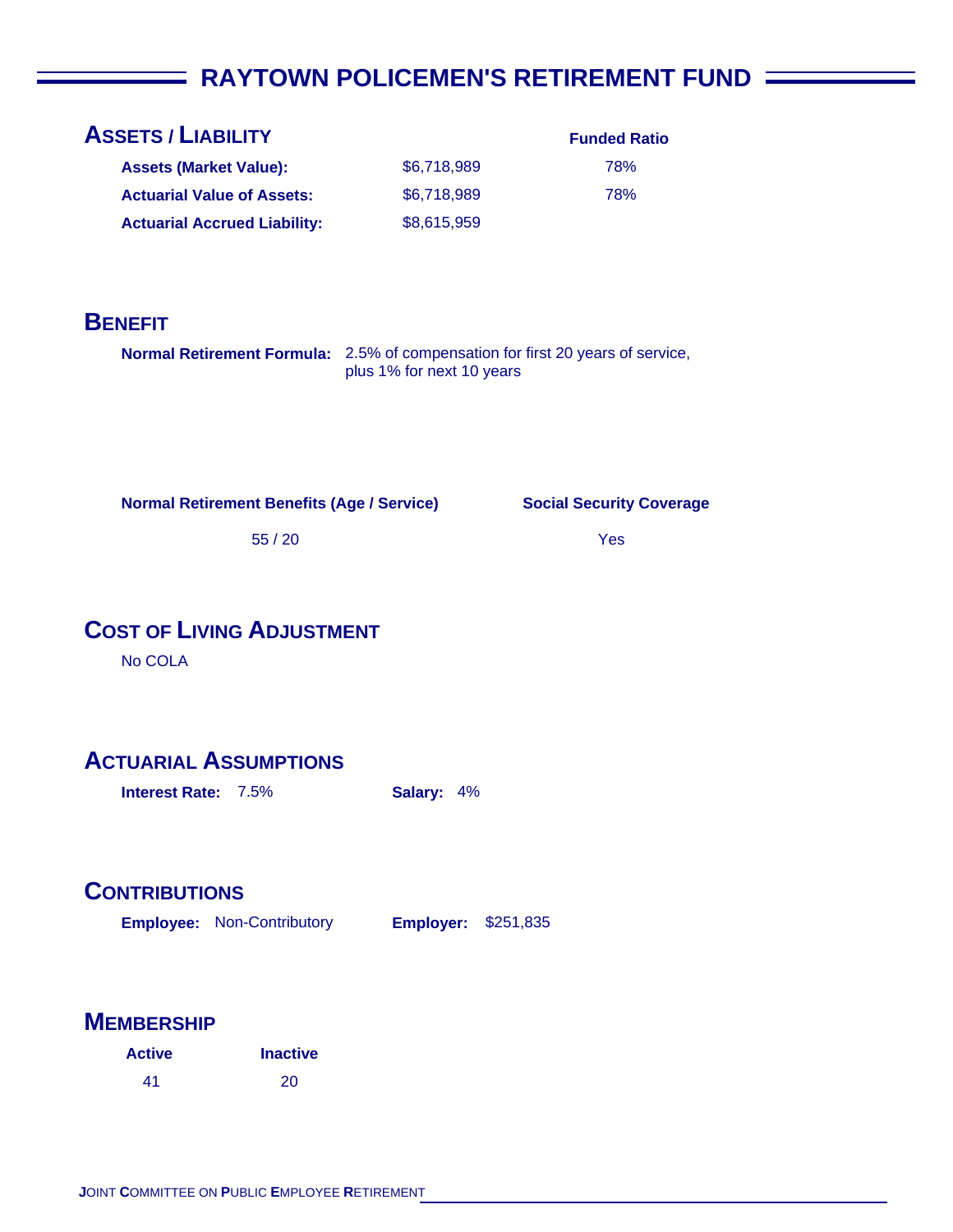## **RICHMOND HEIGHTS POLICE & FIRE RETIREMENT PLAN**

\$20,191,000 \$22,554,784

\$21,799,589

| <b>ASSETS / LIABILITY</b> |  |
|---------------------------|--|
|                           |  |

**Assets (Market Value): Actuarial Value of Assets:**

**Actuarial Accrued Liability:**

|  | <b>Funded Ratio</b> |
|--|---------------------|
|  |                     |

93% 103%

#### **BENEFIT**

**Normal Retirement Formula:** 60% of compensation offset by 50% of primary SS Retiring after May 8, 2003: No offset

**Normal Retirement Benefits (Age / Service)**

**Social Security Coverage**

60 or 30

Yes

## **COST OF LIVING ADJUSTMENT**

Based on increase in base pay of actives until age 65

## **ACTUARIAL ASSUMPTIONS**

**Interest Rate:** 8% **Salary:** 5%

## **CONTRIBUTIONS**

**Employee: Employer:** \$101,671

**Employer: \$832,864** 

| <b>Active</b> | <b>Inactive</b> |
|---------------|-----------------|
| 65            | -31             |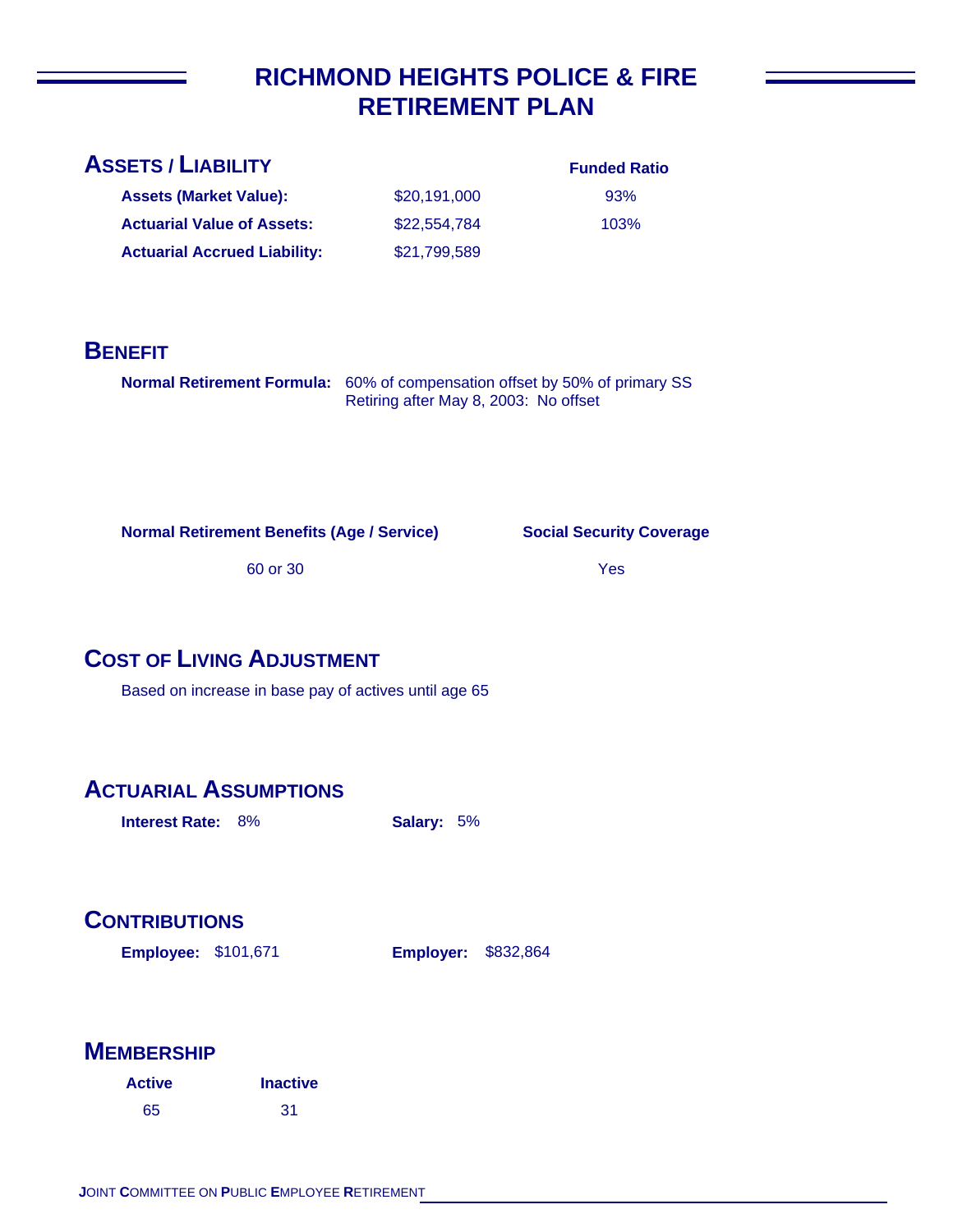## **ROCK COMMUNITY FPD RETIREMENT PLAN**

| <b>ASSETS / LIABILITY</b>           |             |  |
|-------------------------------------|-------------|--|
| <b>Assets (Market Value):</b>       | \$4,121,306 |  |
| <b>Actuarial Value of Assets:</b>   | \$4,126,000 |  |
| <b>Actuarial Accrued Liability:</b> | \$6,137,884 |  |

| <b>Funded Ratio</b> |
|---------------------|
| 67%                 |
| 67%                 |

#### **BENEFIT**

**Normal Retirement Formula:** 2% of compensation times years of credited service

Supplemental Benefit: \$500 monthly to Medicare eligibility

**Normal Retirement Benefits (Age / Service)**

**Social Security Coverage**

Yes

60/5, 55/30

## **COST OF LIVING ADJUSTMENT**

No COLA

## **ACTUARIAL ASSUMPTIONS**

**Interest Rate:** 7.5% **Salary:** 5%

#### **CONTRIBUTIONS**

**Employee: Employer:** Non-Contributory **Employer: \$496,977** 

| <b>Active</b> | <b>Inactive</b> |
|---------------|-----------------|
| 50            | 9               |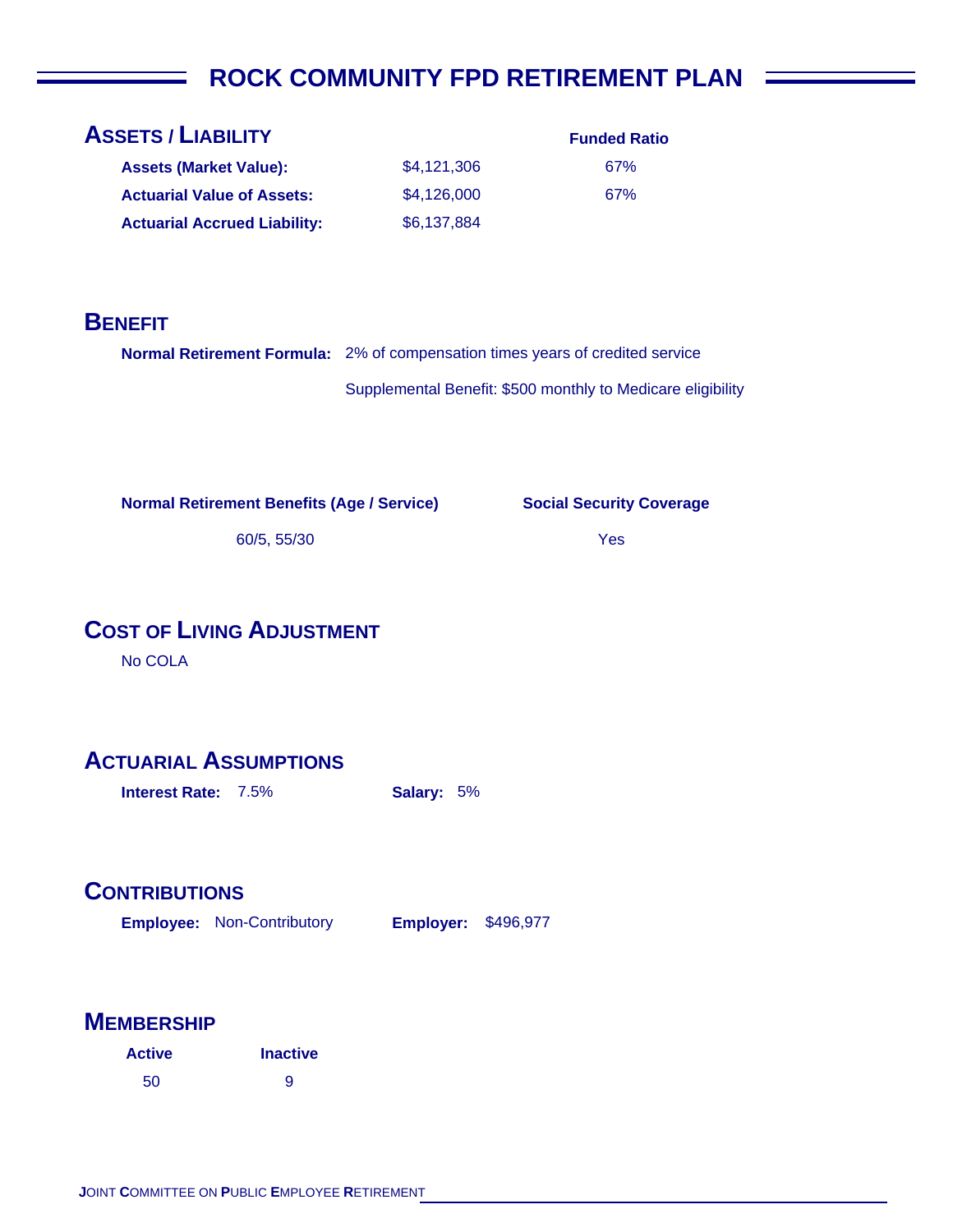## **ROCK HILL POLICE & FIREMEN'S PENSION PLAN**

**O**fficials with the Rock Hill Police & Firemen's Pension Plan failed to provide the statutorily required reports for plan year 2004.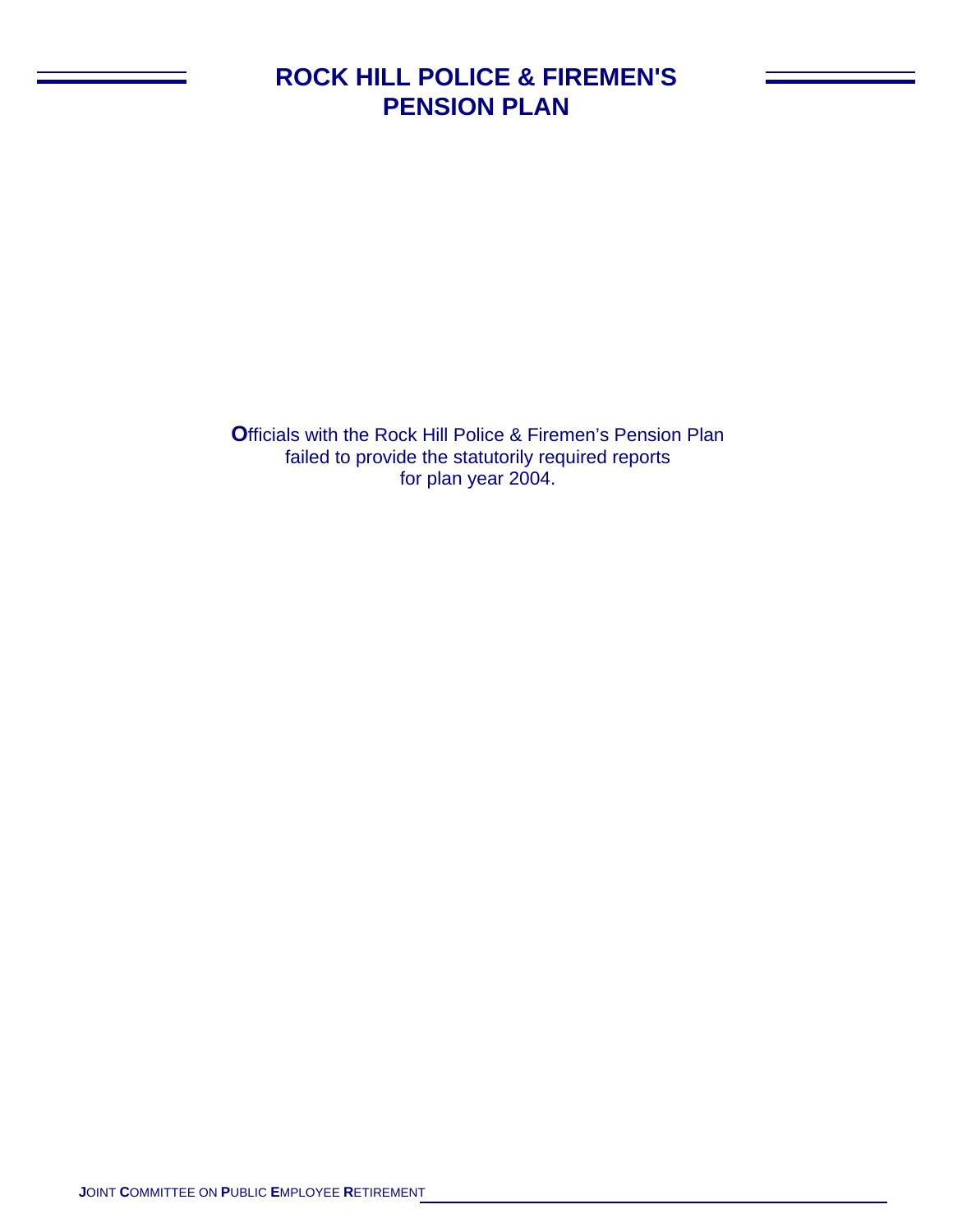# **SEDALIA FIREMEN'S RETIREMENT FUND**

| <b>ASSETS / LIABILITY</b>                               |                  | <b>Funded Ratio</b>                                        |
|---------------------------------------------------------|------------------|------------------------------------------------------------|
| <b>Assets (Market Value):</b>                           | \$5,145,526      | 73%                                                        |
| <b>Actuarial Value of Assets:</b>                       | \$5,145,526      | 73%                                                        |
| <b>Actuarial Accrued Liability:</b>                     | \$7,057,049      |                                                            |
|                                                         |                  |                                                            |
| <b>BENEFIT</b>                                          |                  |                                                            |
| Normal Retirement Formula: 50% of Indexed Earnings Base |                  | 2004 Indexed Earning Base: \$38,210 increasing 3% annually |
| <b>Normal Retirement Benefits (Age / Service)</b>       |                  | <b>Social Security Coverage</b>                            |
| 55/22                                                   |                  | <b>No</b>                                                  |
|                                                         |                  |                                                            |
| <b>COST OF LIVING ADJUSTMENT</b>                        |                  |                                                            |
| <b>Annual Amount Maximum:</b>                           | 3%               |                                                            |
| <b>ACTUARIAL ASSUMPTIONS</b>                            |                  |                                                            |
| <b>Interest Rate: 7%</b>                                | Salary: 3%       |                                                            |
|                                                         |                  |                                                            |
| <b>CONTRIBUTIONS</b>                                    |                  |                                                            |
| <b>Employee: \$71,643</b>                               | <b>Employer:</b> | \$226,953                                                  |
|                                                         |                  |                                                            |
| <b>MEMBERSHIP</b>                                       |                  |                                                            |
| <b>Inactive</b><br><b>Active</b>                        |                  |                                                            |
| 40<br>30                                                |                  |                                                            |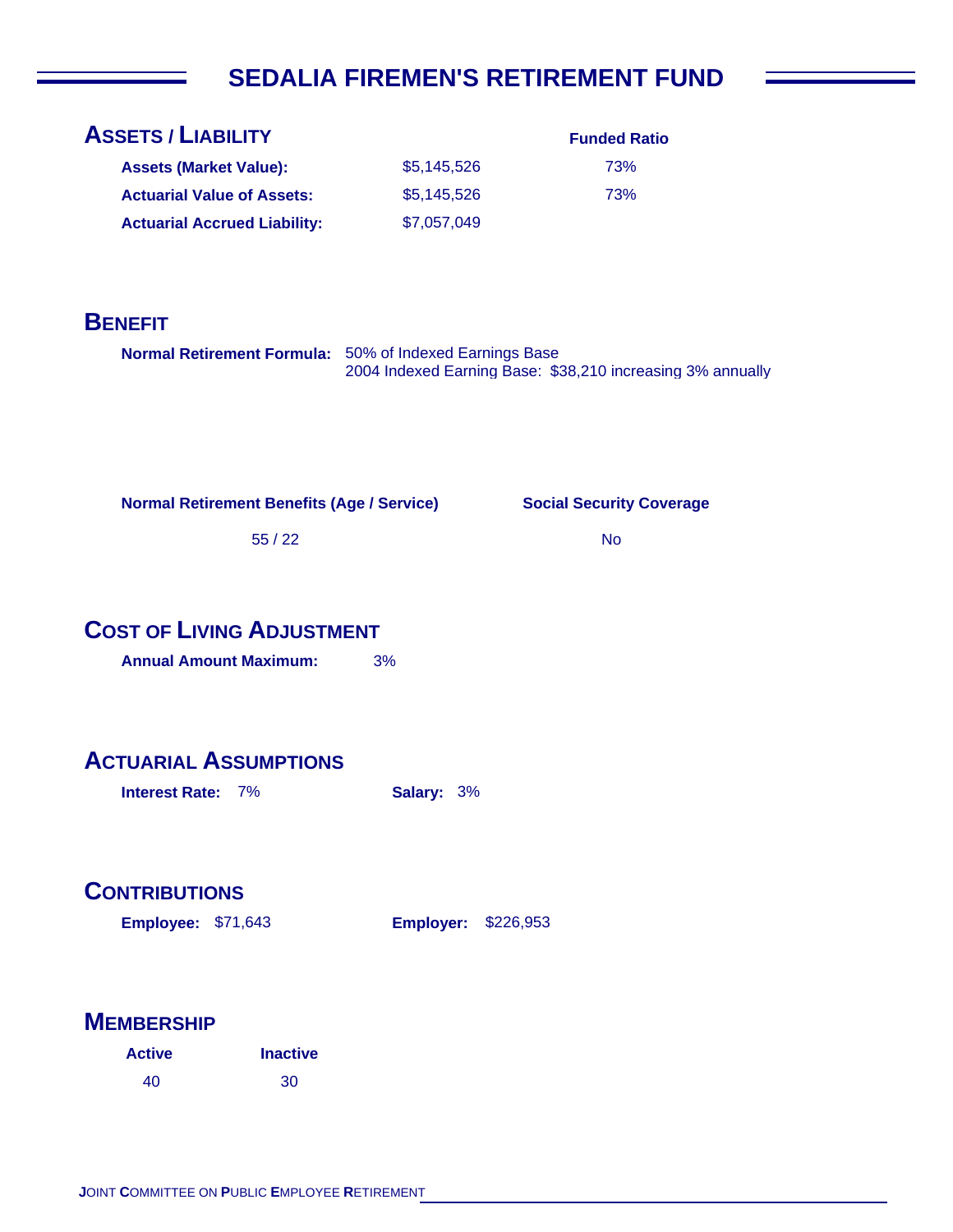# **SEDALIA POLICE RETIREMENT FUND**

| <b>ASSETS / LIABILITY</b>                                                     |                     | <b>Funded Ratio</b>             |
|-------------------------------------------------------------------------------|---------------------|---------------------------------|
| <b>Assets (Market Value):</b>                                                 | \$3,934,206         | 67%                             |
| <b>Actuarial Value of Assets:</b>                                             | \$3,932,507         | 67%                             |
| <b>Actuarial Accrued Liability:</b>                                           | \$5,882,915         |                                 |
|                                                                               |                     |                                 |
|                                                                               |                     |                                 |
| <b>BENEFIT</b>                                                                |                     |                                 |
| Normal Retirement Formula: 2% of compensation times years of credited service | Maximum: 60%        |                                 |
|                                                                               |                     |                                 |
|                                                                               |                     |                                 |
| <b>Normal Retirement Benefits (Age / Service)</b>                             |                     | <b>Social Security Coverage</b> |
| $52/0$                                                                        |                     | Yes                             |
|                                                                               |                     |                                 |
| <b>COST OF LIVING ADJUSTMENT</b>                                              |                     |                                 |
| <b>Annual Amount Maximum:</b>                                                 | 2%                  |                                 |
|                                                                               |                     |                                 |
| <b>ACTUARIAL ASSUMPTIONS</b>                                                  |                     |                                 |
| 8%<br><b>Interest Rate:</b>                                                   | <b>Salary: 4.5%</b> |                                 |
|                                                                               |                     |                                 |
|                                                                               |                     |                                 |
| <b>CONTRIBUTIONS</b>                                                          |                     |                                 |
| Employee: \$7,642                                                             | <b>Employer:</b>    | \$213,842                       |
|                                                                               |                     |                                 |
|                                                                               |                     |                                 |
| <b>MEMBERSHIP</b>                                                             |                     |                                 |
| <b>Inactive</b><br><b>Active</b>                                              |                     |                                 |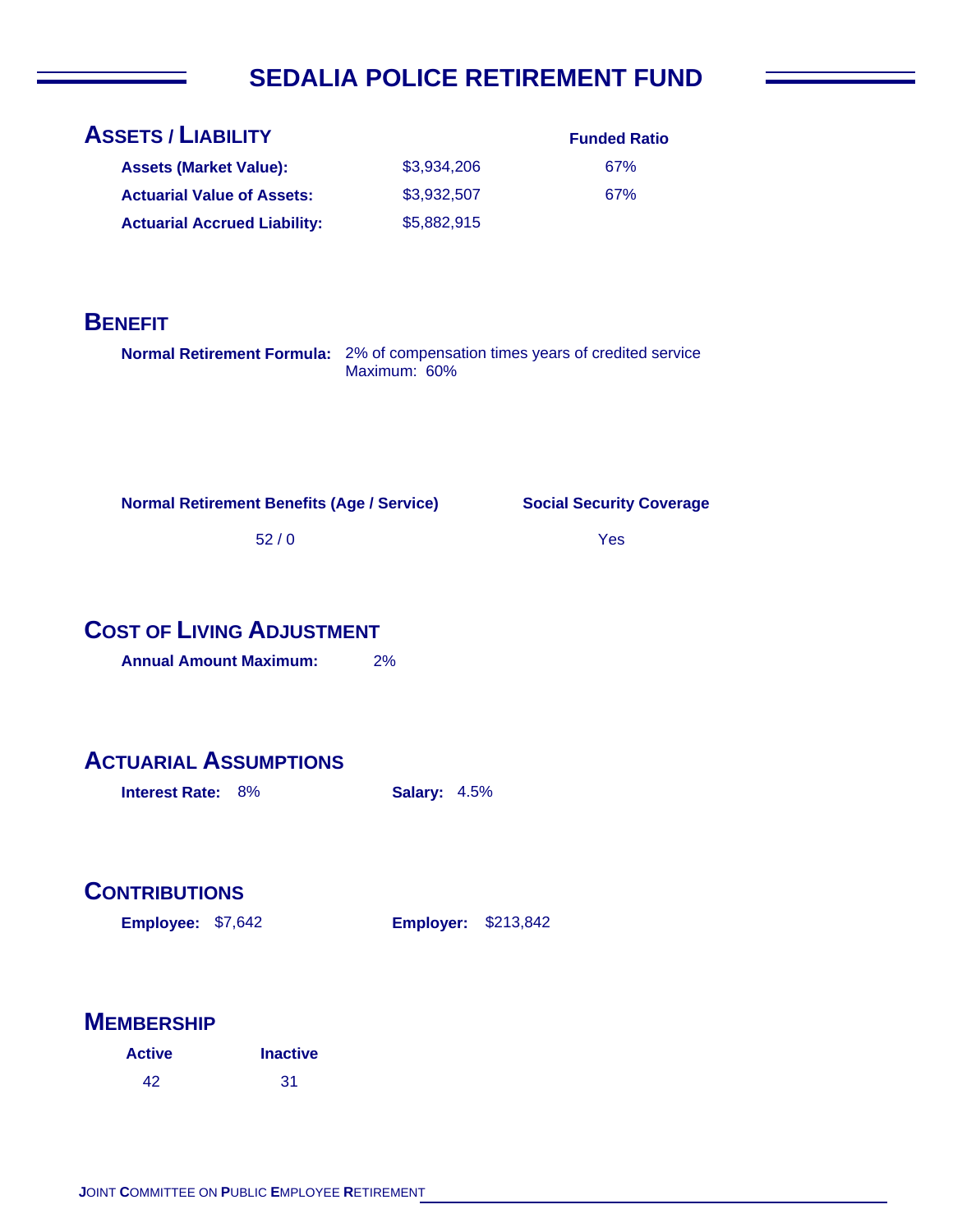# **SHERIFF'S RETIREMENT SYSTEM**

| <b>ASSETS / LIABILITY</b>                                                     |                  | <b>Funded Ratio</b>             |      |
|-------------------------------------------------------------------------------|------------------|---------------------------------|------|
| <b>Assets (Market Value):</b>                                                 | \$24,387,957     | 100%                            |      |
| <b>Actuarial Value of Assets:</b>                                             | \$24,274,470     | 100%                            |      |
| <b>Actuarial Accrued Liability:</b>                                           | \$24,274,470     |                                 |      |
|                                                                               |                  |                                 |      |
|                                                                               |                  |                                 |      |
| <b>BENEFIT</b>                                                                |                  |                                 |      |
| Normal Retirement Formula: 2% of compensation times years of credited service |                  |                                 |      |
|                                                                               |                  |                                 |      |
|                                                                               |                  |                                 |      |
|                                                                               |                  |                                 |      |
|                                                                               |                  |                                 |      |
| <b>Normal Retirement Benefits (Age / Service)</b>                             |                  | <b>Social Security Coverage</b> |      |
|                                                                               |                  |                                 |      |
| 55/12, 62/8                                                                   |                  | Yes                             |      |
|                                                                               |                  |                                 |      |
|                                                                               |                  |                                 |      |
| <b>COST OF LIVING ADJUSTMENT</b>                                              |                  |                                 |      |
| <b>Annual Amount Maximum:</b>                                                 | 5%               | <b>Percent of CPI:</b>          | 100% |
|                                                                               |                  |                                 |      |
|                                                                               |                  |                                 |      |
| <b>ACTUARIAL ASSUMPTIONS</b>                                                  |                  |                                 |      |
| Interest Rate: 8%                                                             | Salary: 4%       |                                 |      |
|                                                                               |                  |                                 |      |
|                                                                               |                  |                                 |      |
| <b>CONTRIBUTIONS</b>                                                          |                  |                                 |      |
|                                                                               |                  |                                 |      |
| <b>Employee: Non-Contributory</b>                                             | <b>Employer:</b> | \$1,746,297                     |      |
|                                                                               |                  |                                 |      |
|                                                                               |                  |                                 |      |
| <b>MEMBERSHIP</b>                                                             |                  |                                 |      |

| <b>Active</b> | <b>Inactive</b> |
|---------------|-----------------|
| 114           | 133             |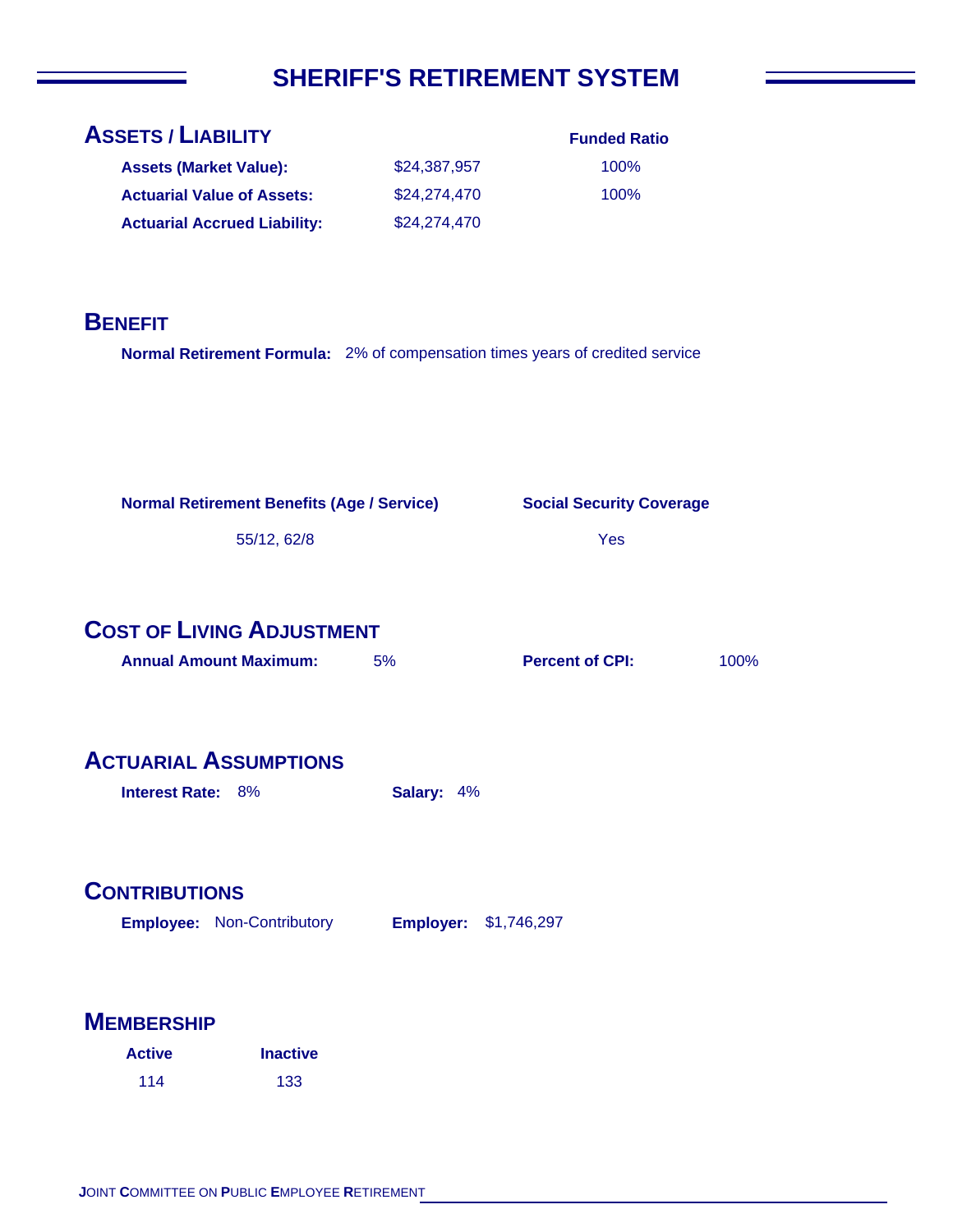## **SPRINGFIELD POLICE & FIRE RETIREMENT FUND**

#### **ASSETS / LIABILITY**

**Assets (Market Value): Actuarial Value of Assets:**

**Actuarial Accrued Liability:**

#### **Funded Ratio**

| 52% |
|-----|
| 55% |

#### **BENEFIT**

**Normal Retirement Formula:** 2.8% of compensation times years of credited service Maximum: 70%

\$124,302,706 \$130,419,433

\$238,755,058

**Normal Retirement Benefits (Age / Service)**

**Social Security Coverage**

50/20, 60/0, 0/25

No

## **COST OF LIVING ADJUSTMENT**

**Annual Amount Maximum:** 3%

#### **ACTUARIAL ASSUMPTIONS**

**Interest Rate:** 7.5% **Salary:** 4.25%

## **CONTRIBUTIONS**

**Employee: Employer:** \$2,631,550 **Employer: \$5,891,663** 

| <b>Active</b> | <b>Inactive</b> |
|---------------|-----------------|
| 567           | 475             |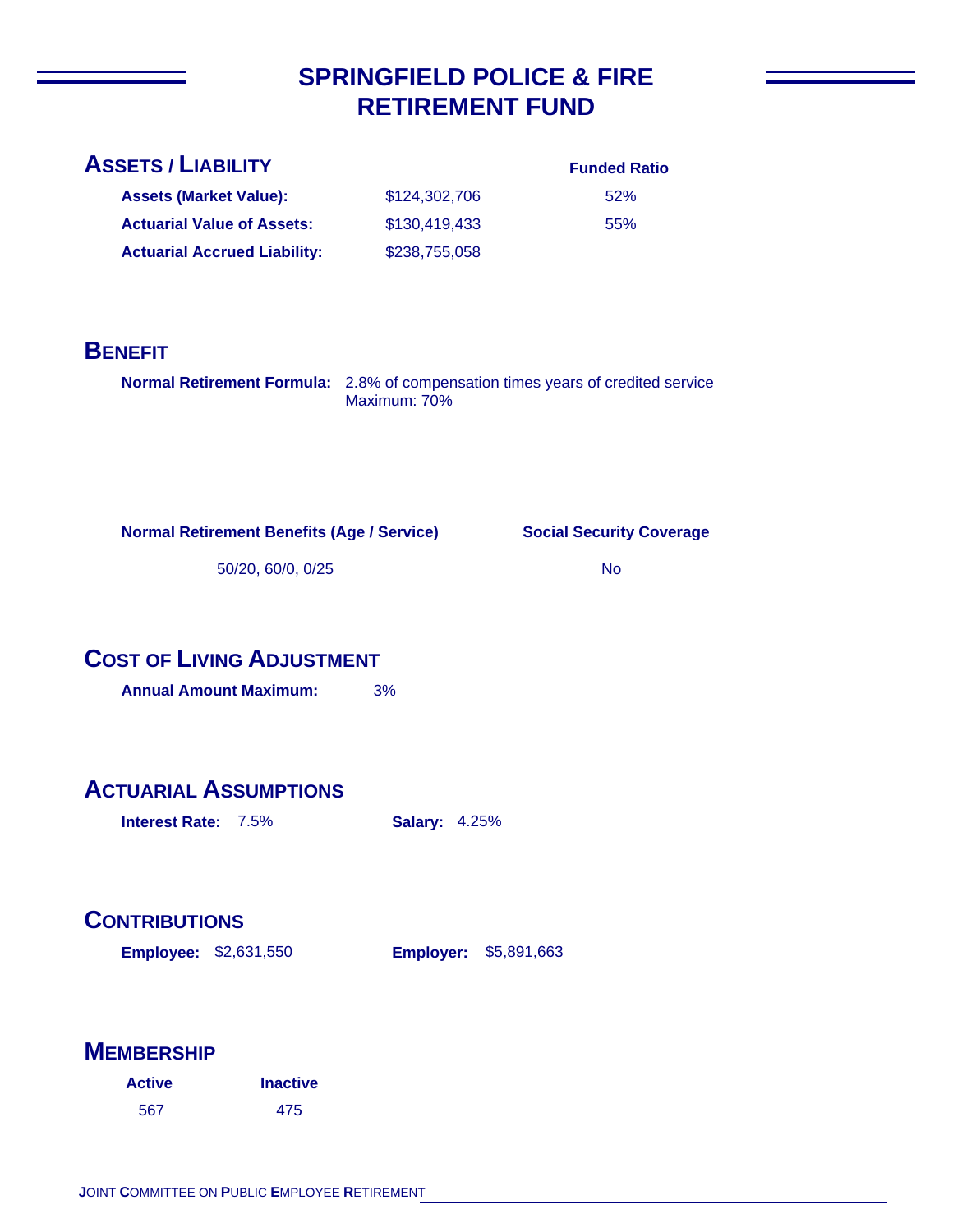# **ST. JOSEPH POLICEMEN'S PENSION FUND**

 $\overline{\phantom{a}}$ 

| <b>ASSETS / LIABILITY</b>                                                     |                                           | <b>Funded Ratio</b>             |     |
|-------------------------------------------------------------------------------|-------------------------------------------|---------------------------------|-----|
| <b>Assets (Market Value):</b>                                                 | \$16,606,666                              | 57%                             |     |
| <b>Actuarial Value of Assets:</b>                                             | \$16,525,149                              | 57%                             |     |
| <b>Actuarial Accrued Liability:</b>                                           | \$28,892,605                              |                                 |     |
|                                                                               |                                           |                                 |     |
| <b>BENEFIT</b>                                                                |                                           |                                 |     |
| Normal Retirement Formula: 40% of compensation for first 20 years of service, | plus 2% for next 15 years<br>Maximum: 70% |                                 |     |
| <b>Normal Retirement Benefits (Age / Service)</b>                             |                                           | <b>Social Security Coverage</b> |     |
|                                                                               |                                           |                                 |     |
| 0/20                                                                          |                                           | <b>No</b>                       |     |
| <b>COST OF LIVING ADJUSTMENT</b><br><b>Annual Amount Maximum:</b>             | 4%                                        | <b>Percent of CPI:</b>          | 50% |
| <b>ACTUARIAL ASSUMPTIONS</b>                                                  |                                           |                                 |     |
| Interest Rate: 7.5%                                                           | Salary: 4%                                |                                 |     |
|                                                                               |                                           |                                 |     |
| <b>CONTRIBUTIONS</b>                                                          |                                           |                                 |     |
| <b>Employee: \$192,365</b>                                                    | <b>Employer:</b>                          | \$1,641,927                     |     |
|                                                                               |                                           |                                 |     |
| <b>MEMBERSHIP</b>                                                             |                                           |                                 |     |
| <b>Inactive</b><br><b>Active</b>                                              |                                           |                                 |     |
| 115<br>85                                                                     |                                           |                                 |     |

 $\overline{\phantom{a}}$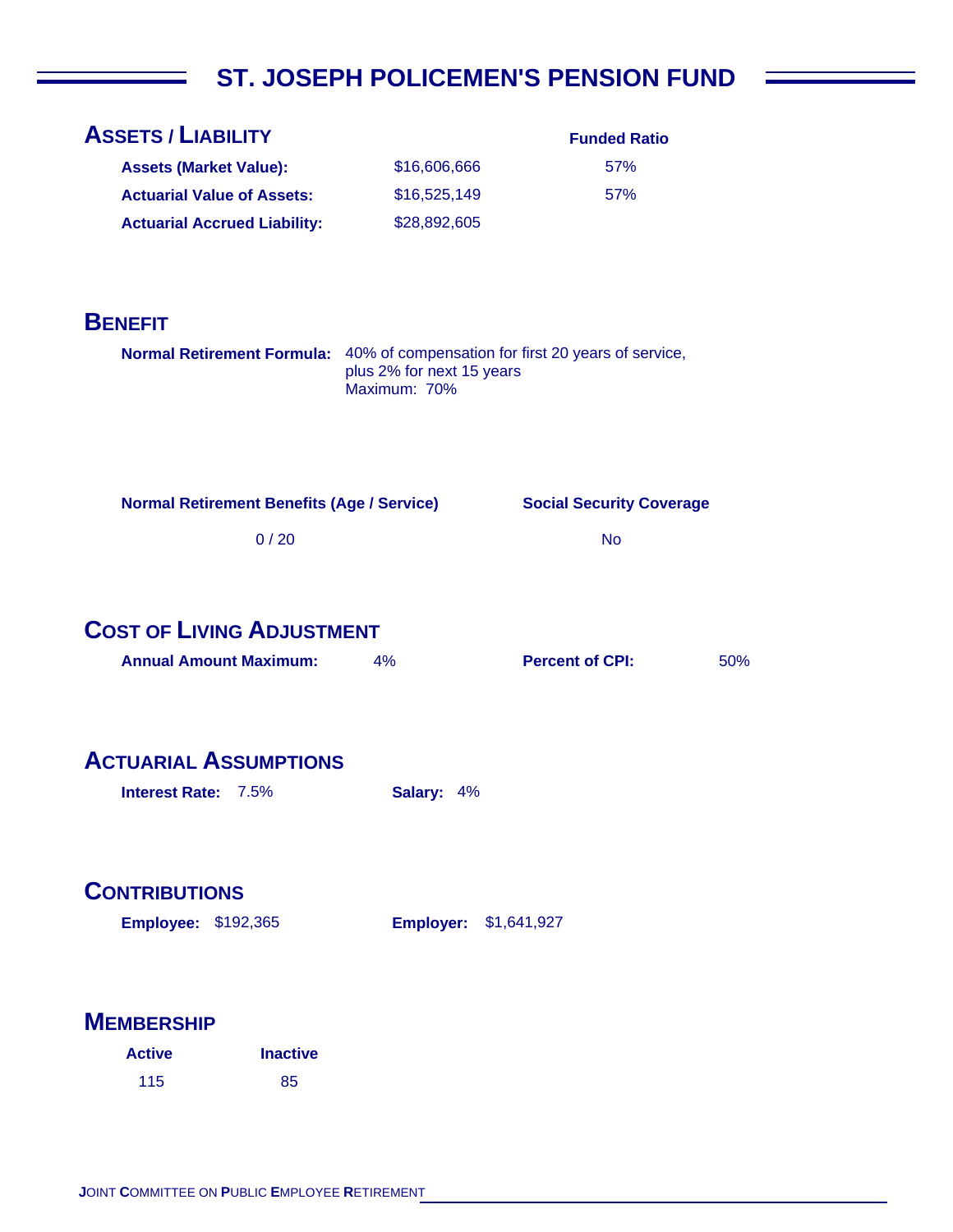## **ST. LOUIS COUNTY EMPLOYEES RETIREMENT PLAN**

| <b>ASSETS / LIABILITY</b>           |               | <b>Funded Ratio</b> |
|-------------------------------------|---------------|---------------------|
| <b>Assets (Market Value):</b>       | \$377.197.079 | 79%                 |
| <b>Actuarial Value of Assets:</b>   | \$365,375,958 | 76%                 |
| <b>Actuarial Accrued Liability:</b> | \$478,976,383 |                     |

#### **BENEFIT**

**Normal Retirement Formula: General Employees**: 1.5% of compensation times years of credited service, plus \$15 per month times years of service

> **Uniformed Employees**: 1.6% of compensation times years of credited service, plus \$5 per month times years of service for life Supplemental Uniformed Benefit: \$30 per month times years of service to age 65

**Normal Retirement Benefits (Age / Service)**

**Social Security Coverage**

 General Employees: 65 / 3 Uniformed Employees: 60/10 Rule of 80 (applies to both): 65/3

Yes

#### **COST OF LIVING ADJUSTMENT**

Ad Hoc COLA

#### **ACTUARIAL ASSUMPTIONS**

**Interest Rate:** 8% **Salary:** 5.5%

#### **CONTRIBUTIONS**

**Employee: Employer:** Non-Contributory **Employer: \$29,165,868** 

| <b>Active</b> | <b>Inactive</b> |  |
|---------------|-----------------|--|
| 3,776         | 2,973           |  |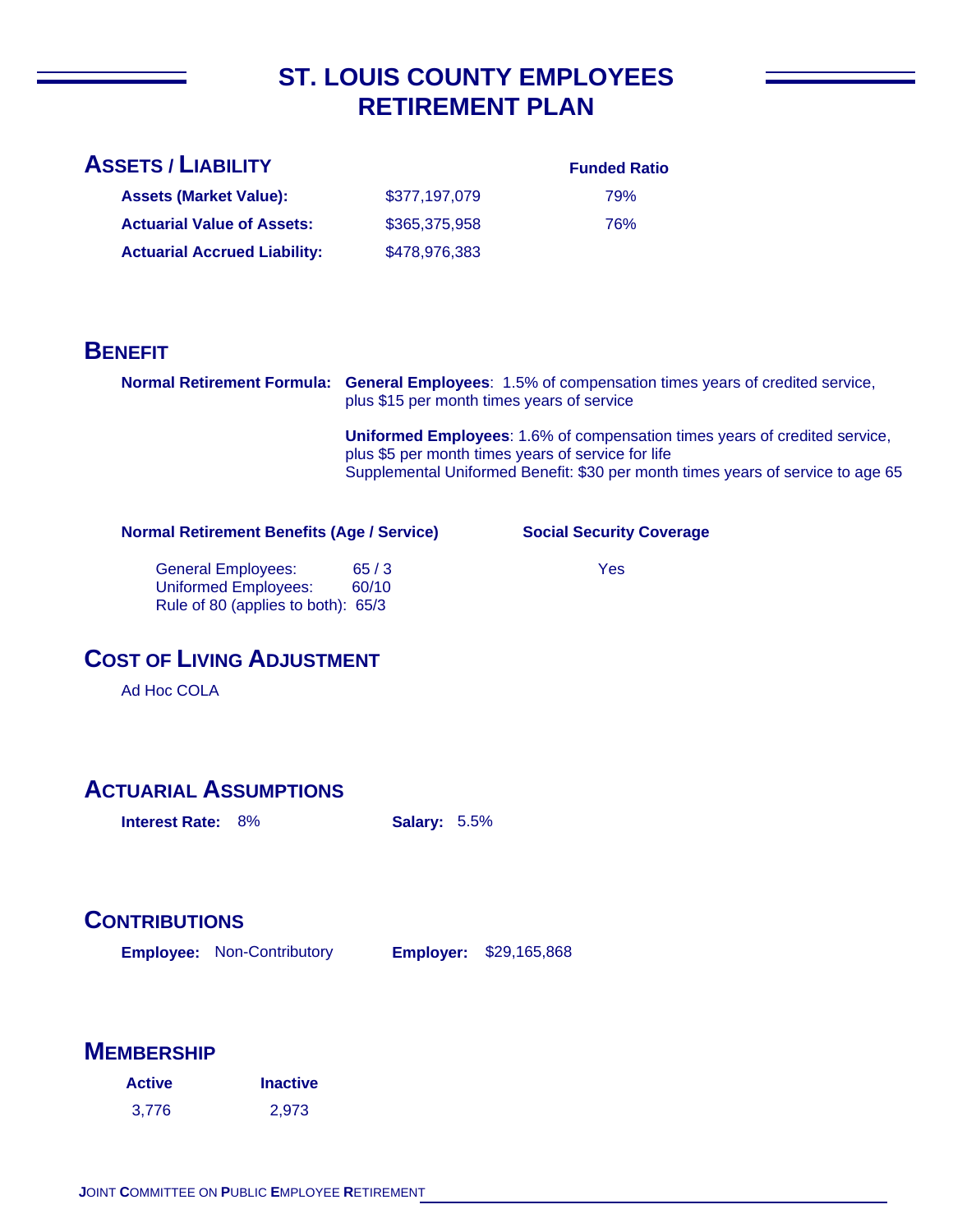## **ST. LOUIS COUNTY LIBRARY DISTRICT EMPLOYEES' PENSION PLAN**

| <b>ASSETS / LIABILITY</b>           |              | <b>Funded Ratio</b> |
|-------------------------------------|--------------|---------------------|
| <b>Assets (Market Value):</b>       | \$27,639,691 | 104%                |
| <b>Actuarial Value of Assets:</b>   | \$26,527,340 | $100\%$             |
| <b>Actuarial Accrued Liability:</b> | \$26,527,340 |                     |
|                                     |              |                     |

#### **BENEFIT**

**Normal Retirement Formula:** 1.6% of compensation times years of credited service

**Normal Retirement Benefits (Age / Service)**

**Social Security Coverage**

65 / 5

Yes

## **COST OF LIVING ADJUSTMENT**

No COLA

## **ACTUARIAL ASSUMPTIONS**

**Interest Rate:** 7.5% **Salary:** 4.5%

## **CONTRIBUTIONS**

**Employee: Employer:** Non-Contributory **Employer: \$596,500** 

| <b>Active</b> | <b>Inactive</b> |
|---------------|-----------------|
| 370           | -257            |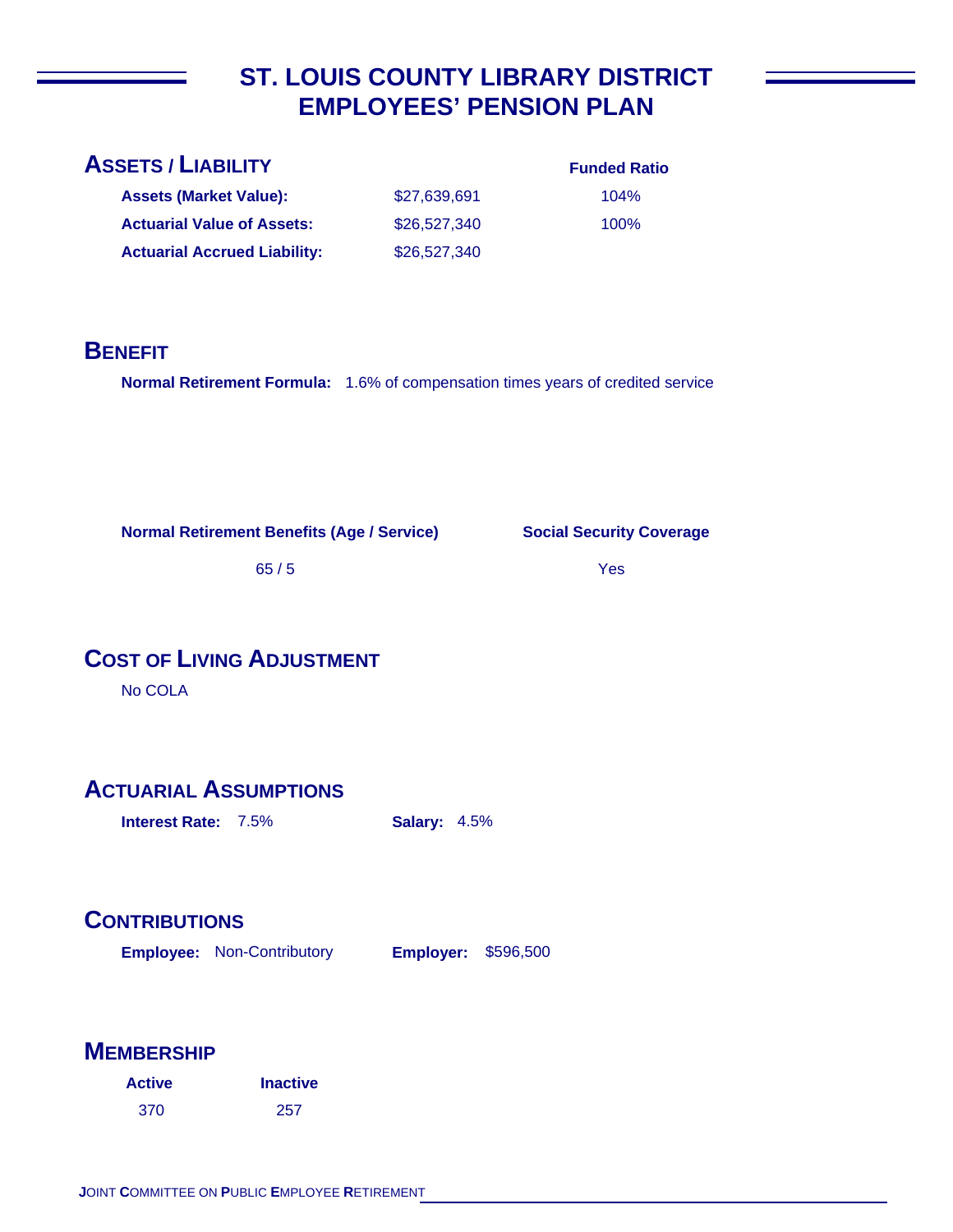## **ST. LOUIS EMPLOYEES RETIREMENT SYSTEM**

#### **Funded Ratio**

| <b>Assets (Market Value):</b>       | \$474.100.257 | 79% |
|-------------------------------------|---------------|-----|
| <b>Actuarial Value of Assets:</b>   | \$431,853,406 | 72% |
| <b>Actuarial Accrued Liability:</b> | \$602,795,470 |     |

#### **BENEFIT**

|                                                           | Normal Retirement Formula: 1.3% of compensation below \$41,172 annually,<br>plus 2.05% of compensation above it times years of credited service<br>Rule of 85: 1.3% of comp below \$41,172,<br>plus .75% above it times years of credited service<br><b>Deferred Retirement Option Plan (DROP)</b><br>Active members meeting normal retirement eligibility may elect DROP<br>participation. Maximum DROP period is 5 years. DROP benefit equals retirement<br>annuity, plus interest. DROP service is not included as credited service. |                                 |     |
|-----------------------------------------------------------|-----------------------------------------------------------------------------------------------------------------------------------------------------------------------------------------------------------------------------------------------------------------------------------------------------------------------------------------------------------------------------------------------------------------------------------------------------------------------------------------------------------------------------------------|---------------------------------|-----|
| <b>Normal Retirement Benefits (Age / Service)</b>         |                                                                                                                                                                                                                                                                                                                                                                                                                                                                                                                                         | <b>Social Security Coverage</b> |     |
| 65/5, Rule of 85                                          |                                                                                                                                                                                                                                                                                                                                                                                                                                                                                                                                         | <b>Yes</b>                      |     |
| <b>COST OF LIVING ADJUSTMENT</b>                          |                                                                                                                                                                                                                                                                                                                                                                                                                                                                                                                                         |                                 |     |
| <b>Annual Amount Maximum:</b>                             | 5%                                                                                                                                                                                                                                                                                                                                                                                                                                                                                                                                      | 'Cap' Total Maximum:            | 25% |
| <b>ACTUARIAL ASSUMPTIONS</b><br><b>Interest Rate: 8%</b>  | Salary: 3%                                                                                                                                                                                                                                                                                                                                                                                                                                                                                                                              |                                 |     |
| <b>CONTRIBUTIONS</b><br><b>Employee: Non-Contributory</b> | <b>Employer:</b>                                                                                                                                                                                                                                                                                                                                                                                                                                                                                                                        | \$15,335,750                    |     |
| <b>MEMBERSHIP</b>                                         |                                                                                                                                                                                                                                                                                                                                                                                                                                                                                                                                         |                                 |     |
| <b>Active</b><br><b>Inactive</b>                          |                                                                                                                                                                                                                                                                                                                                                                                                                                                                                                                                         |                                 |     |
| 5,770<br>6,066                                            |                                                                                                                                                                                                                                                                                                                                                                                                                                                                                                                                         |                                 |     |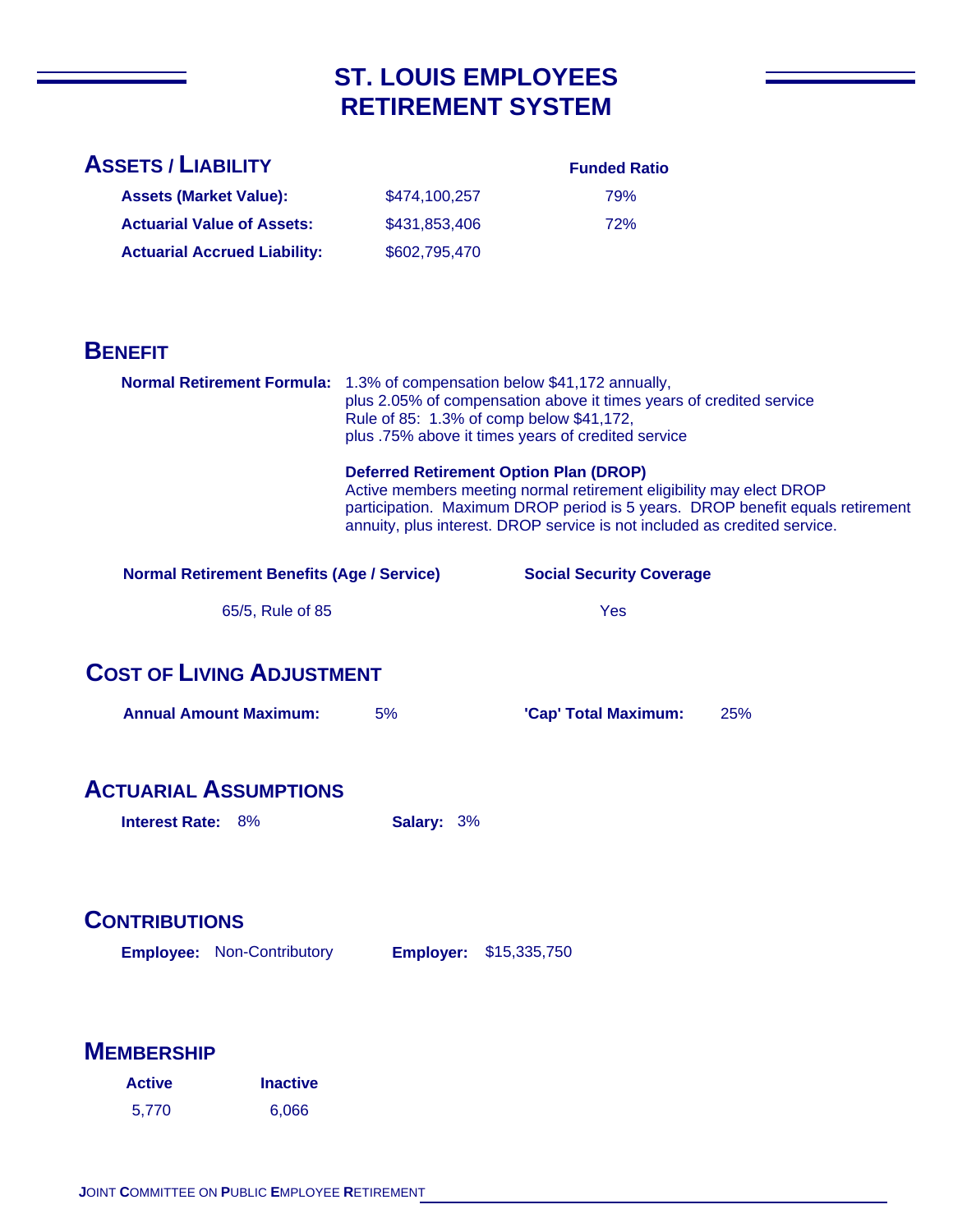# ST. LOUIS FIREMEN'S RETIREMENT SYSTEM

| <b>ASSETS / LIABILITY</b>                                      |                                                                                                                                                                                                                                      | <b>Funded Ratio</b>             |     |
|----------------------------------------------------------------|--------------------------------------------------------------------------------------------------------------------------------------------------------------------------------------------------------------------------------------|---------------------------------|-----|
| <b>Assets (Market Value):</b>                                  | \$390,204,929                                                                                                                                                                                                                        | 95%                             |     |
| <b>Actuarial Value of Assets:</b>                              | \$369,893,135                                                                                                                                                                                                                        | 91%                             |     |
| <b>Actuarial Accrued Liability:</b>                            | \$408,660,044                                                                                                                                                                                                                        |                                 |     |
|                                                                |                                                                                                                                                                                                                                      |                                 |     |
|                                                                |                                                                                                                                                                                                                                      |                                 |     |
| <b>BENEFIT</b>                                                 |                                                                                                                                                                                                                                      |                                 |     |
|                                                                | <b>Normal Retirement Formula:</b> 40% of compensation for first 20 years of service,<br>plus 2% for next 5 years<br>plus 5% for each year over 25<br>Maximum: 30 Years                                                               |                                 |     |
|                                                                | <b>Deferred Retirement Option Plan (DROP)</b>                                                                                                                                                                                        |                                 |     |
|                                                                | Active members meeting normal retirement eligibility may elect DROP<br>participation. Maximum DROP period is 5 years. DROP benefit equals<br>retirement annuity, plus interest. DROP service is not included as credited<br>service. |                                 |     |
| <b>Normal Retirement Benefits (Age / Service)</b>              |                                                                                                                                                                                                                                      | <b>Social Security Coverage</b> |     |
| 0/20                                                           |                                                                                                                                                                                                                                      | <b>No</b>                       |     |
| <b>COST OF LIVING ADJUSTMENT</b>                               |                                                                                                                                                                                                                                      |                                 |     |
|                                                                |                                                                                                                                                                                                                                      |                                 |     |
| <b>Annual Amount Minimum:</b><br><b>Annual Amount Maximum:</b> | 1.5%<br>5%                                                                                                                                                                                                                           | 'Cap' Total Maximum:            | 25% |
|                                                                |                                                                                                                                                                                                                                      |                                 |     |
|                                                                |                                                                                                                                                                                                                                      |                                 |     |
| <b>ACTUARIAL ASSUMPTIONS</b>                                   |                                                                                                                                                                                                                                      |                                 |     |
| <b>Interest Rate: 7.625%</b>                                   | <b>Salary: 4.5%</b>                                                                                                                                                                                                                  |                                 |     |
|                                                                |                                                                                                                                                                                                                                      |                                 |     |
|                                                                |                                                                                                                                                                                                                                      |                                 |     |
| <b>CONTRIBUTIONS</b>                                           |                                                                                                                                                                                                                                      |                                 |     |
| <b>Employee: \$2,873,886</b>                                   | <b>Employer:</b>                                                                                                                                                                                                                     | \$2,055,201                     |     |
|                                                                |                                                                                                                                                                                                                                      |                                 |     |
|                                                                |                                                                                                                                                                                                                                      |                                 |     |
| <b>MEMBERSHIP</b>                                              |                                                                                                                                                                                                                                      |                                 |     |
| <b>Inactive</b><br><b>Active</b>                               |                                                                                                                                                                                                                                      |                                 |     |
| 663<br>1,082                                                   |                                                                                                                                                                                                                                      |                                 |     |
|                                                                |                                                                                                                                                                                                                                      |                                 |     |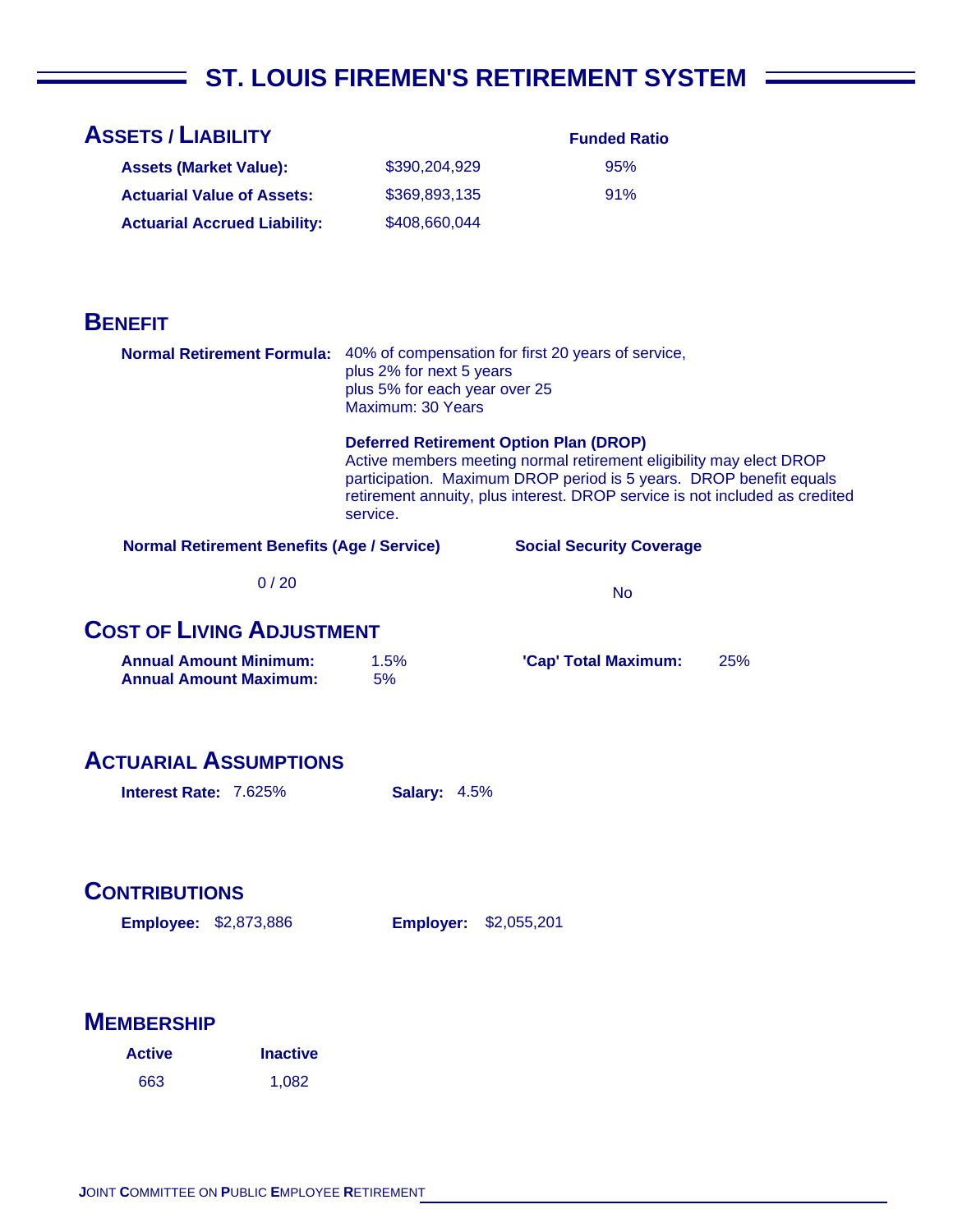# **ST. LOUIS POLICE RETIREMENT SYSTEM**

| <b>ASSETS / LIABILITY</b>                                                    |                                                           | <b>Funded Ratio</b>                                                                                                                                                                                                      |     |
|------------------------------------------------------------------------------|-----------------------------------------------------------|--------------------------------------------------------------------------------------------------------------------------------------------------------------------------------------------------------------------------|-----|
| <b>Assets (Market Value):</b>                                                | \$656,975,232                                             | 81%                                                                                                                                                                                                                      |     |
| <b>Actuarial Value of Assets:</b>                                            | \$678,542,632                                             | 84%                                                                                                                                                                                                                      |     |
| <b>Actuarial Accrued Liability:</b>                                          | \$806,287,529                                             |                                                                                                                                                                                                                          |     |
|                                                                              |                                                           |                                                                                                                                                                                                                          |     |
|                                                                              |                                                           |                                                                                                                                                                                                                          |     |
| <b>BENEFIT</b>                                                               |                                                           |                                                                                                                                                                                                                          |     |
| Normal Retirement Formula: 2% of compensation for first 25 years of service, | plus 4% for next 5 years<br>plus 5% for each year over 30 |                                                                                                                                                                                                                          |     |
|                                                                              | <b>Deferred Retirement Option Plan (DROP)</b><br>service. | Active members meeting normal retirement eligibility may elect DROP<br>participation. Maximum DROP period is 5 years. DROP benefit equals<br>retirement annuity, plus interest. DROP service is not included as credited |     |
| <b>Normal Retirement Benefits (Age / Service)</b>                            |                                                           | <b>Social Security Coverage</b>                                                                                                                                                                                          |     |
| 55/20                                                                        |                                                           | <b>No</b>                                                                                                                                                                                                                |     |
|                                                                              |                                                           |                                                                                                                                                                                                                          |     |
| <b>COST OF LIVING ADJUSTMENT</b>                                             |                                                           |                                                                                                                                                                                                                          |     |
| <b>Annual Amount Maximum:</b>                                                | 3%                                                        | 'Cap' Total Maximum:                                                                                                                                                                                                     | 30% |
|                                                                              |                                                           |                                                                                                                                                                                                                          |     |
|                                                                              |                                                           |                                                                                                                                                                                                                          |     |
| <b>ACTUARIAL ASSUMPTIONS</b>                                                 |                                                           |                                                                                                                                                                                                                          |     |
| Interest Rate: 7.75%                                                         | Salary: 5%                                                |                                                                                                                                                                                                                          |     |
|                                                                              |                                                           |                                                                                                                                                                                                                          |     |
|                                                                              |                                                           |                                                                                                                                                                                                                          |     |
| <b>CONTRIBUTIONS</b>                                                         |                                                           |                                                                                                                                                                                                                          |     |
| <b>Employee: \$4,173,705</b>                                                 | <b>Employer:</b>                                          | \$4,046,613                                                                                                                                                                                                              |     |
|                                                                              |                                                           |                                                                                                                                                                                                                          |     |
|                                                                              |                                                           |                                                                                                                                                                                                                          |     |
| <b>MEMBERSHIP</b>                                                            |                                                           |                                                                                                                                                                                                                          |     |
| <b>Inactive</b><br><b>Active</b>                                             |                                                           |                                                                                                                                                                                                                          |     |
| 1,933<br>1,229                                                               |                                                           |                                                                                                                                                                                                                          |     |
|                                                                              |                                                           |                                                                                                                                                                                                                          |     |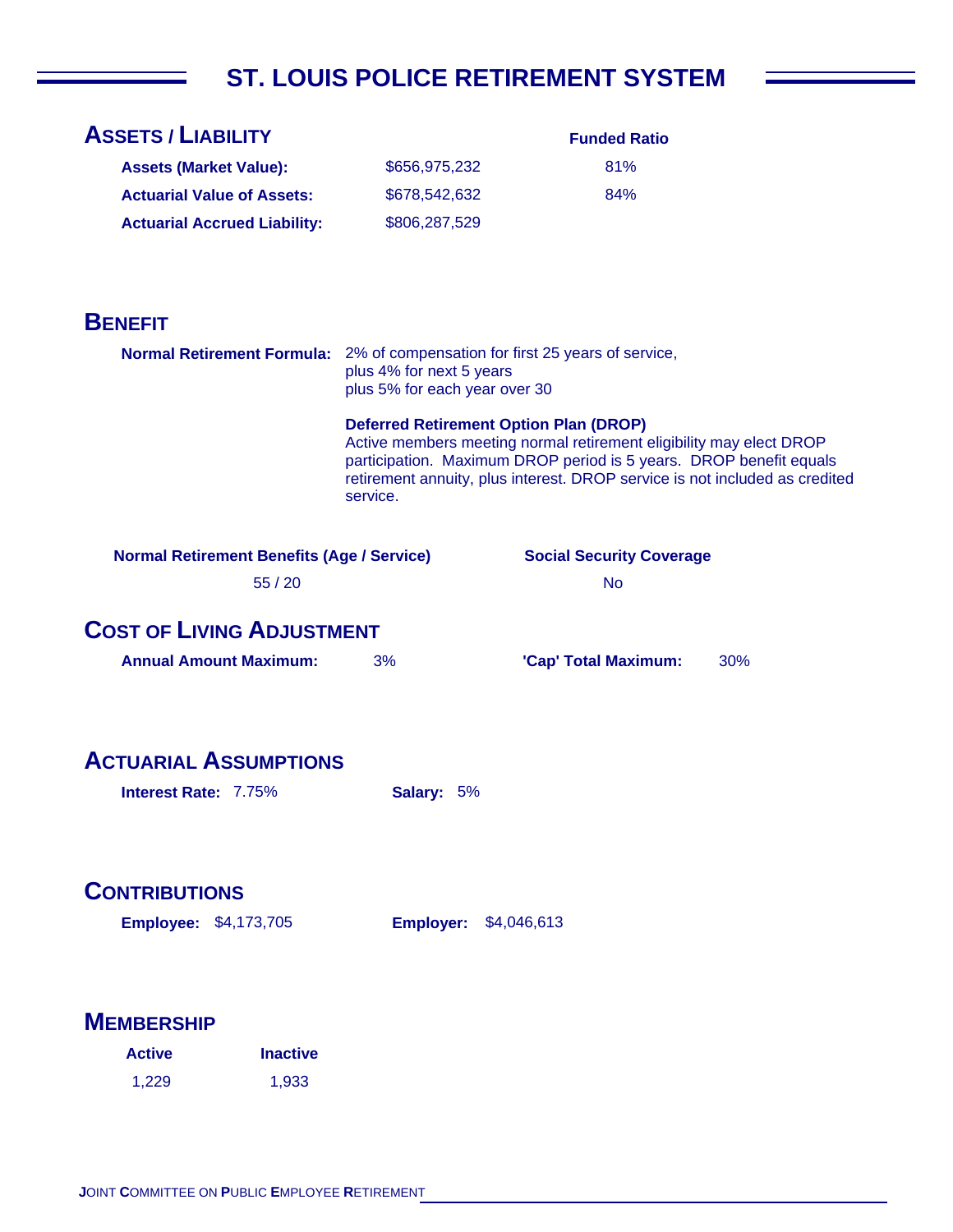## **ST. LOUIS PUBLIC SCHOOL RETIREMENT SYSTEM**

#### **ASSETS / LIABILITY**

#### **Funded Ratio** 98%

86%

| <b>Assets (Market Value):</b>       | \$1,060,577,177 |
|-------------------------------------|-----------------|
| <b>Actuarial Value of Assets:</b>   | \$935,328,638   |
| <b>Actuarial Accrued Liability:</b> | \$1.084.409.305 |

#### **BENEFIT**

**Normal Retirement Formula:** 2% of compensation times years of credited service Maximum: 60%

> **Deferred Retirement Option Plan (DROP)**  Between 07/01/01 and 6/30/05, members meeting normal retirement eligibility may elect DROP participation. Maximum DROP period is 4 years. Upon participation, the member's benefit is frozen and credited to DROP account.

#### **Normal Retirement Benefits (Age / Service)**

#### **Social Security Coverage**

65 / 5, Rule of 85

Yes

#### **COST OF LIVING ADJUSTMENT**

When authorized by the board of trustees and the board of education

#### **ACTUARIAL ASSUMPTIONS**

**Interest Rate:** 8% **Salary:** 4.5%

#### **CONTRIBUTIONS**

**Employee: Employer:** \$10,825,664

**Employer: \$26,406,806** 

| <b>Active</b> | <b>Inactive</b> |
|---------------|-----------------|
| 5,549         | 4,154           |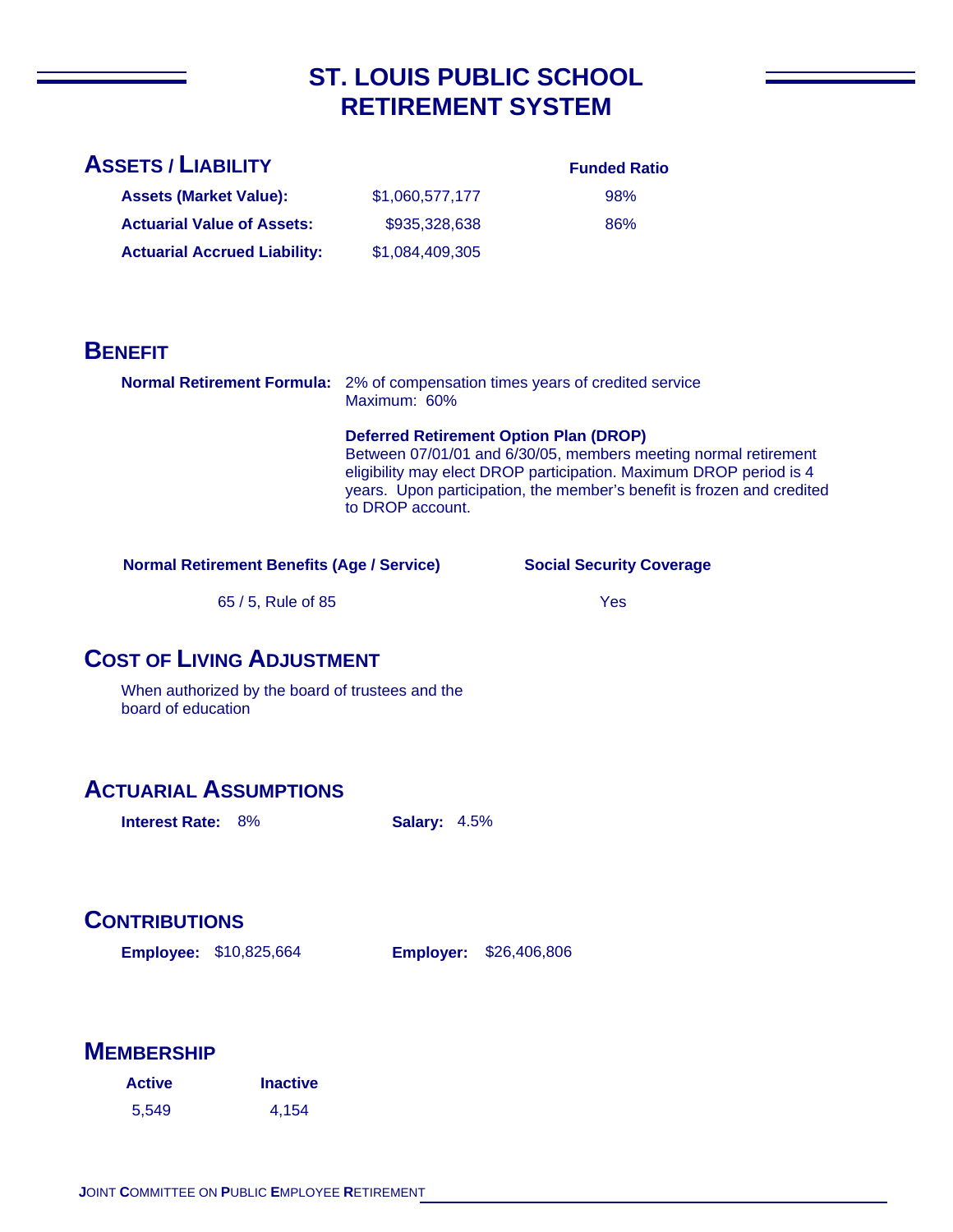## **TOWN & COUNTRY MUNICIPAL EMPLOYEES PENSION PLAN**

| <b>ASSETS / LIABILITY</b>           |             | <b>Funded Ratio</b> |
|-------------------------------------|-------------|---------------------|
| <b>Assets (Market Value):</b>       | \$4,599,386 | 108%                |
| <b>Actuarial Value of Assets:</b>   | \$4,314,721 | 102%                |
| <b>Actuarial Accrued Liability:</b> | \$4,248,624 |                     |
|                                     |             |                     |

#### **BENEFIT**

**Normal Retirement Formula:** 1.25% of compensation times years of credited service to 1/1/96, plus 1.5% of compensation times years of credited service after 1/1/96

**Normal Retirement Benefits (Age / Service)**

**Social Security Coverage**

60 / 5

Yes

#### **COST OF LIVING ADJUSTMENT**

No COLA

#### **ACTUARIAL ASSUMPTIONS**

**Interest Rate:** 7.75% **Salary:** 4%

## **CONTRIBUTIONS**

**Employee: Employer:** Non-Contributory **Employer: \$302,500** 

| <b>Active</b> | <b>Inactive</b> |
|---------------|-----------------|
| 58            | 15              |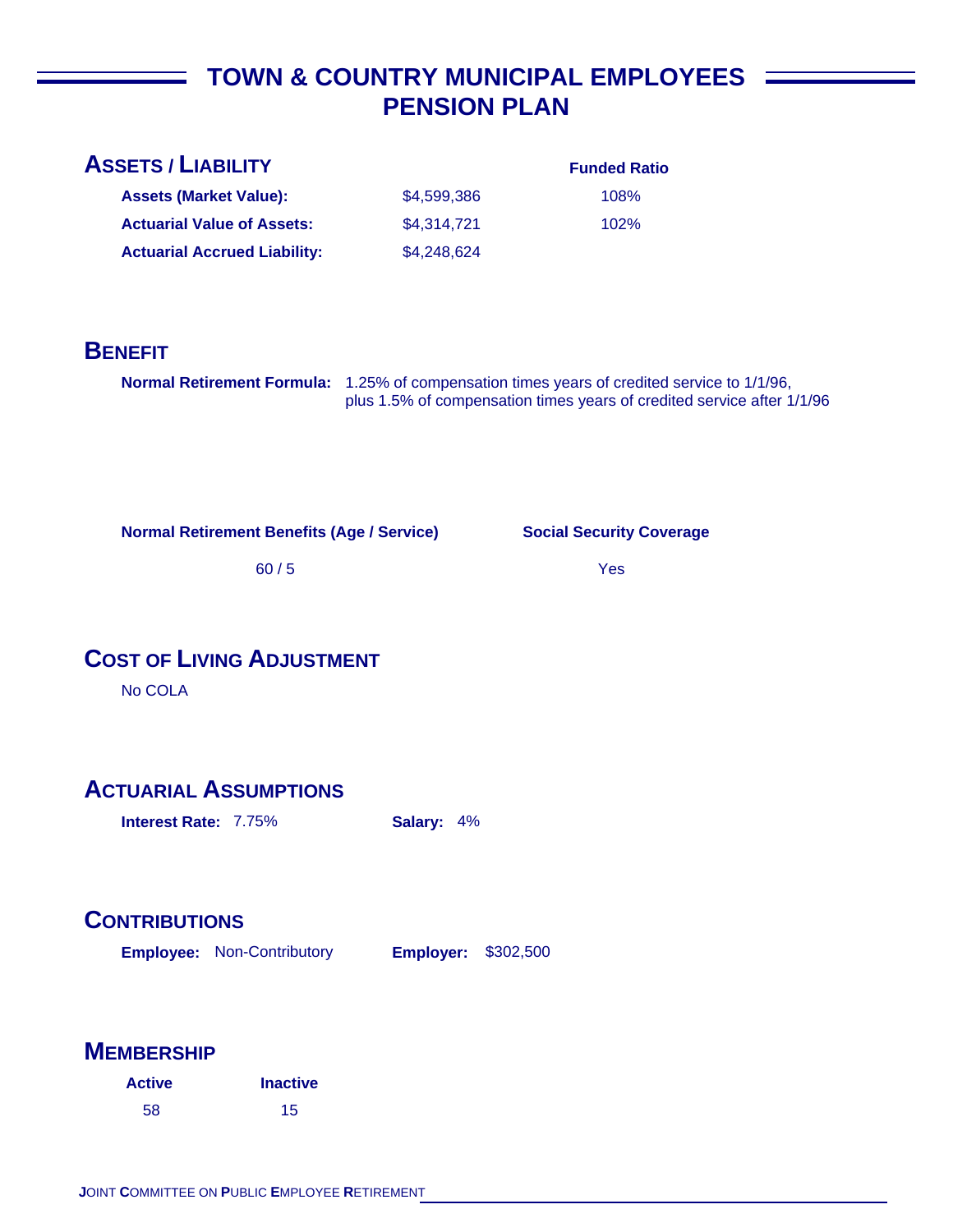## **UNIVERSITY CITY NON-UNIFORMED RETIREMENT PLAN**

| <b>ASSETS / LIABILITY</b>           |              | <b>Funded Ratio</b> |
|-------------------------------------|--------------|---------------------|
| <b>Assets (Market Value):</b>       | \$13,417,509 | 94%                 |
| <b>Actuarial Value of Assets:</b>   | \$14,611,908 | 102%                |
| <b>Actuarial Accrued Liability:</b> | \$14,259,596 |                     |
|                                     |              |                     |

#### **BENEFIT**

**Normal Retirement Formula:** 1.40% of compensation times years of credited service, plus .50% above break point amount times years of service 2004 break point amount: \$34,000 Maximum: 35 years

**Normal Retirement Benefits (Age / Service)**

**Social Security Coverage**

62/30, Age 65

Yes

## **COST OF LIVING ADJUSTMENT**

Ad Hoc COLA

#### **ACTUARIAL ASSUMPTIONS**

**Interest Rate:** 7% **Salary:** 4%

## **CONTRIBUTIONS**

**Employee: Employer:** \$141,429

Employer: \$0

| <b>Active</b> | <b>Inactive</b> |
|---------------|-----------------|
| 172           | 60              |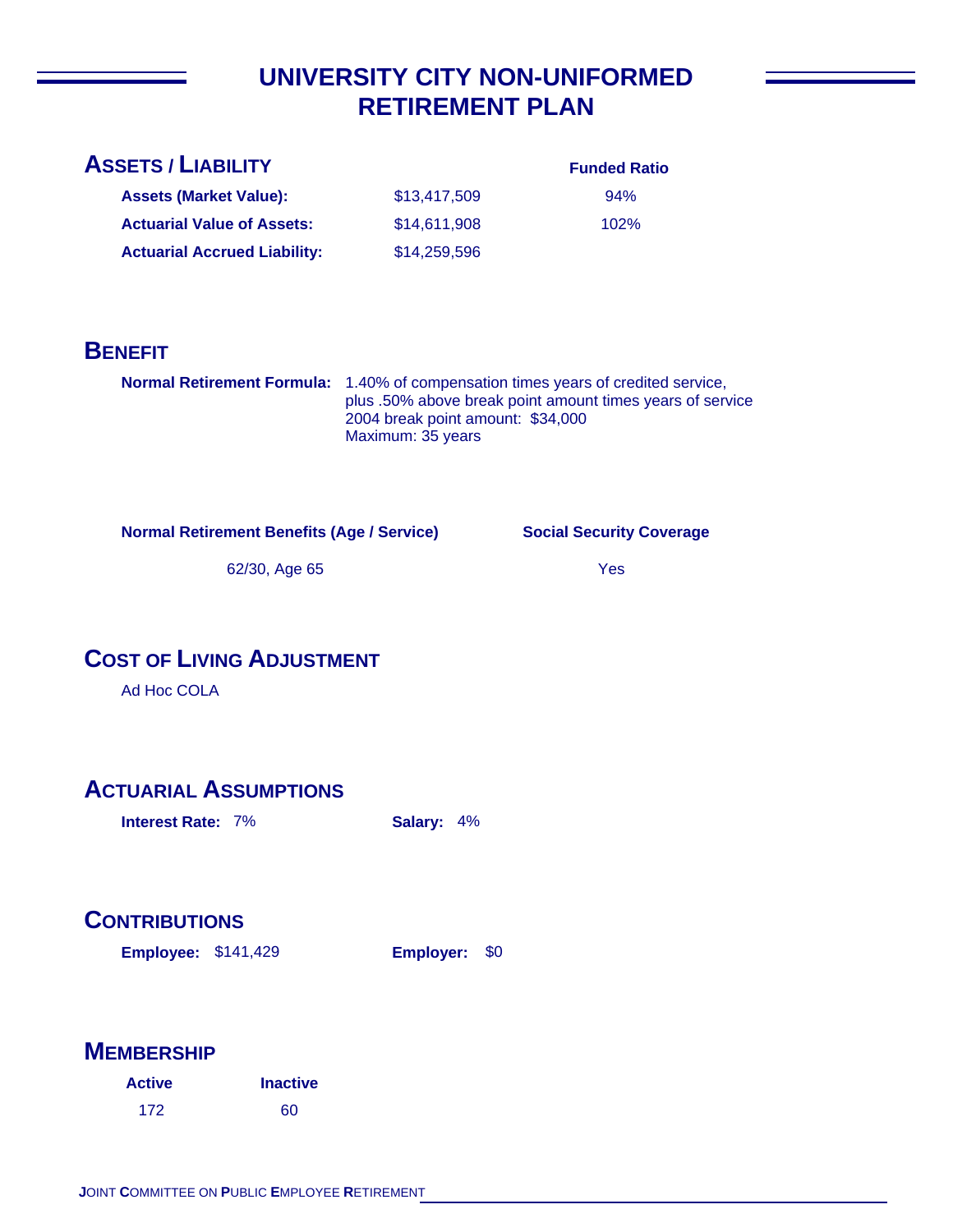# **UNIVERSITY CITY POLICE & FIRE RETIREMENT FUND**

| <b>ASSETS / LIABILITY</b>           |              | <b>Funded Ratio</b> |
|-------------------------------------|--------------|---------------------|
| <b>Assets (Market Value):</b>       | \$27,033,090 | 105%                |
| <b>Actuarial Value of Assets:</b>   | \$30,959,774 | 120%                |
| <b>Actuarial Accrued Liability:</b> | \$25,847,033 |                     |
|                                     |              |                     |

#### **BENEFIT**

| <b>Normal Retirement Formula:</b>          | 25 years of service: 65% of compensation,<br>plus 1% for next 5 years, less member offset<br>Offset is frozen upon 30 years of service |
|--------------------------------------------|----------------------------------------------------------------------------------------------------------------------------------------|
|                                            | 20 years of service: 40% of compensation,<br>plus 4% for each year over age 50<br>Maximum: 60% of compensation                         |
|                                            | <b>Defined Contribution Offset</b>                                                                                                     |
| Normal Potiroment Renefits (Age / Service) | Social Security Cover                                                                                                                  |

**Normal Retirement Benefits (Age / Service)**

**Social Security Coverage**

50 / 25

No

## **COST OF LIVING ADJUSTMENT**

No COLA

### **ACTUARIAL ASSUMPTIONS**

**Interest Rate:** 7% **Salary:** 4%

## **CONTRIBUTIONS**

**Employee: Employer:** \$3,045

Employer: \$0

### **MEMBERSHIP**

| <b>Active</b> | <b>Inactive</b> |
|---------------|-----------------|
| 127           | 84              |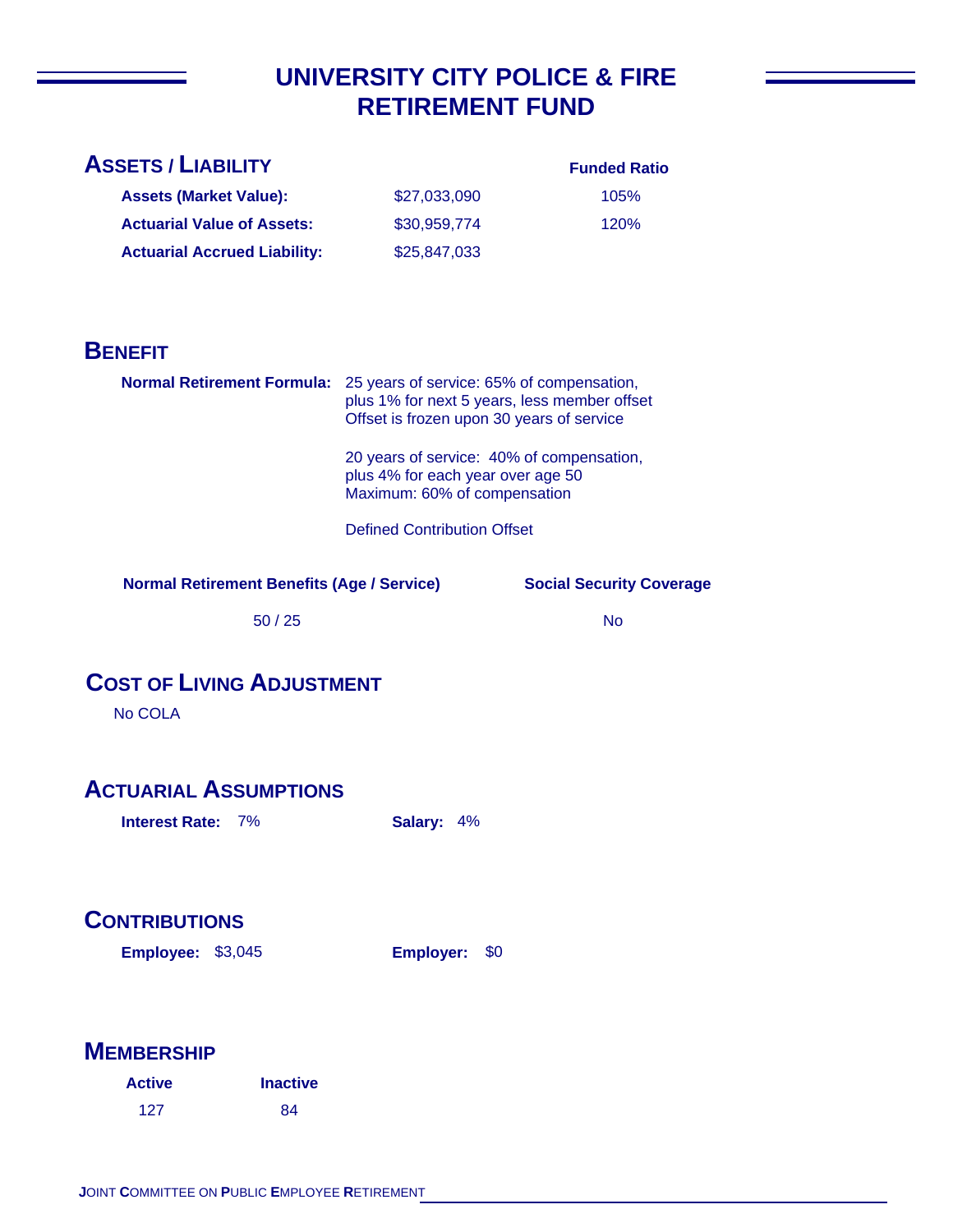# **UNIVERSITY OF MO RETIREMENT, DISABILITY & DEATH BENEFIT PLAN**

| <b>ASSETS / LIABILITY</b>                                                              |                                | <b>Funded Ratio</b>             |
|----------------------------------------------------------------------------------------|--------------------------------|---------------------------------|
| <b>Assets (Market Value):</b>                                                          | \$2,081,525,000                | 97%                             |
| <b>Actuarial Value of Assets:</b>                                                      | \$2,075,032,000                | 97%                             |
| <b>Actuarial Accrued Liability:</b>                                                    | \$2,144,737,680                |                                 |
|                                                                                        |                                |                                 |
|                                                                                        |                                |                                 |
| <b>BENEFIT</b>                                                                         |                                |                                 |
| <b>Normal Retirement Formula:</b> 2.2% of compensation times years of credited service |                                |                                 |
|                                                                                        | <b>Partial Lump Sum Option</b> |                                 |
|                                                                                        |                                |                                 |
|                                                                                        |                                |                                 |
| <b>Normal Retirement Benefits (Age / Service)</b>                                      |                                | <b>Social Security Coverage</b> |
| 65/5                                                                                   |                                | Yes                             |
|                                                                                        |                                |                                 |
|                                                                                        |                                |                                 |
| <b>COST OF LIVING ADJUSTMENT</b>                                                       |                                |                                 |

Periodic determined by board of trustees

## **ACTUARIAL ASSUMPTIONS**

**Interest Rate:** 8% **Salary:** 5%

## **CONTRIBUTIONS**

**Employee: Employer:** Non-Contributory Employer: \$48,521,000

### **MEMBERSHIP**

| <b>Active</b> | <b>Inactive</b> |
|---------------|-----------------|
| 16.493        | 9.163           |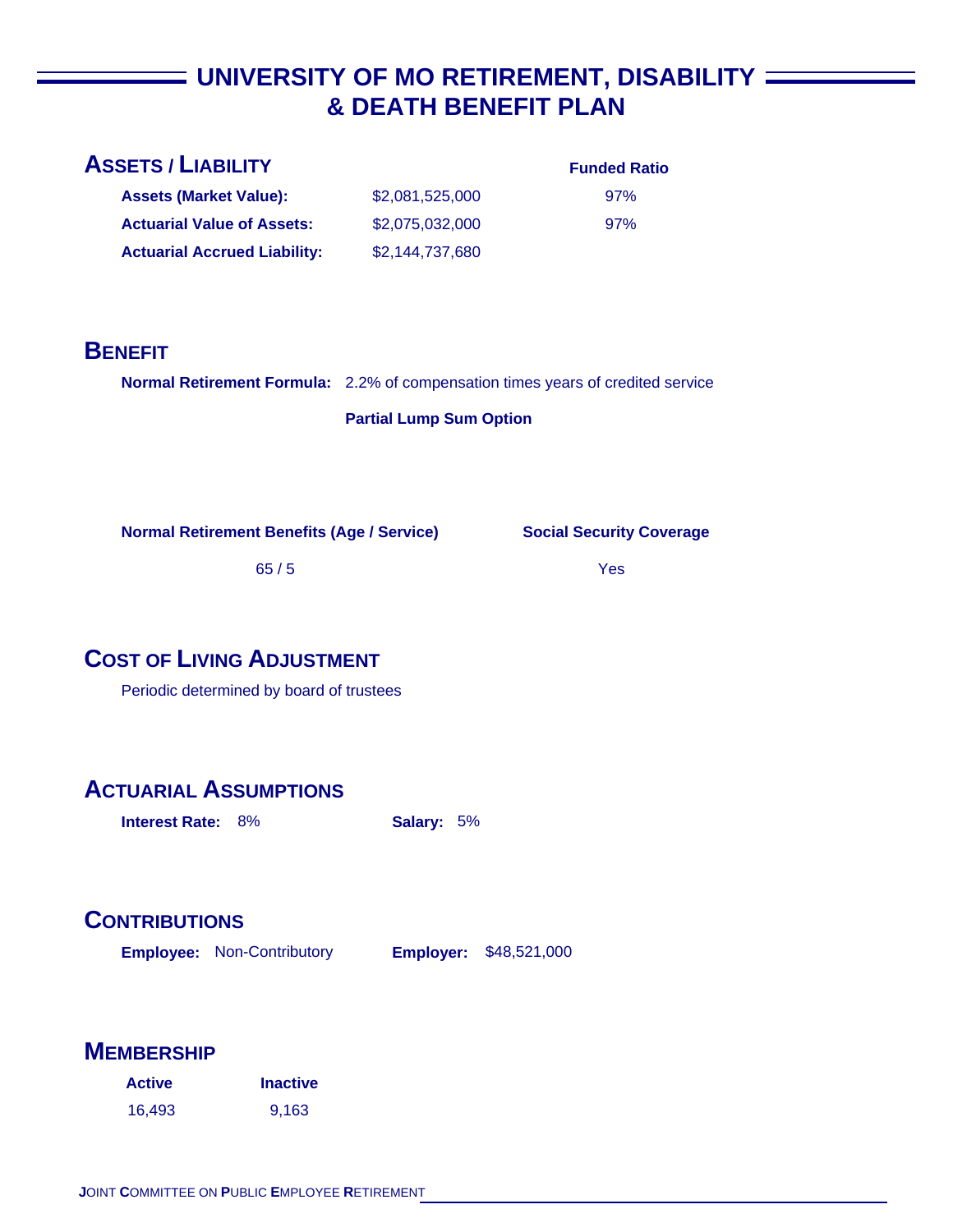# **VALLEY PARK FPD RETIREMENT PLAN**

| <b>ASSETS / LIABILITY</b>           |             |
|-------------------------------------|-------------|
| <b>Assets (Market Value):</b>       | \$2,174,828 |
| <b>Actuarial Value of Assets:</b>   | \$1,817,469 |
| <b>Actuarial Accrued Liability:</b> | \$1,832,981 |

| <b>Funded Ratio</b> |
|---------------------|
| 119%                |
| 99%                 |

### **BENEFIT**

**Normal Retirement Formula:** 1.75% of compensation times years of credited service Maximum: 30 years

**Normal Retirement Benefits (Age / Service)**

**Social Security Coverage**

Yes

55 / 0

### **COST OF LIVING ADJUSTMENT**

No COLA

### **ACTUARIAL ASSUMPTIONS**

**Interest Rate:** 7.5% **Salary:** 4%

#### **CONTRIBUTIONS**

**Employee: Employer:** Non-Contributory **Employer: \$194,178** 

#### **MEMBERSHIP**

| <b>Active</b> | <b>Inactive</b> |
|---------------|-----------------|
| 23            | 5               |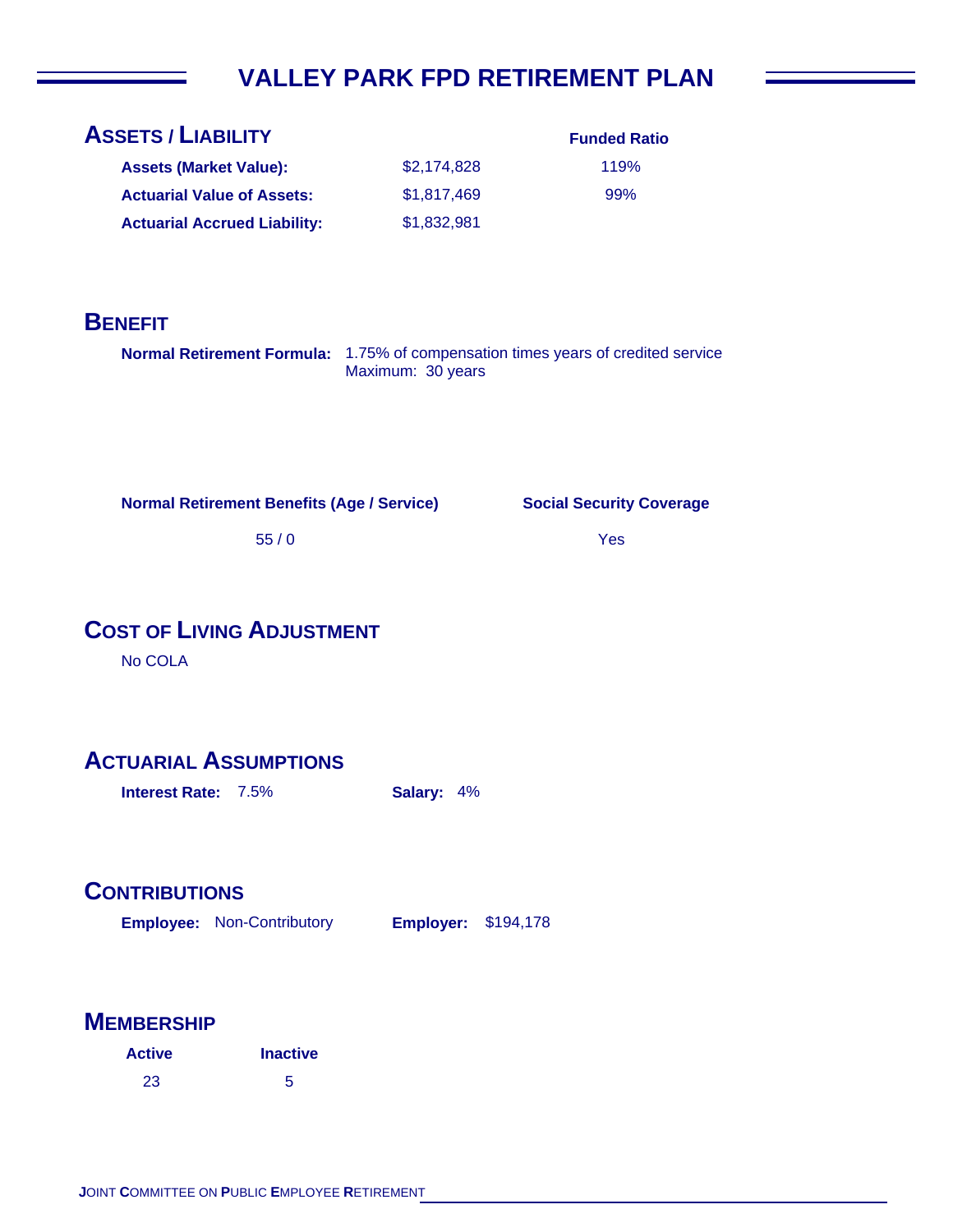**DEFINED CONTRIBUTION PLANS**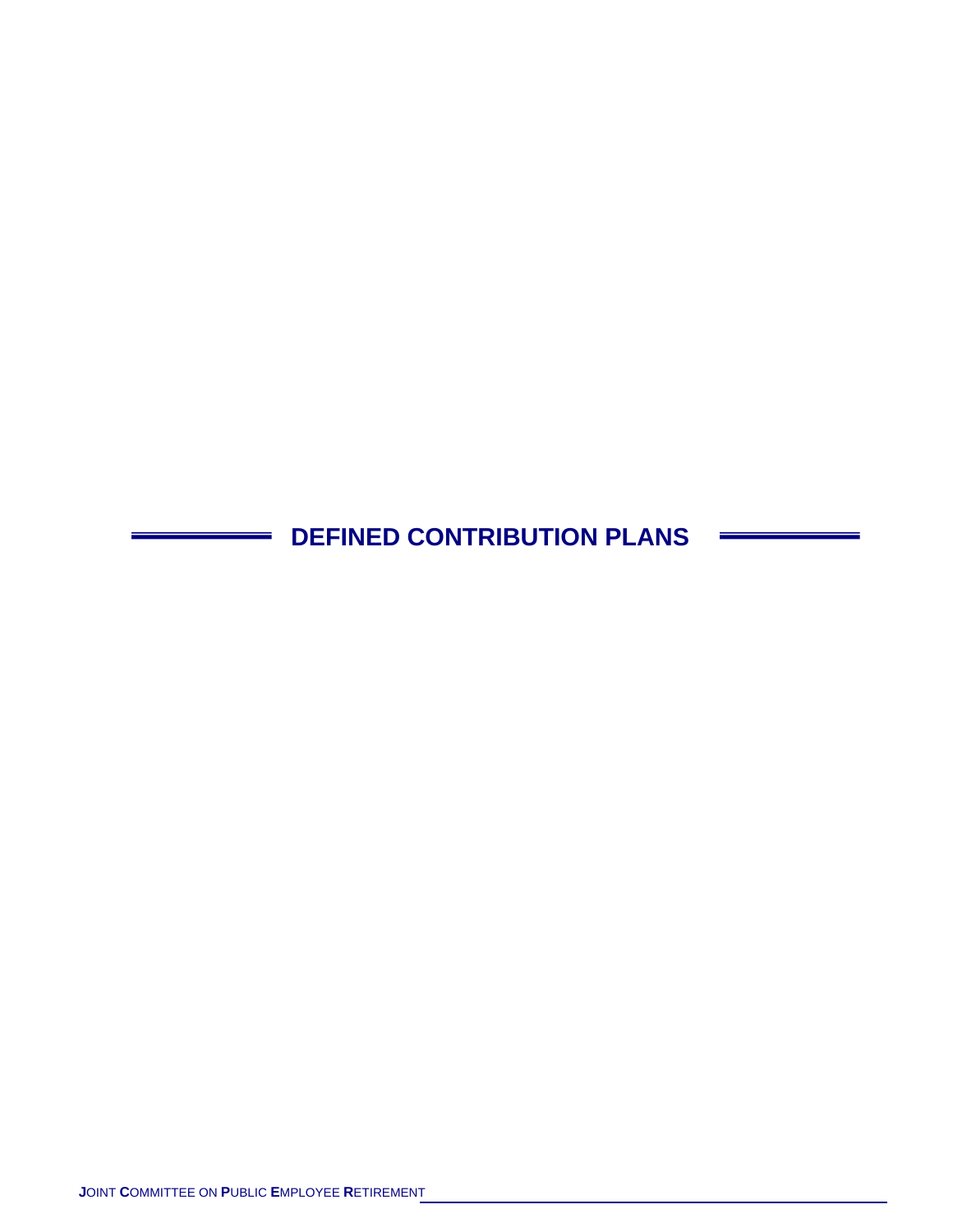| <b>PLAN</b>                                                      | <b>MEMBERSHIP</b> | <b>FUND TOTAL</b><br>\$3,618,273                                                         | <b>CONTRIBUTIONS</b>                 |                      |
|------------------------------------------------------------------|-------------------|------------------------------------------------------------------------------------------|--------------------------------------|----------------------|
| <b>BALLWIN POLICE PENSION</b><br><b>PLAN</b>                     | 45                |                                                                                          | <b>Employer:</b><br><b>Employee:</b> | \$204,011<br>\$0     |
| <b>BATES COUNTY MEMORIAL</b><br><b>HOSPITAL RETIREMENT PLAN</b>  | 209               | \$5,474,683                                                                              | <b>Employer:</b><br><b>Employee:</b> | \$652,947<br>\$0     |
| <b>CEDAR HILL FPD MONEY</b><br><b>PURCHASE PLAN</b>              | 15                | \$645,362                                                                                | <b>Employer:</b><br><b>Employee:</b> | \$51,015<br>\$16,945 |
|                                                                  |                   | Defined Benefit Plan: See corresponding individual plan page in defined benefit section. |                                      |                      |
| <b>CENTRAL COUNTY FIRE &amp;</b><br><b>RESCUE PENSION PLAN</b>   | 77                | \$6,835,475                                                                              | <b>Employer:</b><br><b>Employee:</b> | \$412,417<br>\$0     |
| <b>CHESTERFIELD RETIREMENT</b><br><b>PLAN</b>                    | 171               | \$5,757,716                                                                              | <b>Employer:</b><br><b>Employee:</b> | \$655,286<br>\$0     |
| <b>COMMUNITY FPD RETIREMENT</b><br><b>PLAN</b>                   | 57                | \$8,467,641                                                                              | <b>Employer:</b><br><b>Employee:</b> | \$571,000<br>\$0     |
| <b>COOPER COUNTY MEMORIAL</b><br><b>HOSPITAL RETIREMENT PLAN</b> | 111               | \$1,770,860                                                                              | <b>Employer:</b><br><b>Employee:</b> | \$160,992<br>\$0     |
| <b>COTTLEVILLE COMMUNITY FPD</b><br><b>RETIREMENT PLAN</b>       | 47                | \$3,602,688                                                                              | <b>Employer:</b><br><b>Employee:</b> | \$525,610<br>\$0     |
|                                                                  |                   |                                                                                          |                                      | \$71,863             |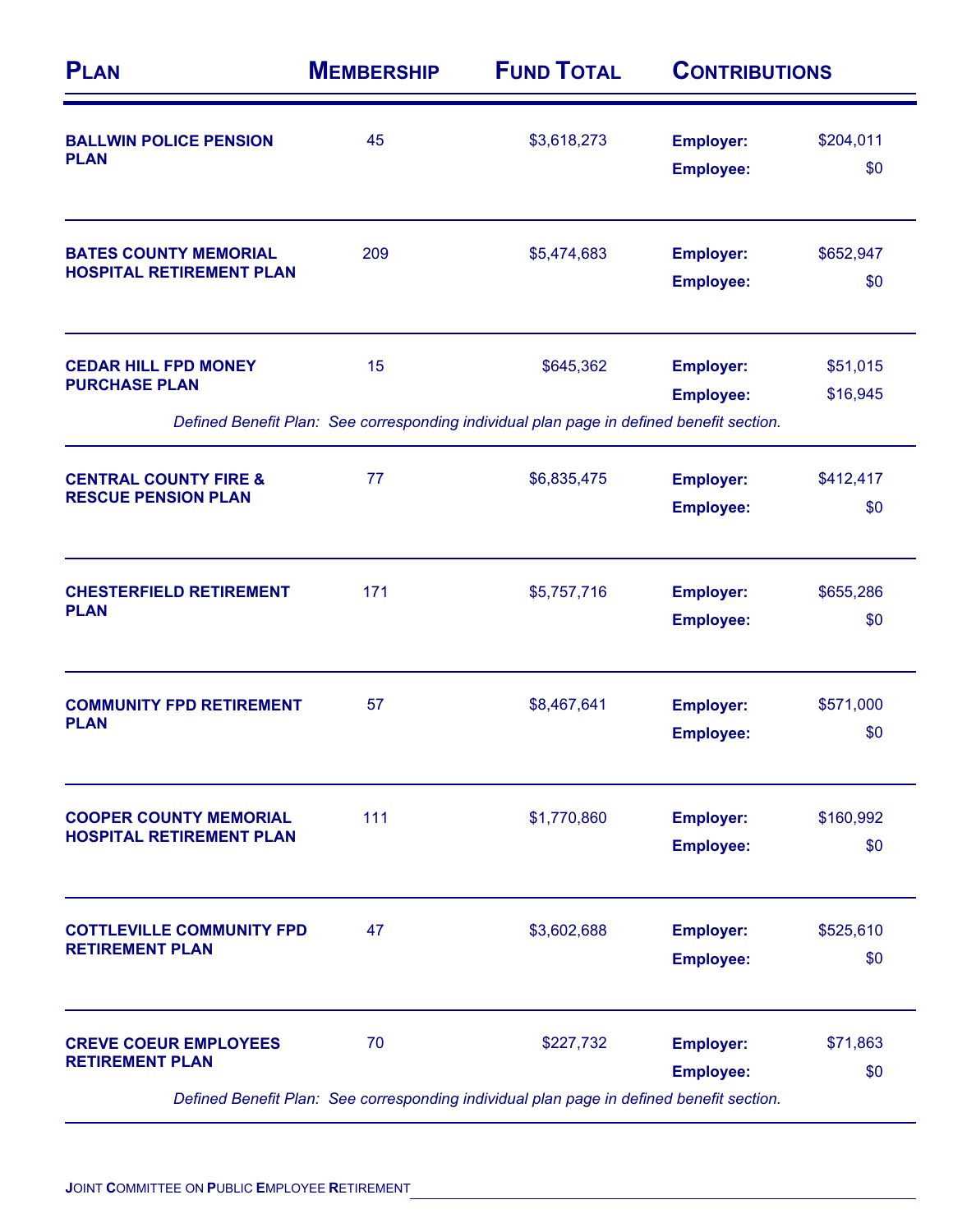| <b>PLAN</b>                                                | <b>MEMBERSHIP</b> | <b>FUND TOTAL</b>                                                                        | <b>CONTRIBUTIONS</b>                 |                      |
|------------------------------------------------------------|-------------------|------------------------------------------------------------------------------------------|--------------------------------------|----------------------|
| <b>CREVE COEUR FPD</b><br><b>RETIREMENT PLAN</b>           | 58                | \$15,913,751                                                                             | <b>Employer:</b><br><b>Employee:</b> | \$1,017,180<br>\$0   |
|                                                            |                   | Defined Benefit Plan: See corresponding individual plan page in defined benefit section. |                                      |                      |
| <b>DES PERES RETIREMENT PLAN</b>                           | 136               | \$5,680,984                                                                              | <b>Employer:</b>                     | \$383,630            |
|                                                            |                   |                                                                                          | <b>Employee:</b>                     | \$0                  |
| <b>DOUGLAS COUNTY HEALTH</b>                               | 13                | \$0                                                                                      | <b>Employer:</b>                     | \$0                  |
| <b>DEPT RETIREMENT PLAN</b>                                |                   |                                                                                          | <b>Employee:</b>                     | \$0                  |
| <b>FLORISSANT EMPLOYEES</b>                                | 57                | \$9,475,043                                                                              | <b>Employer:</b>                     | \$1,036,513          |
| <b>PENSION PLAN</b>                                        |                   | Defined Benefit Plan: See corresponding individual plan page in defined benefit section. | <b>Employee:</b>                     | \$206,589            |
|                                                            |                   |                                                                                          |                                      |                      |
| <b>JACKSON COUNTY PUBLIC</b><br><b>WATER SUPPLY DIST 2</b> | 9                 | \$980,122                                                                                | <b>Employer:</b><br><b>Employee:</b> | \$32,181<br>\$33,117 |
| <b>JEFFERSON COUNTY</b>                                    | 27                | \$1,443,449                                                                              | <b>Employer:</b>                     | \$81,879             |
| <b>CONSOLIDATED WATER DIST</b><br>$C-1$                    |                   |                                                                                          | <b>Employee:</b>                     | \$0                  |
| <b>JEFFERSON COUNTY PUBLIC</b>                             | 10                | \$363,277                                                                                | <b>Employer:</b>                     | \$26,000             |
| <b>WATER SUPPLY DIST 3</b>                                 |                   |                                                                                          | <b>Employee:</b>                     | \$0                  |
| <b>KIRKWOOD CIVILIAN</b>                                   | 190               | \$10,994,857                                                                             | <b>Employer:</b>                     | \$396,443            |
| <b>EMPLOYEES PENSION PLAN</b>                              |                   |                                                                                          | <b>Employee:</b>                     | \$0                  |
| <b>KIRKWOOD POLICE &amp; FIRE</b>                          | 95                | \$23,374,400                                                                             | <b>Employer:</b>                     | \$812,332            |
| <b>PENSION PLAN</b>                                        |                   |                                                                                          | <b>Employee:</b>                     | \$348,458            |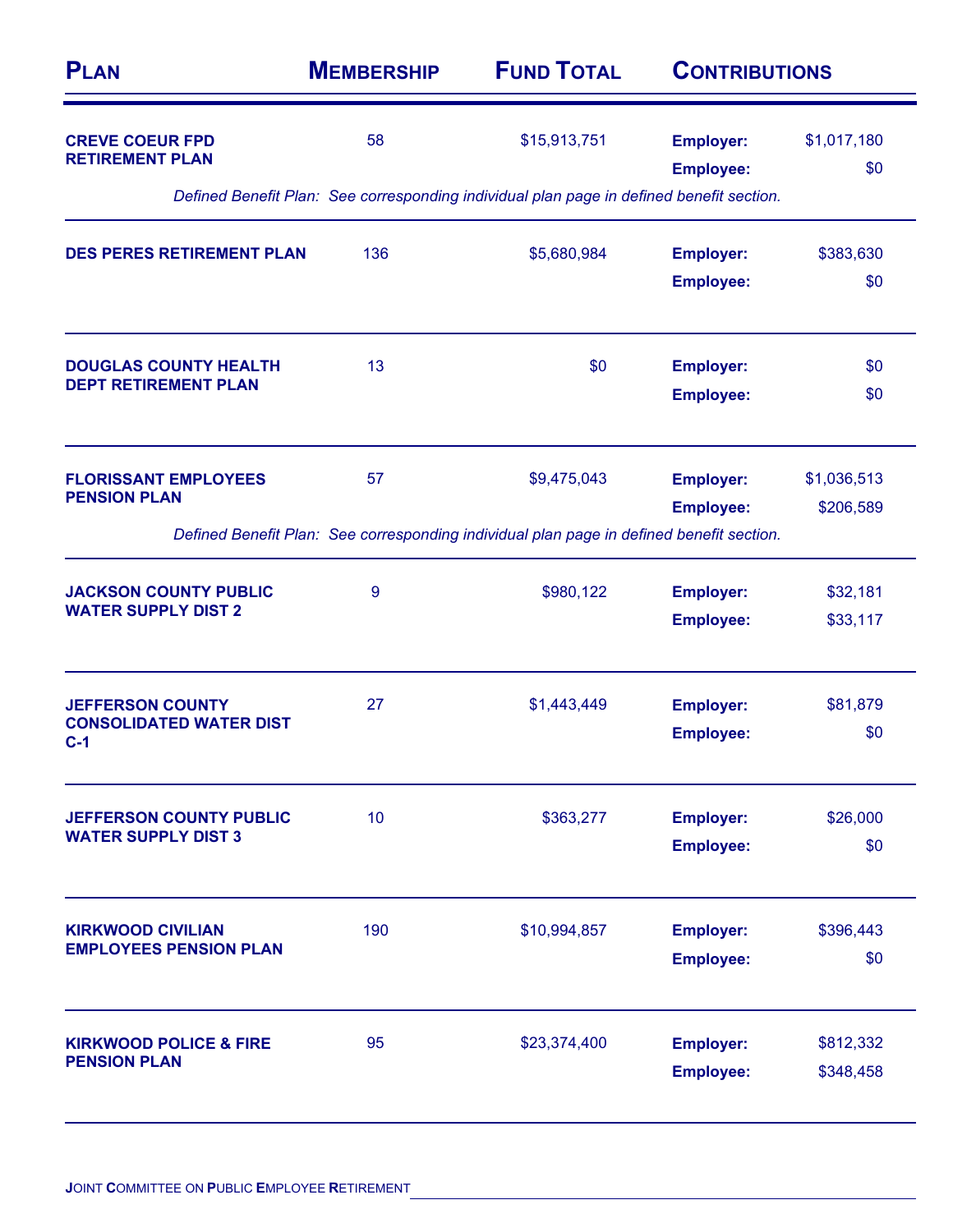| <b>PLAN</b>                                                       | <b>MEMBERSHIP</b> | <b>FUND TOTAL</b><br>\$293,252                                                           | <b>CONTRIBUTIONS</b>                 |                            |
|-------------------------------------------------------------------|-------------------|------------------------------------------------------------------------------------------|--------------------------------------|----------------------------|
| <b>LAKE ST. LOUIS FPD PROFIT</b><br><b>SHARING PLAN</b>           | $\overline{7}$    |                                                                                          | <b>Employer:</b><br><b>Employee:</b> | \$52,422<br>\$0            |
| <b>LEMAY FPD RETIREMENT PLAN</b>                                  | 22                | \$1,553,420                                                                              | <b>Employer:</b><br><b>Employee:</b> | \$149,240<br>\$0           |
| <b>LIBERTY HOSPITAL</b><br><b>RETIREMENT INCOME PLAN</b>          | 1,102             | \$47,396,079                                                                             | <b>Employer:</b><br><b>Employee:</b> | \$2,983,143<br>\$2,398,425 |
| <b>LINCOLN COUNTY MEMORIAL</b><br><b>HOSPITAL RETIREMENT PLAN</b> | 201               | \$3,589,468                                                                              | <b>Employer:</b><br><b>Employee:</b> | \$253,432<br>\$0           |
| <b>MARYLAND HEIGHTS FPD</b><br><b>RETIREMENT PLAN</b>             | 52                | \$12,733,445                                                                             | <b>Employer:</b><br><b>Employee:</b> | \$777,621<br>\$0           |
| <b>MARYLAND HEIGHTS PENSION</b><br><b>PLAN</b>                    | 185               | \$8,736,115                                                                              | <b>Employer:</b><br><b>Employee:</b> | \$314,482<br>\$22,148      |
| <b>METRO NORTH FPD</b><br><b>RETIREMENT PLAN</b>                  | 13                | \$3,606,751                                                                              | <b>Employer:</b><br><b>Employee:</b> | \$190,000<br>\$0           |
| <b>MID-COUNTY FPD RETIREMENT</b><br><b>PLAN</b>                   | 27                | \$316,863                                                                                | <b>Employer:</b><br><b>Employee:</b> | \$0<br>\$23,769            |
|                                                                   |                   | Defined Benefit Plan: See corresponding individual plan page in defined benefit section. |                                      |                            |
| <b>MONARCH FPD RETIREMENT</b><br><b>PLAN</b>                      | 114               | \$19,811,718                                                                             | <b>Employer:</b><br><b>Employee:</b> | \$1,220,000<br>\$0         |
|                                                                   |                   | Defined Benefit Plan: See corresponding individual plan page in defined benefit section. |                                      |                            |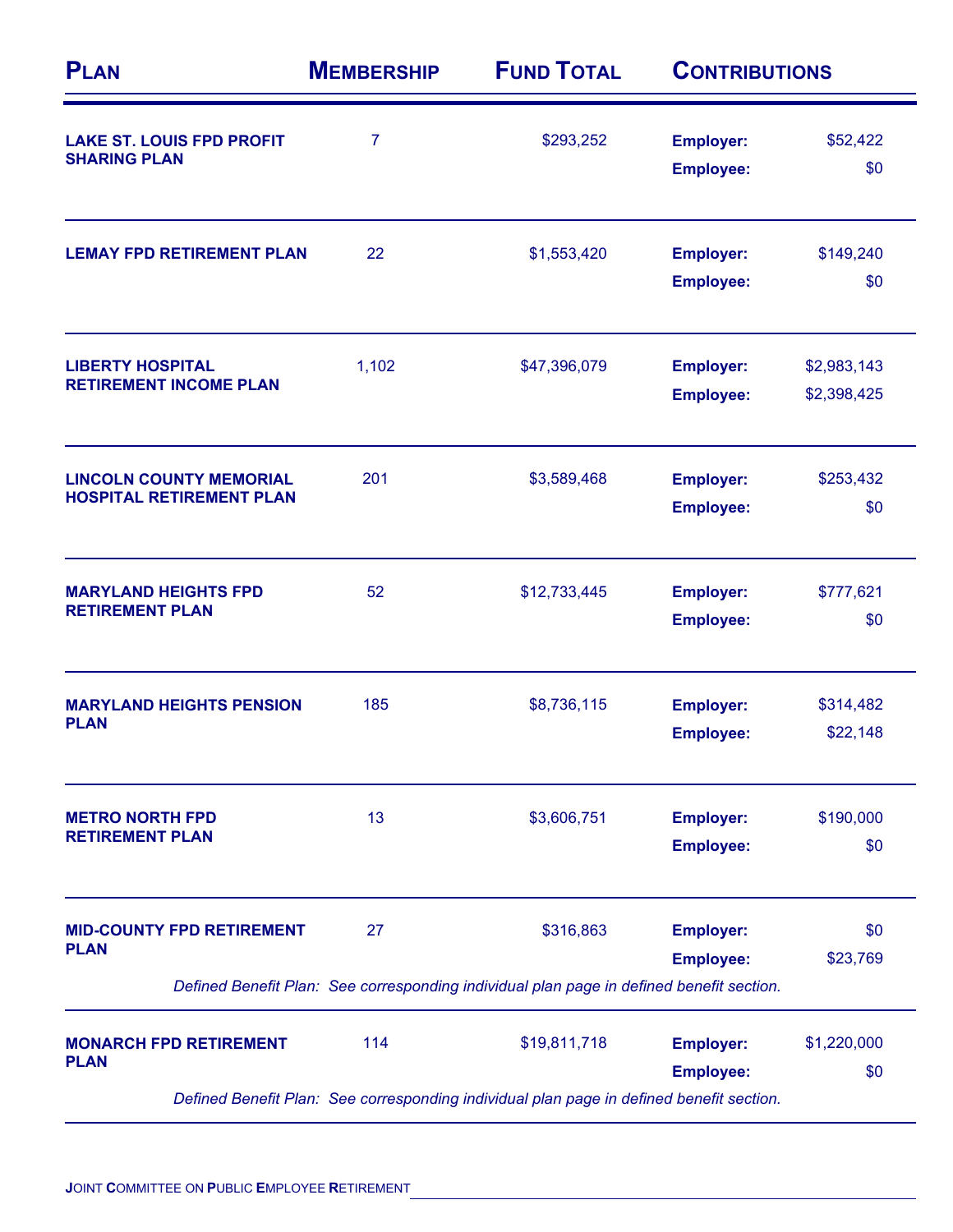| <b>PLAN</b>                                                            | <b>MEMBERSHIP</b> | <b>FUND TOTAL</b><br>\$2,378,930 | <b>CONTRIBUTIONS</b>                 |                            |
|------------------------------------------------------------------------|-------------------|----------------------------------|--------------------------------------|----------------------------|
| <b>NORMANDY FPD RETIREMENT</b><br><b>PLAN</b>                          | 28                |                                  | <b>Employer:</b><br><b>Employee:</b> | \$161,348<br>\$0           |
| <b>O'FALLON FPD RETIREMENT</b><br><b>PLAN</b>                          | 62                | \$2,032,905                      | <b>Employer:</b><br><b>Employee:</b> | \$364,175<br>\$0           |
| <b>PACIFIC FPD RETIREMENT PLAN</b>                                     | 14                | \$175,487                        | <b>Employer:</b><br><b>Employee:</b> | \$25,360<br>\$0            |
| PHELPS COUNTY REGIONAL<br><b>MEDICAL CENTER PENSION</b><br><b>PLAN</b> | 648               | \$33,701,049                     | <b>Employer:</b><br><b>Employee:</b> | \$1,484,761<br>\$1,859,129 |
| <b>PIKE COUNTY MEMORIAL</b><br><b>HOSPITAL RETIREMENT PLAN</b>         | 97                | \$2,060,855                      | <b>Employer:</b><br><b>Employee:</b> | \$88,516<br>\$66,669       |
| <b>RIVERVIEW FPD RETIREMENT</b><br><b>PLAN</b>                         | 23                | \$2,924,449                      | <b>Employer:</b><br><b>Employee:</b> | \$357,298<br>\$0           |
| <b>ROBERTSON FPD RETIREMENT</b><br><b>PLAN</b>                         | 38                | \$6,726,311                      | <b>Employer:</b><br><b>Employee:</b> | \$413,768<br>\$0           |
| <b>SAMARITAN MEMORIAL</b><br><b>HOSPITAL PENSION PLAN</b>              | 109               | \$1,715,262                      | <b>Employer:</b><br><b>Employee:</b> | \$384,119<br>\$0           |
| <b>SPANISH LAKE FPD</b><br><b>RETIREMENT PLAN</b>                      | 24                | \$5,054,811                      | <b>Employer:</b><br><b>Employee:</b> | \$227,758<br>\$0           |